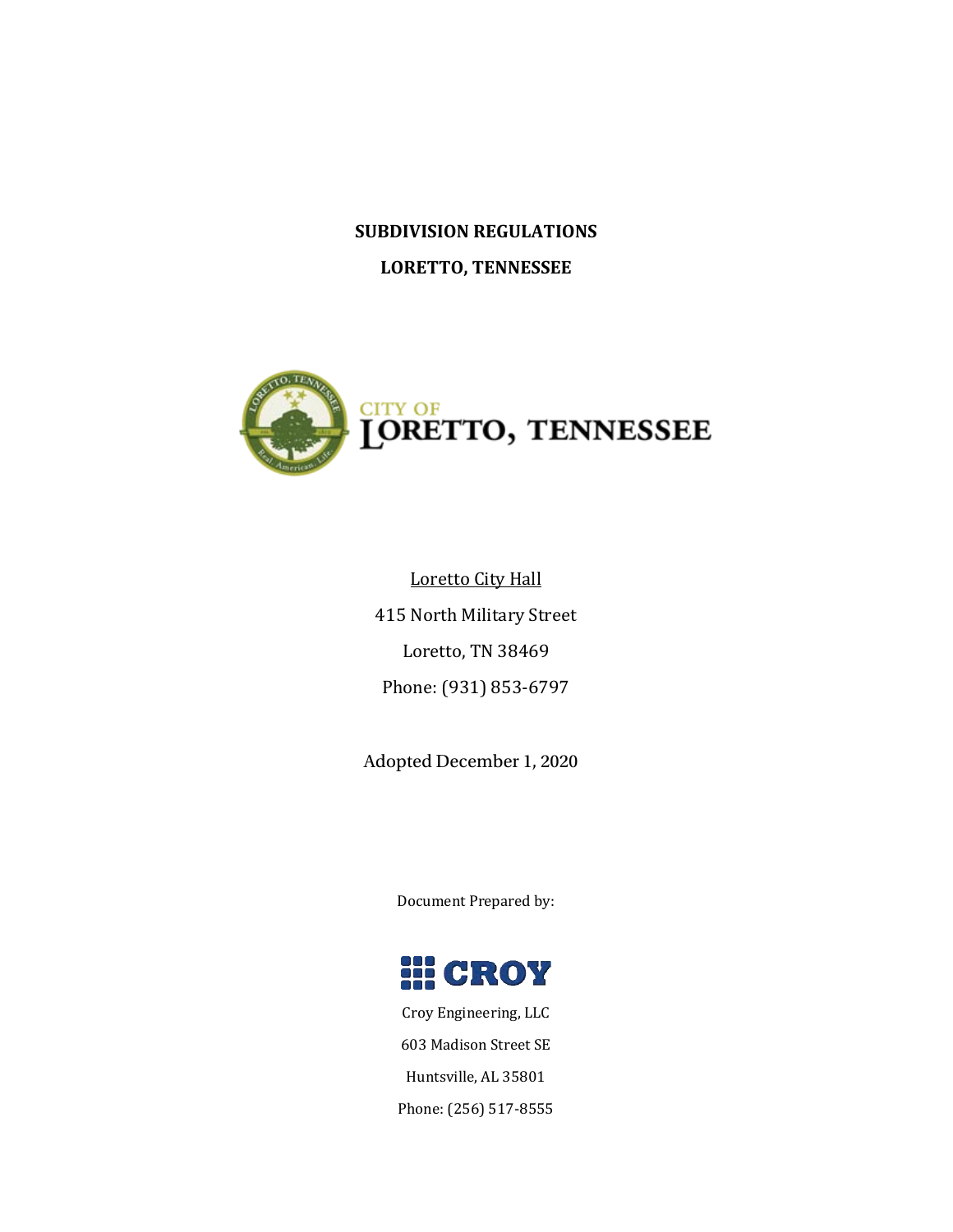# **TABLE OF CONTENTS**

| $1 - 101$                                                                     |  |
|-------------------------------------------------------------------------------|--|
| $1 - 102$                                                                     |  |
| $1 - 103$                                                                     |  |
| $1 - 104$                                                                     |  |
| $1 - 105$                                                                     |  |
|                                                                               |  |
| 1-105.1                                                                       |  |
|                                                                               |  |
| 1-105.201                                                                     |  |
| 1-105.202                                                                     |  |
| $1 - 105.3$                                                                   |  |
| $1 - 106$                                                                     |  |
| $1 - 106.1$                                                                   |  |
| 1-106.101                                                                     |  |
| 1-106.102                                                                     |  |
| $1 - 107$                                                                     |  |
| $1 - 107.1$                                                                   |  |
| 1-107.2                                                                       |  |
| $1 - 108$                                                                     |  |
| 1-108.1                                                                       |  |
| 1-108.2 Procedures for Subdivision Where Future Resubdivision Is Foreseen  11 |  |
| $1 - 109$                                                                     |  |
| $1 - 110$                                                                     |  |
| $1 - 111$                                                                     |  |
|                                                                               |  |
| $1 - 111.1$                                                                   |  |
| $1 - 111.2$                                                                   |  |
| $1 - 111.3$                                                                   |  |
| $1 - 112$                                                                     |  |
| 1-112.1                                                                       |  |
| 1-112.101                                                                     |  |
| 1-112.102                                                                     |  |
| 1-112.103                                                                     |  |
| 1-112.104                                                                     |  |
| 1-112.105                                                                     |  |
| 1-112.106                                                                     |  |
| 1-112.107                                                                     |  |
| 1-112.108                                                                     |  |
| 1-112.109                                                                     |  |
|                                                                               |  |
| 1-112.201                                                                     |  |
| 1-112.202                                                                     |  |
| 1-112.203                                                                     |  |
|                                                                               |  |
| 1-112.301                                                                     |  |
| 1-112.302                                                                     |  |
|                                                                               |  |
|                                                                               |  |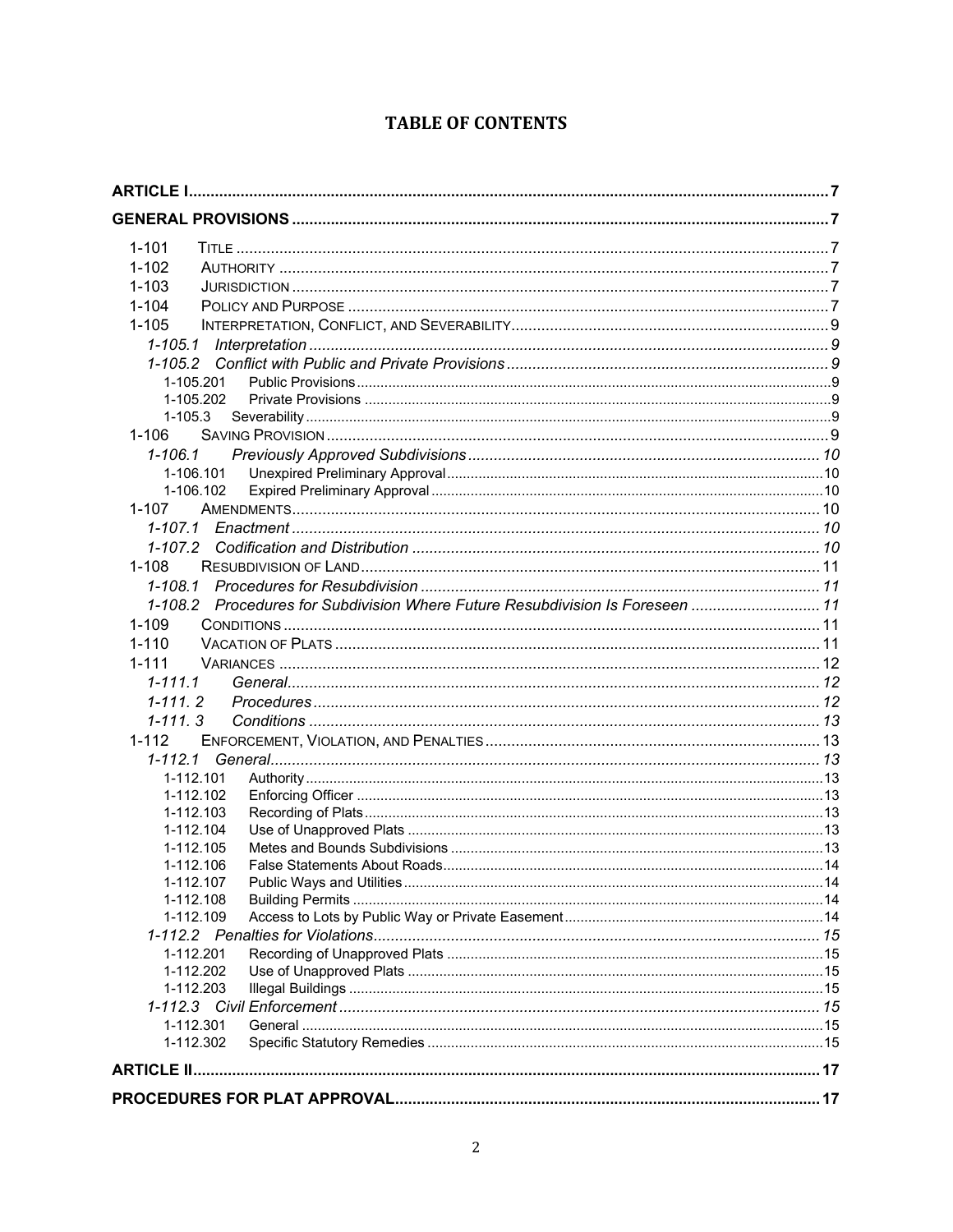| $2 - 101$                                                                                 |  |
|-------------------------------------------------------------------------------------------|--|
|                                                                                           |  |
| $2 - 101.2$                                                                               |  |
| 2-101.201                                                                                 |  |
| $2 - 101.3$                                                                               |  |
| $2 - 101.4$                                                                               |  |
| Special Provisions Governing Unit Ownership (Condominium) Subdivisions  19<br>$2 - 101.5$ |  |
| 2-101.501                                                                                 |  |
| 2-101.502                                                                                 |  |
| 2-101.503                                                                                 |  |
| 2-101.504                                                                                 |  |
| 2-101.505                                                                                 |  |
| $2 - 102$                                                                                 |  |
| $2 - 102.1$                                                                               |  |
| $2 - 102.2$                                                                               |  |
| $2 - 102.3$                                                                               |  |
| $2 - 102.4$                                                                               |  |
| $2 - 103$                                                                                 |  |
| $2 - 103.1$                                                                               |  |
| $2 - 103.2$                                                                               |  |
| $2 - 103.3$                                                                               |  |
| $2 - 103.4$                                                                               |  |
| $2 - 103.5$                                                                               |  |
| $2 - 103.6$                                                                               |  |
| $2 - 103.7$                                                                               |  |
| $2 - 104$                                                                                 |  |
| $2 - 104.1$                                                                               |  |
| $2 - 104.2$                                                                               |  |
| $2 - 104.3$                                                                               |  |
| $2 - 104.4$                                                                               |  |
| $2 - 105$                                                                                 |  |
| $2 - 105.1$                                                                               |  |
| $2 - 105.2$                                                                               |  |
| $2 - 105.3$                                                                               |  |
| ARTICLE III.                                                                              |  |
|                                                                                           |  |
|                                                                                           |  |
| $3 - 101$                                                                                 |  |
| $3 - 101.1$                                                                               |  |
| $3 - 101.2$                                                                               |  |
| $3 - 101.3$                                                                               |  |
| $3 - 101.4$                                                                               |  |
| $3 - 101.5$                                                                               |  |
| $3 - 101.6$                                                                               |  |
| $3 - 101.7$                                                                               |  |
| $3 - 102$                                                                                 |  |
| $3 - 102.1$                                                                               |  |
| $3 - 102.2$                                                                               |  |
| 3-102.201                                                                                 |  |
| $3 - 103$                                                                                 |  |
| $3 - 104$                                                                                 |  |
| $3 - 105$                                                                                 |  |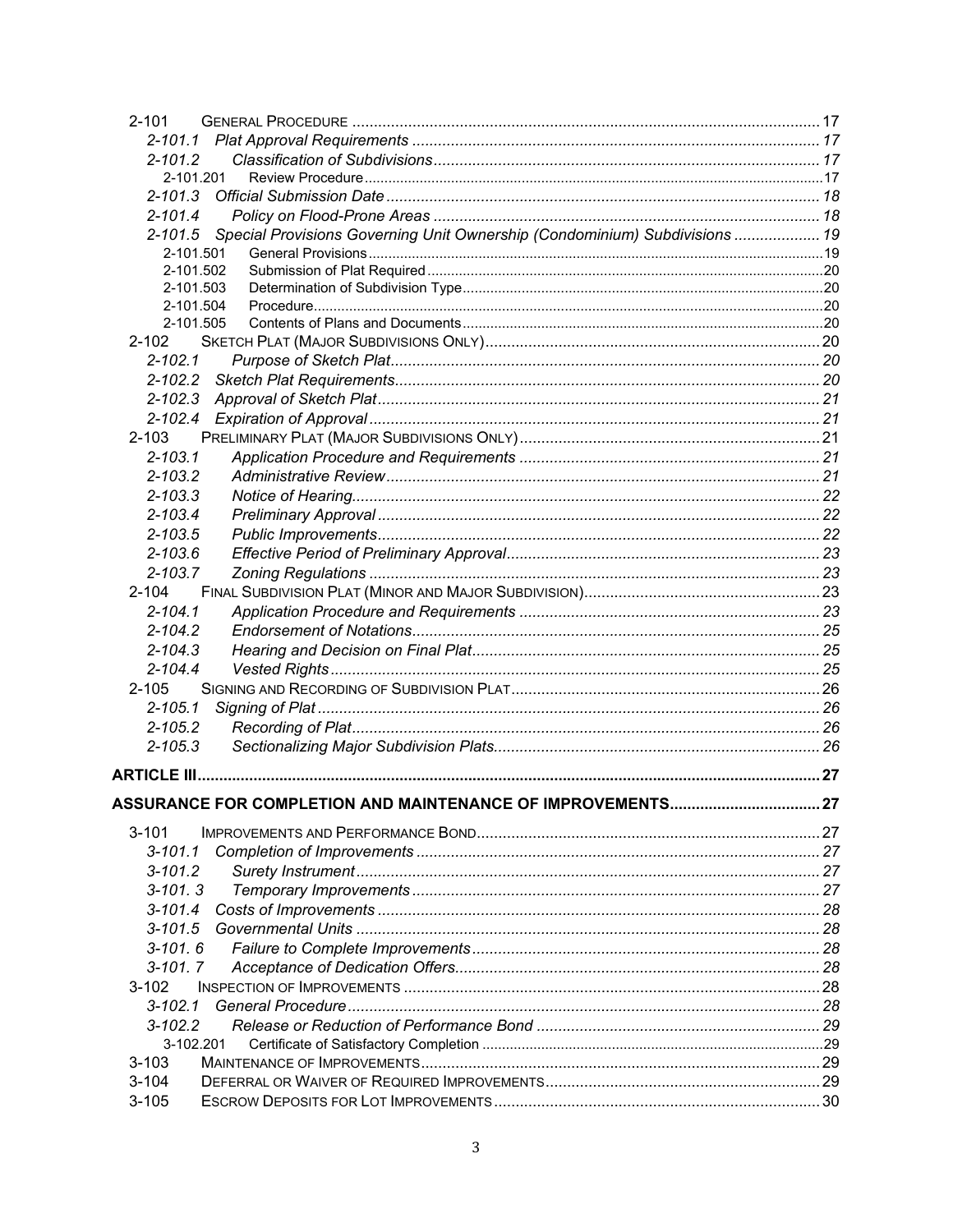| $3 - 105.2$            |  |
|------------------------|--|
| $3 - 106$              |  |
|                        |  |
|                        |  |
|                        |  |
| 4-101                  |  |
| $4 - 101.1$            |  |
|                        |  |
| $4 - 101.3$            |  |
| 4-101.301              |  |
| 4-101.302              |  |
|                        |  |
| $4 - 101.5$            |  |
|                        |  |
| 4-102                  |  |
|                        |  |
| 4-102.101              |  |
| 4-102.102              |  |
| 4-102.103              |  |
| 4-102.104              |  |
|                        |  |
| $4 - 102.3$            |  |
| $4 - 102.4$            |  |
| 4-102.401              |  |
| 4-102.402              |  |
| $4 - 102.5$            |  |
| 4-102.501              |  |
| 4-102.502              |  |
| 4-102.503              |  |
|                        |  |
|                        |  |
|                        |  |
| 4-102.10               |  |
| 4-103                  |  |
|                        |  |
| 4-103.101              |  |
| 4-103.102              |  |
| 4-103.103              |  |
| 4-103.104              |  |
| 4-103.105              |  |
| 4-103.106              |  |
| 4-103.107              |  |
| 4-103.108              |  |
| 4-103.109              |  |
| 4-103.110              |  |
| 4-103.111              |  |
|                        |  |
| 4-103.201              |  |
| 4-103.202              |  |
| 4-103.203              |  |
| 4-103.204              |  |
| 4-103.205<br>4-103.206 |  |
|                        |  |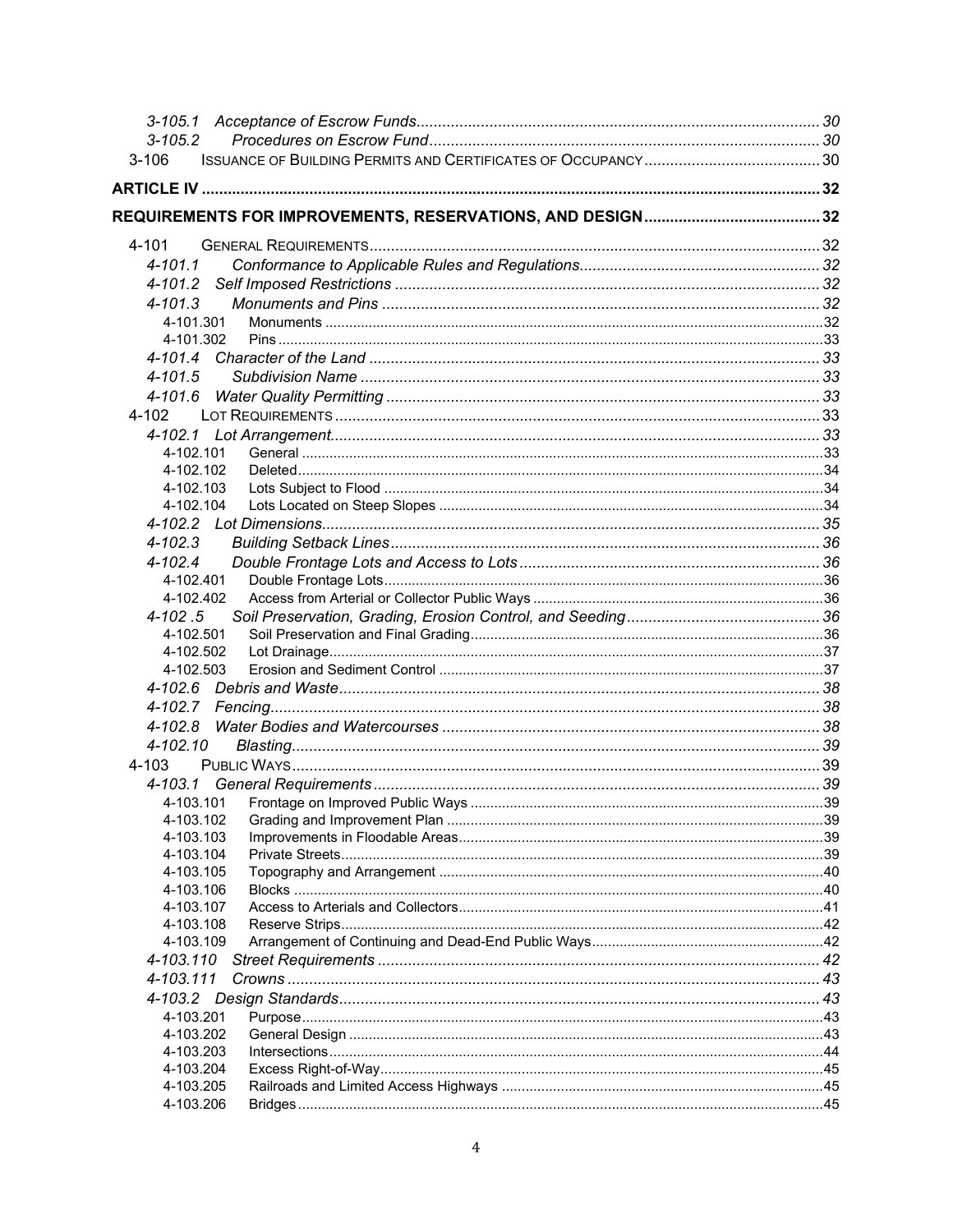| $4 - 103.4$ |  |
|-------------|--|
| $4 - 104$   |  |
| $4 - 104.1$ |  |
| $4 - 104.2$ |  |
| $4 - 104.3$ |  |
| $4 - 104.4$ |  |
| $4 - 104.5$ |  |
| $4 - 104.5$ |  |
| $4 - 104.6$ |  |
| $4 - 104.7$ |  |
| $4 - 104.8$ |  |
| 4-104.9     |  |
| 4-104.10    |  |
| 4-104.11    |  |
| 4-104.12    |  |
| 4-105       |  |
| $4 - 105.1$ |  |
| $4 - 105.2$ |  |
| 4-105.201   |  |
| 4-105.202   |  |
| 4-105.203   |  |
| 4-105.204   |  |
| 4-105.205   |  |
| 4-105.206   |  |
| $4 - 105.3$ |  |
|             |  |
| 4-105.302   |  |
| 4-105.303   |  |
| $4 - 105.4$ |  |
| 4-106       |  |
| 4-107       |  |
| 4-107.1     |  |
|             |  |
| 4-107.3     |  |
| 4-108       |  |
|             |  |
|             |  |
| 4-109       |  |
| 4-110       |  |
| $4 - 110.1$ |  |
| $4 - 110.2$ |  |
| $4 - 110.3$ |  |
| $4 - 110.4$ |  |
| 4-111       |  |
| 4-112       |  |
| 4-112.1     |  |
| $4 - 112.2$ |  |
| $4 - 112$   |  |
| $4 - 113$   |  |
| $4 - 114$   |  |
| 4-115       |  |
|             |  |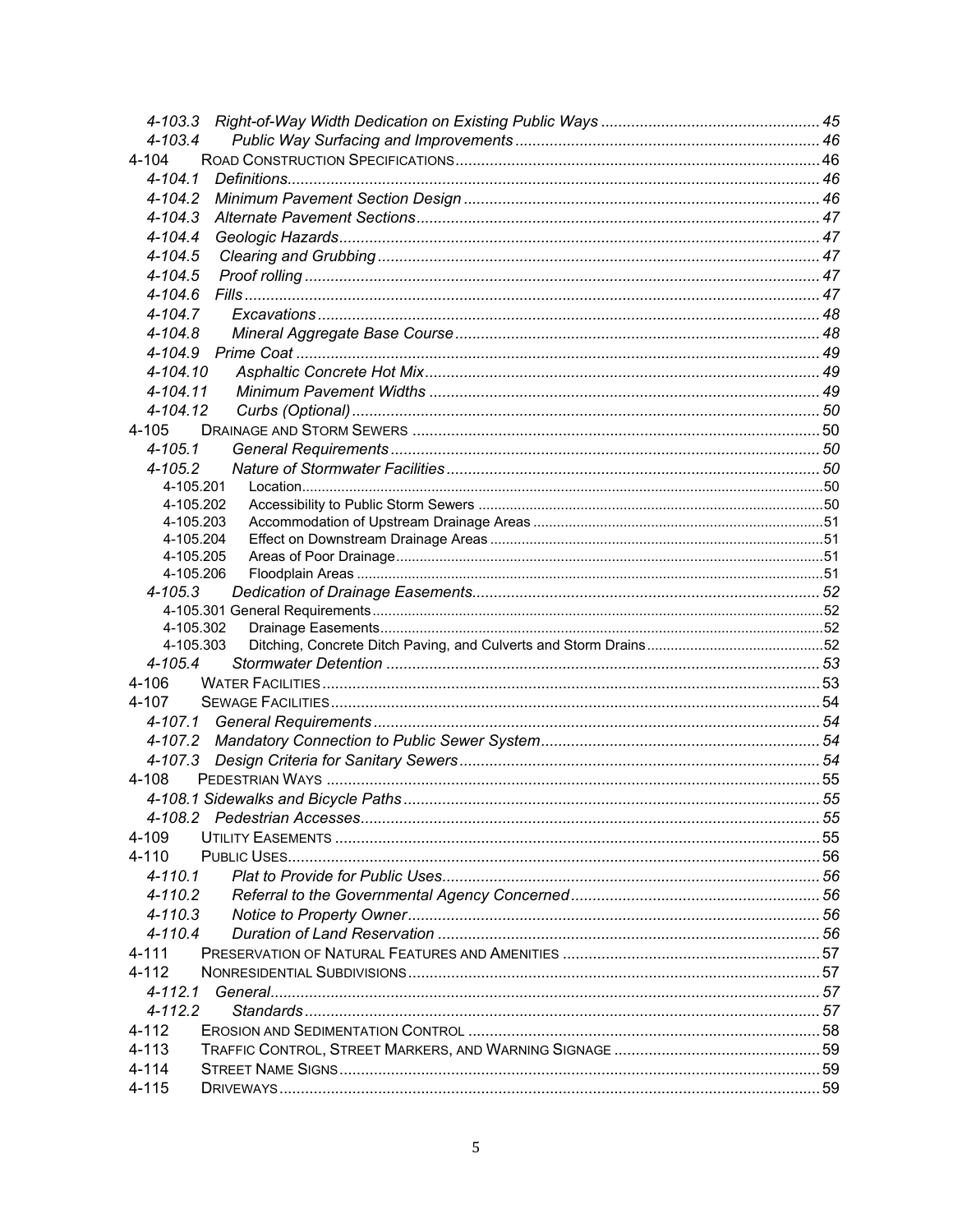| $5-102$<br>$5 - 103$<br>$5 - 103.1$<br>$5 - 104$<br>$5 - 104.1$ |  |
|-----------------------------------------------------------------|--|
| $5 - 104.2$<br>$5 - 105$                                        |  |
|                                                                 |  |
| $6 - 101$<br>$6 - 102$                                          |  |
|                                                                 |  |
|                                                                 |  |
|                                                                 |  |
|                                                                 |  |
|                                                                 |  |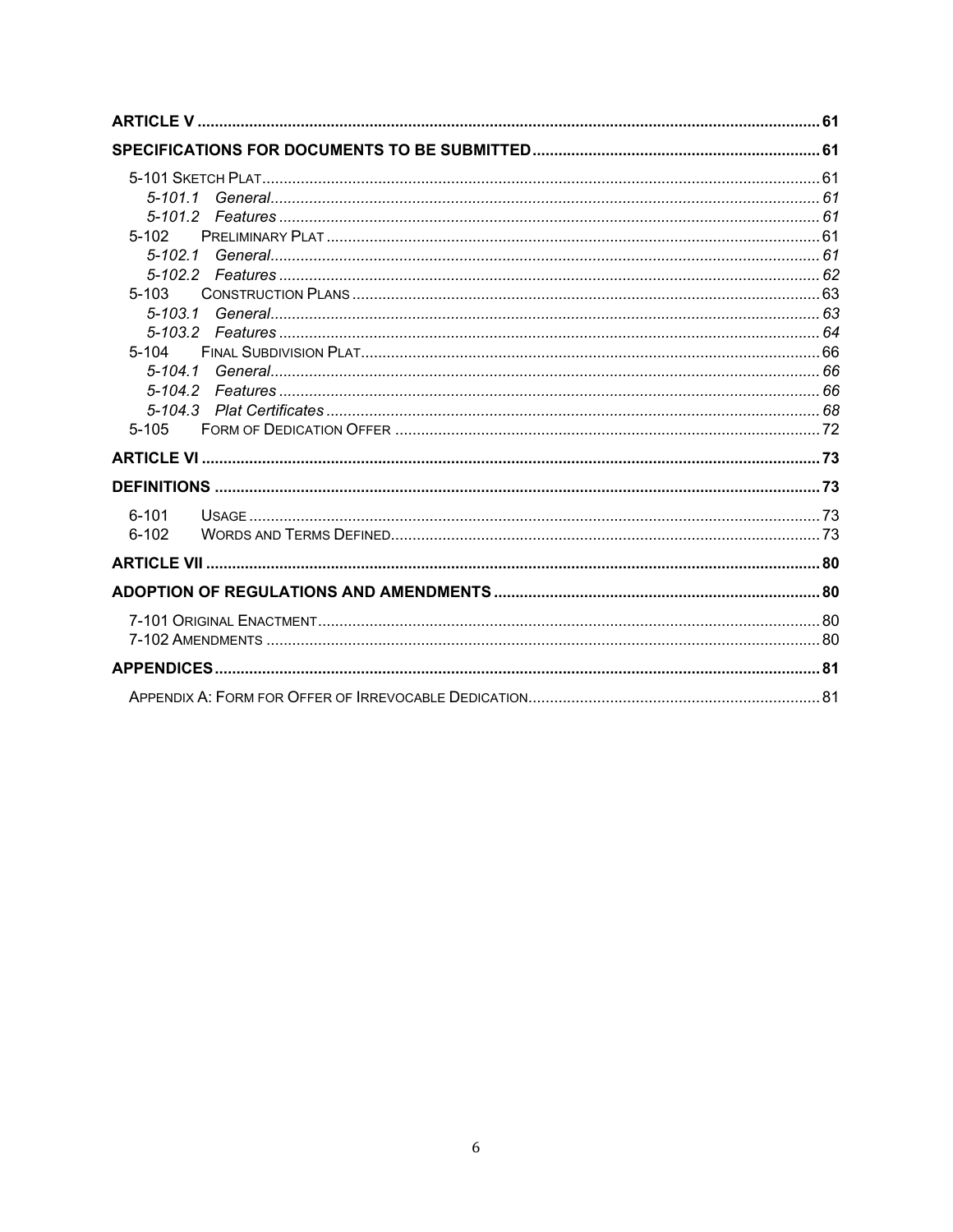#### **ARTICLE I**

#### **GENERAL PROVISIONS**

# <span id="page-6-2"></span><span id="page-6-1"></span><span id="page-6-0"></span>**1-101 Title**

These regulations shall hereinafter be known and cited as the Subdivision Regulations of Loretto, Tennessee.

# <span id="page-6-3"></span>**1-102 Authority**

These subdivision regulations are adopted by the Loretto Planning Commission hereinafter referred to as "planning commission"), in pursuance of the authority and powers granted by Sections 13-4-301 through 13-4-309, Tennessee Code Annotated. Having adopted a major street or road plan for the jurisdictional area, and filed a certified copy of the plan with the County Register of Deeds (hereinafter referred to as "county register"), as required by Section 13-4-302, Tennessee Code Annotated, and having held a public hearing as indicated in Section 7-101 of these regulations and as required by Section 13-4-303, Tennessee Code Annotated, the planning commission has fulfilled the requirements set forth in state law as prerequisites to the adoption of these regulations.

# <span id="page-6-4"></span>**1-103 Jurisdiction**

These subdivision regulations shall apply to all subdivisions, as herein defined, located within Loretto, Tennessee. No land shall be subdivided within the jurisdictional area until the subdivider submits a plat as required by these regulations, obtains planning commission approval of the plat, and files the approved plat with the county register.

# <span id="page-6-5"></span>**1-104 Policy and Purpose**

It is hereby declared to be the policy of the planning commission to consider the subdivision of land and development of a subdivision plat as subject to the control of the adopted land use or community development plan (hereinafter referred to as "land development plan") of the jurisdictional area for orderly, planned, and efficient physical and economical development.

Land to be subdivided shall be of such character that it can be used for building purposes without danger of health, fire, flood, or other menace.

Land shall not be subdivided until proper provisions have been made for drainage, water, sewerage, other public utilities, and for other required public services. The existing and proposed public improvements shall generally conform to and be properly related to the proposals shown in the land development plan.

The regulations herein shall supplement and facilitate the enforcement of the provisions and standards contained in the Zoning Ordinance of Loretto, Tennessee (hereinafter referred to as "zoning ordinance").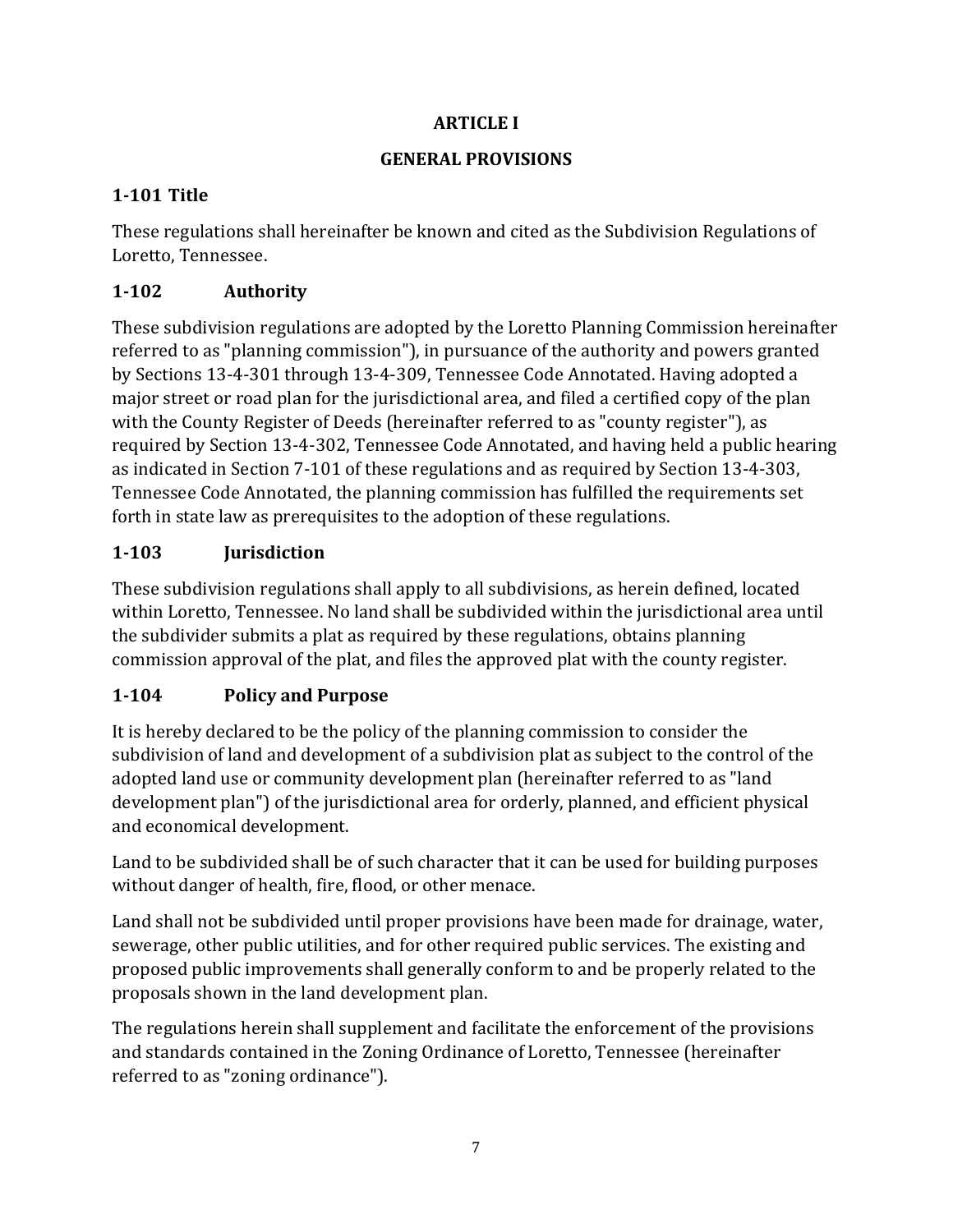These regulations are adopted for the following purposes:

- A. To promote the public health, safety, and general welfare of the jurisdictional area.
- B. To guide the development of the jurisdictional area in accordance with the land development plan, considering the suitability of nonresidential and public areas and having regard for the most beneficial land use in such areas.
- C. To provide for adequate light, air, and privacy; to secure safety from fire, flood, and other dangers; and to prevent overcrowding of the land and undue congestion of population.
- D. To enhance the character and economic stability encourage the orderly, beneficial development of jurisdictional area.
- E. To conserve the value of land, buildings, and improvements throughout the jurisdictional area and to minimize detrimental conflicts among the uses of land and structures.
- F. To guide public and private policy and action providing for transportation, water, sewerage, schools, recreational areas, and other public requirements and facilities.
- G. To provide for the most beneficial relationship between the uses of land and buildings and the efficient traffic movement throughout the jurisdictional area.
- H. To establish reasonable standards of design and procedures for subdivisions and resubdivisions; to further the orderly layout and use of land; and to insure proper legal descriptions and proper monumenting of land.
- I. To ensure that public facilities are available and will have a sufficient capacity to serve the proposed subdivision.
- J. To prevent the pollution of air, streams, and ponds; to assure the adequacy of drainage facilities; to safeguard the water table; and to preserve the integrity, stability, beauty, and value of the jurisdictional area.
- K. To preserve the natural beauty and topography of the jurisdictional area, and to insure appropriate development with regard to these natural features.
- L. To provide for open spaces through efficient design and layout of the land, including the use of average density in providing for minimum width and area of lots, while preserving the density of land as established in any zoning ordinance.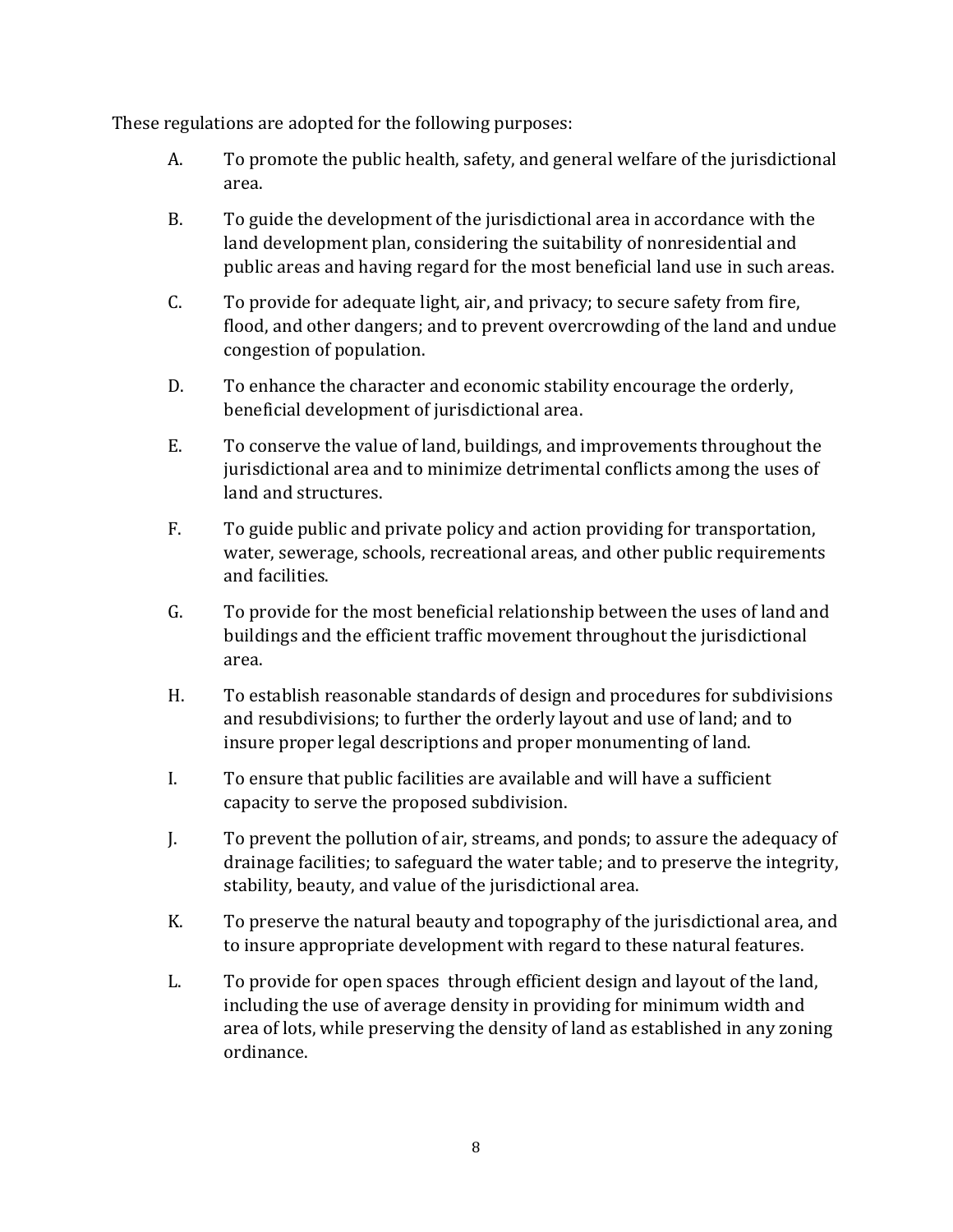M. To encourage subdivision design which would maximize the conservation of all forms of energy.

# <span id="page-8-0"></span>**1-105 Interpretation, Conflict, and Severability**

#### <span id="page-8-1"></span>1-105.1 Interpretation

These regulations shall be held to be the minimum requirements for the promotion of health, safety, and general welfare.

# <span id="page-8-2"></span>1-105.2 Conflict with Public and Private Provisions

# <span id="page-8-3"></span>*1-105.201 Public Provisions*

These regulations are not intended to interfere with, abrogate, or annul any other ordinance, rule, or regulation, statute, or other provision of law. Where any provision of these regulations imposes restrictions different from those imposed by any other ordinance, rule, regulation, or other provision of law, whichever provisions are more restrictive or impose higher standards shall control.

# <span id="page-8-4"></span>*1-105.202 Private Provisions*

These regulations are not intended to abrogate any easement, covenant, or any other private agreement or restriction; provided, that where these regulations are more restrictive or impose higher standards than such easement, covenant, or other private agreement or restriction, the requirements of these regulations shall govern.

Where any private provision exceeds the standards set forth herein, such shall be considered a private contract between the parties of interest, and as such is beyond the jurisdiction of the planning commission.

# <span id="page-8-5"></span>*1-105.3 Severability*

If any part or provision of these regulations or application thereof to any person or circumstances is adjudged invalid by any court of competent jurisdiction, such judgment shall be confined in its operation to the part, provision, or applicationdirectly involved in the controversy in which such judgment shall have been rendered and shall not affect or impair the validity of the remainder of these regulations or the application thereof to other persons or circumstances. The planning commission hereby declares that it would have enacted the remainder of these regulations without any such part, provision, or application.

# <span id="page-8-6"></span>**1-106 Saving Provision**

These regulations shall not be construed as abating any action now pending under, or by virtue of prior subdivision regulations; or as discontinuing, abating, modifying, or altering any penalty accruing or about to accrue; or as affecting the liability of any person; or as waiving any right of the planning commission under any section or provision existing at the time of adoption of these regulations; or as vacating or annulling any rights obtained by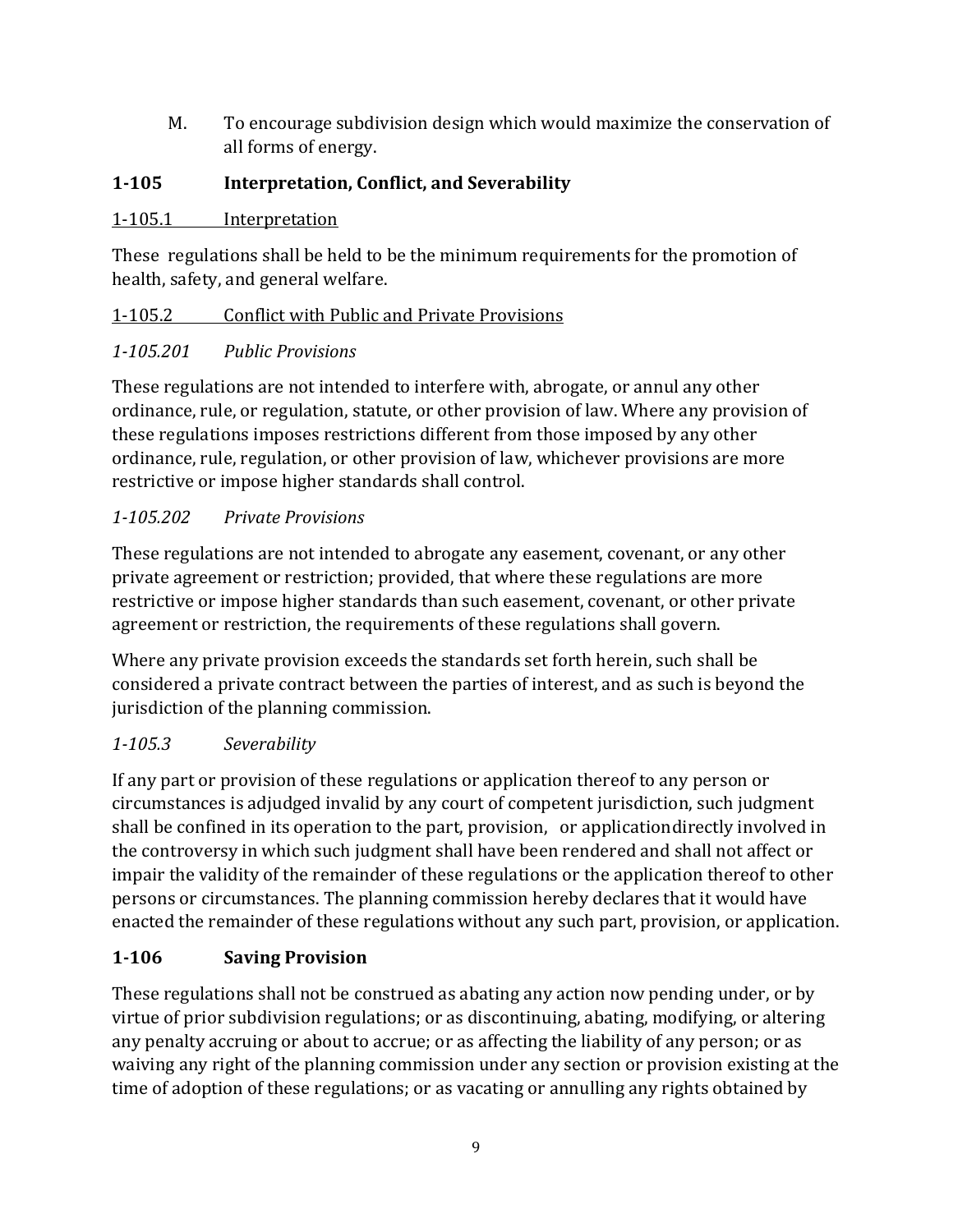any person by lawful action of the planning commission, except as expressly provided otherwise in these regulations.

<span id="page-9-0"></span>1-106.1 Previously Approved Subdivisions

# <span id="page-9-1"></span>*1-106.101 Unexpired Preliminary Approval*

The approval granted on any plat prior to the effective date of these regulations shall remain in force and effect for the time period stipulated by the regulations under which the approval was first granted.

# <span id="page-9-2"></span>*1-106.102 Expired Preliminary Approval*

In any instance in which the period of preliminary approval shall have passed with some portion of the subdivision not having received final approval, and the applicant wishes an extension of the preliminary approval, the planning commission may:

- (1) Permit the remaining portion of the subdivision to be constructed and to receive approval under provisions set forth in the regulations whereby preliminary approval was originally granted, or
- (2) Stipulate that the plat is null and void and that a new plat be presented subject to the provisions of these regulations.

In making this determination, the planning commission shall consider all pertinent facts available to it. The current state and active pursuit of construction and development activities within the subdivision shall be given due consideration in the course of the planning commission's deliberation on this question.

# <span id="page-9-3"></span>**1-107 Amendments**

# <span id="page-9-4"></span>1-107.1 Enactment

For the purpose of providing for the public health, safety, and general welfare the planning commission may from time to time amend these regulations. Before the adoption of any amendment to these regulations, a public hearing thereon shall be held by the planning commission, as required by Chapter 3, Title 13, Tennessee Code Annotated, at least thirty (30) days' notice of the time and place of which shall be given in a newspaper of general circulation.

# <span id="page-9-5"></span>1-107.2 Codification and Distribution

Subsequent to the adoption of any amendment to these regulations, such amendment shall be incorporated into the text of these regulations in the following manner.

1. Replacement pages shall be prepared incorporating the new or changed language. Each such new or replacement page shall have the amendment number and shall be dated so as to indicate the date of the last revision of the page.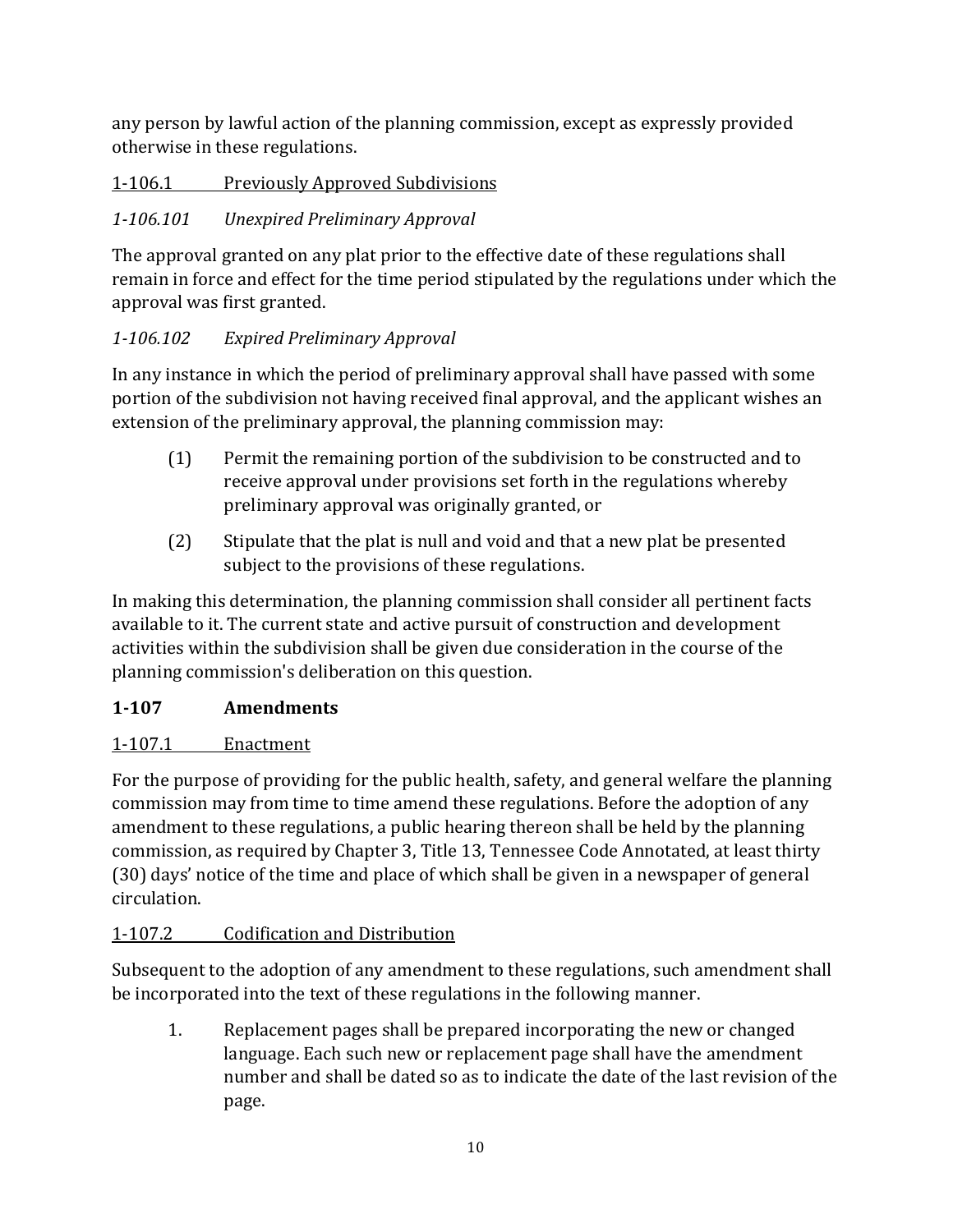2. In Article VII of these regulations, each adopted amendment shall be numbered consecutively and shall include a summary to sufficiently describe the amendment.

# <span id="page-10-0"></span>**1-108 Resubdivision of Land**

# <span id="page-10-1"></span>1-108.1 Procedures for Resubdivision

If any change in an approved or recorded subdivision plat would affect the layout of any public street, alley, or road (hereinafter referred to as public way) shown on such plat, or area reserved thereon for public use, or any lot line, or if it would affect any map, plan, or plat legally recorded before the adoption of any subdivision regulations, such amendment shall be approved by the planning commission by the same procedure, rules, and regulations as for a subdivision.

# <span id="page-10-2"></span>1-108.2 Procedures for Subdivision Where Future Resubdivision Is Foreseen

Whenever a parcel of land is subdivided and the subdivision plat shows one or more lots containing more than one acre of land or double the minimum required area for any zoning district in which the lot is located, and the planning commission has reason to believe that any such lot(s) will be resubdivided into smaller building sites, the planning commission may require that the subdivision and development of such parcel of land allow for the future opening of public ways and the ultimate extension of adjacent public ways. The planning commission may also require that dedications providing for the future opening and extension of such public ways be indicated on the plat.

# <span id="page-10-3"></span>**1-109 Conditions**

Regulation of the subdivision of land and the attachment of reasonable conditions to land subdivision are exercises of valid police power delegated by the state to the planning commission. The developer has the duty of compliance with reasonable conditions imposed by the planning commission for design, dedication, improvement, and restrictive use of the land so as to provide for the physical and economical development of the jurisdictional area and for the safety and general welfare of future plot owners in the subdivision and of the community at large.

# <span id="page-10-4"></span>**1-110 Vacation of Plats**

Any plat or any part of any plat may be vacated by the owner of the premises, at any time before the sale of any lot described therein, by a written instrument, to which a copy of such plat shall be attached, declaring the plat or part of the plat to be vacated. The planning commission shall follow the same procedure for approval of plats. The planning commission may reject any such instrument which abridges or destroys any public rights in any of its public uses, improvements, or public ways. Such an instrument shall be executed, acknowledged, or approved, and duly recorded or filed; the instrument shall operate to void the recorded plat and divest all public rights in the public ways and public grounds and all dedications laid out or described in such plat. When any lot or lots have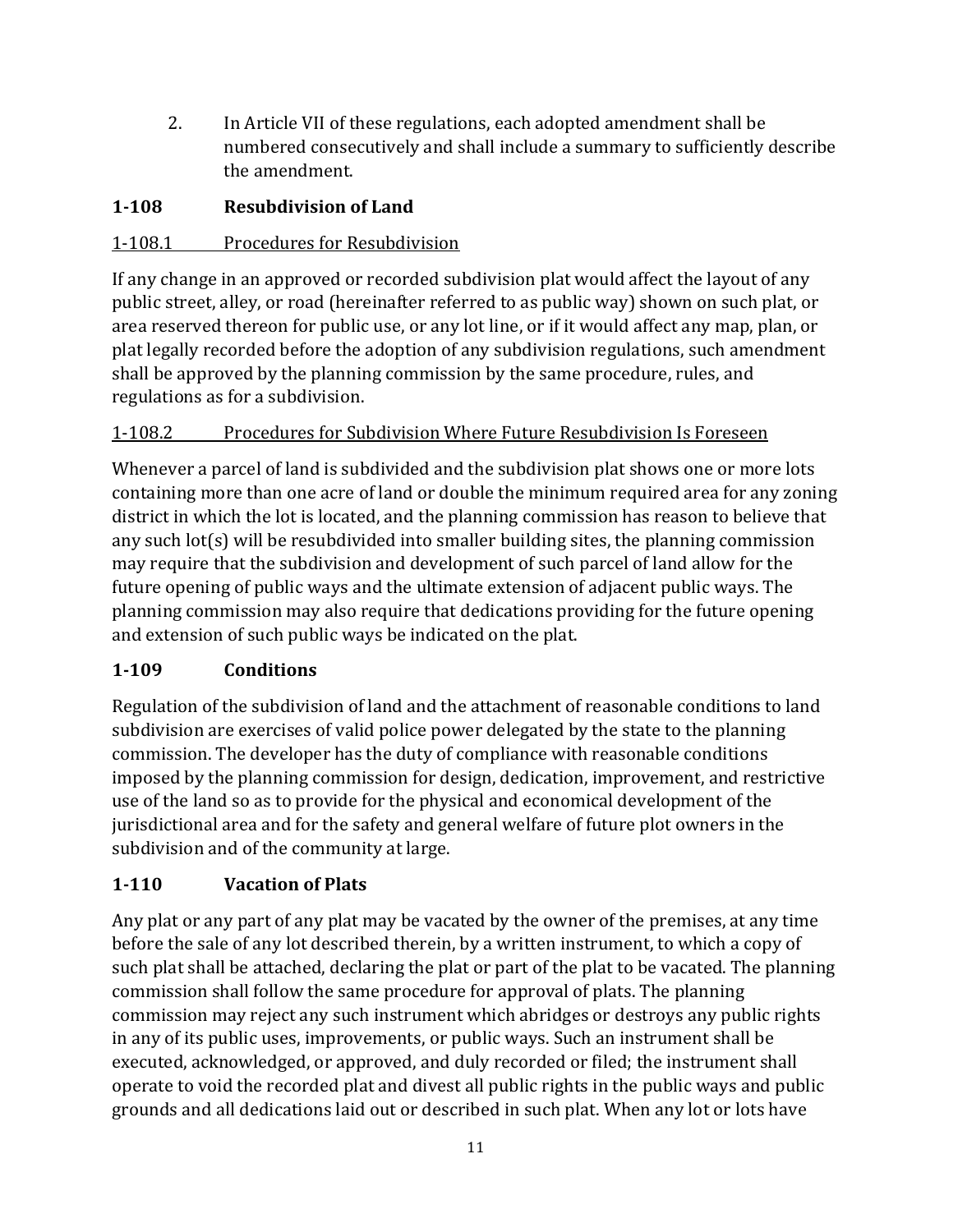been sold the plat may be vacated in the manner herein provided only if all of the owners of lots in such platted area join in the execution of such writing.

# <span id="page-11-0"></span>**1-111 Variances**

# <span id="page-11-1"></span>1-111.1 General

If the planning commission finds that extraordinary hardships or practical difficulties may result from strict compliance with these regulations, a variance from these regulations may be granted; provided, such variance shall not have the effect of nullifying the general intent and purpose of these regulations and provided, further, that the planning commission shall not recommend variations unless it shall make findings based upon written evidence presented to it in each specific case that:

- 1. The granting of the variance will not be detrimental to the public safety, health, or welfare, or be injurious to other property or improvements in the neighborhood in which the property is located;
- 2. The conditions upon which the request for a variance is based are unique to the property for which the variance is sought and are not applicable generally to other property;
- 3. Because of the particular physical surroundings, shape, or topographical condition of the specific property involved, a particular hardship (not selfimposed) to the owner would result, as distinguished from a mere inconvenience, if the strict letter of these regulations were carried out; and
- 4. The variance will not in any manner alter the provisions of the land development plan, alter the major street or road plan, or any zoning ordinance.

Where the planning commission concludes that the purpose of these regulations may be specifically served to an equal or greater extent by an alternative proposal, condition, or circumstance, it may approve other variations to these regulations.

# <span id="page-11-2"></span>1-111. 2 Procedures

Each and every variance or modification of these subdivision regulations sought by a subdivider shall be specifically applied for in the numerical order of the subdivision regulations, in writing by the subdivider in letter form. Any condition shown on the plat which would require a variance or modification shall constitute a grounds for disapproval of the plat unless such special application for modification variance is made. In approving any variation from these regulations, the planning commission shall state fully in the minutes the grounds for the variation and all of the facts upon which the decision is made.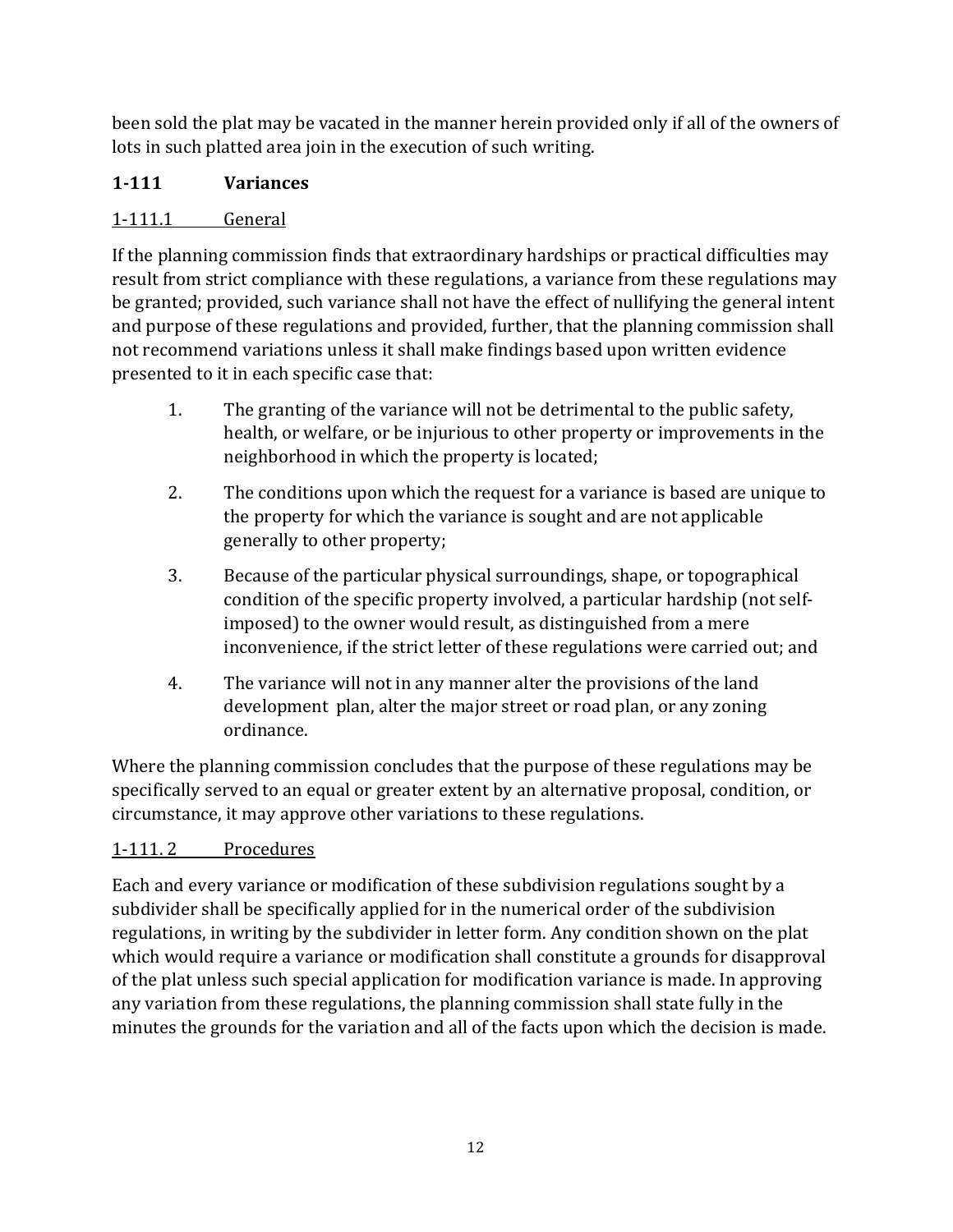#### <span id="page-12-0"></span>1-111. 3 Conditions

In approving variations, the planning commission may impose such conditions as in its judgment will secure substantially the objectives,standards, and requirements of the regulations.

## <span id="page-12-1"></span>**1-112 Enforcement, Violation, and Penalties**

<span id="page-12-2"></span>

#### <span id="page-12-3"></span>*1-112.101 Authority*

The enforcement of these regulations and the penalties for violations are provided pursuant to Title 13, Tennessee Code Annotated.

#### <span id="page-12-4"></span>*1-112.102 Enforcing Officer*

It shall be the duty of the enforcing officer to enforce these regulations and to bring to the attention of legal counsel any violations or lack of compliance herewith.

#### <span id="page-12-5"></span>*1-112.103 Recording of Plats*

Pursuant to Section 13-4-302, Tennessee Code Annotated, no plat of a subdivision of land within the jurisdictional area shall be received or recorded by the county register until the plat has received final approval of the planning commission in accordance with these regulations, and such approval has been endorsed in writing on the plat by the planning commission secretary in the manner prescribed by Section 2-105 of these regulations.

The description by metes and bounds as the instrument of transfer or other document used in the process of selling or transfer shall not exempt any owner or agent violating the provisions of the preceding paragraph from the penalties or remedies provided in Subsections 1-112.2 and 1-112.3 of these regulations.

# <span id="page-12-6"></span>*1-112.104 Use of Unapproved Plats*

Pursuant to Section 13-4-306, Tennessee Code Annotated, no owner or agent of the owner of any land shall convey such land contrary to the provisions stated herein.

The description by metes and bounds in the instrument of transfer or other document used in the process of selling or transfer shall not exempt any owner or agent violating the provisions of the preceding paragraph from the penalties or remedies provided in Subsections 1-112.2 and 1-.112.3 of these regulations.

# <span id="page-12-7"></span>*1-112.105 Metes and Bounds Subdivisions*

The subdivision of any lot or parcel of land by use of metes or bounds description without complying with the plat provisions of these regulations shall not be permitted. All such described subdivisions shall be subject to all of the requirements of these regulations.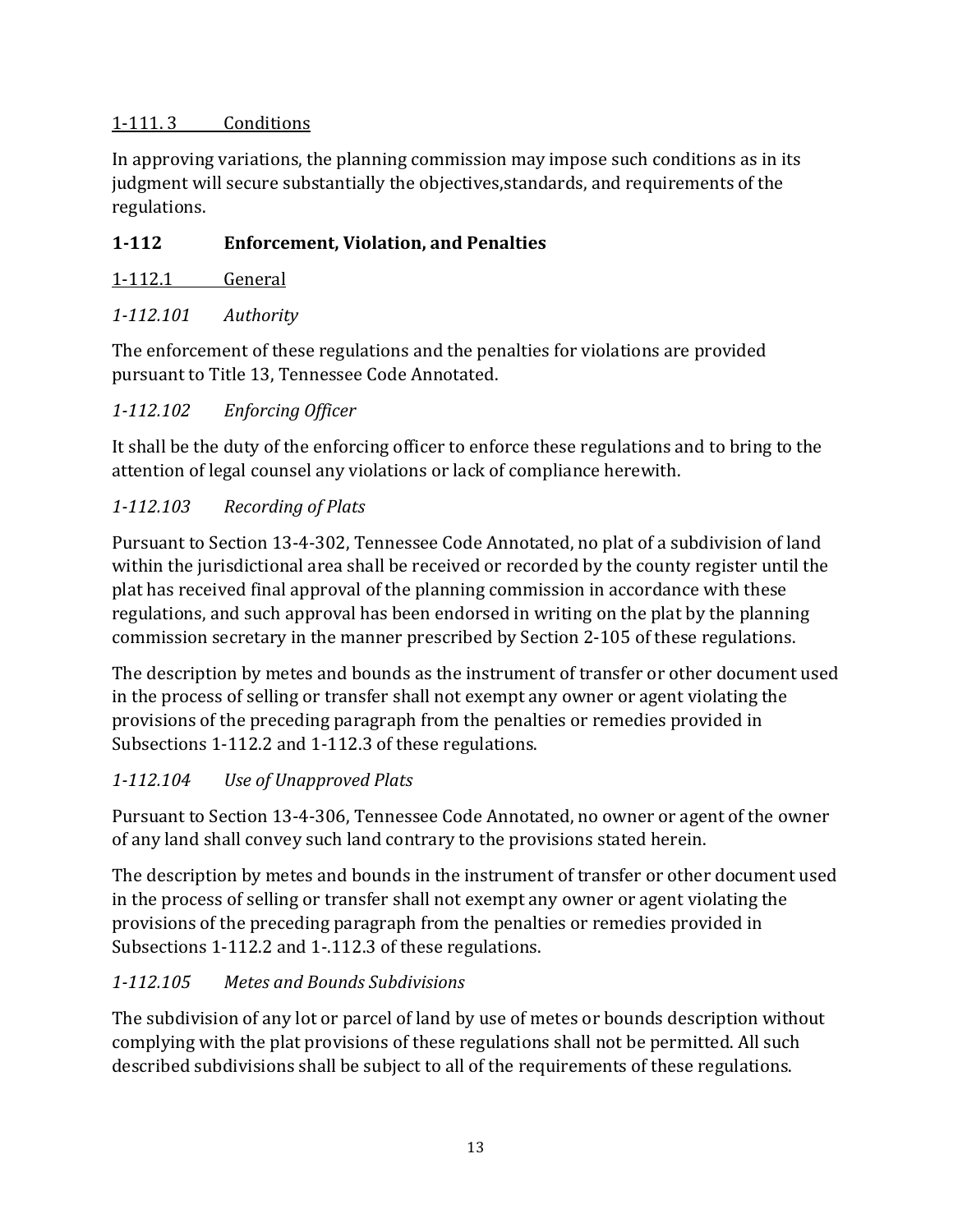# <span id="page-13-0"></span>*1-112.106 False Statements About Roads*

Pursuant to Section 13-4-307, Tennessee Code Annotated, no owner or agent of the owner of any land shall falsely represent to a prospective purchaser of real estate that roads or streets will be built or constructed by any city, county, or any other political subdivision.

# <span id="page-13-1"></span>*1-112.107 Public Ways and Utilities*

Pursuant to Section 13-4-307, Tennessee Code Annotated, the planning commission shall not nor shall any public authority accept, lay out, open, improve, grade, pave, or light any public way, lay or authorize the laying of water mains or sewers, or construct or authorize the construction of other facilities or utilities in any public way located within the jurisdictional area unless such way shall have been accepted, opened, or otherwise received the legal status of a public way prior to the attachment of the planning commission's jurisdiction, or unless such way corresponds in its location and lines to a way shown on a subdivision plat approved by the planning commission or on a public way plat made by the planning commission; provided, however, the chief legislative body may override the planning commission as provided in Section 3-4-307, Tennessee Code Annotated.

# <span id="page-13-2"></span>*1-112.108 Building Permits*

No building permit shall be issued for the construction of any building or structure located on a lot or plat subdivided or sold in violation of any provision of these regulations.

# <span id="page-13-3"></span>*1-112.109 Access to Lots by Public Way or Private Easement*

Pursuant to Section 13-4-308, Tennessee Code Annotated, no building permit shall be issued and no building or structure shall be erected on any lot within the jurisdictional area, unless the public way giving access to the lot upon which the building or structure is proposed to be placed shall have been accepted or opened or shall have otherwise received the legal status of a public way as provided by law, or unless such lot fronts upon a permanent easement which conforms to the provisions set forth in these regulations.

Provided, further, that when a permanent easement to a public way is used as access to a lot or tract of land having been or being separated by deed or plat from other property, such easement shall be at least fifty (50) feet in width from and after the time of adoption of these regulations and shall not be used to provide access to more than one lot or tract of land.

The above section shall not be construed to prohibit the development of buildings on lots or tracts with permanent access provided by private ways when such development is in the form of condominium ownership of such private improvements which have been approved by the planning commission and will be in private ownership and control in perpetuity.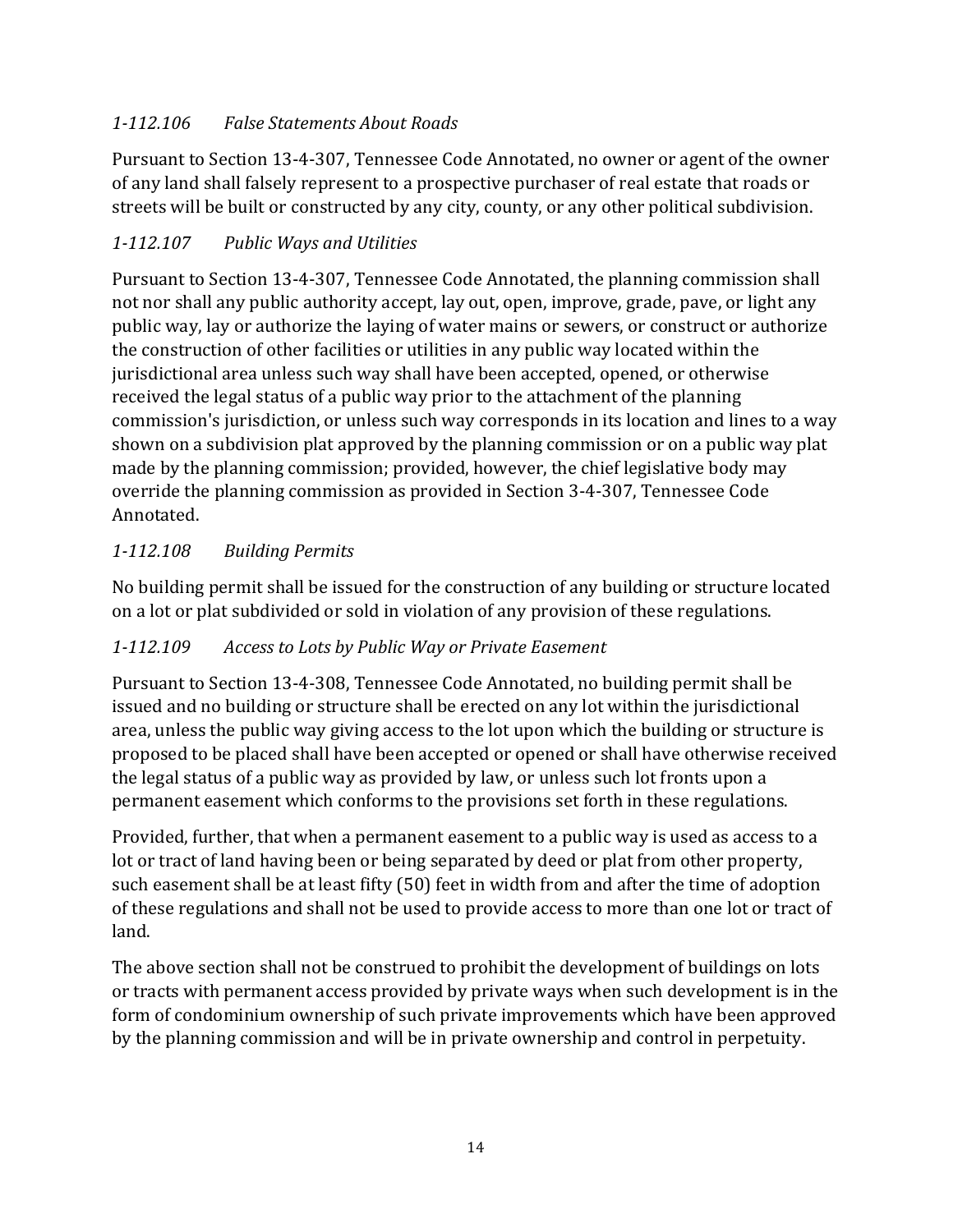#### <span id="page-14-0"></span>1-112.2 Penalties for Violations

## <span id="page-14-1"></span>*1-112.201 Recording of Unapproved Plats*

No county register shall receive, file, or record a plat of a subdivision within the planning region without the approval of the planning commission as required in Section 13-4-302, Tennessee Code Annotated, and any county register so doing shall be deemed guilty of a misdemeanor, punishable as other misdemeanors as provided by law. Any county register, receiving, filing or recording a plat of a subdivision in violation of Subsection 1-112.103 of these regulations shall be deemed guilty of a violation of the above cited provision of the Tennessee Code.

# <span id="page-14-2"></span>*1-112.202 Use of Unapproved Plats*

Section 13-4-306, Tennessee Code Annotated, provides that whoever being the owner or agent of the owner of any land transfers, or sells or agrees to sell or negotiates to sell such land by reference to or exhibition of or by other use of a plat of subdivision of such land without having submitted a plat of such subdivision to the planning commission and obtained its approval as required before such plat be recorded in the office of the appropriate county register, shall be deemed guilty of a misdemeanor punishable as other misdemeanors as provided by law; and the description by metes and bounds in the instrument of transfer or other document used in the process of selling or transferring shall not exempt the transaction from such penalties. The city through its city attorney may enjoin such transfer or sale or agreement by action of injunction.

#### <span id="page-14-3"></span>*1-112.203 Illegal Buildings*

Any building or structure erected or to be erected in violation of the subdivision regulations shall be deemed an unlawful building or structure; and the enforcing officer may bring action or enjoin such erection or cause it to be vacated or removed as provided in Section 13-4-308, Tennessee Code Annotated.

#### <span id="page-14-4"></span>1-112.3 Civil Enforcement

#### <span id="page-14-5"></span>*1-112.301 General*

Appropriate actions and proceedings may be taken in equity to prevent any violation of these regulations, to prevent unlawful construction, to recover damages; to restrain, correct, or abate a violation, or to prevent illegal occupancy of a building, structure, or premise; these remedies shall be in addition to the penalties described in Subsection 1- 112.2 of these regulations.

#### <span id="page-14-6"></span>*1-112.302 Specific Statutory Remedies*

A. Use of Unapproved Plats: The city, through its attorney or other official designated by the city council, may enjoin by action for injunction any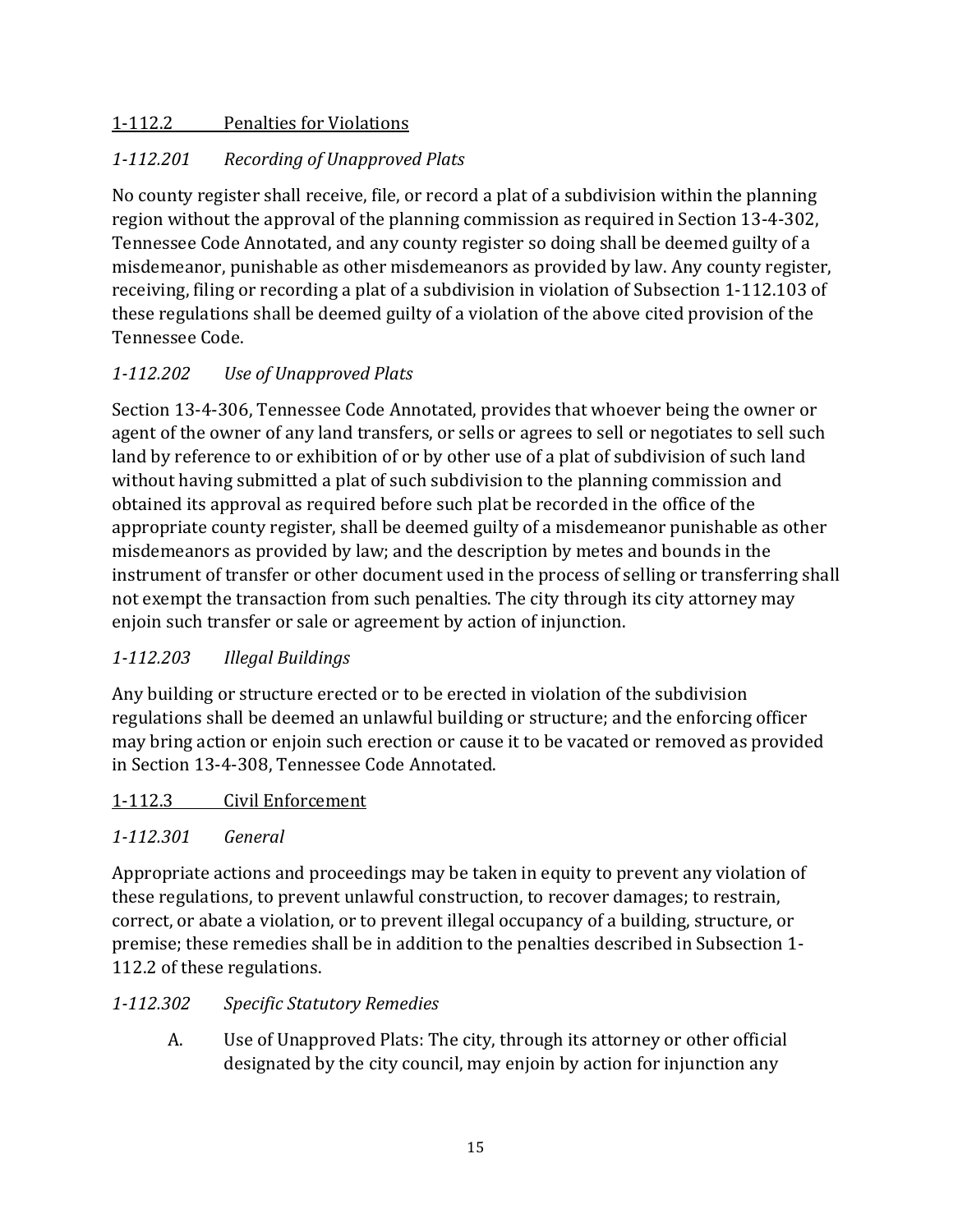transfer of, sale of, or agreement to sell any land in violation of Subsection 1- 112.104 of these regulations.

- B. Erection of Unlawful Buildings: Where any building or structure is erected or being erected on any lot in violation of the road or easement frontage requirements of Subsection 1-112.109 of these regulations, the enforcing officer may bring action to enjoin such erection or cause the building or structure to be vacated or removed.
- C. Enforcement of Bonds -- Where a bond is accepted in lieu of completion of subdivision improvements and utilities as provided in Article III to these regulations.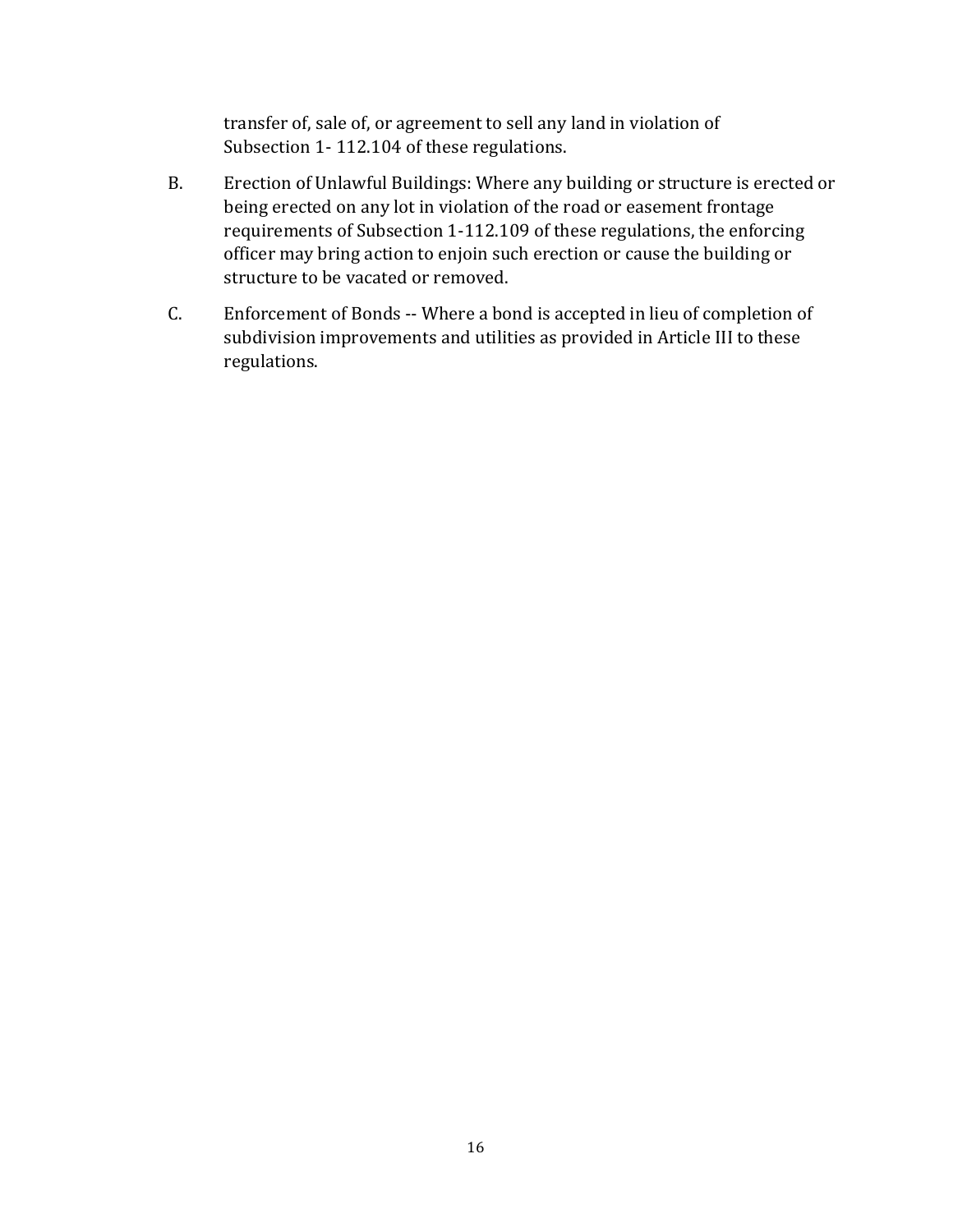#### **ARTICLE II**

#### **PROCEDURES FOR PLAT APPROVAL**

## <span id="page-16-2"></span><span id="page-16-1"></span><span id="page-16-0"></span>**2-101 General Procedure**

#### <span id="page-16-3"></span>2-101.1 Plat Approval Requirements

Before any contract is executed for the sale of any parcel of land which is proposed to be subdivided and before any permit for the erection of any structure in a proposed subdivision shall be granted, the subdividing owner or his authorized agent shall apply for and secure the planning commission's approval of the proposed subdivision in accordance with the procedures of this article.

#### <span id="page-16-4"></span>2-101.2 Classification of Subdivisions

The planning commission shall classify each subdivision proposal as either major or minor as defined herein.

#### <span id="page-16-5"></span>*2-101.201 Review Procedure*

The subdivider shall follow the procedure described below in order to secure plat approval.

- A. Minor Subdivision
	- (i) Pre-application conference with the enforcing officer including submittal of a scale drawing or survey of the proposed subdivision for preliminary discussion and review.
	- (ii) Securing of approvals from other public agencies and any affected utility districts or companies.
	- (iii) Submittal of a final plat, prepared, in accordance with the specifications in Section 5-104, herein, for approval by the planning commission.
- B. Major Subdivision
	- (i) Pre-application conference on the subdivision with the planning commission and/or staff assistant to the planning commission, generally including a sketch plat, and discussion of the proposed area to be subdivided.
	- (ii) Submittal of a preliminary plat, prepared in accordance with Section 5-102, herein for planning commission approval.
	- (iii) Securing of approval from other public agencies.
	- (iv) Submittal of the final subdivision plat, prepared in accordance with Section 5-104, herein for planning commission approval.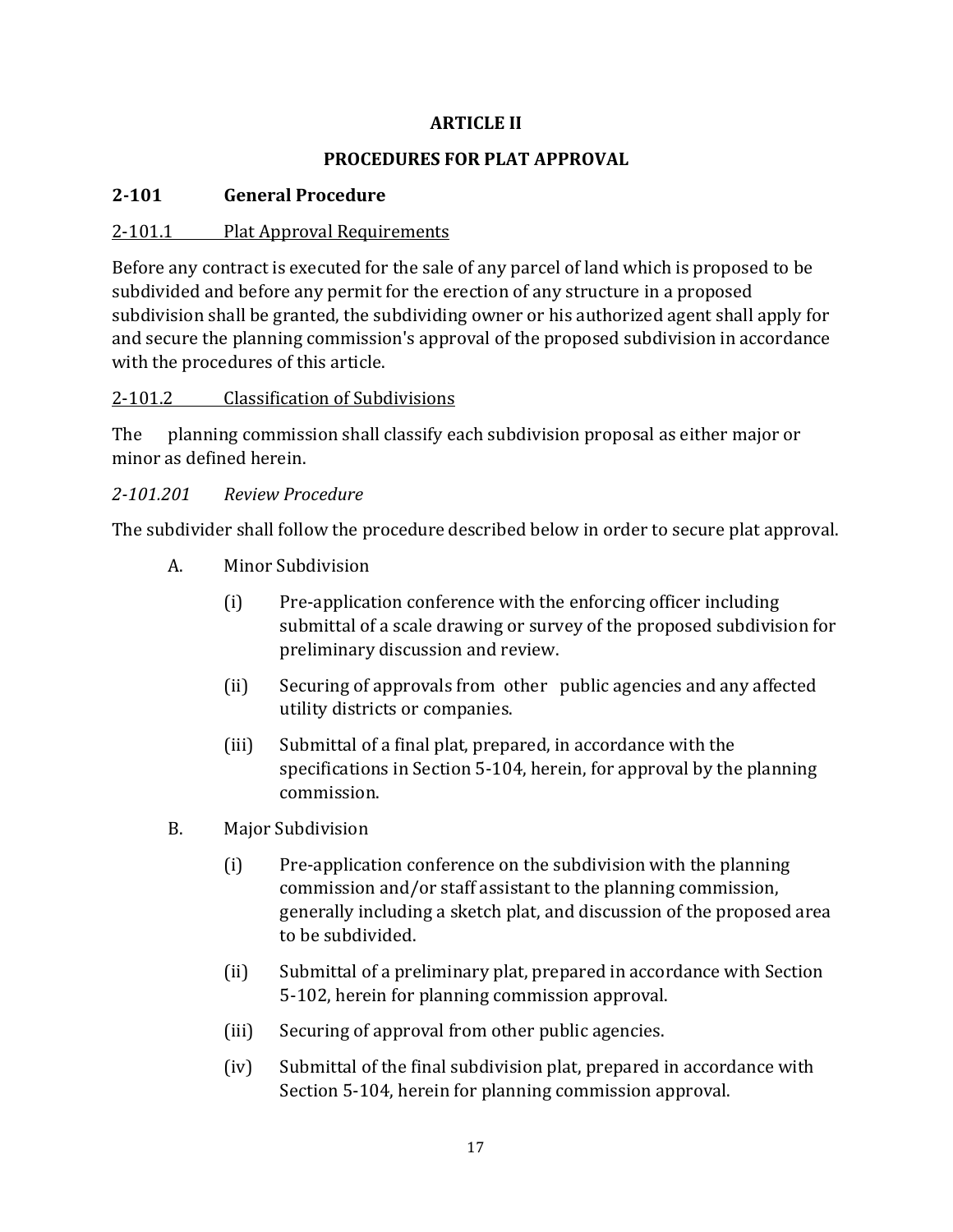#### <span id="page-17-0"></span>2-101.3 Official Submission Date

For the purpose of these regulations, for both major and minor subdivisions, the date of the regular meeting of the planning commission at which the public hearing on the final subdivision plat, including any adjourned date thereof, is closed, shall constitute the official submittal date of the plat at which the statutory period required in Section 13-3-404 and 13-4-304, Tennessee Code Annotated, for formal approval or disapproval of the plat shall commence.

#### <span id="page-17-1"></span>2-101.4 Policy on Flood-Prone Areas

In determining the appropriateness of land subdivision at any site containing a flood-prone area, the planning commission, in reviewing any plat, shall consider the policy and purpose set forth in Section 1-104 of these regulations and, additionally:

- 1. The danger to life and property due to the increased flood heights or velocities, either potential or actual, caused by subdivision fill, roads, and intended uses;
- 2. The danger that intended uses or improvements may be swept onto other lands or downstream to the injury of others;
- 3. The adequacy of proposed water supply, sanitation, and drainage systems, and the ability of these systems to function under flood conditions;
- 4. The susceptibility of the proposed facility and its contents to flood damage and the effect of such damage upon the individual owner;
- 5. The importance of the services provided by the proposed facility to the community at large;
- 6. The requirements of the subdivision for a waterfront location;
- 7. The availability of alternative locations not subject to flooding for the proposed subdivision and land uses;
- 8. The compatibility of the proposed uses with existing development or development anticipated in the foreseeable future;
- 9. The relationship of the proposed subdivision to the land development plan and the floodplain management program for the area;
- 10. The safety of access to the property for emergency vehicles in times of flood;
- 11. The expected heights, duration, velocity, rate of rise, and sediment transport of the floodwaters expected at the site;
- 12. The costs of providing governmental services during and after flood conditions, including maintenance and repair of public utilities and facilities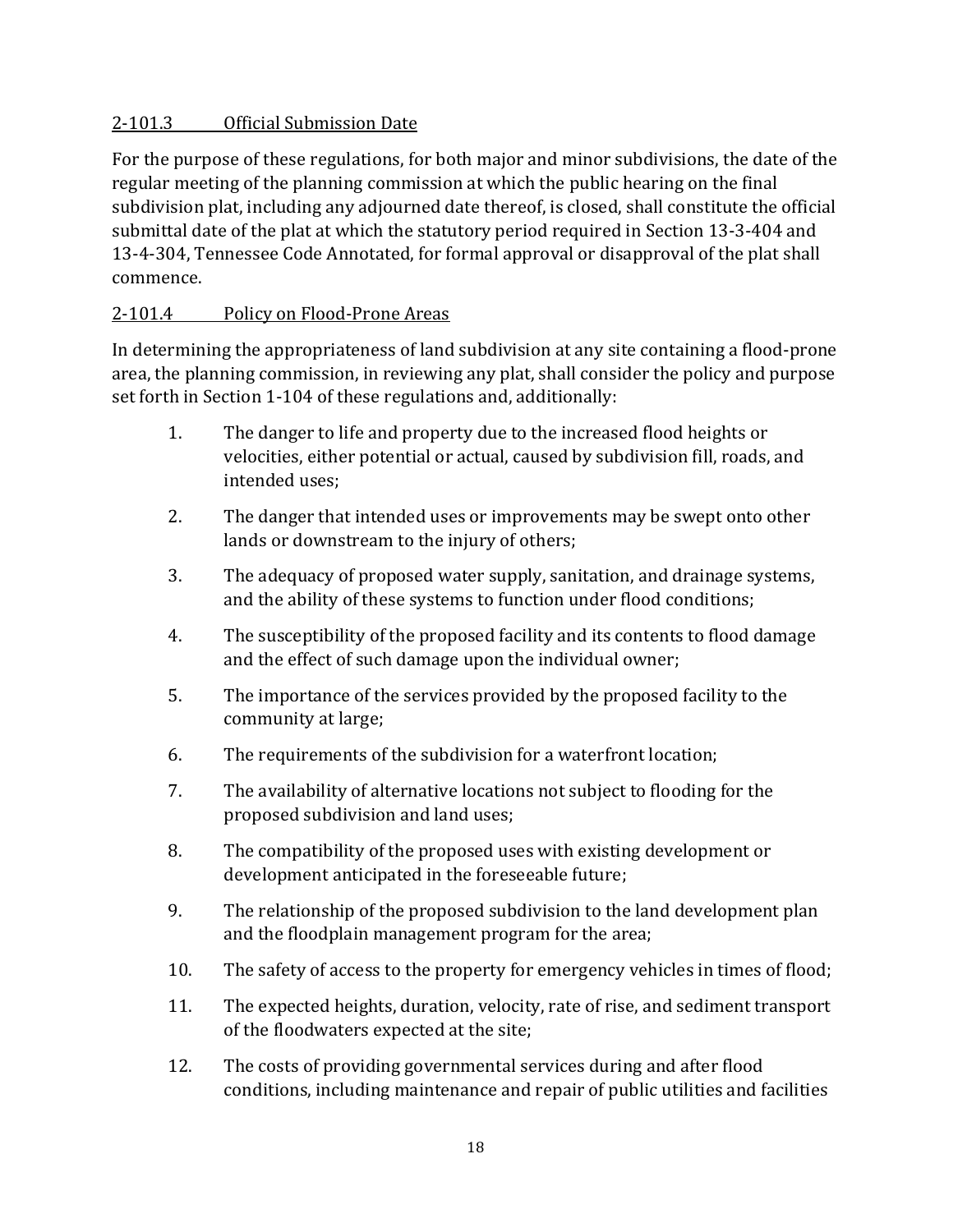such as sewer, gas, electrical, and water systems, public ways, and bridges; and

13. The effect of the proposed subdivision upon the planning commission's participation in the National Flood Insurance Program, if such planning commission is, or elects to be, in the program.

No subdivision or part thereof shall be approved by the planning commission if proposed levees, fills, structures, or other features within the subdivision will individually or collectively, increase flood flows, heights, duration, or damages. The regulatory limits (the one hundred-year flood level) shall be determined from the latest approved flood study for the jurisdictional area, and any subsequent revisions thereto. Specific engineering studies are to be formulated by the developer in those areas in which flood data are not currently available, if deemed necessary by the planning commission.

In any instance in which the planning commission determines that a proposed subdivision may affect the flood height, velocity, or duration in any flood-prone area outside its jurisdiction, the commission shall take all actions necessary and proper to ensure the coordinated review of the development with the appropriate governmental agencies of the affected area

In approving plans for subdivision of land containing flood prone areas, the planning commission shall ensure that development will proceed in such a way that property lying within any floodway, as defined by these regulations, will be maintained in a manner as prescribed by any zoning ordinance. The planning commission shall also ensure that development within any floodway fringe area (within the one hundred-year flood level) will be protected adequately against potential flood hazards by the methods prescribed in Article IV of these regulations.

The planning commission shall disapprove the subdivision of any land containing a floodprone area when the commission determines that subdivision plans are not consistent with the policy stated in this section.

# <span id="page-18-1"></span><span id="page-18-0"></span>2-101.5 Special Provisions Governing Unit Ownership (Condominium) Subdivisions *2-101.501 General Provisions*

- A. Intent: This section is intended to augment the general legislation of Sections 66-27-101 through 66-27-123, Tennessee Code Annotated, entitled "Horizontal Property Act," by providing supplemental rules and regulations for the implementation of the act, as specifically authorized in Section 66-27- 121, Tennessee Code Annotated.
- B. Applicability: Whenever a developer, the sole owner, or the co-owners of a building or buildings expressly declare through the submission of a master deed, lease, or plat their desire to submit their property to a regime, as established and provided by Sections 66-27-101 through 66-27-123,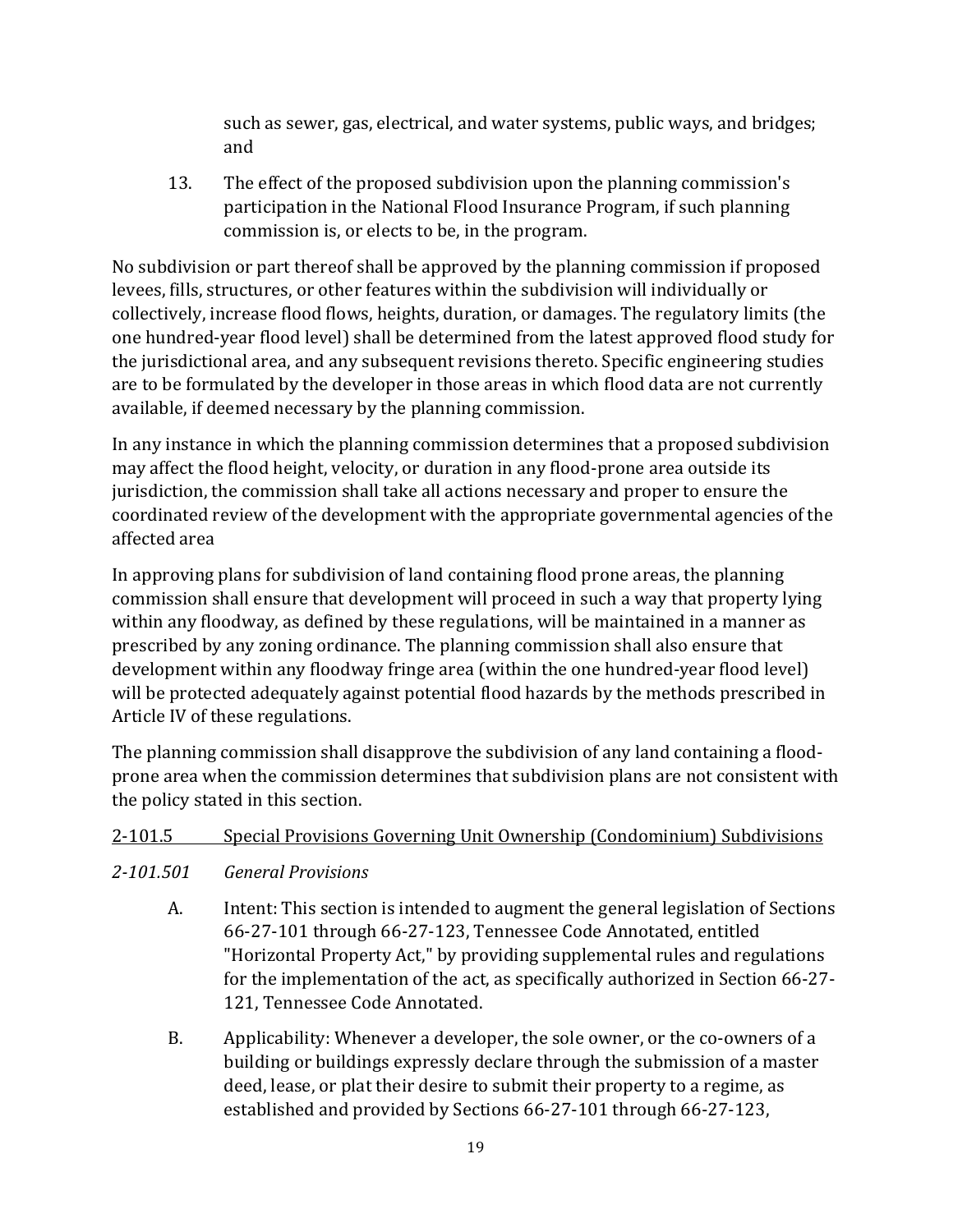Tennessee Code Annotated, wherein there is established a horizontal property regime, each such condominium or horizontal property regime created under the authority of these provisions for the purpose of sale or transfer of real property is subject to the provisions of these regulations.

# <span id="page-19-0"></span>*2-101.502 Submission of Plat Required*

Prior to the sale or transfer of any property incorporated in the property regime, the developer, sole owner, or co-owners of such property shall submit to the planning commission a subdivision plat of such property in the manner prescribed by this article; such plat, if approved, shall be filed with the county register in the manner prescribed by this article.

# <span id="page-19-1"></span>*2-101.503 Determination of Subdivision Type*

Condominium subdivisions shall be classified by the planning commission during the plat review process as either horizontal condominiums or vertical condominiums as defined in Article VI of these regulations.

# <span id="page-19-2"></span>*2-101.504 Procedure*

An applicant seeking approval of a condominium subdivision shall proceed through the normal procedure for subdivision approval, as set forth in this article.

## <span id="page-19-3"></span>*2-101.505 Contents of Plans and Documents*

The plats, plans, and documents submitted by an applicant seeking approval of condominium subdivision shall conform with the specifications set forth in Article V of these regulations.

# <span id="page-19-4"></span>**2-102 Sketch Plat (Major Subdivisions Only)**

# <span id="page-19-5"></span>2-102.1 Purpose of Sketch Plat

The applicant shall submit a sketch plat to the planning commission for approval. The sketch plat is to be a concept plan for design purposes and should be used to discover all factors which may have an impact on the proposed development and to advise the subdivider of various possibilities before substantial amounts of time and money have been invested in a very detail proposal which may contain elements contrary to these regulations.

#### <span id="page-19-6"></span>2-102.2 Sketch Plat Requirements

The sketch plat shall include the information set forth in Section 5-101.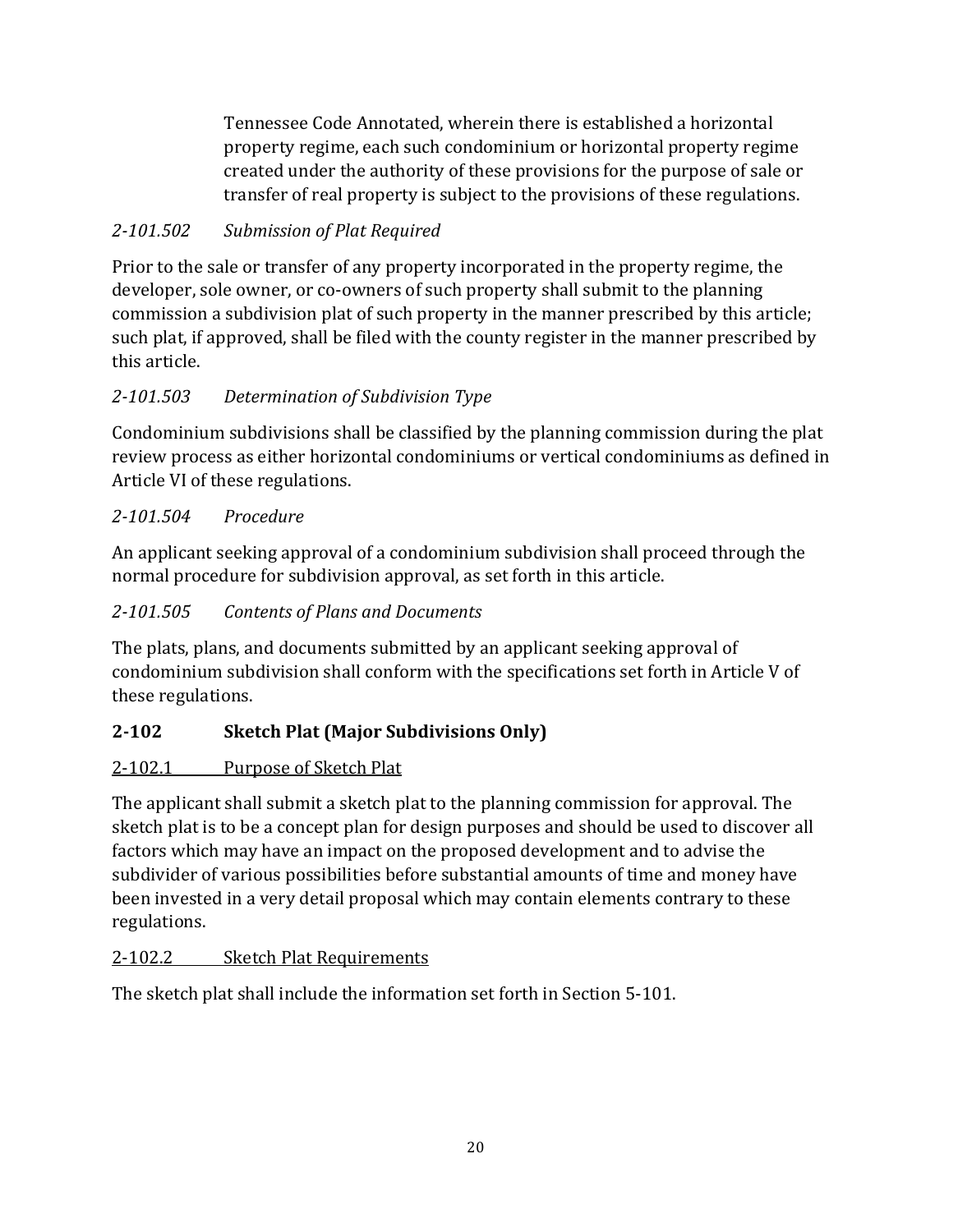#### <span id="page-20-0"></span>2-102.3 Approval of Sketch Plat

When a sketch plat is submitted for planning commission approval, the number of copies required, and timing of the submission shall be as for a preliminary plat. Approval of the plat shall constitute authorization to prepare detailed plans and specifications.

#### <span id="page-20-1"></span>2-102.4 Expiration of Approval

The approval of the sketch plat shall expire within one (1) year if no further progress is made toward the development. An extension may be granted upon proper application.

# <span id="page-20-2"></span>**2-103 Preliminary Plat (Major Subdivisions Only)**

#### <span id="page-20-3"></span>2-103.1 Application Procedure and Requirements

The applicant shall file with the planning commission a preliminary plat. The failure of the applicant to satisfy the requirements of this section with full and correct information shall be cause for disapproval of a preliminary plat. The preliminary plat shall be prepared in accordance with Section 5-102 and:

- 1. Be presented at the office of the enforcing officer at least fifteen (15) days prior to a regular (officially opened) meeting of the planning commission;
- 2. Include all land which the applicant proposes to subdivide and all land immediately adjacent, extending one hundred (100) feet therefrom, or of that directly opposite thereto, extending one hundred (100) feet from the public way frontage of such opposite land. The lot pattern of surrounding development shall be shown within that area located within five hundred (500) feet of the proposed development;
- 3. Be accompanied by an electronic copy in PDF format and an appropriate number of hard copies of the plat as required by the planning commission or the enforcing officer; and
- 4. Be accompanied by an electronic copy in PDF format and an appropriate number of hard copies of the construction plans as required by the planning commission or the enforcing officer.

#### <span id="page-20-4"></span>2-103.2 Administrative Review

An administrative review meeting shall be conducted on the preliminary plat, construction plans, and any exhibits submitted in conformance with these regulations. This review shall include the staff assistant to the planning commission and any other appropriate governmental representative. The review shall be held prior to the regularly scheduled planning commission meeting at which the plat is to be reviewed. The findings of the review committee shall be presented to the planning commission.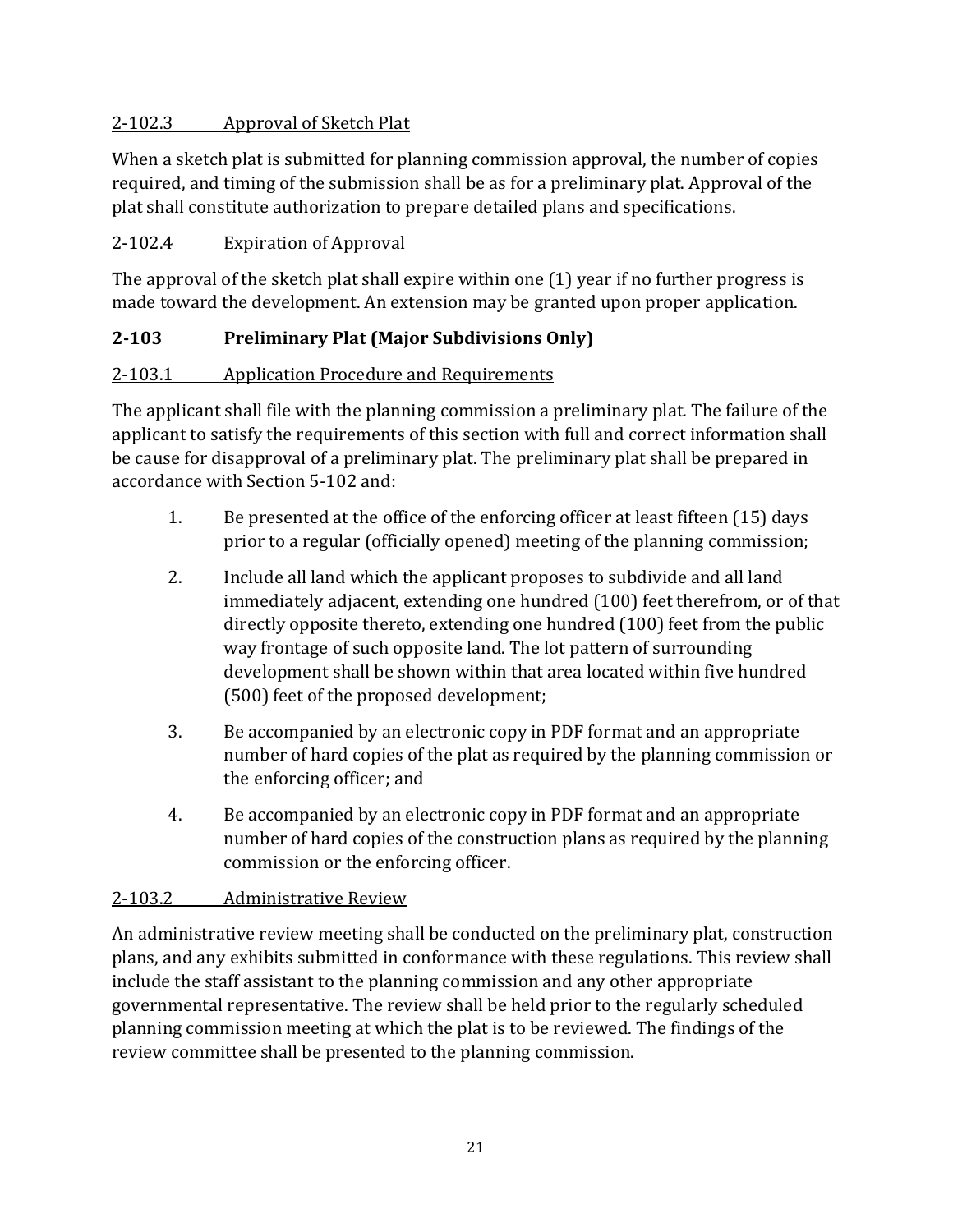The subdivider shall prepare a report, prepared by a registered engineer in the State of Tennessee, on any proposed subdivision containing or abutting a flood prone area. Such report shall estimate the discharge of the regulatory flood; determine the specific flooding threat at the site of the proposed subdivision; and indicate whether the subdivision is located in a floodway or floodway fringe area by:

- 1. Calculation of water surface elevations and regulatory flood protections based upon a hydraulic analysis of the capacity of the stream channel and overbank areas to convey the regulatory flood;
- 2. Computation of the floodway required to convey the regulatory flood without increasing the natural flood heights of the regulatory flood.

#### <span id="page-21-0"></span>2-103.3 Notice of Hearing

The planning commission shall hold a hearing as required by Chapters 3 and 4 of Title 13, Tennessee Code Annotated, on each plat brought before it.

#### <span id="page-21-1"></span>2-103.4 Preliminary Approval

After the planning commission has reviewed the preliminary plat, construction plans, exhibits, and the results of administrative review, the applicant shall be advised of any required changes. The planning commission shall approve, conditionally approve, or disapprove the preliminary plat within thirty (30) days after date of the regular meeting of the planning commission at which the hearing on preliminary approval, including adjourned date thereof, is closed.

A certificate of preliminary approval shall be issued by the secretary of the planning commission, upon demand, and the applicant may proceed to apply for final subdivision plat approval in the manner prescribed by Section 2-104 of these regulations.

After the planning commission approves, conditionally approves, or disapproves the preliminary plat, one copy of the proposed preliminary plat shall be returned to the developer with the date of approval, conditional approval, or disapproval thereon. If a preliminary plat is disapproved the planning commission shall state specific reasons for disapproval which shall be entered into the minutes of the meeting.

Before the planning commission approves a preliminary plat showing land for any public right-of-way, easement, or public improvement that will not be owned and maintained by the City of Loretto or jointly by the owner(s) of the subdivided property, the planning commission shall obtain approval for the land reservation or other dedications from the planning commission or appropriate governmental agency.

#### <span id="page-21-2"></span>2-103.5 Public Improvements

The planning commission may require that all public improvements be installed and dedicated prior to the signing of the final subdivision plat by the secretary of the planning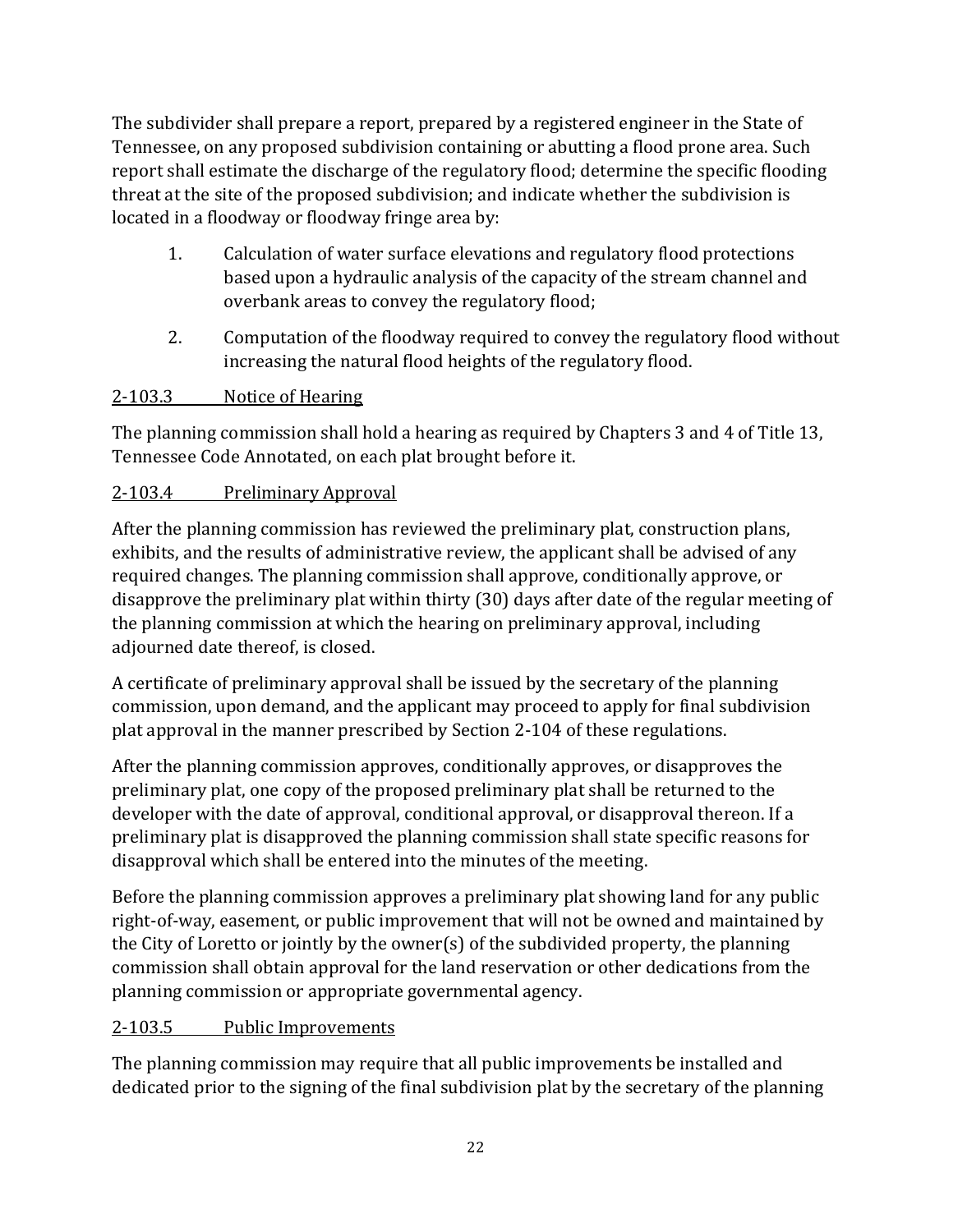commission. If the planning commission does not require that all public improvements be installed and dedicated prior to signing of the final subdivision plat, an adequate performance bond shall be approved. The amount of such bond shall be established by the planning commission based upon the recommendation of the appropriate governmental representative or by receipt of cost bids from two (2) or more independent contracting firms equal to the cost of all necessary improvements plus an additional ten (10) percent to cover inflation shall be added. It is the subdivider's responsibility to furnish these estimates to the planning commission.

Such bond shall be submitted by the applicant at the time of application for final subdivision plat approval. The planning commission shall require the applicant to indicate on the plat all public ways and improvements to be dedicated; all districts for water, fire, and utility improvements which shall be required to be established or extended; and any other special requirements deemed necessary by the planning commission in order for the subdivision plat to conform to the major street or road plan and the land development plan for the jurisdictional area.

# <span id="page-22-0"></span>2-103.6 Effective Period of Preliminary Approval

The approval of a preliminary plat shall be effective for a period of one (1) year, at the end of which time final approval of the subdivision plat must have been obtained from the planning commission, although the plat need not have been signed and filed with the county register. Any plat not receiving final approval within the period of time set forth herein shall be null and void, and the developer shall be required to submit a new plat for approval subject to any zoning provisions and the subdivision regulations currently in effect. Prior to the expiration of the preliminary approval and upon proper request by the developer, the approval may be extended for one (1) additional year if the commission deems such to be advisable based upon progress made in developing the subdivision.

# <span id="page-22-1"></span>2-103.7 Zoning Regulations

Every plat shall conform to any existing zoning regulations and subdivision regulations applicable at the time of proposed final approval, except that any plat which has received preliminary approval shall be exempt from any subsequent amendments to such zoning ordinance or these regulations rendering the plat nonconforming as to bulk, use, or development standards, provided, that final approval is obtained within the effective period of preliminary approval set forth in Subsection 2-103.6, herein.

# <span id="page-22-2"></span>**2-104 Final Subdivision Plat (Minor and Major Subdivision)**

#### <span id="page-22-3"></span>2-104.1 Application Procedure and Requirements

A subdivider shall file with the planning commission a final plat. The plat shall be prepared in accordance with Section 5-104 and:

1. Include the entire subdivision, or section thereof, for which final approval is sought;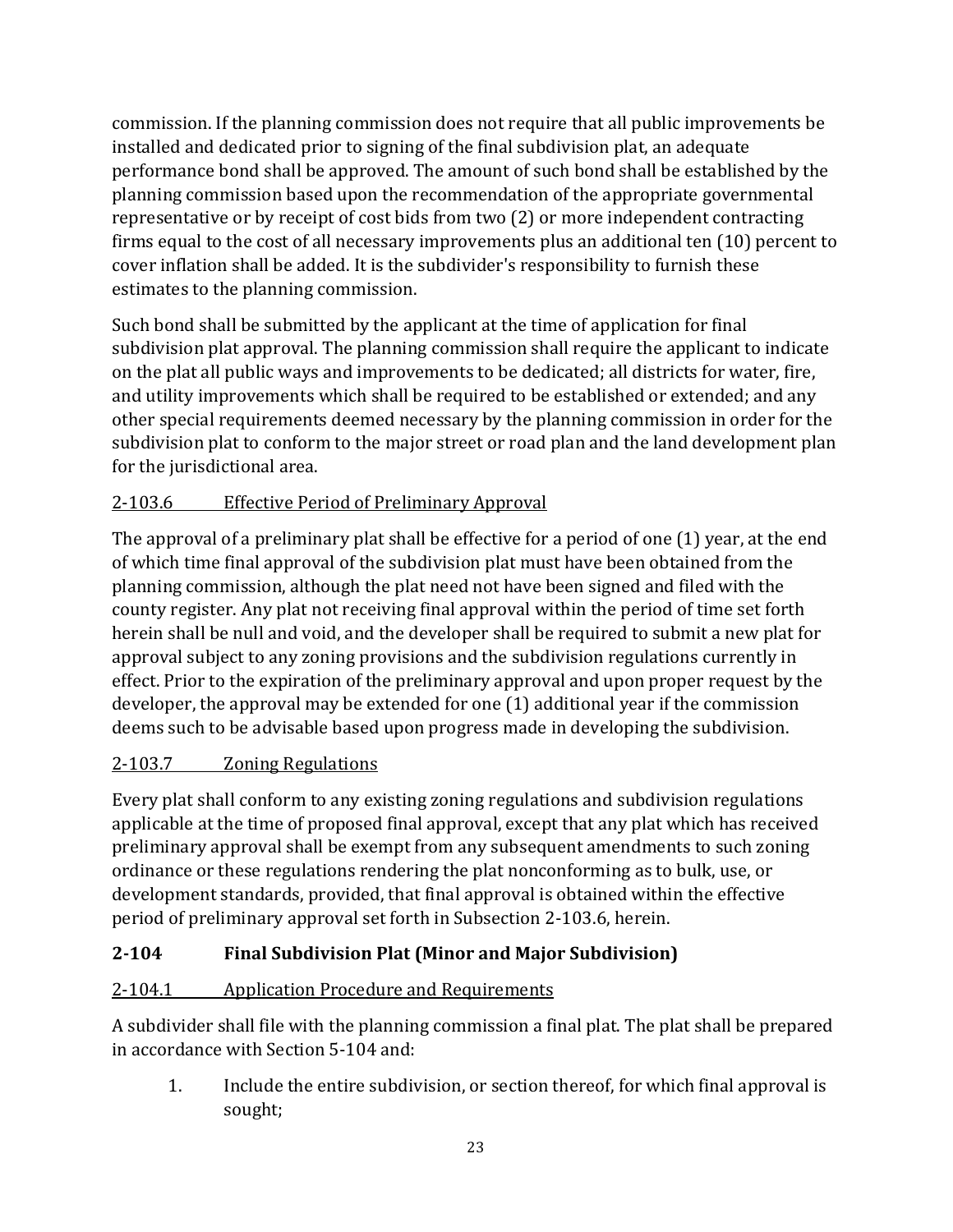- 2. Be accompanied by an electronic copy in PDF format and an appropriate number of hard copies of the final subdivision plat as required by the planning commission or the enforcing officer;
- 3. Comply substantially with the preliminary plat, where such plat is required;
- 4. Be presented at the office of the enforcing officer at least fifteen (15) days prior to the regular meeting of the commission at which it is to be considered;
- 5. Be accompanied by formal irrevocable offers of dedication to the public of all public ways and uses, utilities, parks, and easements, in a form approved by legal counsel, as applicable. (The subdivision plat shall be marked with a notation indicating the formal offers of dedication as shown in Article V of these regulations.);
- 6. Be accompanied by a performance bond, if required, in a form satisfactory to legal counsel and in an amount adequate to complete the required improvements. It shall include provisions that the principal of the bond shall comply with all the terms of the resolution of final subdivision plat approval, as determined by the planning commission, including, but without limitations, the performance of all required subdivision and offsite improvements, and that all improvements and land included in the irrevocable offers of dedication shall be dedicated to the planning commission free and clear of all liens and encumbrances on the premise(s);
- 7. Be accompanied by written assurance from any public utility companies serving the area of the subdivision that necessary utilities will be installed and by proof that the applicant has submitted petitions in writing for the creation or extension of any utility districts as required by the planning commission upon preliminary plat approval; and
- 8. Be accompanied, if the final plat contains open space, or recreational facilities, or if any portion of the site is in common ownership, by the following documentation for approval by the planning commission:
	- (a) Plans for improvement and maintenance of the open space or facilities located thereon;
	- (b) Articles of incorporation and bylaws of the co-owners association or other legal entity (where open space or facilities are to be deeded to a co- owners association by similar organization acting on behalf of the joint owners of said property) charged with improving or maintaining the open space or facilities, and declaration of covenants and restrictions pertaining to each and every property within the subdivision; and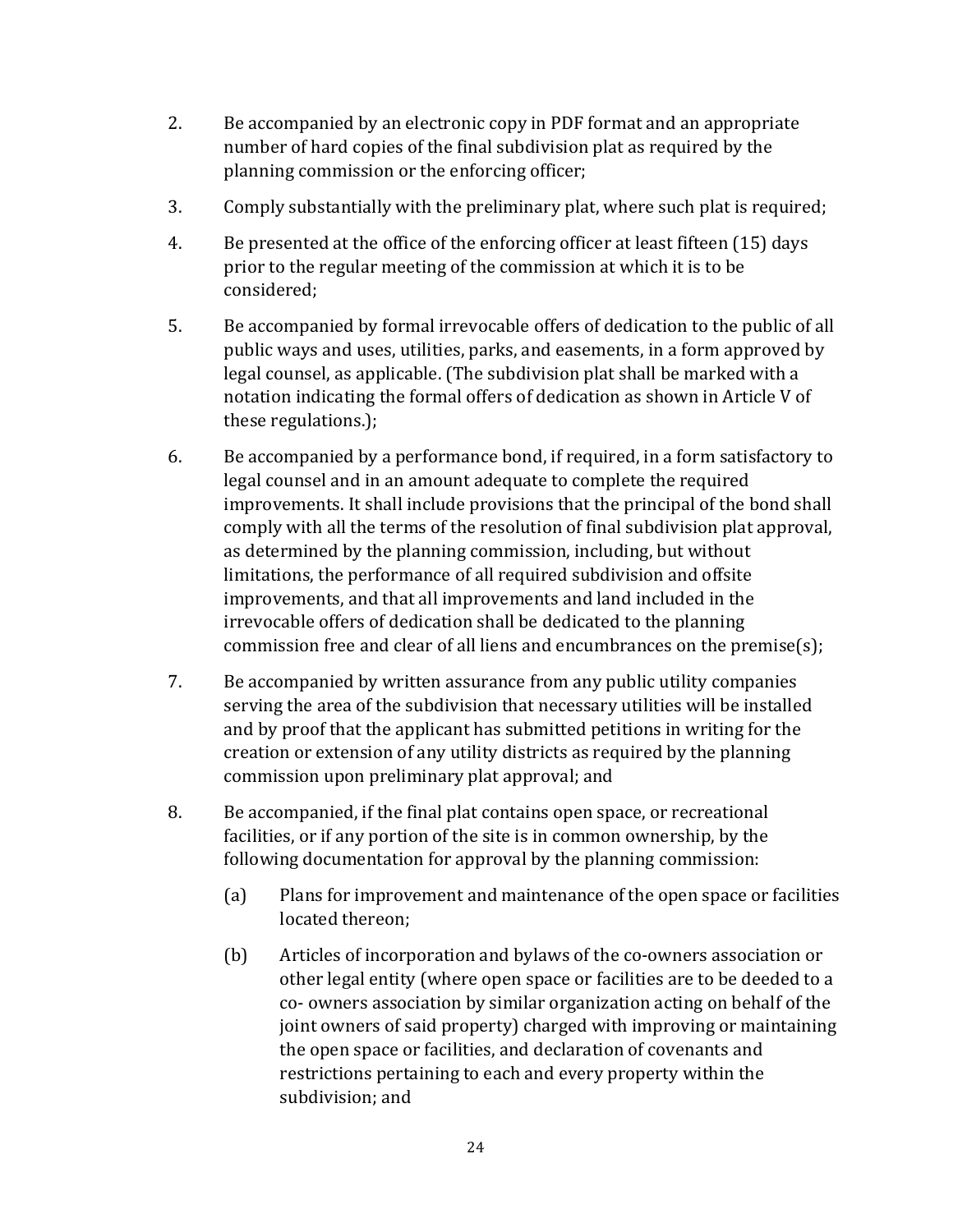(c) Declaration of covenants and restrictions pertaining to open space and facilities which assure the continued use of said facilities for the purpose intended, where open space or facilities are to be retained by the developer.

#### <span id="page-24-0"></span>2-104.2 Endorsement of Notations

The notations and certifications required by Subsection 5- 104.3, of these regulations to appear upon the final plat shall be endorsed by appropriate officials and other persons prior to application for final subdivision plat approval, except that the certificate of planning commission approval shall be signed at the time specified in Section 2-105 of these regulations.

#### <span id="page-24-1"></span>2-104.3 Hearing and Decision on Final Plat

The planning commission shall hold a hearing as required by Section 13-4-304, Tennessee Code Annotated, on each final plat brought before it. The planning commission shall, within thirty (30) days after submission of the plat, approve, modify, or disapprove the final subdivision plat by resolution, which shall set forth in detail any conditions to which the approval is subject, or reasons for disapproval. In no event shall the period of time stipulated by the planning commission for completion of required improvements exceed one (1) year from the date of final approval.

Failure of the planning commission to act upon a plat within the prescribed time shall be deemed approval of the plat, and in such event, a certificate of approval, entitling the subdivider to proceed as specified in Subsection 2-104.4 and Section 2-105, of these regulations shall be issued, upon demand, by the secretary of the planning commission. The applicant, however, may agree to an extension of the time for planning commission review.

One (1) copy of the final subdivision plat shall be returned to the subdivider with the date of approval, conditional approval, or disapproval noted thereon.

#### <span id="page-24-2"></span>2-104.4 Vested Rights

No vested rights shall accrue to any plat by reason of preliminary or final approval until the actual signing of the plat by the secretary of the planning commission. All requirements, conditions, or regulations adopted by the planning commission, applicable to the particular subdivision or to all subdivision generally, shall be deemed a condition of approval for any subdivision prior to the time of the signing of the final plat by the secretary of the planning commission. Where the planning commission has required the installation of improvements prior to the signing of the final plat, the planning commission shall not modify unreasonably the conditions set forth in the resolution of final approval.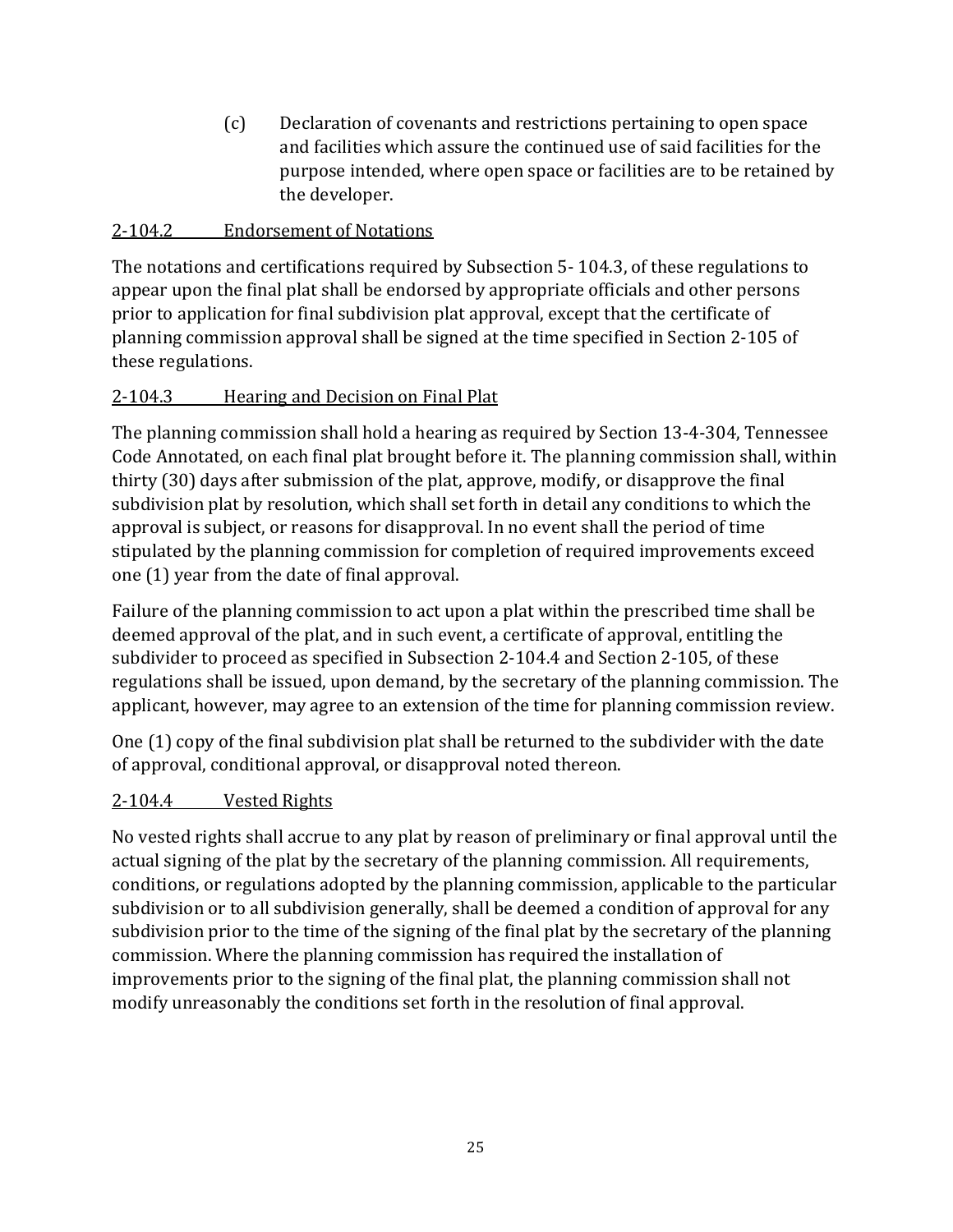# <span id="page-25-0"></span>**2-105 Signing and Recording of Subdivision Plat**

#### <span id="page-25-1"></span>2-105.1 Signing of Plat

- 1. When a bond is required, the secretary of the planning commission shall endorse approval on the plat after the bond has been approved by the planning commission and after all the conditions of the resolution pertaining to the plat have been satisfied.
- 2. When installation of improvements is required, the secretary of the planning commission shall endorse approval on the plat after all conditions of the resolution have been satisfied and all improvements satisfactorily completed. There shall be written evidence that the required public facilities have been installed in a manner satisfactory to the planning commission as shown on certifications by the appropriate governmental representative(s) that necessary land dedications and improvements have been accomplished.
- 3. When the conditions of this section are satisfied, the secretary shall sign the permanent reproducible original of the subdivision plat.

#### <span id="page-25-2"></span>2-105.2 Recording of Plat

It shall be the responsibility of the enforcing officer to file plat with the county register's office within fourteen (14) days of the date of signature. Simultaneously, with the filing of the plat, the enforcing officer shall record the agreement of dedication together with such legal documents as shall be required to be recorded by legal counsel.

#### <span id="page-25-3"></span>2-105.3 Sectionalizing Major Subdivision Plats

Prior to granting final approval of a major subdivision plat, the planning commission may permit the plat to be divided into two (2) or more sections and may impose such conditions upon the filing of each section as it may deem necessary to assure the orderly development of the subdivision.

The planning commission may require that a performance bond be in such amount as is commensurate with the section or sections of the plat to be filed and may defer the remaining required performance bond principal amount until the remaining sections of the plat are offered for filing. The developer also may file irrevocable offers to dedicate public ways and improvements in the section offered to be filed and defer filing offers of dedication for the remaining sections until such sections, subject to any conditions imposed by the planning commission, shall be granted concurrently with final approval of the plat. Such authorized sections must contain at least ten (10) percent of the total number of lots contained in the proposed plat unless a specific waiver of this requirements is granted by the planning commission.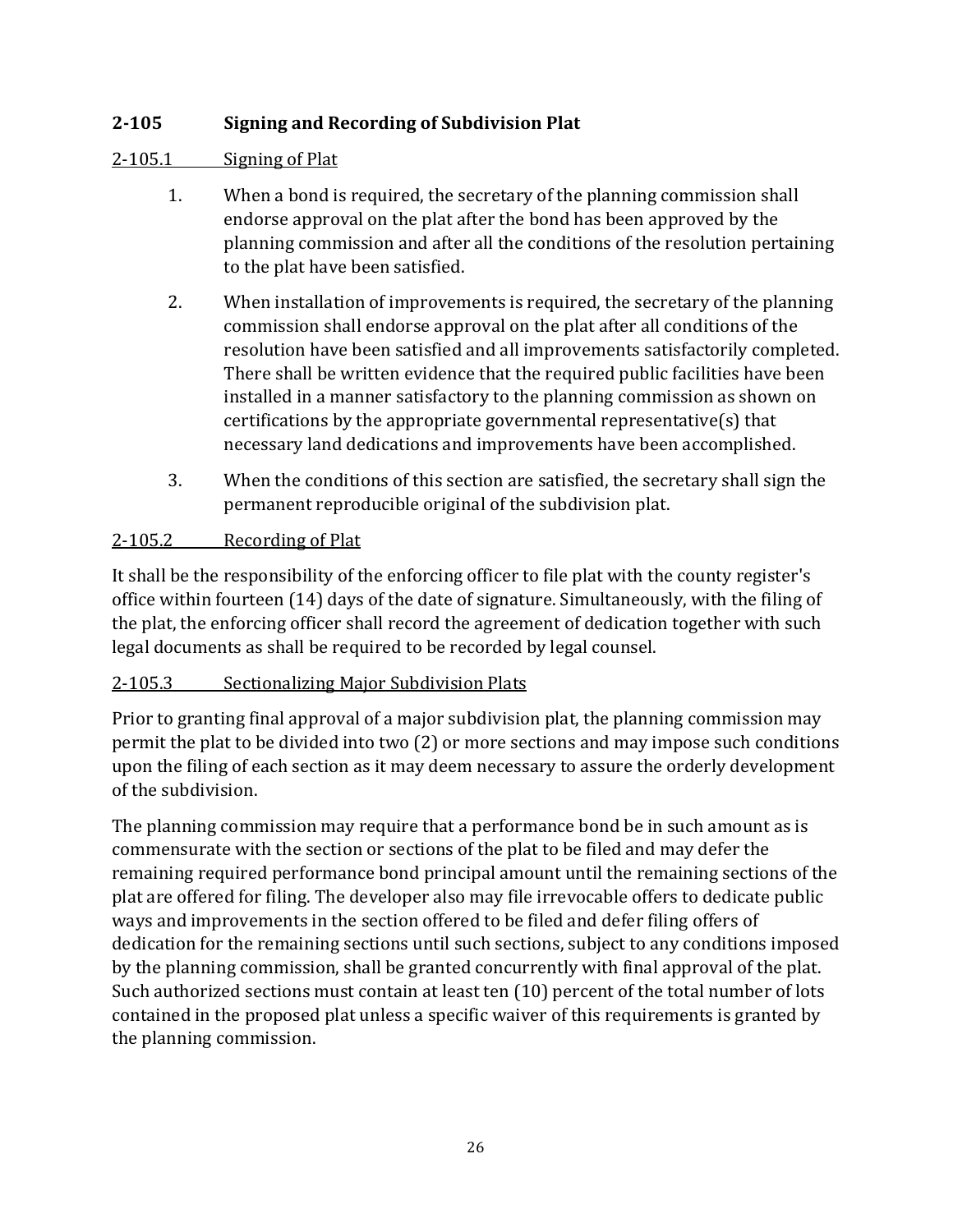#### **ARTICLE III**

#### <span id="page-26-1"></span><span id="page-26-0"></span>**ASSURANCE FOR COMPLETION AND MAINTENANCE OF IMPROVEMENTS**

#### <span id="page-26-2"></span>**3-101 Improvements and Performance Bond**

#### <span id="page-26-3"></span>3-101.1 Completion of Improvements

Before the final subdivision plat is signed by the planning commission officer specified in Subsection 2-105.1 of these regulations, all applicants shall complete, in accordance with the planning commission's decision and to the satisfaction of the appropriate governmental representative, all public way, sanitary, and other improvements, including lot improvements on the individual lots of the subdivision, as required in these regulations and approved by the planning commission, and shall dedicate such improvements to the planning commission free and clear of all liens and encumbrances on the property and public improvements thus dedicated.

#### <span id="page-26-4"></span>3-101.2 Surety Instrument

The planning commission at its discretion may waive the requirement that the applicant complete and dedicate all public improvements prior to the signing of the final subdivision plat by providing that, as an alternative, the applicant post a bond at the time of submission for final subdivision approval in an amount estimated by the planning commission as sufficient to guarantee to the governing body the satisfactory construction, installation, and dedication of the incomplete portion of required improvements (see Section 2-103.5).

Such performance bond shall comply with all statutory requirements and shall be satisfactory to legal counsel as to form, sufficiency, and manner of execution, as set forth in these regulations. The period within which required improvements must be completed shall be specified by the planning commission in the resolution approving the final subdivision plat and shall be incorporated in the bond and shall not exceed one (1) year from date of final approval.

Such bond shall be approved by the planning commission as to amount and conditions. The planning commission may, upon proof of difficulty, extend the completion date set forth in such bond for a maximum period of one (1) additional year. The planning commission may accept at any time during the period of such bond a substitution of principal.

#### <span id="page-26-5"></span>3-101. 3 Temporary Improvements

The applicant shall build and pay for all costs of temporary improvements required by the planning commission and shall maintain them to a reasonable satisfaction for the period specified by the planning commission. Prior to construction of any temporary facility or improvement, the applicant shall file with the planning commission a separate suitable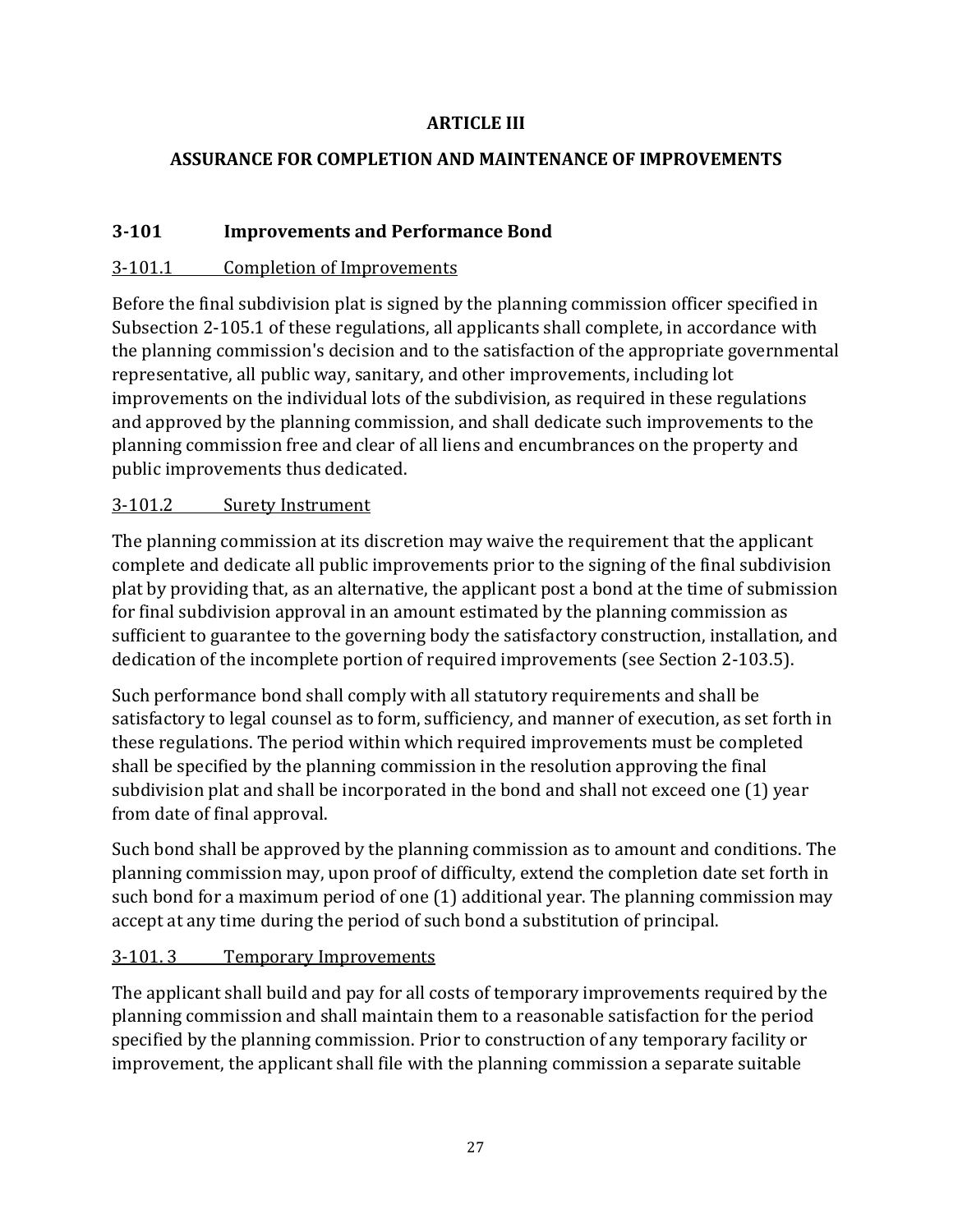bond for temporary facilities, which shall ensure that the temporary facilities will be properly constructed, maintained, and removed.

# <span id="page-27-0"></span>3-101.4 Costs of Improvements

All required improvements shall be made by the applicant at his expense. Any provisions for reimbursement by the governing body or any utility agency shall be stipulated clearly in the provisions of any bonds.

# <span id="page-27-1"></span>3-101.5 Governmental Units

Governmental units to which these bonds and contract provisions apply may file, in lieu of said contract or bond, a certified resolution or ordinance from officers or agencies authorized to act in their behalf agreeing to comply with the provisions of this article.

# <span id="page-27-2"></span>3-101. 6 Failure to Complete Improvements

In subdivisions for which no performance bond has been posted, if the improvements are not completed within the period specified by the planning commission in the resolution approving the plat, the approval shall be deemed to have expired. In those cases in which a performance bond has been posted and required improvements have not been installed within the terms of such performance bond, the planning commission thereupon may declare the bond to be in default and require that all the improvements be installed regardless of the extent of the building development at the time the bond is declared to be in default.

# <span id="page-27-3"></span>3-101. 7 Acceptance of Dedication Offers

Acceptance of formal offers of dedication of public ways, easements, and parks shall be by formal action of the governing body. Such action shall be in the form of a resolution recommended by the planning commission to the governing body. The approval by the planning commission of a subdivision plat shall not be deemed to constitute or imply an acceptance by the local government of any public way, easement, or other ground shown on the plat. The planning commission may require the plat to be endorsed with appropriate notes to this effect.

# <span id="page-27-4"></span>**3-102 Inspection of Improvements**

# <span id="page-27-5"></span>3-102.1 General Procedure

The planning commission may provide for inspection of required improvements during construction and ensure their satisfactory completion. If the appropriate governmental representative finds upon inspection that any of the required improvements have not been constructed in accordance with the governing body's construction standards and specifications, the applicant shall be responsible for completing the improvements to the required standards. Whenever the cost of improvements is covered by a performance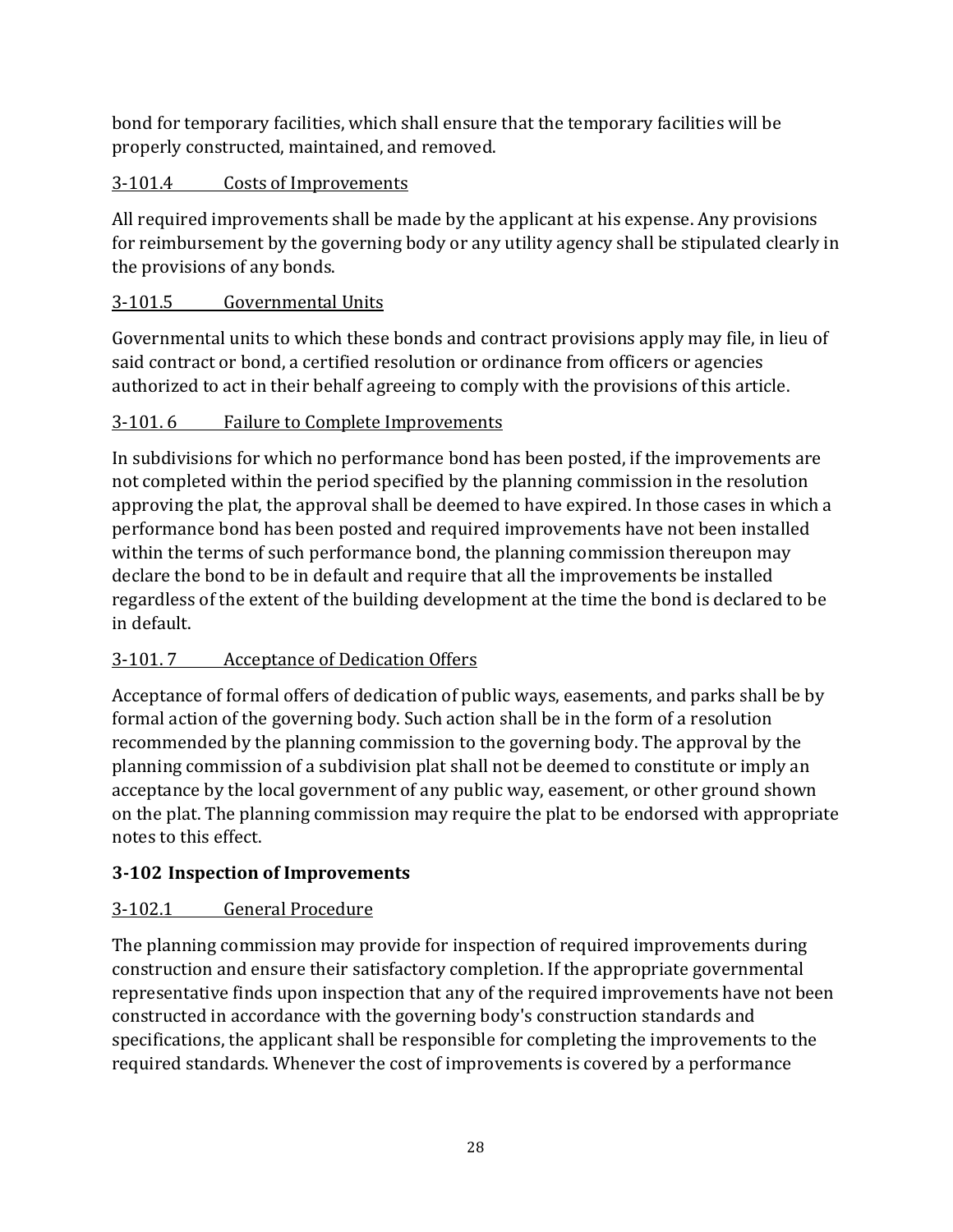bond, the applicant and the bonding company shall be liable severally and jointly for completing said improvements according to specifications.

# <span id="page-28-0"></span>3-102.2 Release or Reduction of Performance Bond

# <span id="page-28-1"></span>*3-102.201 Certificate of Satisfactory Completion*

The planning commission shall not recommend dedication of required public improvements nor shall the planning commission release nor reduce a performance bond until the appropriate governmental representative submits a certificate stating that all required improvements have been satisfactorily completed, and until the applicant's engineer or surveyor has certified to the planning commission and the appropriate governmental representative (through submission of a detailed "as-built" survey of the subdivision indicating location, dimensions, construction materials, and any other information required by the planning commission) that the layout and the line and grade of all public improvements are in accordance with the approved construction plans for the subdivision. Upon such approval and recommendation, the governing body, thereafter, may accept the dedicated improvements in accordance with the procedures set forth in Subsections 1-112.107 and 3-101.7 of these regulations.

# *3-102.202 Reduction of Performance Bond*

A performance bond may be reduced upon actual dedication and acceptance of public improvements and then only to the ratio that the public improvement dedicated bears to the total public improvements for the plat. In no event shall a performance bond be reduced below twenty-five (25) percent of the principal amount prior to final acceptance of all items covered under the bond.

# <span id="page-28-2"></span>**3-103 Maintenance of Improvements**

The applicant shall be required to maintain all improvements including all lot improvements, until acceptance of the public improvements by the governmental body.

The applicant may be required to file a maintenance bond with the planning commission prior to dedication, in an amount considered adequate by the appropriate governmental representative and in a form satisfactory to legal counsel in order to assure the satisfactory condition of the required improvements, including all lot improvements, for a period of two (2) years after the date of acceptance of the public improvements by the planning commission.

# <span id="page-28-3"></span>**3-104 Deferral or Waiver of Required Improvements**

The planning commission may defer or waive at the time of final approval, subject to appropriate conditions, the provision of any or all such improvements as, in its judgment, are not requisite in the interest of the public health, safety, and general welfare, or which are inappropriate because of inadequacy or lack of connecting facilities.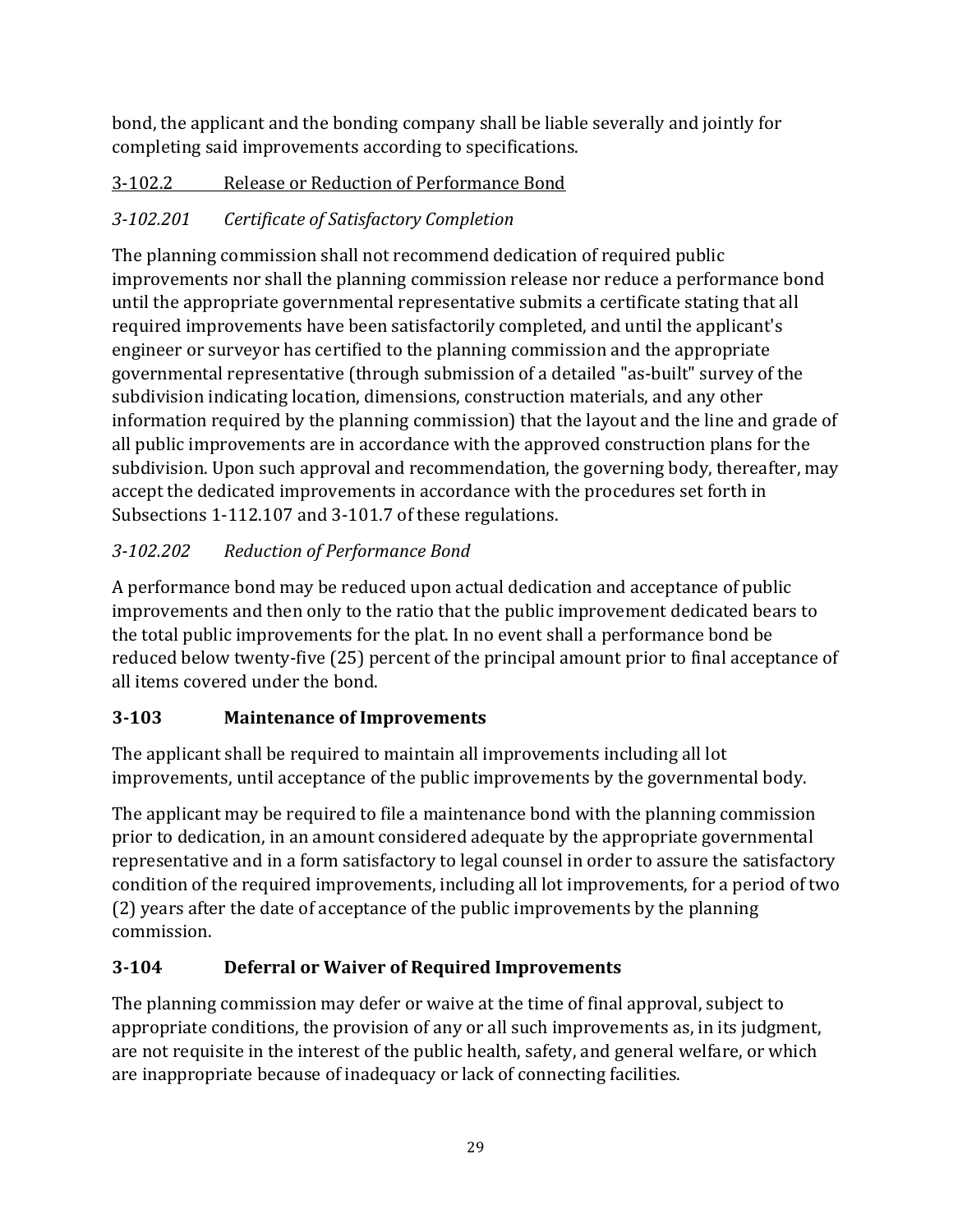Whenever it is deemed necessary by the planning commission to defer the construction of any improvement required herein because of incompatible grades, future planning, inadequate or lack of connecting facilities, or other reasons, the developer shall either pay his share of the costs of the future improvements to the planning commission prior to signing of the final subdivision plat by the appropriate governmental representative(s) or post a bond or other surety instrument ensuring completion of said improvements upon demand of the planning commission.

# <span id="page-29-0"></span>**3-105 Escrow Deposits for Lot Improvements**

# <span id="page-29-1"></span>3-105.1 Acceptance of Escrow Funds

Whenever, by reason of the season of the year, any lot improvements required by these regulations cannot be performed, the enforcing officer nevertheless may issue a certificate of occupancy upon accepting a cash escrow deposit in an amount to be determined by the appropriate governmental representative for the cost of such improvements; provided, there otherwise is no danger to the health, safety, or general welfare. The performance bond covering such lot improvements shall remain in full force and effect.

# <span id="page-29-2"></span>3-105.2 Procedures on Escrow Fund

All required improvements for which escrow moneys have been accepted by the enforcing officer at the time of issuance of a certificate of occupancy shall be installed by the developer within a period of nine (9) months from the date of deposit and issuance of the certificate of occupancy. In the event that the improvements have not been installed properly at the end of the time period, the enforcing officer shall provide written notice of two (2) weeks to the developer requiring him to install the improvements, and in the event they are not installed properly, in the judgment of the enforcing officer, he may request the planning commission to proceed to install or to contract for the installation of the necessary improvements in a sum not to exceed the amount of the escrow deposit.

At the time of the issuance of the certificate of occupancy for which escrow moneys are being deposited, the applicant shall obtain and file with the enforcing officer, prior to obtaining the certificate of occupancy, a notarized statement from the purchaser(s) of the premise authorizing the enforcing officer to install the improvements at the end of the nine (9) month period in the event the improvements have not been installed properly by the developer.

# <span id="page-29-3"></span>**3-106 Issuance of Building Permits and Certificates of Occupancy**

A. Where a performance bond has been required for a subdivision, or any section of a subdivision, no certificate of occupancy for any building in the subdivision or section thereof shall be issued prior to the completion and dedication of the improvements to the appropriate governmental unit, as required in the planning commission's resolution of final approval of the subdivision plat.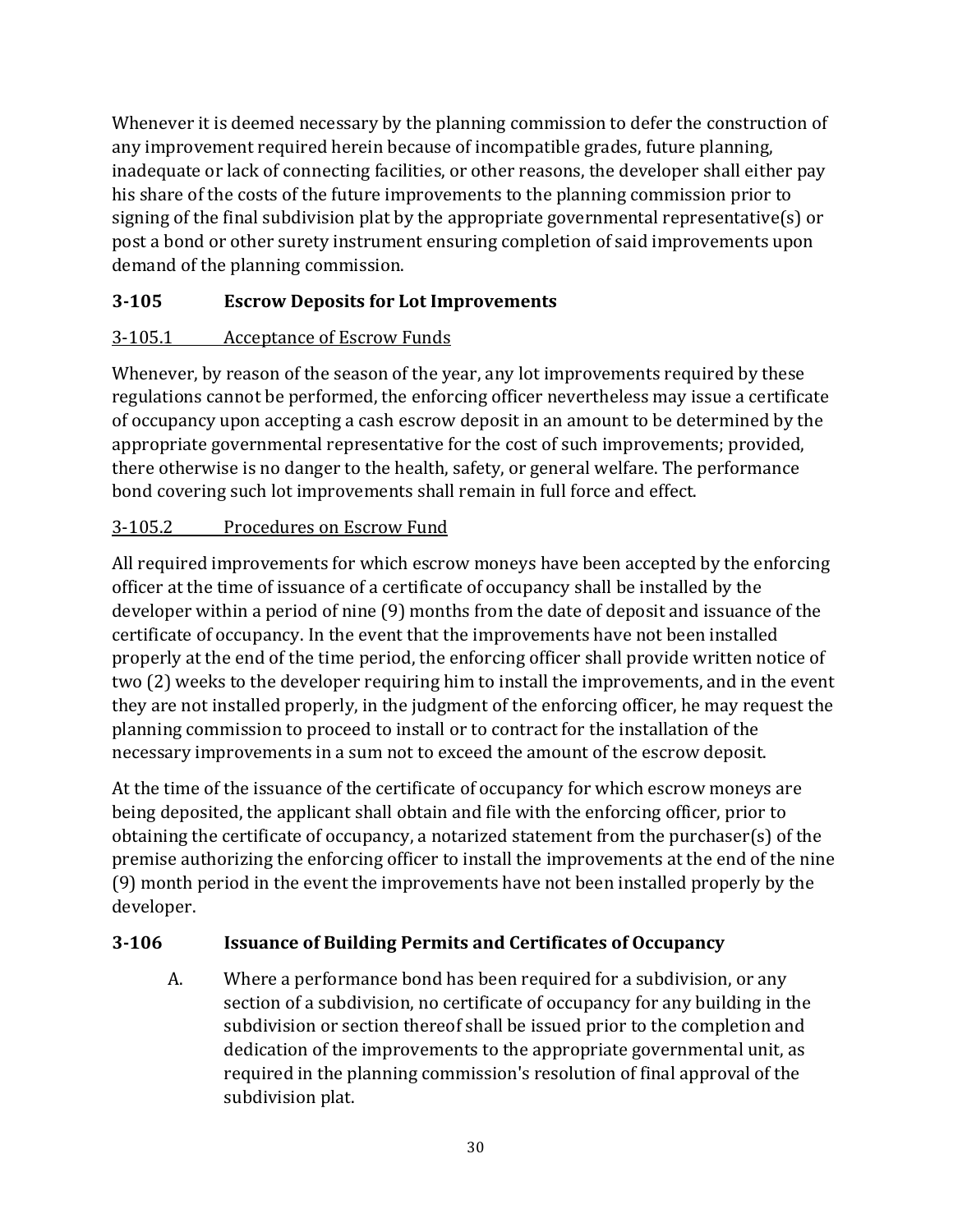- B. The extent of public way improvements shall be adequate for vehicular access by the prospective occupant and by police and fire equipment prior to the issuance of an occupancy certificate. The developer shall at the time of the dedication submit monies in escrow to the planning commission in a sum to be determined by the appropriate governmental representative.
- C. No building permit shall be issued for the final ten (10) percent of lots in a subdivision, or if ten (10) percent be less than two (2) lots, for the final two (2) lots of a subdivision, until all public improvements required by the planning commission's resolution of final plat approval have been fully completed, dedicated, and accepted by the governmental body.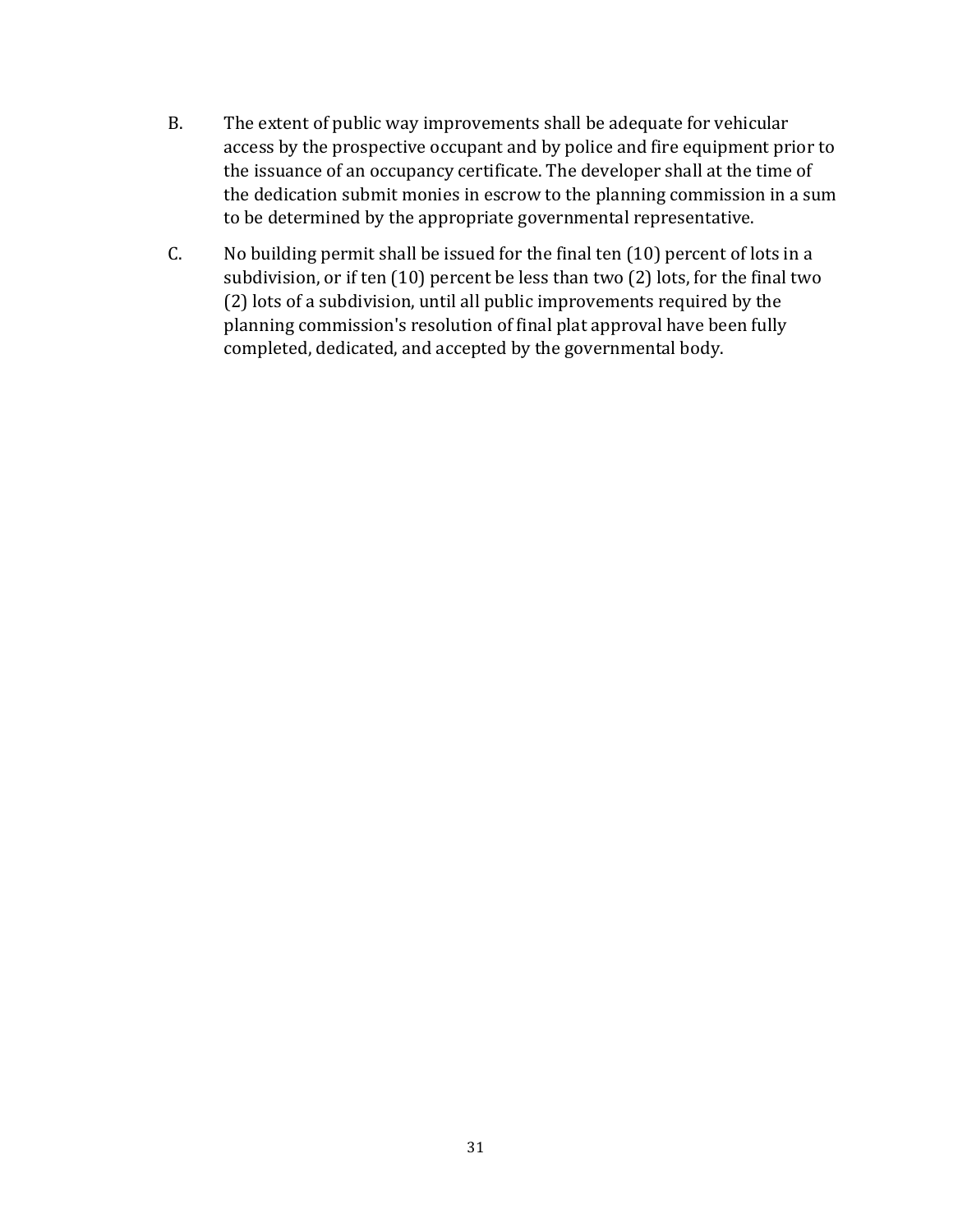#### **ARTICLE IV**

#### <span id="page-31-0"></span>**REQUIREMENTS FOR IMPROVEMENTS, RESERVATIONS, AND DESIGN**

#### <span id="page-31-2"></span><span id="page-31-1"></span>**4-101 General Requirements**

#### <span id="page-31-3"></span>4-101.1 Conformance to Applicable Rules and Regulations

In addition to the requirements established herein, all subdivision plats shall comply with all applicable laws, ordinances, resolutions, rules, or regulations, including, but not limited to:

- 1. All applicable provisions of Tennessee Law, regulations, or policy;
- 2. Any zoning ordinance, any building and housing codes, and all other applicable laws or policies of the planning commission and the City of Loretto;
- 3. The adopted general plan and major road or street (public way) plan;
- 4. The rules of the county health department, Tennessee Department of Environment and Conservation, and the Tennessee Department of Health;
- 5. The rules, as applicable, of the Federal Highway Administration or Tennessee Department of Transportation, if the subdivision or any lot contained therein abuts a nonlocal highway;
- 6. The standards and regulations adopted by all other boards, commissions, and agencies of the planning commission and the City of Loretto, where applicable.

Plat approval may be withheld if a subdivision is not in conformity with the above rules or with the provisions set forth in Section 1-104 of these regulations.

#### <span id="page-31-4"></span>4-101.2 Self Imposed Restrictions

If the owner places restrictions on any of the land contained in the subdivision greater than those required by any zoning ordinance or these regulations, such restrictions or reference thereto shall be recorded with the county register on a separate form, along with the final subdivision plat in the office of the county register.

#### <span id="page-31-5"></span>4-101.3 Monuments and Pins

#### <span id="page-31-6"></span>*4-101.301 Monuments*

Concrete monuments four (4) inches in diameter or square and two (2) feet long with a flat top shall be set at all street corners, at all points where the street lines intersect the exterior boundaries of the subdivision and at angle points and points of curve in each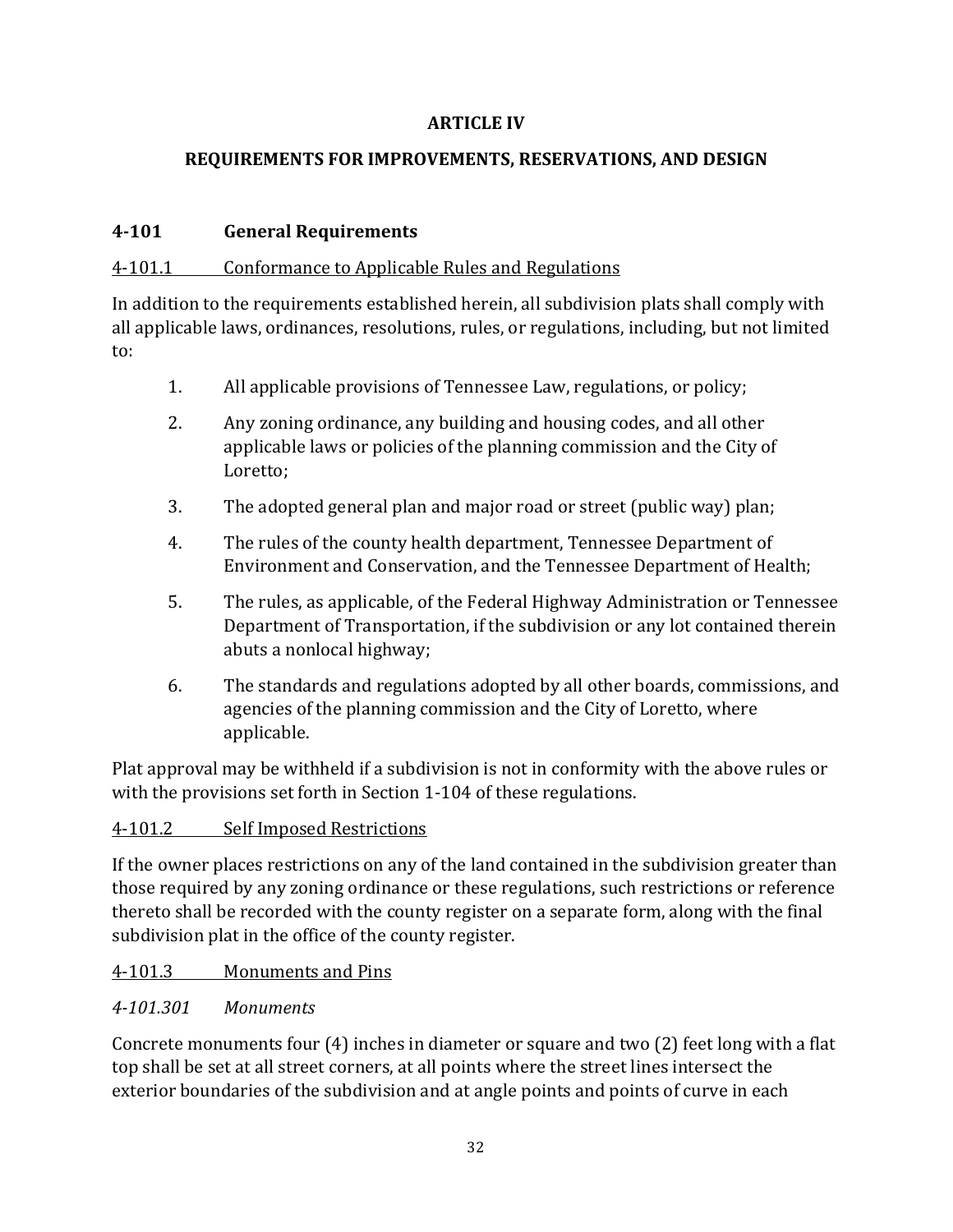street. The top of the monuments shall have an indented cross to properly identify the location and shall be set flush with the finished grade. The monuments shall also have the land surveyor's license number, who prepared the survey and set the monument, inscribed on the top.

# <span id="page-32-0"></span>*4-101.302 Pins*

All other lot corners shall be marked with iron pins not less than three fourths (0.75) inch in diameter and twenty-four (24) inches long and driven so as to be flush with the finished grade. The pins shall also have the land surveyor's license number, who prepared the survey and set the monument, inscribed on the top.

#### <span id="page-32-1"></span>4-101.4 Character of the Land

Land which the planning commission finds to be unsuitable for subdivision or development due to flooding, improper drainage, steep slopes, rock formations, adverse earth formations or topography, utility easements, or other features which would be harmful to the safety, health, and general welfare of inhabitants of the land and surrounding areas shall not be subdivided or developed unless adequate methods are formulated by the developer and approved by the planning commission, upon recommendation of any staff assistant serving the planning commission and/or other governmental representative, if any, to solve the problems created by the unsuitable land conditions.

# <span id="page-32-2"></span>4-101.5 Subdivision Name

The proposed name of the subdivision shall not duplicate or too closely approximate phonetically the name of any other subdivision in the area covered by these regulations. The planning commission shall have authority to designate the name of the subdivision which shall be determined at sketch or preliminary plat approval.

# <span id="page-32-3"></span>4-101.6 Water Quality Permitting

The applicant or authorized agent shall acquire all applicable permits from State and Federal Agencies including, but not limited to, U.S. Army Corp of Engineers Section 404 permit and the Tennessee Department of Environment and Conservation "Aquatic Resource Alteration Permit" (ARAP) any time that a stream or wetland is impacted by development. The applicant or authorized agent shall obtain a National Pollutant Discharge Elimination System Permit (NPDES) as required by law.

# <span id="page-32-4"></span>**4-102 Lot Requirements**

# <span id="page-32-5"></span>4-102.1 Lot Arrangement

#### <span id="page-32-6"></span>*4-102.101 General*

The lot arrangement shall be such that there will be no foreseeable difficulties, for reasons of topography, flood hazards, or other conditions, in securing building permits to build on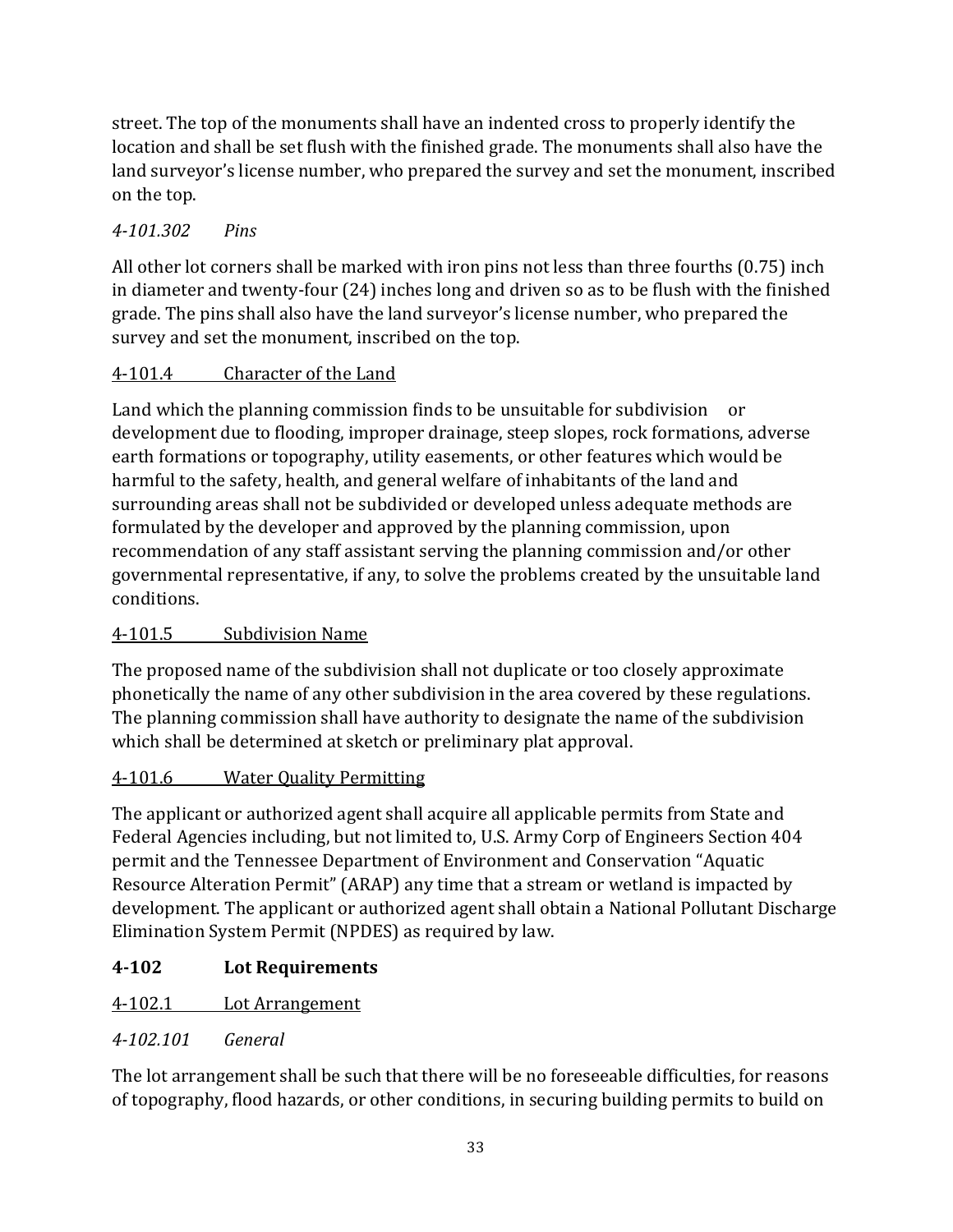all lots in compliance with any zoning ordinance and state and county public health department regulations and in providing driveway access to buildings on such lots from an approved public way.

# <span id="page-33-0"></span>*4-102.102 Deleted*

# <span id="page-33-1"></span>*4-102.103 Lots Subject to Flood*

Where a lot in any flood-prone area must be improved to provide a building site free from flooding, such improvements shall be made outside the floodway by elevation or fill to at least the regulatory flood protection elevation (one hundred-year flood) for a distance extending at least twenty-five (25) feet beyond the limits of intended structures and, additionally, extending as sufficient distance to include areas for subsurface sewage disposal if the lot is not to be connected to a public sanitary sewer system. Any fill shall be protected against erosion by riprap, vegetative cover, or other methods deemed acceptable by the planning commission.

# <span id="page-33-2"></span>*4-102.104 Lots Located on Steep Slopes*

Due to the potential threat to health and safety posed by development located on lands with slopes in excess of fifteen (15) percent, the following regulations shall apply.

- A. Site Development Plan Required: No building permit shall be issued for a building or any lot with slopes fifteen (15) percent or greater until a site plan meeting the following requirements has been approved by the planning commission. Said site plan shall show:
	- (i) The exact size, shape, and location of the lot,
	- (ii) The proposed location of all buildings, driveways, drainageways, and utilities,
	- (iii) Proposed contours at vertical intervals of no more than one (1) foot,
	- (iv) The extent of natural tree cover and vegetation,
	- (v) The location of any onsite soil absorption sewage disposal systems,
	- (vi) The type and location of erosion control methodology,
	- (vii) The surveyor's or engineer's stamp that prepared the plan,
	- (viii) Certification as to the stability of the structures and slope and compliance with sound construction methods for areas with steep slopes and landslide problems by a civil or geotechnical engineer licensed to practice in the State of Tennessee.
- B. Site Development Standards: The following standards shall be used as a guide in determining the suitability of the construction proposed for the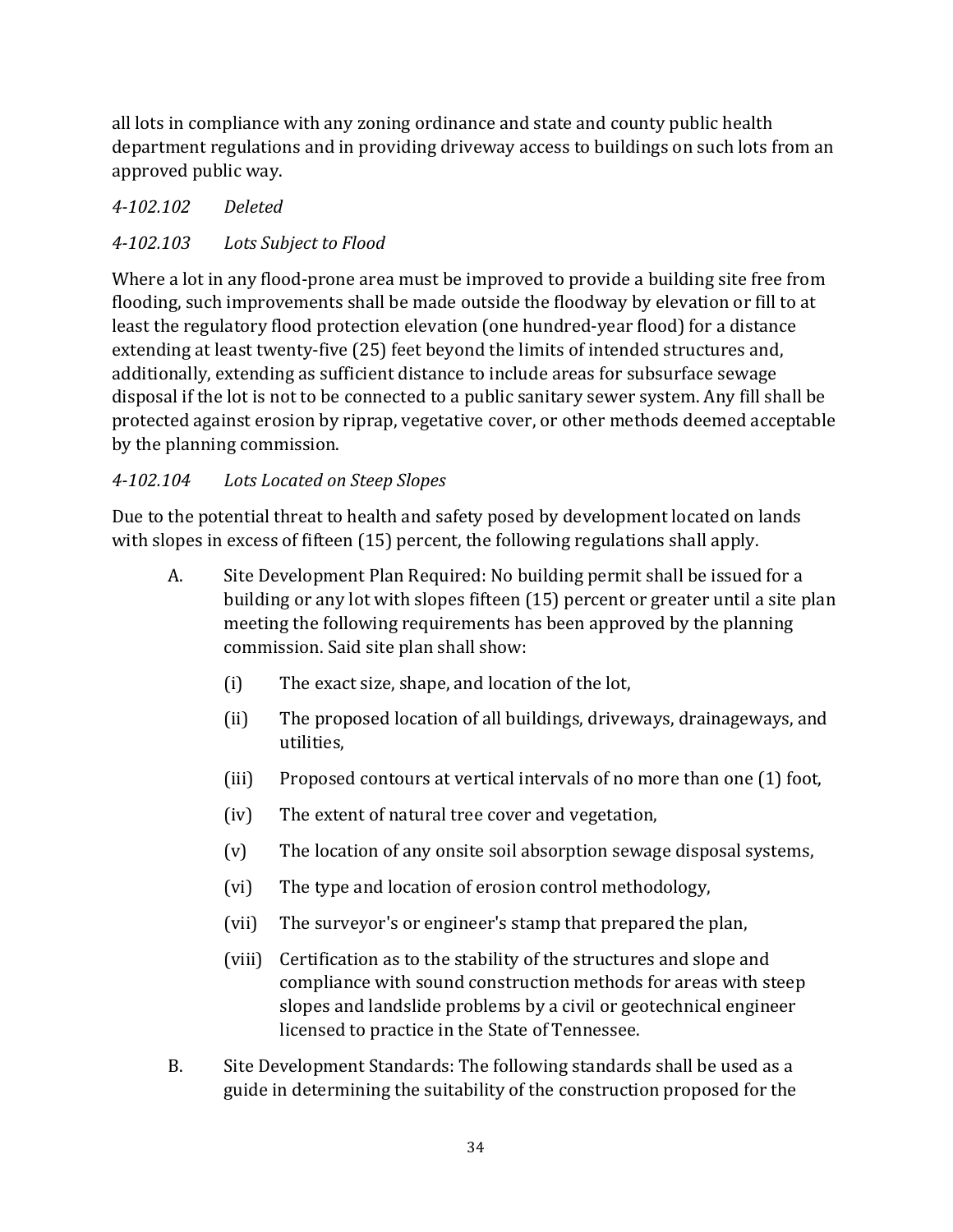particular site in question. The engineer's certification required in Subsection 4-102.104, a, (viii), above, shall address these standards.

- (i) Natural vegetation shall be preserved to the maximum extent possible,
- (ii) Natural drainageways and systems shall be maintained, except that surface water may be diverted around a house or slope area to a natural drain using acceptable construction techniques,
- (iii) Development densities shall be limited to one (1) dwelling unit per two (2) acres of land,
- (iv) Operations that increase loads, reduce slope support, and cause instability of the slope shall be prohibited to the maximum extent possible which will permit reasonable development of the site. These include filling, irrigation systems and accessory buildings,
- (v) Erosion control measures shall be employed to prevent all soil material from leaving the site. Additionally, soil from excavation on the site shall not be disposed as fill on a potential slide area,
- (vi) No construction which would cut the top of the slope shall be permitted. This shall apply as well to subdivision roads constructed in compliance with these regulations.

#### <span id="page-34-0"></span>4-102.2 Lot Dimensions

Lot dimensions shall comply with the minimum standards of any zoning ordinance, where applicable. Where lots are more than double the minimum area required by any zoning ordinance, the planning commission may require that such lots be arranged so as to allow further subdivision and the opening of future public ways where they would be necessary to serve such potential lots, all in compliance with any zoning ordinance and these regulations. Generally, side lot lines shall be at right angles to street lines or radial to curving street lines.

Except for condominium subdivisions, the minimum lot width shall be sixty (60) feet measured from side lot line to side lot line at the minimum building setback line.

Dimensions of the corner lots shall be large enough to allow for erection of buildings, observing the minimum front yard setback requirements from both public way rights-ofway.

Depth and width of properties reserved or laid out for business, commercial, or industrial purposes shall be adequate to provide for the off-street parking and loading facilities required for the type of use and development contemplated, and as established in any zoning ordinance.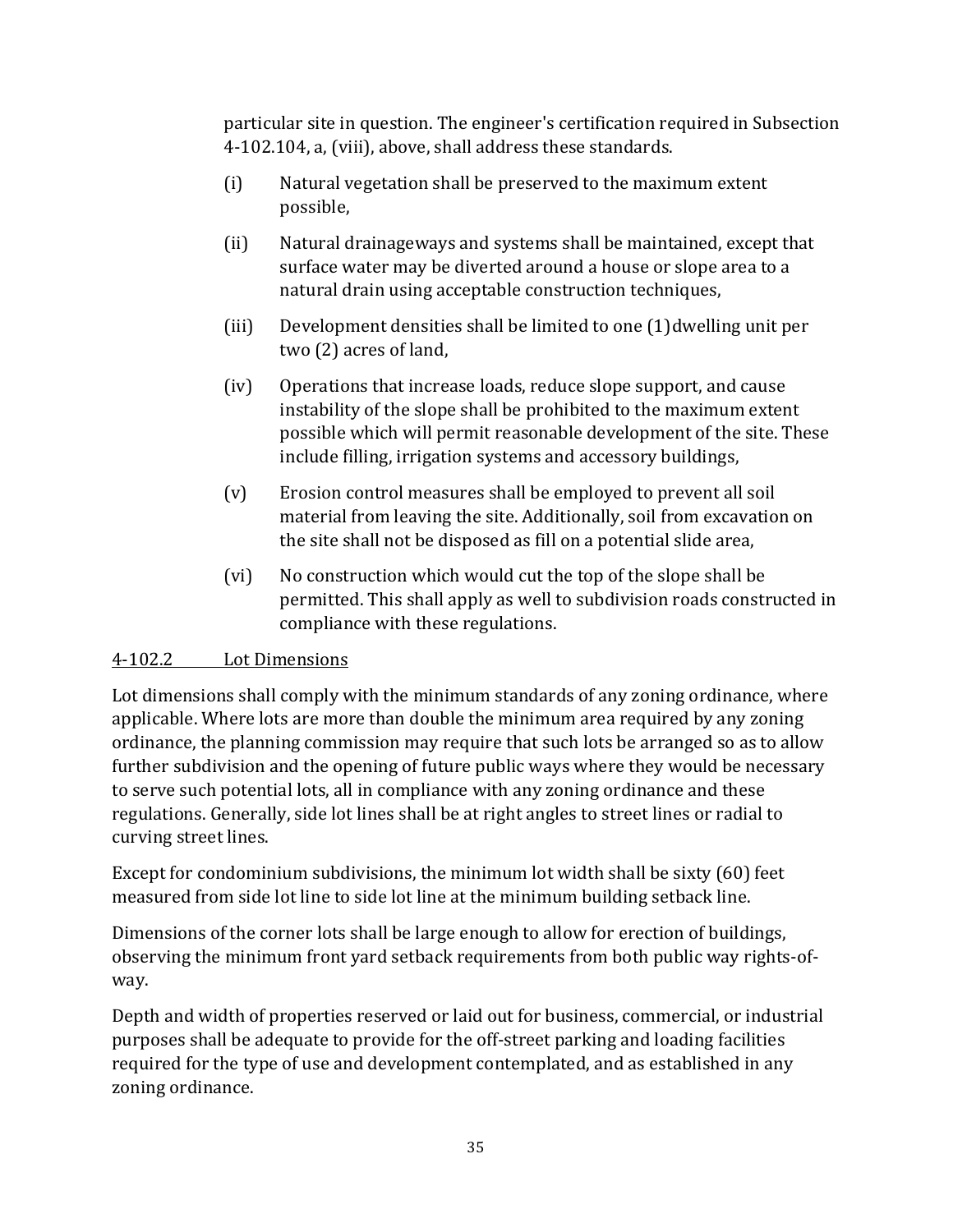#### <span id="page-35-0"></span>4-102.3 Building Setback Lines

The minimum yard setback requirements shall be:

| Front yard | 35 Feet |
|------------|---------|
| Rear yard  | 20 Feet |
| Side yard  | 10 Feet |

In the case of electric transmission lines where easement widths are not definitely established, a minimum building setback line from the center of the transmission line shall be established as follows:

| Voltage of Line, kV | <b>Building Setback, Feet</b> |
|---------------------|-------------------------------|
| 7.2                 | 15                            |
| 13                  | 25                            |
| 46                  | 37.5                          |
| 69                  | 50                            |
| 161                 | 75                            |

#### <span id="page-35-1"></span>4-102.4 Double Frontage Lots and Access to Lots

#### <span id="page-35-2"></span>*4-102.401 Double Frontage Lots*

Double frontage and reversed frontage lots shall be avoided except where necessary to provide separation of residential development from traffic arterials, or to overcome specific disadvantages of topography and orientation. The planning commission may require a planting screen and easement with no right-of-access along the portion of the lots abutting an arterial or collector roadway.

#### <span id="page-35-3"></span>*4-102.402 Access from Arterial or Collector Public Ways*

The planning commission may require that lots shall not derive access exclusively from arterial or collector public ways. Where driveway access from such public ways may be necessary for several adjoining lots, the planning commission may require that the lots be served by a combined access drive in order to limit possible traffic hazards. Driveways shall be designed and arranged so as to avoid requiring vehicles to back onto arterial or collector public ways.

<span id="page-35-4"></span>4-102 .5 Soil Preservation, Grading, Erosion Control, and Seeding

<span id="page-35-5"></span>*4-102.501 Soil Preservation and Final Grading*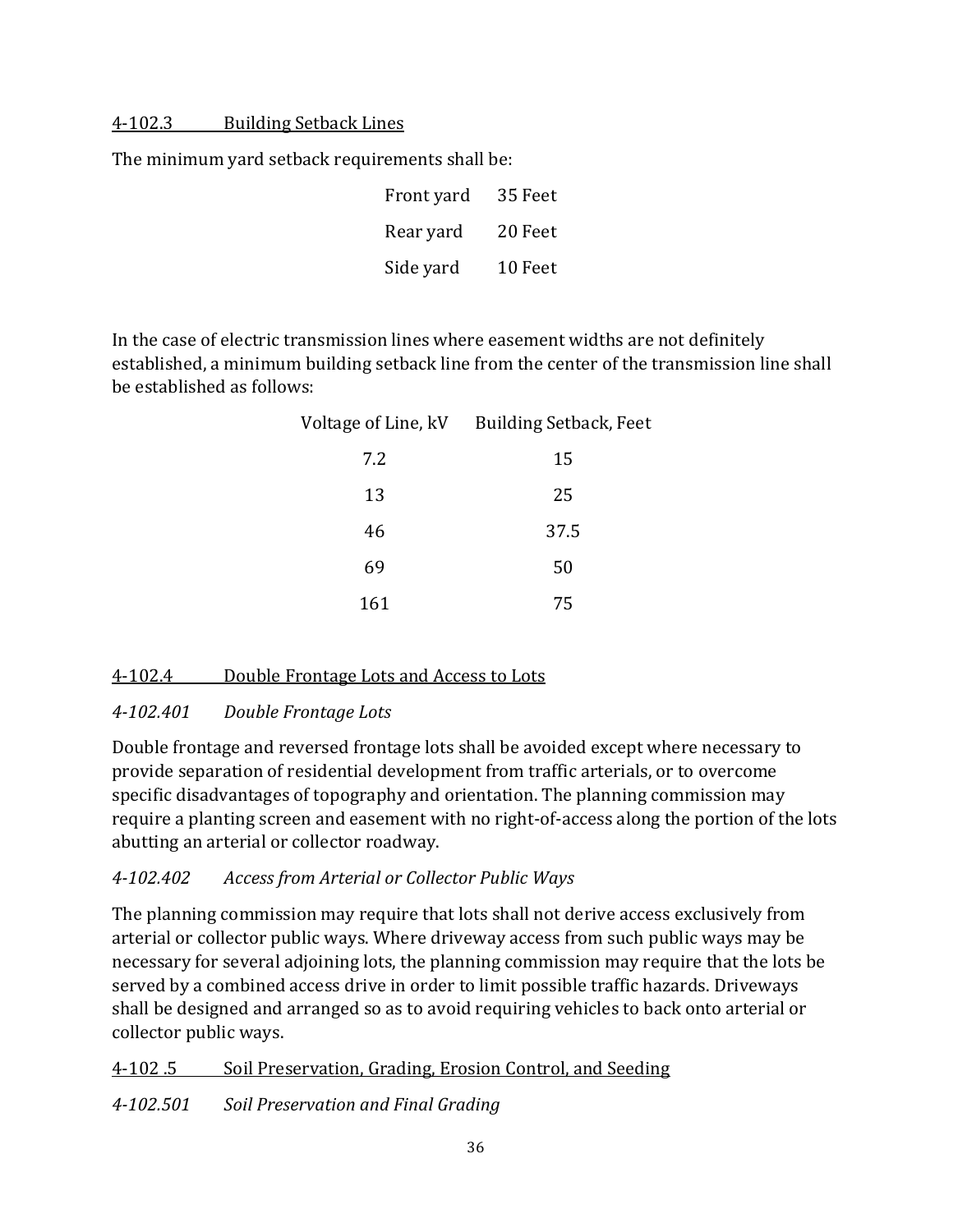No certificate of occupancy shall be issued until final grading has been completed in accordance with the approved construction plan and the lot pre-covered with soil having an average depth of at least six (6) inches and containing no particles over two (2) inches in diameter over the entire area of the lot, except that portion covered by buildings or included in streets or where the grade has not been changed or natural vegetation seriously damaged.

Topsoil shall not be removed from residential lots or used as spoil, but shall be redistributed so as to provide at least six (6) inches of cover on the lots and at least four (4) inches of cover between any sidewalks and curbs and be stabilized by seeding or planting.

# *4-102.502 Lot Drainage*

Lots shall be laid out so as to provide positive drainage away from all buildings, and individual lot drainage shall be coordinated with the general storm drainage pattern for the area which includes subsurface drainage. Drainage shall be designed so as to avoid concentration of storm drainage water from each lot to adjacent lots.

# *4-102.503 Erosion and Sediment Control*

There shall be minimal changes in the rate of natural erosion and sedimentation which result from the development process. An erosion and sediment control plan shall be presented with the construction plans submitted in conformance with these regulations. Such plans shall incorporate the following principals:

- (1) Clearing and grading shall be integrated with layout design;
- (2) Clearing shall be minimized and existing vegetation shall be preserved to the maximum feasible degree;
- (3) Grading shall be strictly limited to those areas involved in current construction activities;
- (4) Disturbed areas shall be protected and stabilized as soon as possible;
- (5) All necessary measures shall be taken to control erosion onto adjacent properties and into adjacent streams or bodies of water throughout the construction period or until disturbed areas are stabilized with vegetation;
- (6) Temporary measures shall include silt fence, temporary construction entrance, rock check dams, inlet protection, temporary sediment basins and traps, etc.;
- (7) Subsurface drainage systems, including pipe inlets and catch basins, shall be protected from erosion and siltation by approved inlet protection measures, or other approved methods until the surrounding area has been stabilized with vegetation;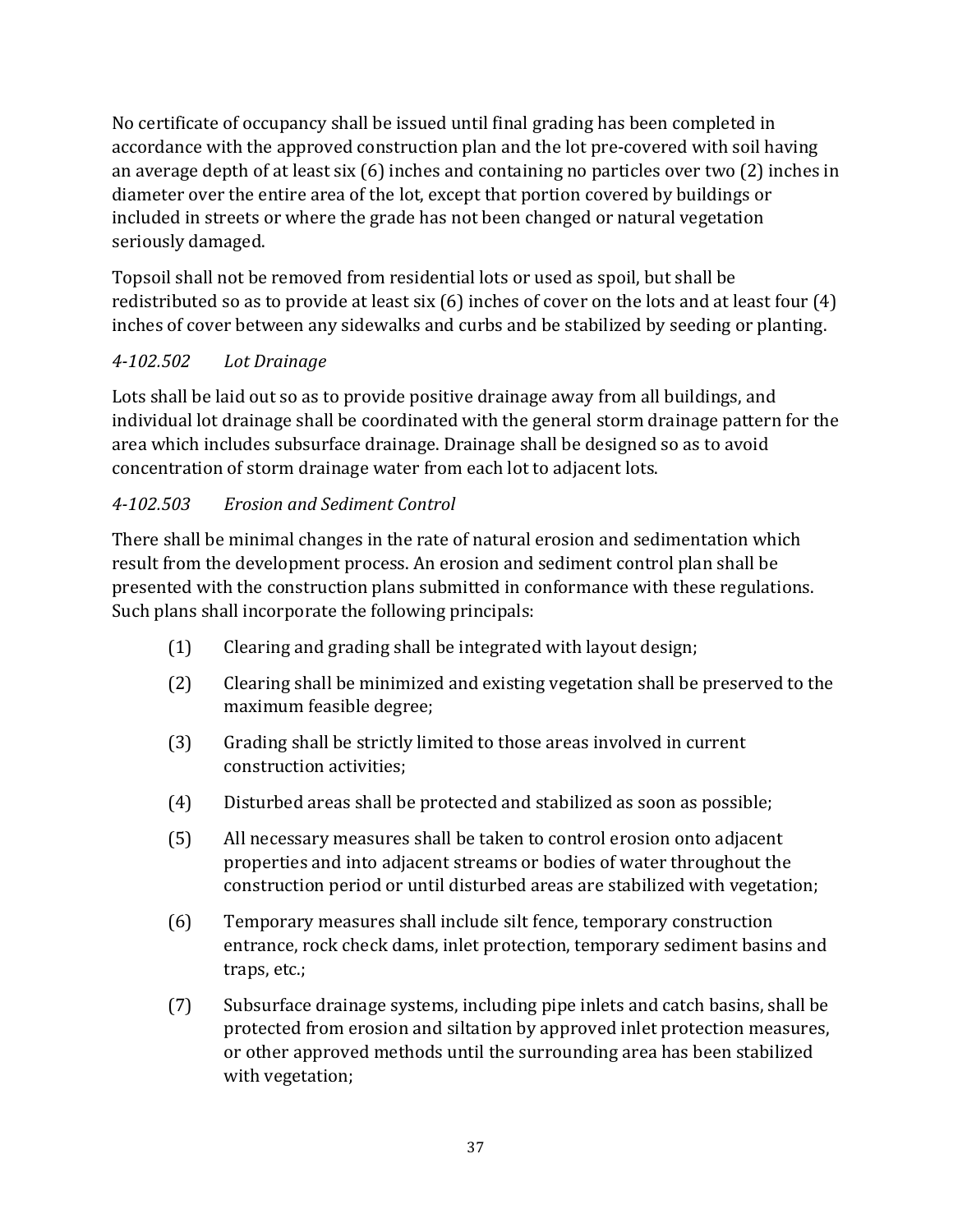- (8) Adequate maintenance and inspection of erosion/siltation control structures is required to ensure proper working order. Inspections should be made based on Tennessee Department of Environment and Conservation requirements. Control structures shall be replaced and maintained as necessary; and
- (9) Adjacent public streets and drainage ways must be kept clean and clear by the applicant during construction.

## 4-102.6 Debris and Waste

No cut trees, timber, debris, junk, rubbish, or other waste materials of any kind shall be buried in any land or left or deposited on any lot or public way at the time of the issuance of a certificate of occupancy for the lot, and removal of such waste shall be required prior to issuance of any certificate of occupancy. Neither shall any such waste be left nor deposited in any area of the subdivision at the time of expiration of the performance bond or dedication of public improvements, whichever is sooner.

## 4-102.7 Fencing

Each subdivider or developer shall be required to furnish and install all fences wherever the planning commission determines that a hazardous condition exists. Such fences shall be constructed according to standards established by the planning commission, as appropriate, and shall be noted on the final plat as to height and required materials. No certificate of occupancy shall be issued for any affected lot until such fence improvements have been installed.

## 4-102.8 Water Bodies and Watercourses

If a tract being subdivided contains a water body, or portion thereof, lot lines shall be so drawn as to distribute the entire ownership of the water body among the owners so as to provide private ownership, access, and maintenance. The planning commission may approve an alternative plan whereby the ownership of and responsibility for safe maintenance of the water body is so placed that it will not become a governmental responsibility.

No more than ten (10) percent of the minimum area of a lot required under any zoning ordinance may be satisfied by land which is under water. Where a watercourse separates a buildable area of a lots from the public way by which it has access, provisions shall be made for installation of culvert or other structure approved by the planning commission and no certificate of occupancy shall be issued for a structure on such a lot until the installation is completed and approved by the planning commission and/or the appropriate governmental representative.

4-102.9 Burning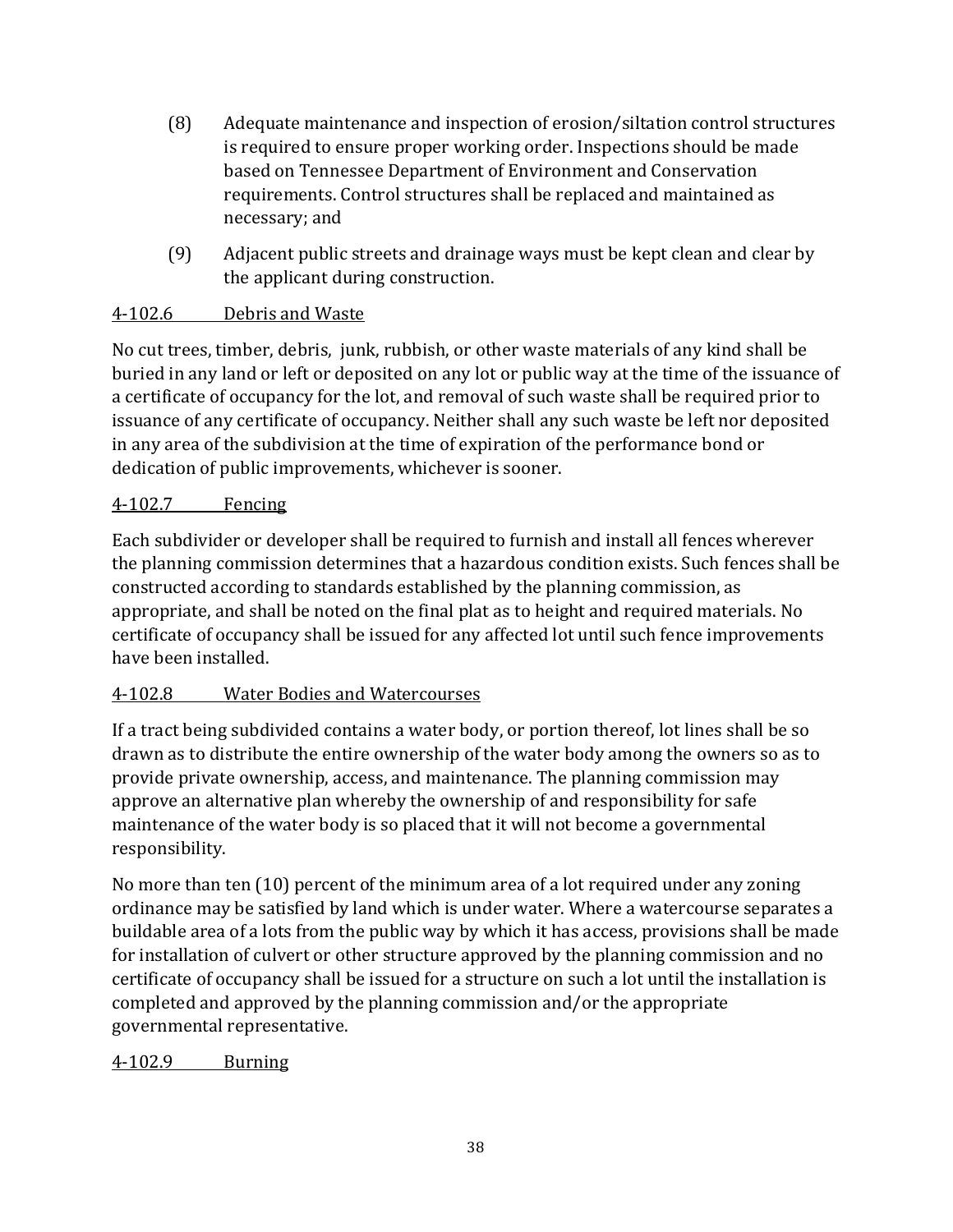No burning of debris or waste shall be allowed within the corporate limits of the City of Loretto.

# 4-102.10 Blasting

No blasting shall be allowed within the corporate limits of the City of Loretto when alternative methods are available.

# **4-103 Public Ways**

4-103.1 General Requirements

# *4-103.101 Frontage on Improved Public Ways*

No subdivision shall be approved unless the area to be subdivided shall meet the requirements for access set forth in Subsection 1-112.109 of these regulations. If any new street construction or improvements are involved, such shall be approved and, where public dedicated as provided in Articles 2 and 3 of these regulations. Any such public way must be suitably improved to the standards required by this article or be bonded by a performance bond required under these regulations, with the roadway and right-of-way widths required by this article or the major street or road plan.

# *4-103.102 Grading and Improvement Plan*

Public ways shall be graded and improved to conform to the standards required by this section and shall be approved as to design and specification by the appropriate governmental representative in accordance with the specifications required herein. No surface shall be applied to the base of any proposed public way prior to the approval of the final plat of the subdivision or of the final approval of any section of the subdivision in question without having been properly inspected.

# *4-103.103 Improvements in Floodable Areas*

The finished elevation of proposed public ways subject to flood shall be no more than one foot below the regulatory flood protection elevation. The planning commission may require profiles and elevations of public ways to determine compliance with this requirement. All drainage structures shall be sufficient to discharge flood flows without increasing flood height. Where fill is used to bring the finished elevation of any public way to the required elevation, such fill shall not encroach upon a floodway, and the fill shall be protected against erosion by rip-rap, vegetative cover, or other methods deemed acceptable by the planning commission.

# *4-103.104 Private Streets*

Where the ownership, control and maintenance of any street is proposed to remain in private ownership such streets shall be constructed to the design and construction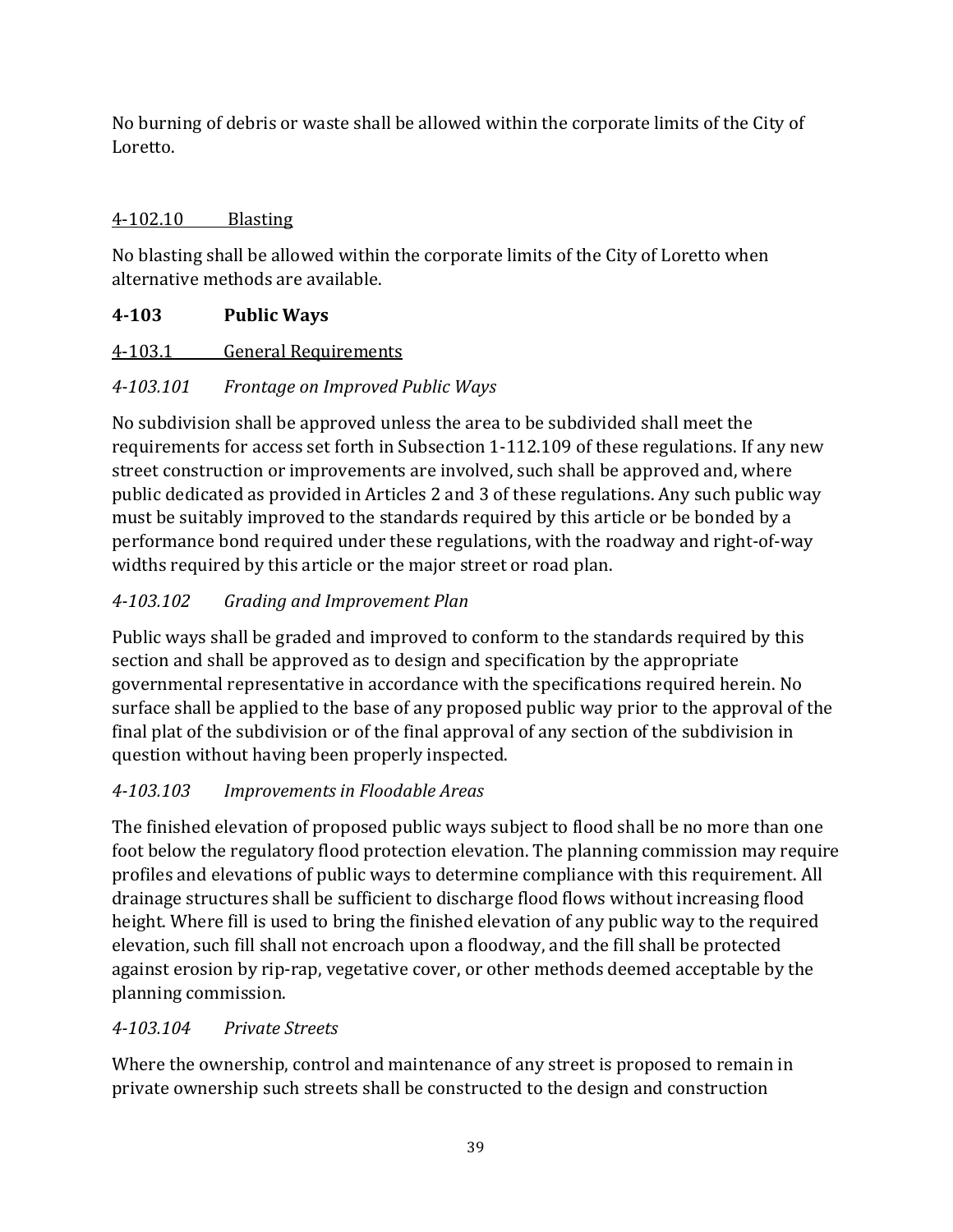standards for public ways as herein provided. A permanent access easement over such streets shall be provided to each and every parcel or lot which is to gain access therefrom. All such private improvements shall be maintained by the developer/owner or by a legally established homeowners' association or other similar group approved by the planning commission. The legal documents establishing ownership and maintenance of the easement shall be submitted with the final plat for review and approval and shall be recorded with the final plat.

## *4-103.105 Topography and Arrangement*

- A. All public ways shall be arranged so as to obtain as many of the building sites as possible at or above the grades of the public ways. Grades of public ways shall conform as closely as possible to the original topography. A combination of steep grades and curves shall not be permitted.
- B. All public ways shall be properly integrated with the existing and proposed system of public ways and dedicated rights-of-way as established on the major street or road plan or the land development plan.
- C. All public ways shall be properly related to special traffic generators, such as industries, business districts, schools, churches, and shopping areas or centers; to population densities; and to the pattern of existing and proposed land use.
- D. Minor public ways shall be laid out to conform as much as possible to the topography; to discourage use by through traffic; to permit efficient drainage and utility systems; and to require the minimum ways necessary to provide convenient and safe access to property.
- E. The use of curvilinear streets, cul-de-sac, or "U"-shaped streets shall be encouraged where such use will result in a more desirable layout.
- F. Proposed public ways shall be extended to the boundary lines of the tract to be subdivided, unless prevented by topography or other physical conditions or unless, in the opinion of the planning commission, such extension is not necessary or desirable for the coordination of the subdivision design with the existing layout or the most advantageous future development of adjacent tracts.
- G. In business and industrial developments, public ways and other access routes shall be planned in connection with the grouping of buildings, location of rail facilities, and the provision of alleys, truck loading and maneuvering areas, and walks and parking areas, so as to minimize conflict of movement between the various types of traffic, including pedestrian traffic.

*4-103.106 Blocks*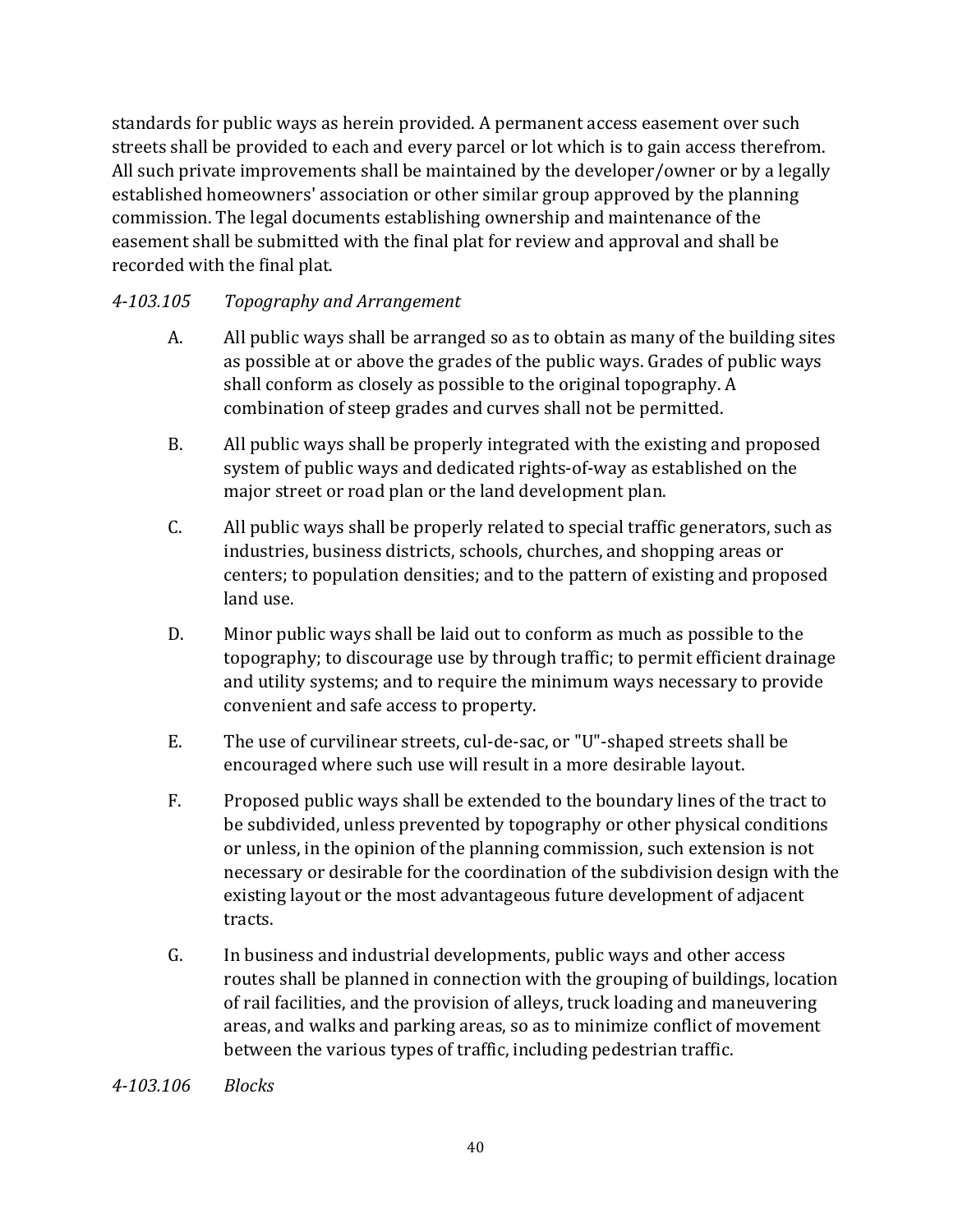- A. Blocks shall have sufficient width to provide for two (2) tiers of lots of appropriate depth. Exceptions to this prescribed block width may be permitted in blocks adjacent to major public ways, railroads, or waterways.
- B. The lengths, widths, and shapes of blocks shall be determined with due regard to:
	- (i) Provision of adequate building sites suitable to the special needs of the type of use contemplated;
	- (ii) Any zoning requirements as to lot sizes and dimensions;
	- (iii) Needs for convenient access, circulation, control and safety of vehicular and pedestrian traffic; and
	- (iv) Limitations and opportunities of topography.
- C. Block lengths in residential areas shall not exceed sixteen hundred (1,600) feet nor be less than four hundred (400) feet, except as the planning commission deems necessary to secure efficient use of land or desired features of the public way pattern. Wherever practicable, blocks along arterial or collector routes shall not be less than one thousand (1,000) feet in length.
- D. Blocks designed for industrial or commercial uses shall be of such length and width as may be deemed suitable by the planning commission.
- E. In any long block, the planning commission may require the reservation of an easement through the block to accommodate utilities, drainage, facilities, and/or pedestrian traffic. A pedestrian walkway, not less than ten (10) feet wide, may be required by the planning commission through the approximate center of any block more than eight hundred (800) feet long, where deemed essential to provide circulation or access to a school, playground, shopping center, transportation facility, or other community facility.

## *4-103.107 Access to Arterials and Collectors*

Where a subdivision borders on or contains an existing or proposed arterial or collector route, the planning commission may require that access to such public way be limited by:

- A. The subdivision of lots so as to back on the arterial or collector route and front on a parallel minor route;
- B. A series of cul-de-sac, "U" shaped public ways, or short loops entered from and designed generally at right angles to such a parallel public way, with the rear lines of their terminal lots backing onto the arterial or collector route; or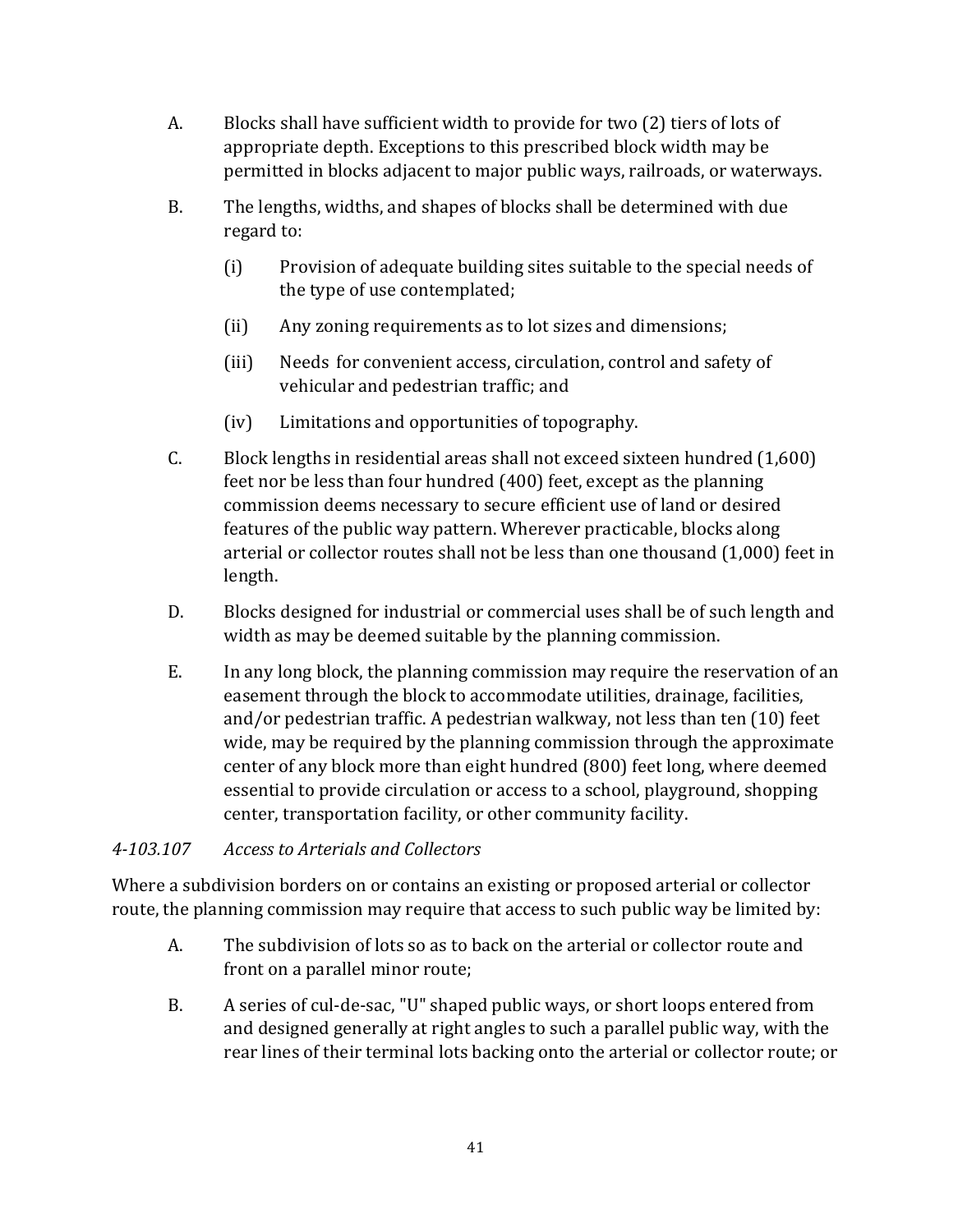C. A marginal access from the arterial or service public way, separated from the arterial or collector route by a planting or grass strip and having access thereto at suitable points.

The number of residential or local public ways entering on arterial or collector routes shall be kept to a minimum.

### *4-103.108 Reserve Strips*

The creation of reserve strips adjacent to a proposed public way in such a manner as to deny access from adjacent property to such public way shall generally not be permitted.

## *4-103.109 Arrangement of Continuing and Dead-End Public Ways*

- A. Arrangement of Continuing Public Ways: The arrangement of public ways shall provide for the continuation of major public ways between adjacent properties when such continuation is necessary for convenient movement of traffic, effective fire protection, efficient provisions of utilities, and when such continuation is in accordance with the major street or road plan. If the adjacent property is undeveloped and the public way must be a dead-end public way temporarily, the right-of- way shall be extended to the property line. A temporary cul-de-sac, temporary T-, or L-shaped turnabout shall be provided on all temporary dead- end public ways as required in the following turnabout standards, with a notation on the subdivision plat that land outside the normal public way right-of-way shall revert to abutting property owners whenever the public way is continued.
- B. Dead-End Public Ways: Where a public way does not extend beyond the boundary of the subdivision and its continuation is not required by the planning commission for access to adjoining property its terminus shall normally not be nearer to such boundary than fifty (50) feet. However, the planning commission may require the reservation of an appropriate easement to accommodate drainage facilities, pedestrian traffic, or utilities. A cul-de-sac turnabout shall be provided at the end of a dead-end public way in accordance with the design standards of these regulations.

For greater convenience to traffic and more effective police and fire protection, permanent dead-end public ways shall, in general, be limited in length in accordance with the design standards of these regulations.

#### *4-103.110 Street Requirements*

A. Conformity to the Street Classification Plan: The location and width of all streets and roads shall conform to the major street plan or planning commission requirements.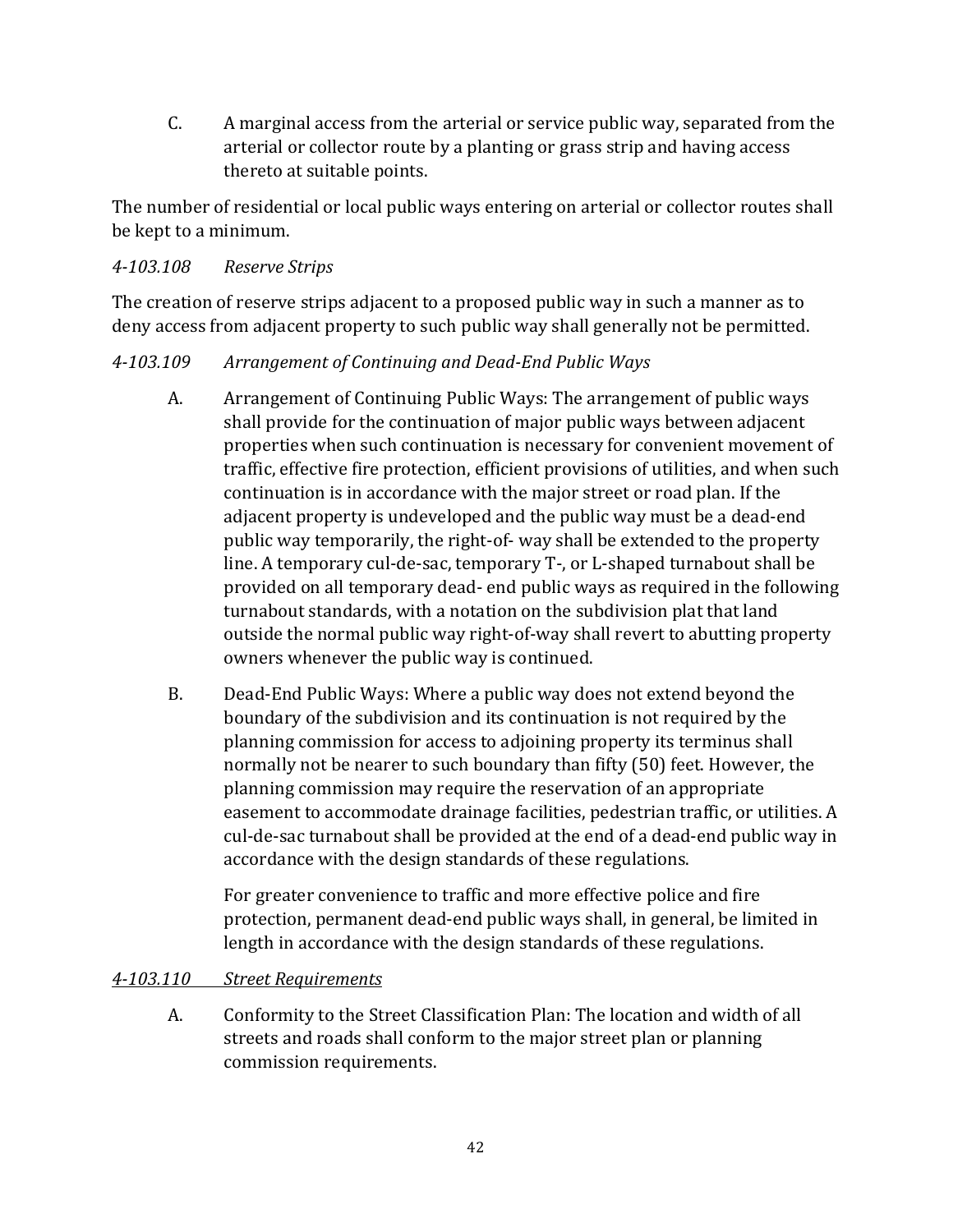- B. Relation to Adjoining Street System: The proposed street system shall extend existing streets or projects. They shall be extended at a width no less than the required minimum width.
- C. Street Right-of-Way Widths: The minimum width of right-of-way, measured from lot line to lot line shall be not less than as follows:
	- 1. Arterial Streets and Highways: Minimum right-of-way width of ninety (90) feet. The planning commission may require additional right-ofway to accommodate additional lanes, on-street parking, bikeways and medians.
	- 2. Collector Streets: Minimum right-of-way width of sixty (60) feet
	- 3. Local Streets: Minimum right-of-way width of fifty (50) feet.
	- 4. Dead-end streets (cul-de-sacs) for residential areas: Minimum rightof-way width five (5) feet wider than the paved surface and no less than fifty (50) feet radii at end of the street. Cul-de-sacs may be omitted for short streets less than 150 feet long, measured from the radius return of the nearest intersecting street to the end of the culde-sac farthest from the nearest intersecting street. Requirement of a cul-de-sac and its design and must be approved by the planning commission.

## *4-103.111 Crowns*

All pavement surfaces shall drain adequately. If the pavement surface is not super elevated, the crown shall be a minimum two percent (2%) cross slope measured from the roadway centerline to the edge of pavement.

## 4-103.2 Design Standards

## *4-103.201 Purpose*

In order to provide public ways of suitable location, width, and improvement to accommodate prospective traffic and afford satisfactory access to police, fire-fighting, sanitation, and road-maintenance equipment, and to coordinate public ways so as to compose a convenient and safe system and avoid undue hardships to adjoining properties, the public way design standards set forth in this section are hereby required. (Public way classification shall be as indicated on the land development plan or major street or road plan; otherwise, the public way shall be classified by the planning commission according to the definitions in Article VI of these regulations.)

*4-103.202 General Design*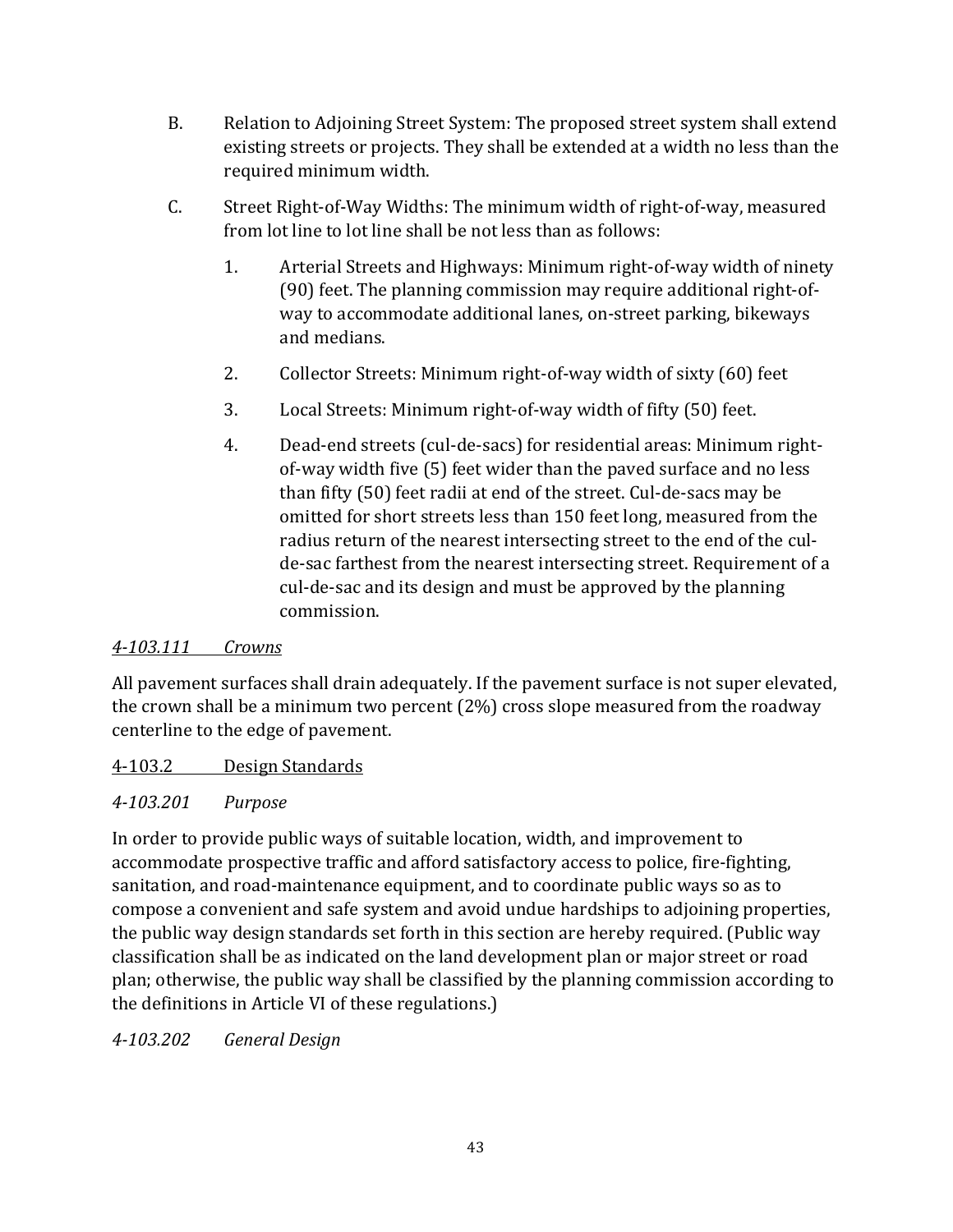The general design of all public ways shall conform to the prevailing AASHTO standards for the type of public way proposed or connected and the standards included in these regulations.

## *4-103.203 Intersections*

- A. Public ways shall be laid out so as to intersect as nearly as possible at right angles. A proposed intersection of two (2) new public ways at an angle of less than seventy-five (75) degrees shall not be permitted. An oblique public way should be curved approaching an intersection and should be approximately at right angles for at least one hundred (100) feet therefrom. Not more than two (2) public ways shall intersect at any one point unless specifically approved by the planning commission.
- B. Proposed new intersections along one side of an existing public way shall coincide, wherever practicable, with any existing intersections on the opposite side of such public way. Jogs within public ways having center line offsets of less than one hundred fifty (150) feet shall not be permitted, except where the intersected public ways have separated dual drives without median breaks at either intersection. Where public ways intersect arterial or collector routes, their alignment shall be continuous. Intersections of arterial or collector public ways shall be at least eight hundred (800) feet apart.
- C. Minimum curb radius at the intersection of two (2) minor public ways shall be twenty-five (25) feet, and minimum curb radius at an intersection involving a collector public way shall be thirty (30) feet. Alley intersections and abrupt changes in alignment within a block shall have the corners cut off in accordance with standard engineering practice to permit safe vehicular movement.
- D. Where a public way intersection will involve earth banks or existing vegetation inside any lot corner that would create a traffic hazard by limiting visibility, the subdivider shall cut such ground or vegetation (including trees) in connection with the grading of the public right-of-way to the extent necessary to provide adequate sight distance.
- E. Intersections shall be designed with a flat grade wherever practical. In hilly or rolling areas, at the approach to an intersection, a leveling area shall be provided having not greater than a two (2) percent grade for a distance of sixty (60) feet, measured from the nearest right-of-way line. The cross-slope on all public ways, including intersections, shall be a minimum of two percent (2%).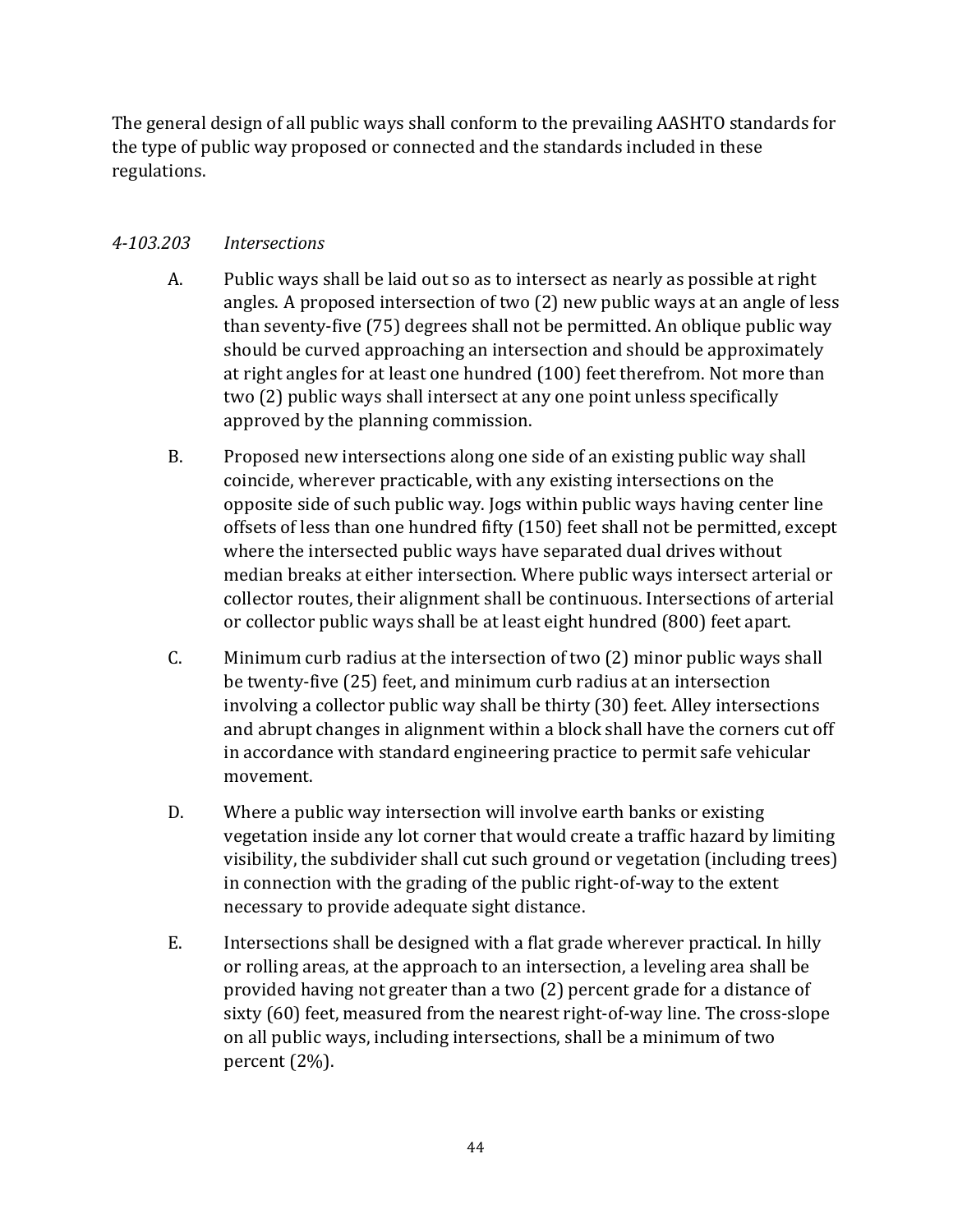F. Intersection sight distance and geometric design shall meet all applicable specifications in the prevailing AASHTO standards.

# *4-103.204 Excess Right-of-Way*

A slope easement in excess of the right-of-way designated in these regulations may be required whenever, due to topography, additional width is necessary to provide adequate earth slopes. Such slopes shall not be less than three to one (3:1). Where solid rock is encountered, slopes shall be one-half to one (1/2:1).

# *4-103.205 Railroads and Limited Access Highways*

Railroad right-of-way and limited access highways, where so located as to affect the subdivision of adjoining lands, shall be treated as follows:

- A. In residential areas, a buffer strip at least twenty-five (25) feet in depth in addition to the normally required depth of the lot may be required adjacent to the railroad right-of-way or limited access highway. This strip shall be part of the platted lots and shall be designated on the plat: "This strip is reserved for screening; the placement of structures hereon is prohibited."
- B. In commercial or industrial areas, the nearest public way extending parallel or approximately parallel to the railroad shall, wherever practicable, be at a sufficient distance therefrom to ensure suitable depth for commercial or industrial usage.
- C. Public ways parallel to a railroad, when intersecting a public way which crosses the railroad at grade, shall to the extent practicable, be at a distance of at least one hundred fifty (150) feet from the railroad right-of-way. Such distance shall be determined with due consideration of the minimum distance required for future separation of grades by means of appropriate approach gradients.

# *4-103.206 Bridges*

Bridges of primary benefit to the subdivider, as determined by the planning commission, shall be constructed at the full expense of the subdivider without reimbursement from the planning commission. The sharing of expenses for the construction of bridges not of primary benefit to the subdivider, as determined by the planning commission, shall be fixed by special agreement between the planning commission and the subdivider. The cost shall be charged to the subdivider pro rata as to the percentage of his development so served.

# 4-103.3 Right-of-Way Width Dedication on Existing Public Ways

Where a subdivision adjoins an existing narrow public way or where the major street or road plan or any zoning setback provisions indicate plans for realignment or widening of a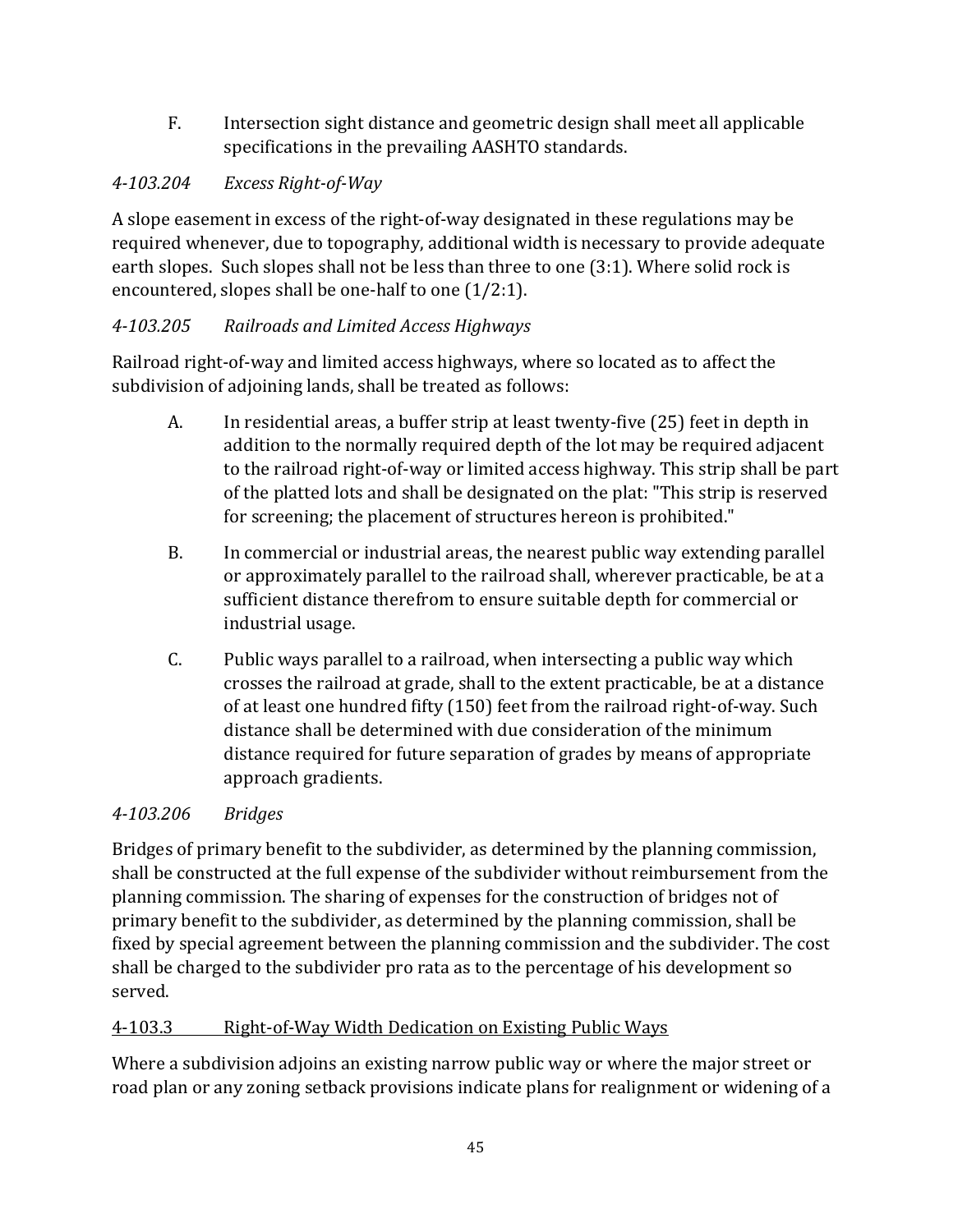public way that would require use of some of the land in the subdivision, the subdivider shall be required to dedicate, at his expense, areas for widening or realigning such public way as set forth below:

- 1. The entire right-of-way shall be provided where any part of the subdivision is on both sides of existing public way; or the
- 2. When the subdivision is located on only one side of an existing public way, one-half (1/2) of the required right-of-way, measured from the center line of the existing pavement, shall be provided.

# 4-103.4 Public Way Surfacing and Improvements

After underground utilities have been installed, the subdivider shall construct curbs or curbs with gutters, where required, and shall surface or cause to be surfaced public ways to the widths prescribed in these regulations. No public way shall be surfaced until preliminary approval of the subdivision plat has been obtained. Surfacing shall be of such character as is suitable for the expected traffic. Types and methods of paving shall be according to the specifications of the planning commission, but in no event shall such construction be below the construction specifications set forth of these regulations.

Adequate provisions shall be made for culverts or other drains, and bridges, as required. All public ways pavements, shoulders, drainage improvements and structures, any curb turnabouts, and sidewalks shall conform to all construction standards and specifications adopted by the planning commission and shall be incorporated into the construction plans required to be submitted by the developer for plat approval.

## **4-104 Road Construction Specifications**

## 4-104.1 Definitions

- 1. Pavement refers to all components of the street section above the sub-grade. Pavement includes the mineral aggregate base, bituminous plant mix base course, if any, and the asphaltic concrete wearing surface.
- 2. Sub-grade: Sub-grade refers to the top section of the prepared roadbed upon which the pavement section is placed.
- 4-104.2 Minimum Pavement Section Design
	- 1. Thickness of Mineral Aggregate Base: eight (8) inches in two to four (2-4) inch lifts
	- 2. Bituminous Plant Mix Base (Binder): two and one half (2.5) inches
	- 3. Thickness of Asphaltic Concrete Wearing Surface: one and one half (1.5) inches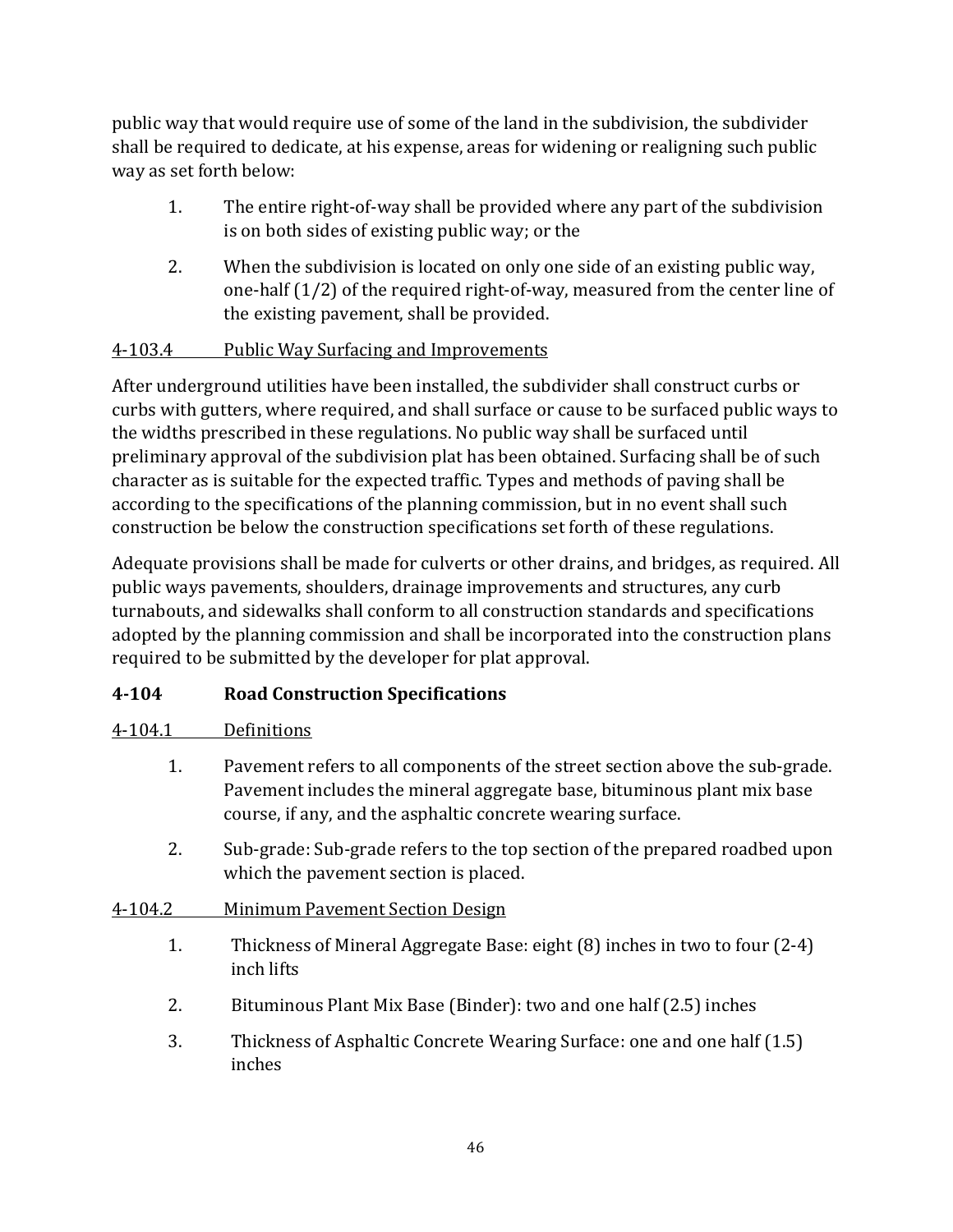All depths are compacted measurements. The Asphalt wearing (surface) course shall not be placed until such time as seventy-five percent (75%) of the anticipated building construction has been completed upon application and approval of the planning commission.

# 4-104.3 Alternate Pavement Sections

Alternate pavement sections will be considered if supporting computations and engineering design data are submitted. Supporting data shall include information regarding the engineering characteristics of the soil, such as moisture-density relationship, Atterberg limits, California Bearing Ratio, grain size analysis, etc. Thickness designs shall be prepared by a registered professional engineer in the State of Tennessee experienced in designing pavements based on geotechnical engineering data.

## 4-104.4 Geologic Hazards

Any areas which present geologic hazards, such as roads to be constructed on steep slopes, must be investigated by a qualified geotechnical engineer, experienced in designing the type of project in question.

## 4-104.5 Clearing and Grubbing

All vegetation, topsoil and deleterious or unstable materials must be removed from the street construction areas. All roots, larger than one-half (1/2) inch in diameter, must also be grubbed out and removed.

# 4-104.5 Proof rolling

Immediately before beginning fill placement in areas to be filled, once fill has been placed and immediately before applying the aggregate base in cut areas, the sub-grade must be proof rolled using a heavily loaded pneumatic tired vehicle such as a loaded dump truck. This proof rolling must be observed by the enforcing officer, or its designee, and any soft or unstable areas delineated thereby, must be undercut to stable ground and backfilled with approved fill. The area must be proof rolled again until a satisfactory result is achieved determined by the enforcing officer.

## 4-104.6 Fills

Fill must consist of soil, rock, or an approved soil/rock mixture free from roots, wood, organic matter, rubble and any other deleterious material. Fills shall be constructed to provide positive drainage during all phases of construction.

1. Soil fill must be free of rock fragments over six inches (6") in maximum dimensions and must have a minimum dry density when compacted of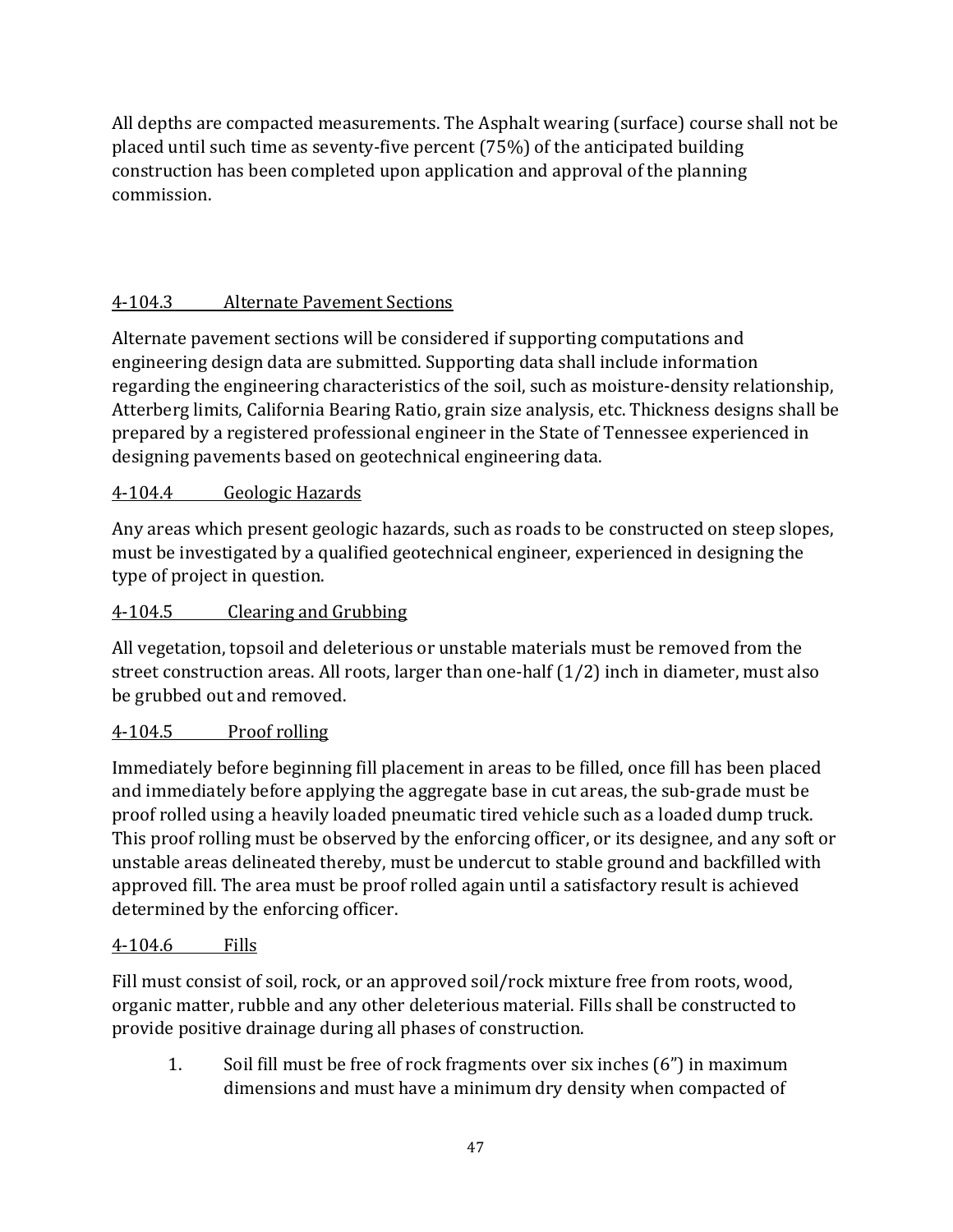ninety-five (95) pounds per cubic foot. Soil fills must be placed in ten (10) inch lifts maximum and compacted to at least ninety-five percent (95%) of its maximum dry density as determined by ASTM D-698 (Standard Proctor). Soil fill must be stable after compaction, regardless of compaction percentage. Adequate compaction will be verified by institution density tests performed by the enforcing officer or designated inspector. (See 6.2.6)

- 2. Rock fill shall consist of durable, clean, well-graded shot rock or crushed stone. The maximum dimension of rock fragments used in the rock fill shall be eighteen (18) inches. Rock fills shall be placed in lifts not to exceed thirty (30) inches and shall be compacted with heavy steel-wheeled or tracked vehicles. Adequate compaction will be judged in the field by the enforcing officer or its designee based on stability of the fill in place.
- 3. An approved soil-rock mixture shall consist of soil interspersed in a well graded mixture of rock fragments no larger than twelve (12) inches in maximum dimension. The soil-rock mixture shall be placed in lifts not exceeding twelve (12) inches in maximum thickness and compacted with tamping rollers until the soil portion of the mass is compacted to at least ninety-five percent (95%) of its maximum dry density as determined by ASTM D-698. The soil portion of the mass shall be within +/- two percent (2%) of its optimum moisture content during placement. Compaction will be verified by in-place density tests where possible, but if excessive rock fragments prevent density tests, adequate compaction will be judged by the enforcing officer or its designee based on the stability of the mass under the influence of heavy construction equipment.

## 4-104.7 Excavations

If excavations are left exposed to the weather for extended periods of time after they are brought to grade, and/or if deterioration of the sub-grade has occurred by either wetting or drying, appropriate corrective actions must be taken. Corrective action shall consist of scarifying and re-compacting the sub-grade or by use of other measures as deemed appropriate by the enforcing officer.

## 4-104.8 Mineral Aggregate Base Course

The sub-grade must be prepared stable and level and be approved by the enforcing officer, or its designee, shortly before placement of the base course begins. The mineral aggregate base shall consist of hard, durable crushed limestone. The gradation for mineral aggregate base shall be: Class A aggregate, Grading D, as specified by Section 903.05 of the Tennessee Department of Transportation Standard Specifications for Road and Bridge Construction, latest edition. The mineral aggregate base shall be spread by a mechanical spreader, or other approved method, which will prevent segregation. The mineral aggregate shall be spread in lifts no greater than four (4) inches in thickness and compacted to a minimum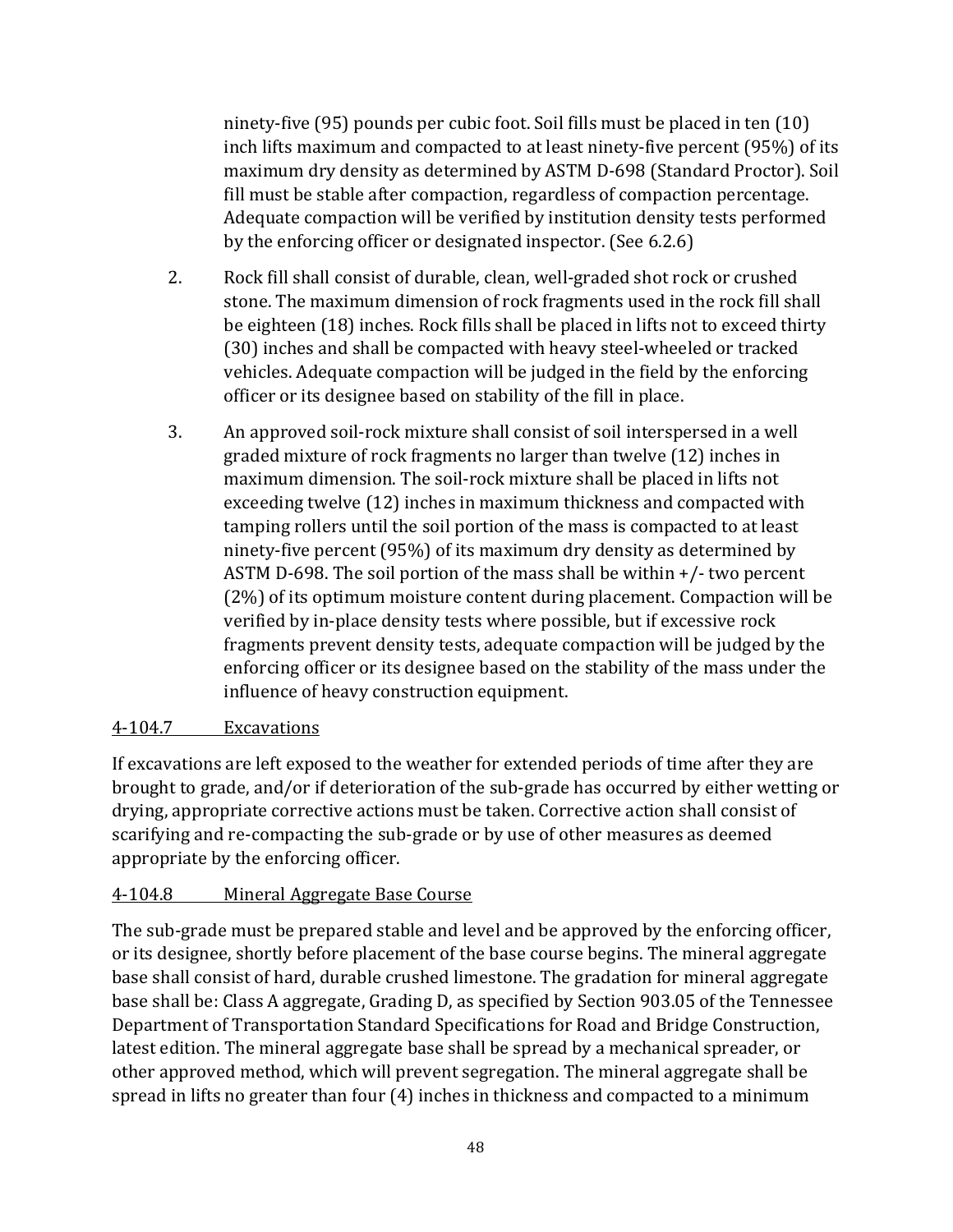density of ninety-five percent (95%) ASTM D-968 Standard Proctor of the solid volume of the material. Any damage to the base course during construction, including raveling, loss of density, or loss of material due to construction traffic shall be repaired by replacing and recompacting the base.

## 4-104.9 Prime Coat

A bituminous prime coat shall be applied uniformly on the surface of the base at a minimum rate of 0.3 - 0.35 gallons per square yard. The prime coat shall conform to Section 904-03 of Tennessee Department of Transportation (TDOT) Standard Specification for Road & Bridge Construction. Aggregate for cover material must be placed uniformly onto the freshly applied prime coat at a rate of eight to twelve (8 - 12) lbs per square yard by a mechanical spreader. The cover material must conform to Section 903-13 of the TDOT Standard Specifications for Road and Bridge Construction.

## 4-104.10 Asphaltic Concrete Hot Mix

- 1. Bituminous Plant Mix Base (Binder): The bituminous plant mix base shall comply with Section 903.06 of the Tennessee Department of Transportation Standard Specifications for Road and Bridge Construction for B modified mix.
- 2. Tack Coat: The bituminous Tack Coat shall be applied uniformly on the power cleaned surface at a rate of 0.02 - 0.03 gallons per square yard. The Tack Coat shall be Grade AE-3 or SS-1.
- 3. Surface Course: The pavement surface course shall consist of asphaltic concrete surface (Hot Mix) Grading "E" in compliance with Section 411 of Tennessee Department of Transportation Standard Specifications.
- 4. Equipment: The contractor shall provide all necessary equipment for the proper installation of the asphalt surface treatments as outlined in the Tennessee Department of Transportation Standard Specifications - Section 37 411.04, Equipment.
- 5. Guarantee: Any pavement sections exhibiting distress during the guarantee period shall be replaced with asphalt hot mix for the full width and depth of the original pavement section. The driving surface must be smooth and comply with the Tennessee Department of Transportation Ridability Special Provision.
- 6. Construction Traffic: As much as is practicable, roadways shall not be paved until heavy construction traffic thereon can be minimized.
- 4-104.11 Minimum Pavement Widths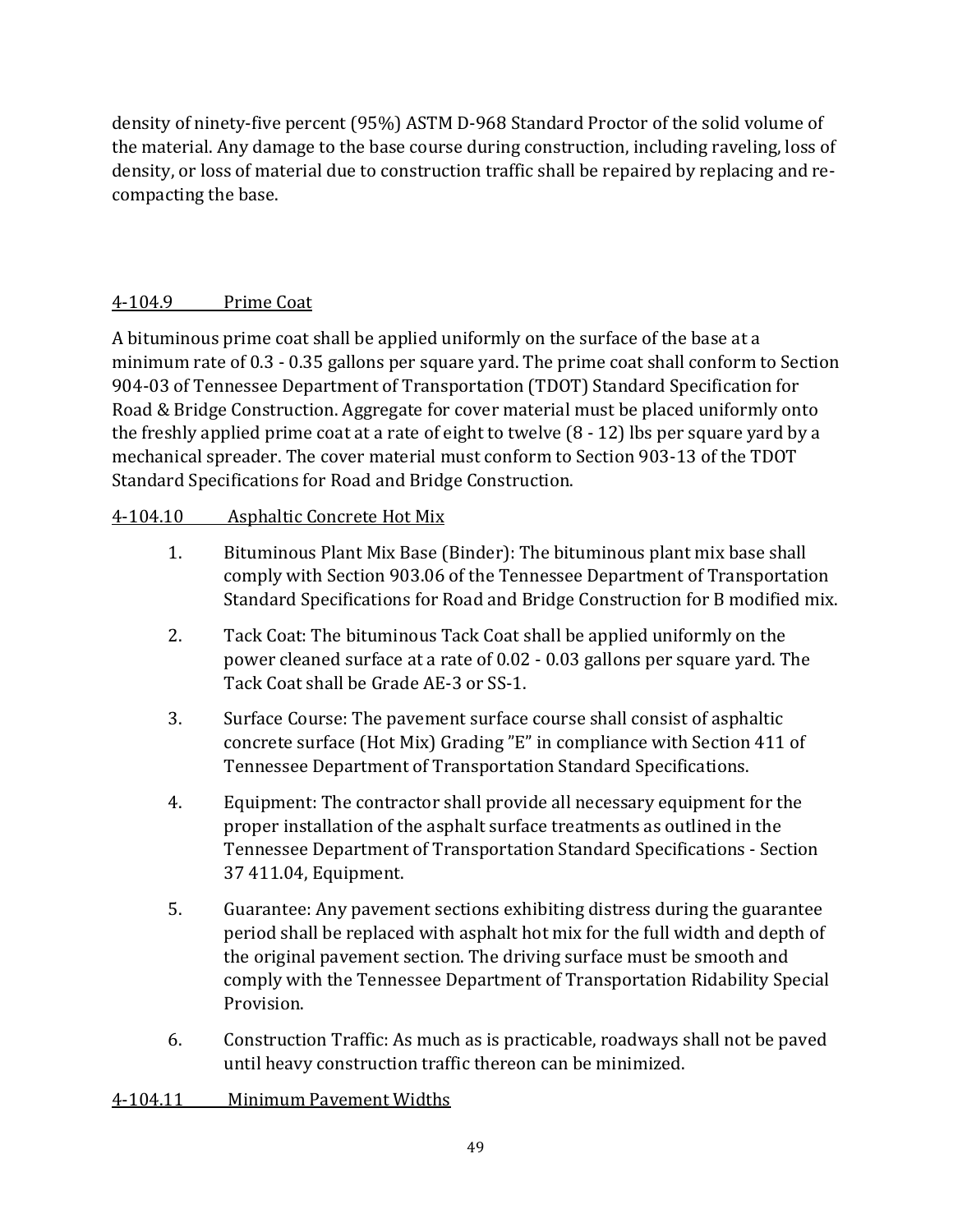Minimum pavement widths shall be as follows:

- 1. Local Residential Streets: Eleven (11) feet minimum lane with two (2) feet shoulders or twelve (12) feet minimum lane with curb or curb and gutter. Lane widths measurements shall not include curb or gutter dimensions.
- 2. Dead-end Streets (cul-de-sacs): Fifty (50) feet radius minimum.
- 3. Collector Streets: Twelve (12) feet minimum lanes with four (4) feet shoulders or twelve (12) feet minimum lane with curb or curb and gutter. Lane widths measurements shall not include curb or gutter dimensions.
- 4. Arterial Streets: widths to vary based upon the traffic volume and land use.

# 4-104.12 Curbs (Optional)

The applicant shall provide a minimum of twenty-four (24) feet of pavement if wishing to use either mountable curb or curb and gutter on roadways. Alternative designs may be considered by the Planning Commission at the preliminary approval.

# **4-105 Drainage and Storm Sewers**

# 4-105.1 General Requirements

The planning commission shall not approve any plat of a subdivision which does not make adequate provisions for stormwater or floodwater run-off channels or basins. The stormwater drainage system shall be separate and independent from any sanitary sewer system. All stormwater drainage systems and facilities shall be designed to convey the ten (10) year storm event.

# 4-105.2 Nature of Stormwater Facilities

# *4-105.201 Location*

The subdivider may be required by the planning commission to transport by pipe or open ditch any spring or surface water that may exist prior to or as a result of the subdivision. Such drainage facilities shall be located in the public way right-of-way, where feasible, or in perpetual unobstructed easements of appropriate width and shall be constructed in accordance with the construction specifications contained in these regulations.

# *4-105.202 Accessibility to Public Storm Sewers*

a. Where a public storm sewer is accessible, the developer shall install storm sewer facilities, or if no outlets are within a reasonable distance, adequate provision shall be made for the disposal of stormwaters, subject to the specifications of the appropriate governmental representative; inspection of facilities shall be conducted by the enforcing officer to assure compliance.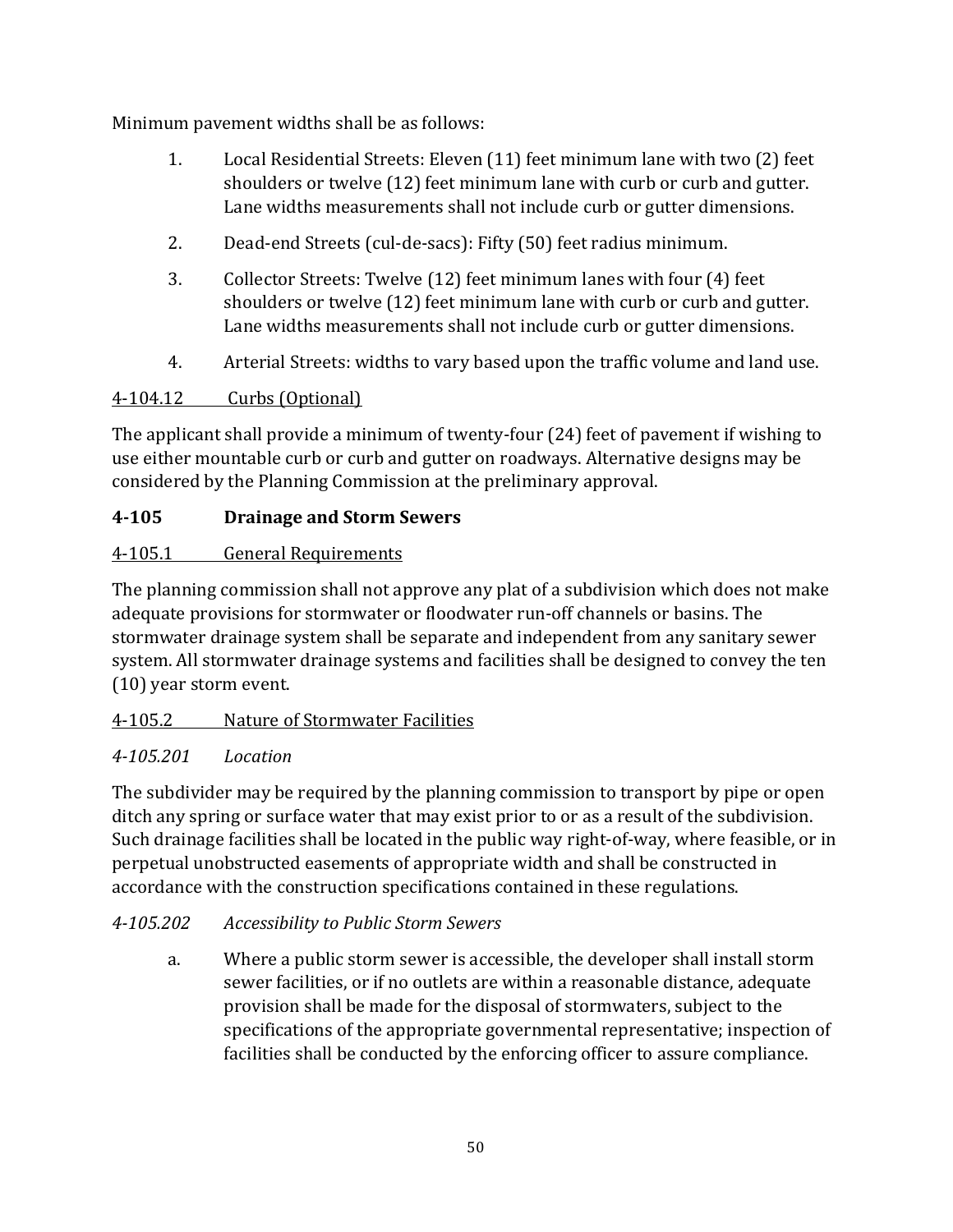b. If a connection to a public storm sewer will be provided eventually, as determined by the planning commission, the subdivider shall make arrangements for future stormwater disposal by a public system at the time the plat receives final approval.

Provisions for such connection shall be incorporated by inclusion in the performance bond required for the final subdivision plat.

## *4-105.203 Accommodation of Upstream Drainage Areas*

A culvert or other drainage facility shall in each case be large enough to accommodate potential runoff from its entire upstream drainage area, whether inside or outside the subdivision. Necessary facilities shall be sized based on the construction specifications and assuming conditions of maximum potential watershed development permitted by any zoning ordinance.

# *4-105.204 Effect on Downstream Drainage Areas*

The planning commission also shall study the effect of each subdivision on existing downstream drainage facilities outside the area of the subdivision. Where it is anticipated that the additional runoff incident to the development of the subdivision will overload an existing downstream drainage facility, the planning commission may withhold approval of the subdivision until provision has been made for adequate improvement of such drainage facilities in such sum as the planning commission shall determine. No subdivision shall be approved unless adequate drainage will be provided to an adequate drainage watercourse or facility.

# *4-105.205 Areas of Poor Drainage*

Whenever a plat is submitted for an area which is subject to flooding, the planning commission may approve such subdivision; provided, that the applicant fills the affected floodway fringe area of said subdivision to place public way elevations at no more than twelve (12) inches below the regulatory flood elevation and first floor elevations (including basements) at no less than one (1) foot above the regulatory flood elevation. The plat of such subdivision shall provide for a floodway along the bank of any stream or watercourse of width sufficient to contain or move the water of the regulatory flood, and no fill shall be placed in the floodway; neither shall any building nor flood-restrictive structure be erected or placed therein. The boundaries of the floodway and floodway fringe area, and the regulatory flood elevation, shall be determined by the planning commission based upon the review specified in Subsection 2-103.2 of these regulations and the submission of flood data in construction plans as specified in Section 5-103 of these regulations.

## *4-105.206 Floodplain Areas*

The planning commission may when it deems it necessary for the health safety, or welfare of the present and future population of the area or necessary to the conservation of water, drainage, and sanitary facilities, prohibit the subdivision or any portion of the property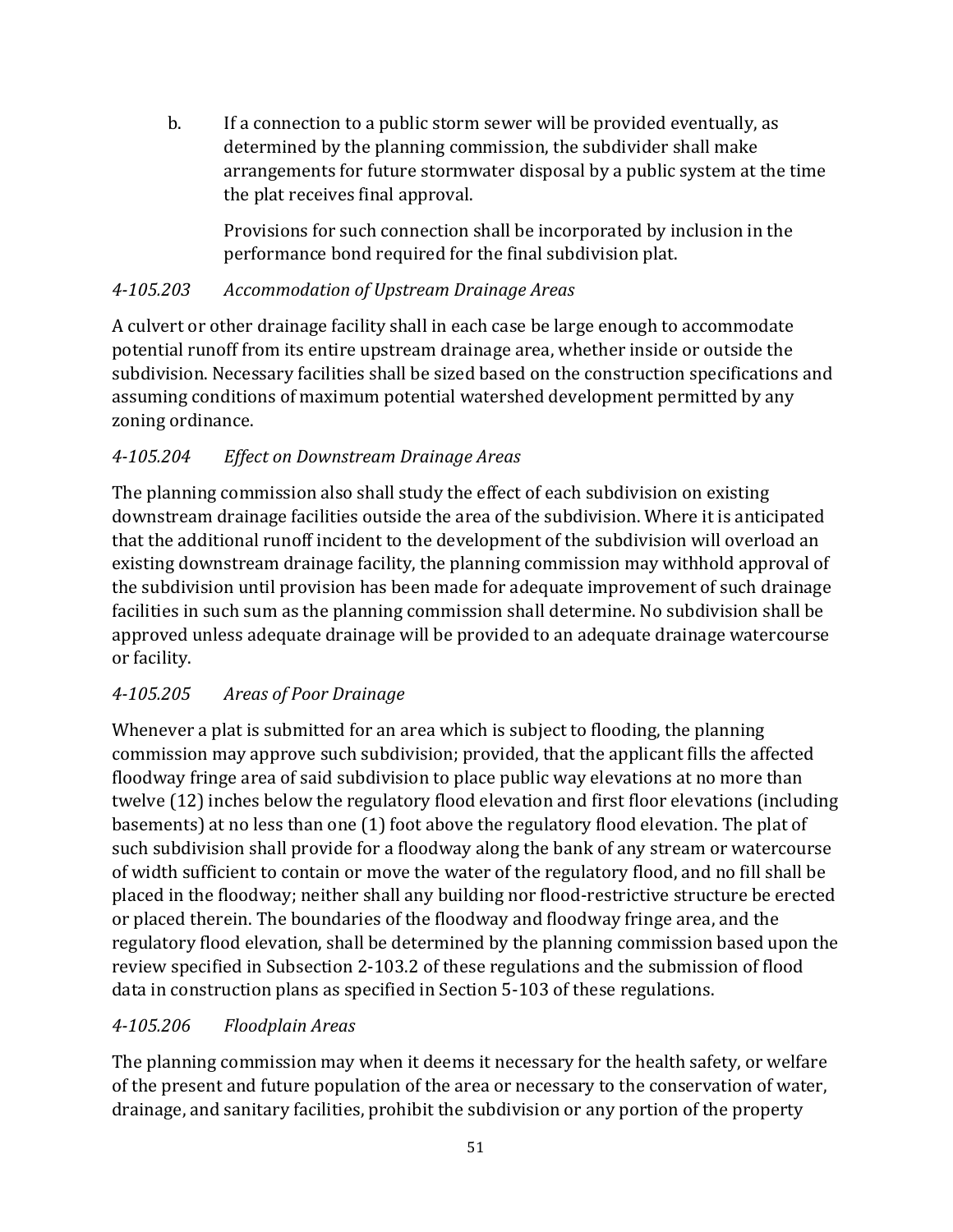which lies within the floodplain of any stream or drainage course. The regulatory floodway shall be preserved from any and all destruction or damage resulting from clearing, grading, or dumping of earth, waste material, or stumps. Any subdivision which contains floodprone land shall be subject to the special provisions set forth in Subsections 2-101.4; 4- 101.4; Section 4-104; and Subsection 4-105.2, of these regulations.

# 4-105.3 Dedication of Drainage Easements

# *4-105.301 General Requirements*

Where a subdivision is traversed by a watercourse, drainageway, channel, or stream, there shall be provided a stormwater easement or drainage right-of-way conforming substantially to the lines of such watercourse and of such width and construction as will be adequate. Where open drainageways are utilized they shall be designed for the twenty-five (25) year frequency flood.

# *4-105.302 Drainage Easements*

- A. Where topography or other conditions are such as to make impracticable the inclusion of drainage facilities within a public way right-of-way, perpetual unobstructed easements at least ten (10) feet in width for such facilities shall be provided across property outside the public way lines and with satisfactory access to public ways. Easements shall be indicated on the preliminary and final plats. Drainage easements shall be carried from the public way to a natural watercourse or to other drainage facilities.
- B. When a new drainage system is to be constructed which will carry water across private land outside the subdivision, appropriate drainage rights must be secured and indicated on the plat.
- C. The applicant shall dedicate, when required by the planning commission, either in fee, or by drainage or conservation easement, the land on both sides of an existing watercourse to a distance to be determined by the planning commission.
- D. Along watercourses, low-lying lands within any floodway, as determined by the planning commission pursuant to Section 2-103 of these regulations, whether or not included in areas for dedication, shall be preserved and retained in their natural state as drainage ways.

## *4-105.303 Ditching, Concrete Ditch Paving, and Culverts and Storm Drains*

The design and construction details of drainage facilities shall be in accordance with the provisions of these regulations. The design and construction details of all such facilities shall be approved by the appropriate governmental representative.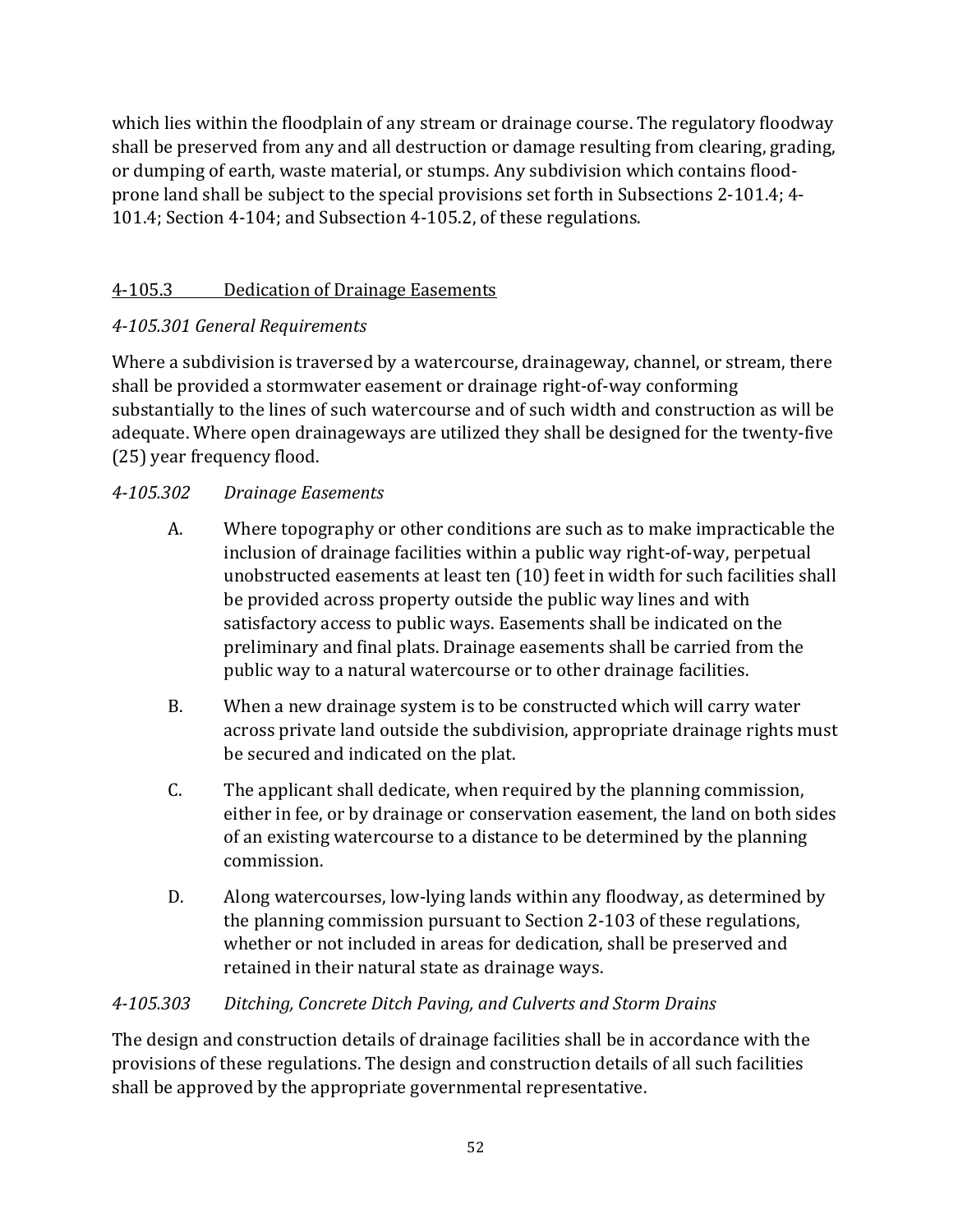### 4-105.4 Stormwater Detention

Provisions for the retention or detention of stormwater facility shall be considered when peak stormwater runoff from a proposed subdivision exceeds the existing peak runoff conditions. Calculations shall be provided in a separate report and prepared by an engineer licensed in the State of Tennessee. Lakes, ponds and similar facilities utilized to assist in the control of stormwater runoff from proposed subdivision must be designed to control the ten (10) year storm event with a minimum freeboard of eighteen (18) inches. Adequate outlet structures shall be provided to allow for the safe, non-erosive passage for the one hundred (100) year flow. Design of the facilities should take into consideration sedimentation during the construction of the project by providing additional storage either through over excavation of the pond or basin for collection of this material or by some other means acceptable to the planning commission. All lakes, ponds, and similar facilities utilized to assist in the control of stormwater runoff from a proposed subdivision must be included within a designated easement, including those within a designated common area.

## **4-106 Water Facilities**

Trunk lines properly connected with the public water supply system or with an alternate supply approved by the applicable utility, the planning commission, and the Tennessee Department of Environment and Conservation shall be constructed in such a manner as to serve adequately, for both domestic use and fire protection, all lots shown on the subdivision plat.

- 1. Proof of approval from the utility providing water service shall be provided to the City prior to signing of the final plat.
- 2. An adequately sized system of water mains with sufficient flow for fire protection shall be provided as part of the subdivision. Unless alternative provisions are made for fire protection, the minimum acceptable fire flow shall be five hundred (500) gallons per minute and water mains and shall not be less than six (6) inches in diameter.
- 3. Fire hydrants shall be placed in locations to ensure that adequate fire protection to all buildings can be provided and to ensure that they will be accessible, protected from traffic hazards, and will not obstruct walks, roadways, or parking facilities. Fire hydrants shall be required in all subdivisions; they shall be located no more than one thousand (1,000) feet apart and be within five hundred (500) feet of any residential, commercial, or industrial lot. However, the planning commission may require closer spacing where physical conditions or types of structures so warrant. To eliminate future public way butting or openings, all underground utilities for fire hydrants, together with the fire hydrants themselves, and all other water supply improvements shall be installed before any final paving of a public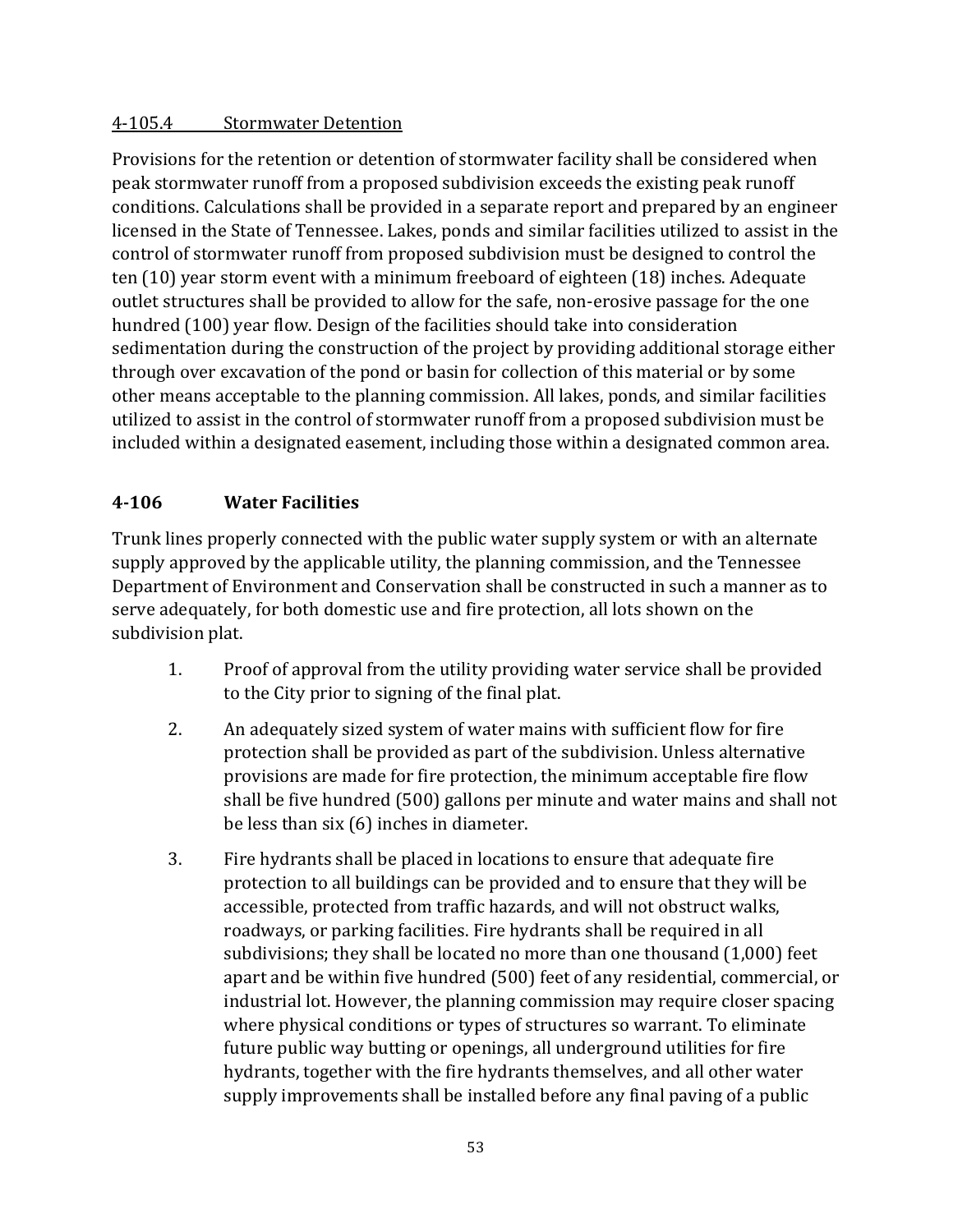way shown on the subdivision plat, unless otherwise approved by the planning commission..

- 3. For each new platted lot in a subdivision, connections to the water system shall be installed so that future connections will not require digging up or tunneling under streets or interruption to service to other connections on the systems.
- 4. All water systems, whether public or private, located in a flood-prone area shall be floodproofed to the regulatory flood protection elevation. All water supply facilities located below the regulatory flood protection elevation shall be designed to prevent the infiltration of floodwaters into the water supply system and discharges from the system into floodwaters.

# **4-107 Sewage Facilities**

## 4-107.1 General Requirements

The applicant shall install sanitary sewer facilities in a manner prescribed by the regulations of the Tennessee Department of Environment and Conservation and by any other applicable standards and specifications. All plans shall be designed and approved in accordance with the rules, regulations, specifications, and standards, of any applicable governmental agency or appropriate unit thereof.

## 4-107.2 Mandatory Connection to Public Sewer System

- 1. The subdivider shall provide sanitary sewer facilities to each lot therein and shall connect the facilities to the public system. The subdivider shall provide sewers which meet standards set forth in the regulations of the Tennessee Department Environment and Conservation.
- 2. All sanitary sewer facilities located in a flood hazard area shall be floodproofed to the regulatory flood protection elevation. All sewer facilities located below the regulatory flood protection elevation shall be designed to prevent infiltration of floodwaters into the sewer system and discharges from the system into floodwaters.

# 4-107.3 Design Criteria for Sanitary Sewers

Sanitary sewer systems shall be designed for the ultimate tributary population based upon appropriate plans and zoning regulations. The minimum size of a public sewer line shall be eight (8) inches in diameter with individual lot service lines a minimum of four (4) inches.

Sanitary sewers shall be located within a public street right-of-way, unless topography dictates otherwise. Public utility easements shall be provided across private property for access to lines and manholes such easements to be of an adequate width for service purposes, but in no case less than twenty (20) feet.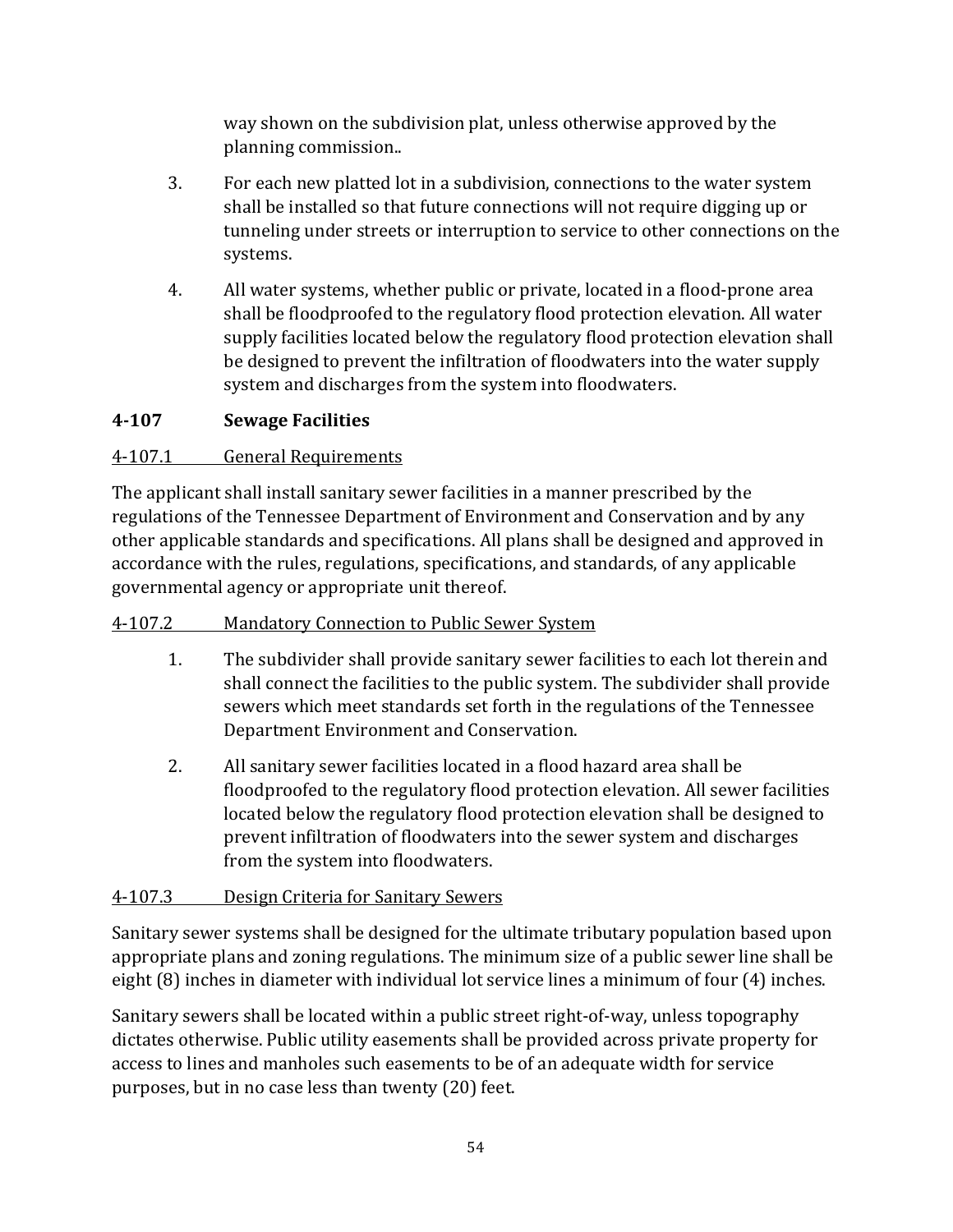## **4-108 Pedestrian Ways**

All pedestrian ways, sidewalks, and bicycle paths shall meet the requirements of the Standards of the Americans with Disabilities Act (ADA) and the following guidelines.

### 4-108.1 Sidewalks and Bicycle Paths

Sidewalks and bicycle paths, where required by the planning commission, shall be included within the dedicated non-pavement right-of-way of all public ways as indicated in the following table and shall be improved as required by Subsection 4-103.4 of these regulations. Concrete curbs are required for all public ways where sidewalks are to be constructed. A median strip of grassed or landscaped area at least two (2) feet wide shall separate all sidewalks from adjacent curbs.

| Sidewalk Design             |                        |                            |  |  |
|-----------------------------|------------------------|----------------------------|--|--|
| Class of Street             |                        | Sidewalk Width, Ft.        |  |  |
|                             | Residential Public Way | Non-Residential Public Way |  |  |
| Minor Public Way            | 4                      | 6                          |  |  |
| <b>Collector Public Way</b> | 5                      | 6                          |  |  |
| <b>Arterial Public Way</b>  | 5                      | 6                          |  |  |

## 4-108.2 Pedestrian Accesses

The planning commission may require, in order to facilitate pedestrian access from the public way to schools, parks, playgrounds, or other nearby public ways, perpetual unobstructed easements at least twenty (20) feet in width. Easements shall be indicated on the plat.

#### **4-109 Utility Easements**

- A. Easements down rear lot lines or additionally across lots, if deemed necessary by the planning commission, shall be provided for utilities (private or public). Such easements shall be at least twenty (20) feet wide. The subdivider shall take such actions as are necessary to ensure the coordination and continuation of utility easements established on adjacent properties with those proposed within his development.
- B. Where topographical or other conditions are such as to make impractical the inclusion of utilities within rear lot lines, perpetual unobstructed easements at least twenty (20) feet in width shall be provided alongside lot lines with satisfactory access to public ways or rear lot lines. Easements shall be indicated on the plat.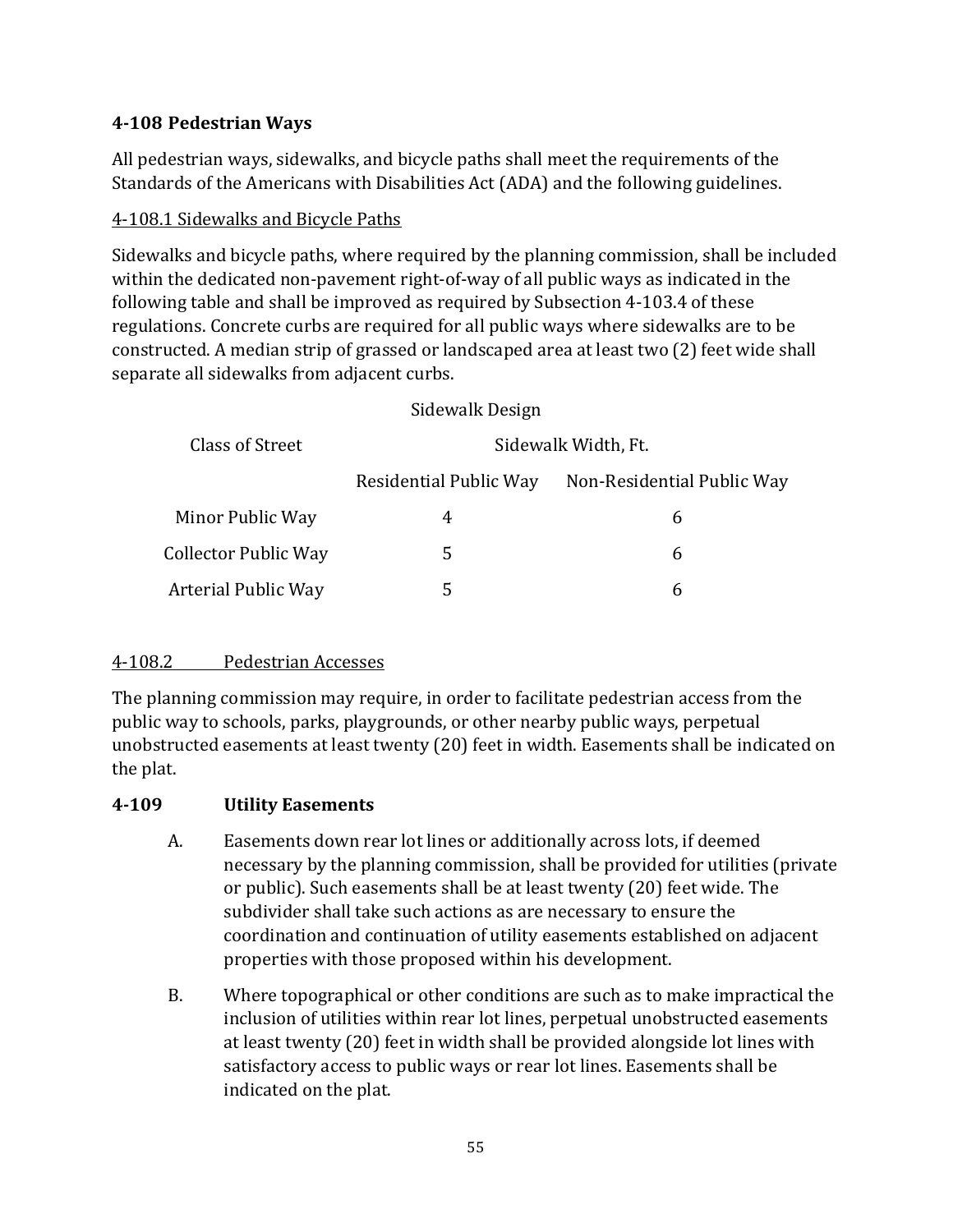C. Temporary construction easements exceeding the width of permanent easements may be required as necessary until completion of any one project.

# **4-110 Public Uses**

# 4-110.1 Plat to Provide for Public Uses

Whenever a tract to be subdivided includes a school, recreation use, a portion of a major public way, or other public use, as indicated on the land development plan and/or major street or road plan, or any portion thereof, such tract shall be suitably incorporated by the developer into his plat when first presented for review by the planning commission.

After proper determination of its necessity by the planning commission and the appropriate governmental representative(s) involved in the acquisition and use of such site, and after a determination has been made to acquire the site by the public agency, the site shall be suitably incorporated by the developer into the plat prior to final approval by the planning commission and recording of the plat.

## 4-110.2 Referral to the Governmental Agency Concerned

The planning commission shall refer any plat presented in accordance with Subsection 4- 110.1 to the governmental agency concerned with acquisition of the land. The planning commission may propose alternate areas for such acquisition and shall allow the appropriate governmental agency thirty (30) days for reply.

Among the areas which the planning commission may propose for public acquisition, when the commission deems it appropriate and consistent with the policies and purposes set forth in these regulations, is any land within a floodway or floodway fringe determined according to the procedure outlined herein.

The acquiring agency's recommendation, if affirmative, shall include a map showing the boundaries and area of the parcel to be acquired and an estimate of the time required to complete the acquisition.

# 4-110.3 Notice to Property Owner

Upon receipt of an affirmative report, the planning commission shall notify the property owner and shall designate on all plats any areas proposed to be acquired by any governmental agency. Upon such designation by the planning commission, any reserved portion of any floodway or floodway fringe shall not be altered from its natural state by the development in any manner whatsoever, except upon written approval of the planning commission.

## 4-110.4 Duration of Land Reservation

The acquisition of land reserved by a governmental agency on the final plat shall be initiated within twenty-four (24) months of notification, in writing, from the owner that he intends to develop the land. Such letter of intent shall be accompanied by a plat of a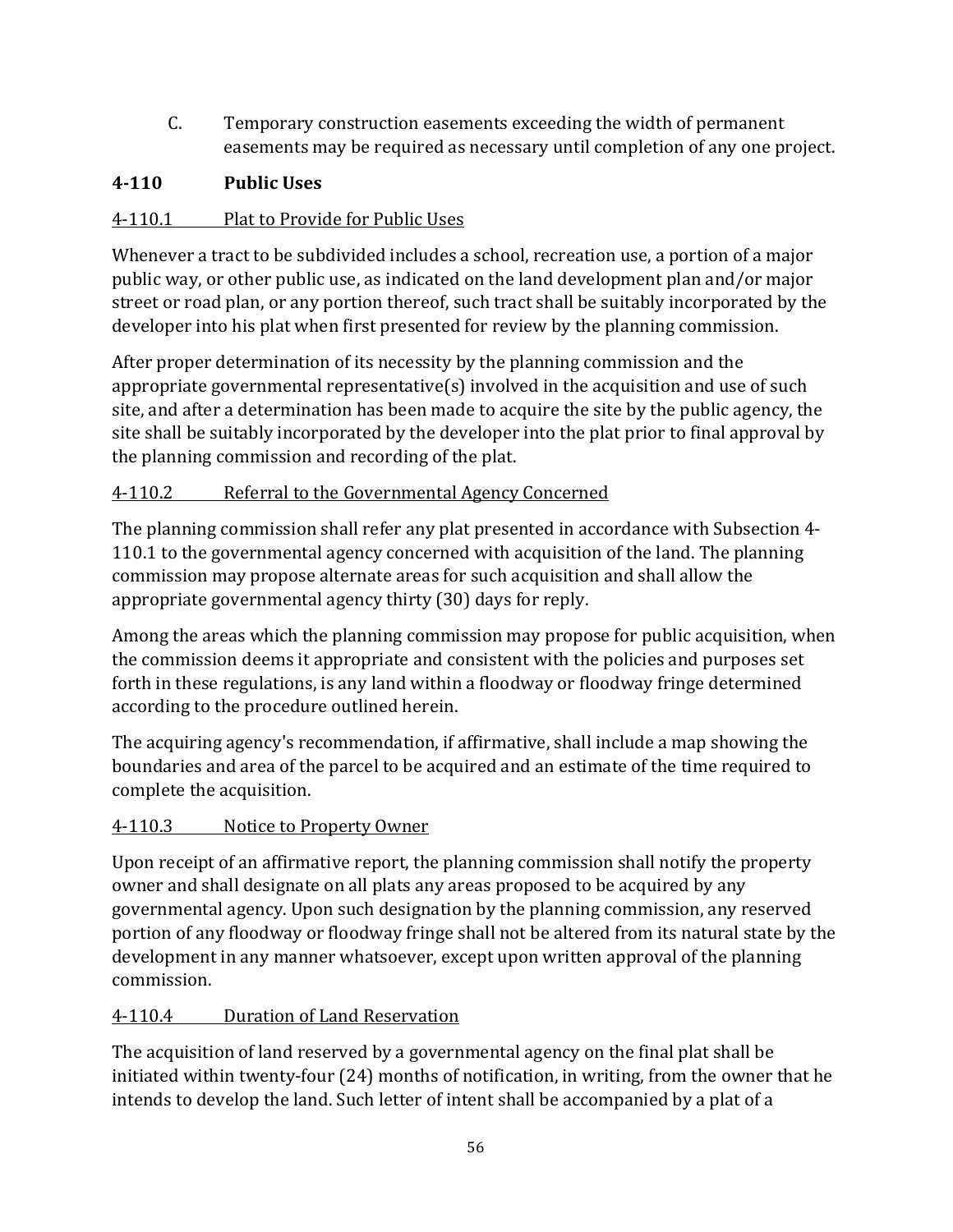proposed development and a tentative schedule of construction. Failure on the part of the governmental agency to initiate acquisition within the prescribed twenty-four (24) months shall result in the removal of the "reserved" designation from the property involved and the freeing of the property for development in accordance with these regulations.

# **4-111 Preservation of Natural Features and Amenities**

Existing features which would add value to residential development or to the area as a whole, such as trees, watercourses and falls, historic spots, and similar irreplaceable assets, shall be preserved in the design of the subdivision, as required by the planning commission. No change of grade of the land shall be affected nor shall any natural features be removed or relocated until a preliminary subdivision plat has been approved by the planning commission.

# **4-112 Nonresidential Subdivisions**

# 4-112.1 General

If a proposed subdivision includes land which is zoned for a commercial or industrial purpose, the layout of the subdivision with respect to such land shall make such provisions as the planning commission may require. A nonresidential subdivision also shall be subject to all the requirements of site plan approval set forth in any zoning ordinance. Site plan approval may proceed simultaneously at the discretion of the planning commission. A nonresidential subdivision shall be subject to all the requirements of these regulations, as well as such additional standards set forth by the planning commission, and shall conform to the proposed land development plan, major street or road plan, and any zoning ordinance.

# 4-112.2 Standards

In addition to the principles and standards in the regulations, which are appropriate to the planning of all subdivisions, the subdivider shall demonstrate to the satisfaction of the planning commission that the public way, parcel, and block pattern proposed is specifically adapted to the uses anticipated and takes into account other uses in the vicinity. The following principles and standards shall be observed:

- 1. Proposed industrial parcels shall be suitable in areas and dimensions to the types of nonresidential development anticipated;
- 2. Public way rights-of-way and pavements shall be adequate to accommodate the type and volume of traffic anticipated;
- 3. Special requirements may be imposed by the governing body with respect to any public way, curb, gutter, and sidewalk design and construction specifications;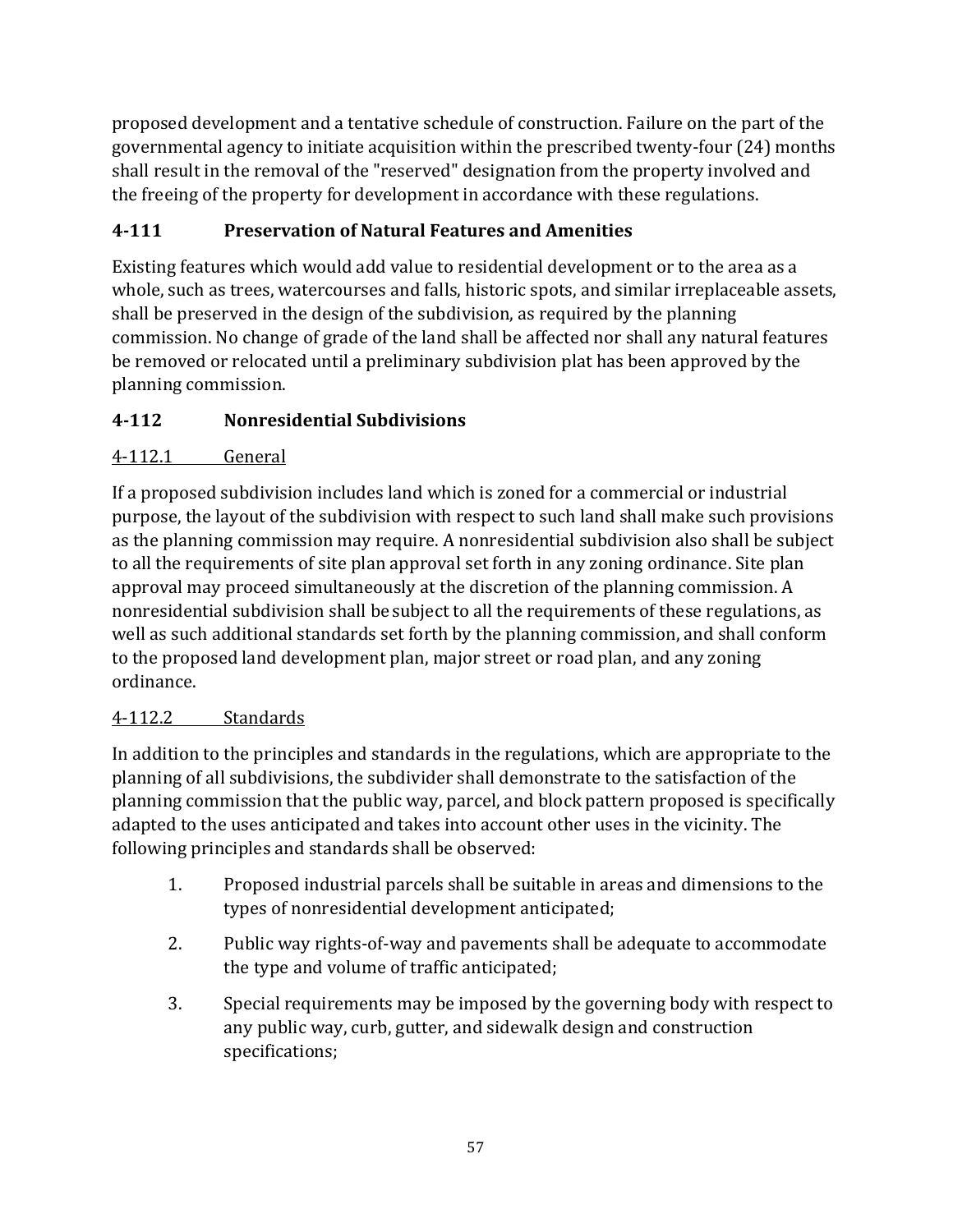- 4. Special requirements may be imposed by the governing body with respect to the installation of public utilities, including water, sewer, and stormwater drainage;
- 5. Every effort shall be made to protect adjacent residential areas from potential nuisance from the proposed nonresidential subdivision, including the provision of extra depth in parcels backing on existing or potential residential development and provisions for permanently landscaped buffer strips, when necessary; and
- 6. Public ways carrying nonresidential traffic, especially trucks, normally shall not be extended to the boundaries of adjacent existing or potential residential areas.

## **4-112 Erosion and Sedimentation Control**

Erosion and sedimentation control plans shall meet all requirements of the Tennessee Department of Environment and Conservation and the following guidelines:

- 1. Topography: The development plan should be fitted to the topography and the soils in order to minimize erosion potential.
- 2. Development Coordination: Erosion and sedimentation control measures shall be coordinated with the required steps in construction and appropriate control measures installed prior to the start of construction.
- 3. Sequential Control Measures: Land shall be developed in increments of workable size on which adequate controls of erosion and sedimentation can be provided and maintained during the construction period. Operations shall be staged so that the area exposed for a long period of time without stabilization, as so that the initially disturbed areas are completely controlled before the next section is opened. The developer shall be required to schedule sequentially phased controls or erosion and sedimentation as coordinated with the development and construction stages and shall specify in detail precisely which areas will be cleared first, and how long these areas will be exposed to the elements. The maximum exposure period shall not exceed one hundred twenty (120) days.
- 4. Runoff Controls: Provisions shall be made to accommodate the increased runoff caused by changed soil and surface conditions during the ensuing development. Runoff must be intercepted and safely conveyed to storm drains or natural outlets where it will not erode or flood land. The drainage system for the development shall be completed and made operational as quickly as possible during construction.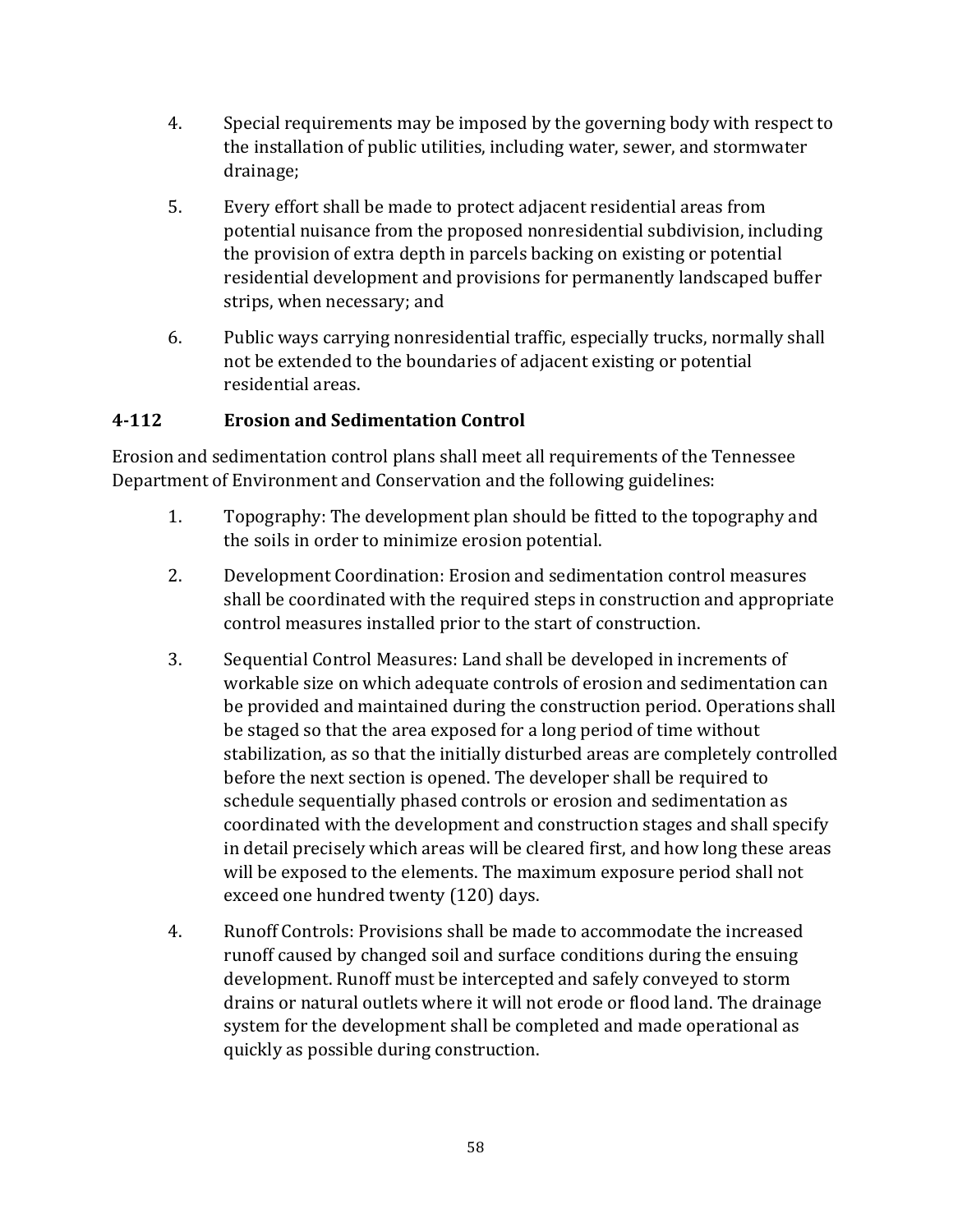- 5. Cover: Wherever feasible, natural vegetation shall be retained and protected. Temporary vegetation and/or mulching shall be used where necessary to protect exposed areas during development.
- 6. Sediment Basins (Debris Basins, Desilting Basins, or Silt Traps): Sediment basins shall be installed where practical and maintained to collect sediment from runoff waters from land undergoing development. Storm sewer inlets with debris guards and micro silt basins shall be provided to trap sediment and avoid possible damage by blockage.
- 7. Final Vegetation and Structures: The permanent vegetation and structures shall be installed as soon as practical in the development.
- 8. Paved Areas: Streets, parking areas, and other areas shall be paved as quickly as possible.

# **4-113 Traffic Control, Street Markers, and Warning Signage**

All street signs shall conform to the requirements of the Manual for Uniform Traffic Control Devices, latest edition. Temporary signs may be installed and maintained in lieu of permanent signs until curbs are constructed and backfilled. Temporary signs must meet the same requirements for mounting height, size, and legibility as permanent signs but may be mounted on temporary structures. The installation of temporary signs in accordance with these standards must be approved by the enforcing officer or his designee before authorization for building permits can be granted.

# **4-114 Street Name Signs**

The subdivider shall install appropriate signs as designated by the enforcing officer. Confirmation of this placement shall be required from the City prior to the issuance of a building permit. Street and decorative signs and their installation shall be included in the performance bond. Street name signs of approved type shall be installed at each subdivision intersection by the developer. Regulatory signs (intersection, speed limit, stop, yield and street markers) shall be installed prior to the issuance of any use and occupancy certificate. All signs shall be approved by the enforcing officer or his designee for type, material, and location prior to installation. Approval of decorative signage must be received from the enforcing officer.

## **4-115 Driveways**

1. All driveways shall be constructed so as not to impair drainage within the road right-of-way, not to allow runoff from the public street onto the private driveway, not to alter the stability of the roadway subgrade, and not to impair or materially alter drainage of the adjacent areas. Minimum pipe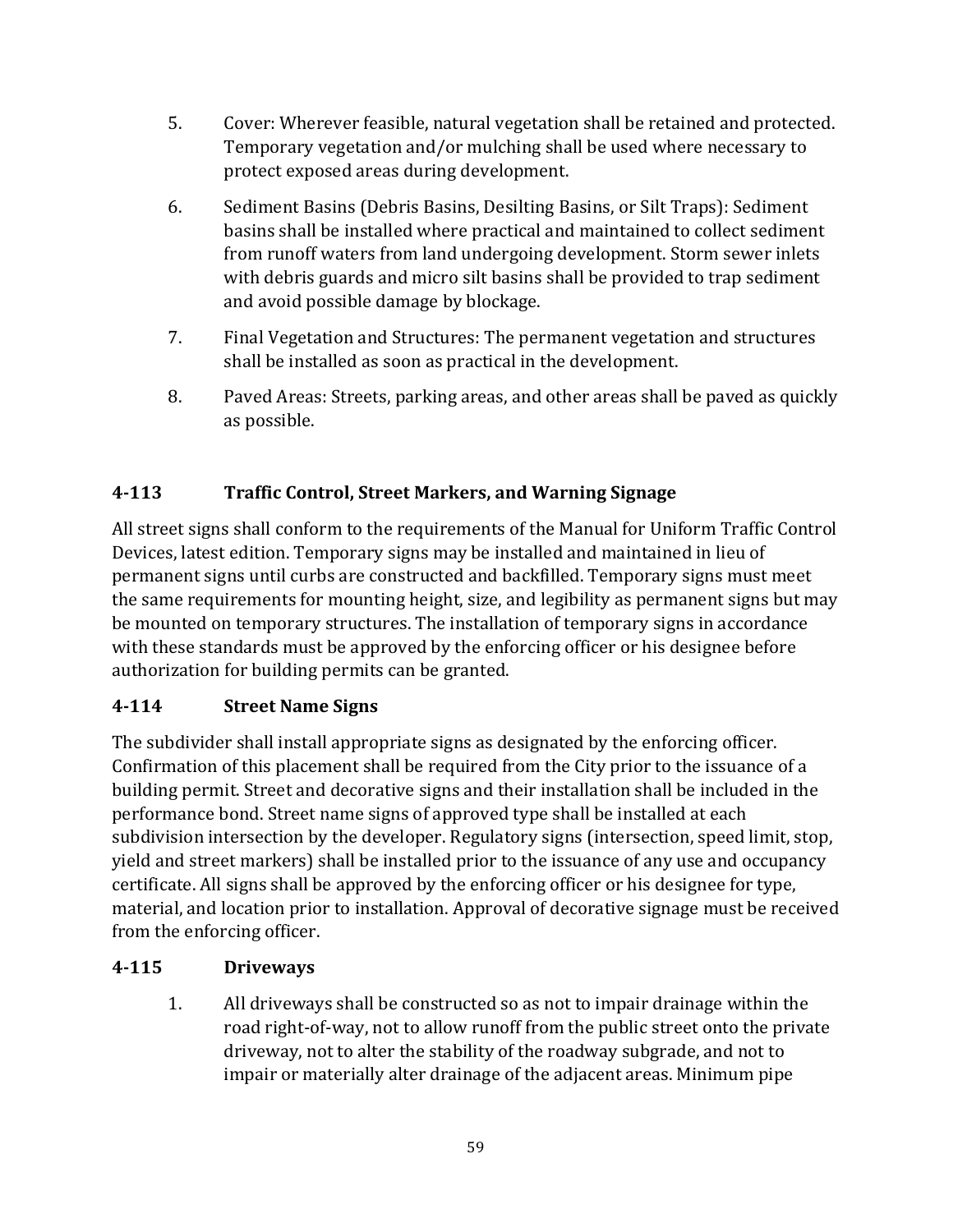diameter shall be fifteen (15) inches unless otherwise designated by the enforcing officer. Headwalls shall be required on both sides of the driveway.

- 2. Residential driveway cuts shall not exceed twenty (20) linear feet in width while the width for institutional sites may vary depending on location and use. All curb cuts must have the prior approval from the enforcing officer.
- 3. Approval from the Tennessee Department of Transportation must be obtained for driveway access to any state route. All applicable rules of these regulations must also be followed.
- 4. Where sidewalks are located along the roadway, the driveway access must meet the Standards of the Americans with Disabilities Act (ADA).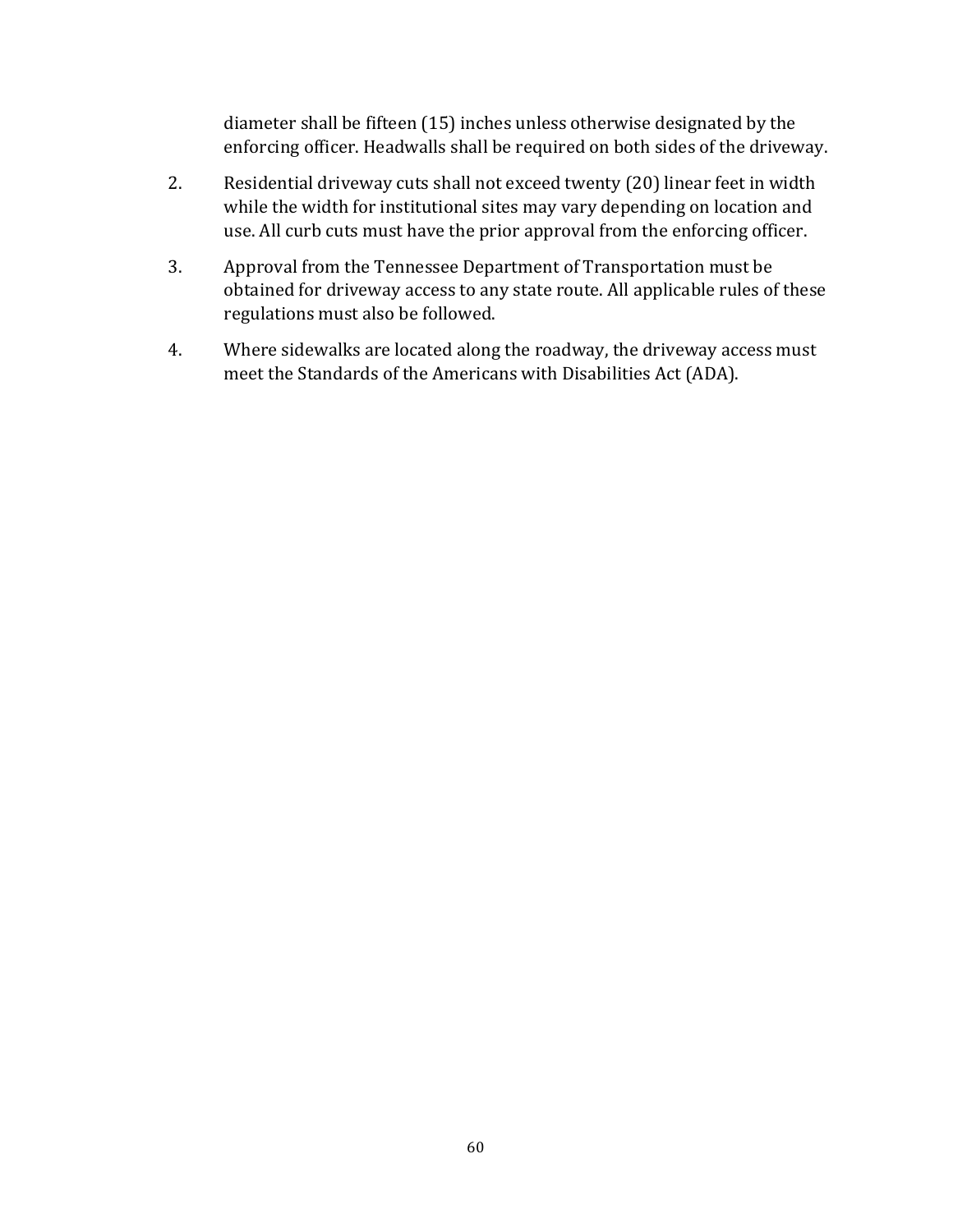#### **ARTICLE V**

### **SPECIFICATIONS FOR DOCUMENTS TO BE SUBMITTED**

### **5-101 Sketch Plat**

#### 5-101.1 General

Sketch plats submitted to the planning commission, prepared in pen or pencil, shall be drawn to a convenient scale no smaller than two hundred (200) feet to an inch.

#### 5-101.2 Features

The sketch plat shall show:

- 1. A scale drawing of the property and the names of the owners of adjoining property;
- 2. Size of the original tract(s) being subdivided;
- 3. Notation of any existing legal rights-of-way easements, or other encumbrances affecting property;
- 4. Approximate topography of the site, at no more than one (1) foot intervals, extended into adjacent properties;
- 5. Any areas which may be affected by flooding;
- 6. General public way and lot patterns;
- 7. Proposed phasing, if any;
- 8. Vicinity map of property;
- 9. Date and approximate north point;
- 10. Name of owner;
- 11. Name of plat designer; and
- 12. Zoning classification.

## **5-102 Preliminary Plat**

#### 5-102.1 General

The preliminary plat shall be prepared by a land surveyor licensed in the State of Tennessee at a convenient scale no smaller than two hundred (200) feet to an inch. Sheets shall be numbered in sequence if more than one sheet is used.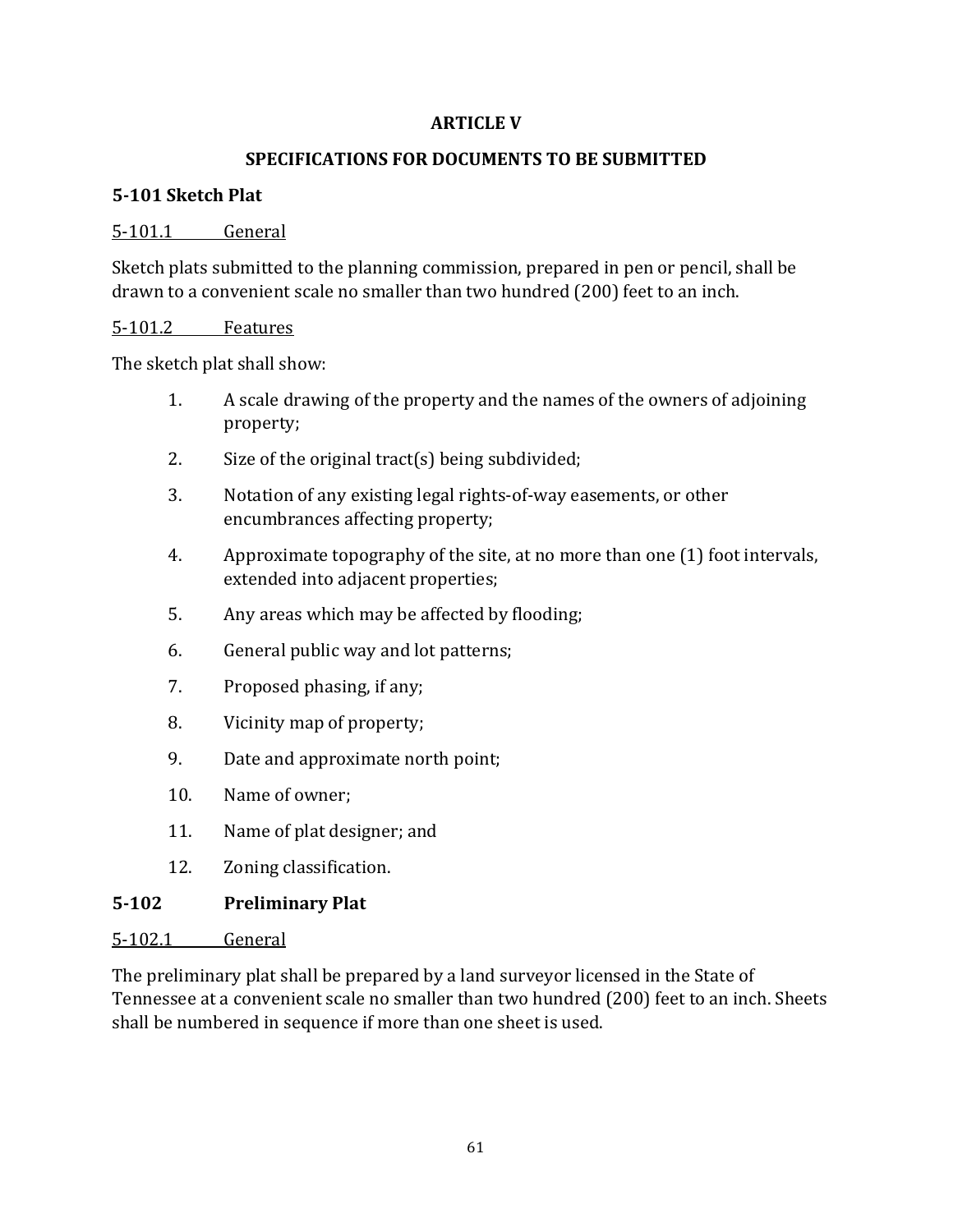#### 5-102.2 Features

The preliminary plat shall include:

- 1. The location of the property to be subdivided with respect to surrounding property(s) and public way(s);
- 2. The names of all adjoining property owners of record, or the names of adjoining developments;
- 3. The names of adjoining public ways;
- 4. The location and dimensions of all boundary lines of the property, figured to the nearest hundredth (100th) of a foot;
- 5. The location of existing public ways, easements, water bodies, streams, and other pertinent features, such as swamps, railroads, buildings, parks, cemeteries, drainage ditches, and bridges, as determined by the planning commission;
- 6. The location and width of all existing and proposed easements, alleys, and other public ways, and building setback lines;
- 7. The location, dimension, and area of all proposed or existing lots;
- 8. Culverts, driveway tiles, associated drainage structures sized along with necessary electrical and telephone easements;
- 9. The position of all existing or proposed buildings within proposed condominium developments;
- 10. The location and dimensions of all property proposed to be set aside for park or playground use or other public or private reservation, with designation of the purpose thereof, and conditions, if any, of the dedication or reservation;
- 11. The limits of floodway and floodway fringe areas and the associated regulatory flood elevation and regulatory flood protection elevation, as determined according to flood maps or flood studies as required;
- 12. The name and address of the owner(s) of land to be subdivided, the subdivider if other than the owner, and the land surveyor or other person preparing the plat;
- 13. The date of the plat, approximate true north point, scale, and title of the subdivision;
- 14. Sufficient data to determine readily the general location, bearing, and length of all lines necessary to reproduce such lines upon the ground;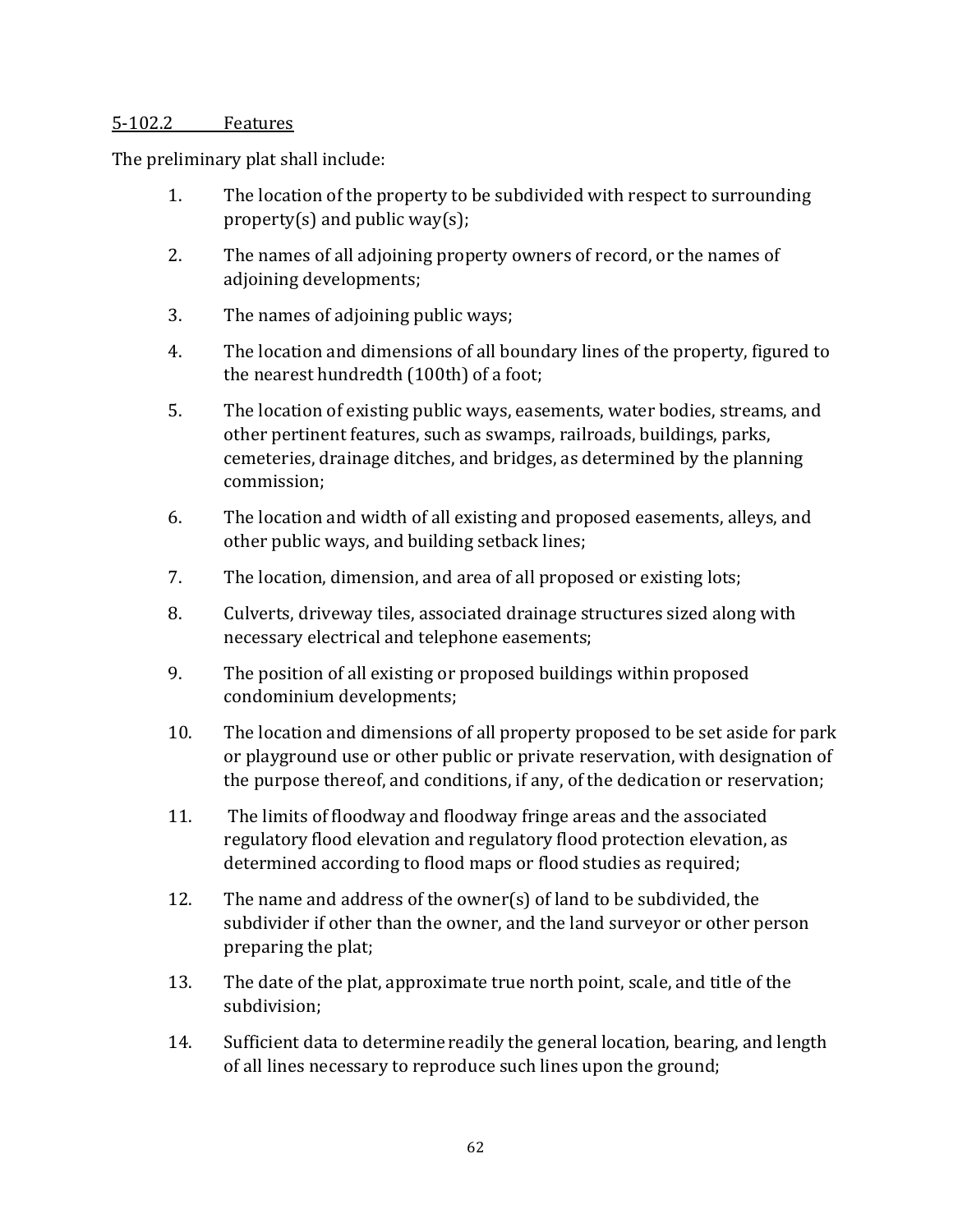- 15. Name of the subdivision and all new public ways, as approved by the planning commission;
- 16. The zoning classification of all zoned lots, as well as an indication of all uses other than residential proposed by the subdivider;
- 17. The distance and bearing of one of the corners of the boundary of the subdivision to the nearest intersection of existing public ways and to the original corner of the original survey of which it is a part;
- 18. Key map showing relation of the subdivision to all public ways, railroads, and water courses in all directions to a distance of at least one-half (1/2) mile (suggested scale: one (1) inch to one thousand ( 1,000) feet);
- 19. Contours at vertical intervals of not more than one (1) foot;
- 20. Map parcel numbers as recorded on the land tax maps of the county;
- 21. The following notations:
	- (a) Explanation of drainage easements;
	- (b) Explanation of site easements;
	- (c) Explanation of reservations; and
- 22. Draft of proposed restrictive covenants, if any, to be imposed and designation of areas subject to special restrictions; and
- 23. Form for endorsement of planning commission approval of the preliminary plat which shall read as follows: Approved by the Loretto Planning Commission, with such exceptions or conditions as are indicated in the minutes of the Commission on [Date].

Preliminary plat approval shall not constitute final approval for recording purposes.

### **5-103 Construction Plans**

#### 5-103.1 General

Construction plans shall be prepared for all improvements required by these regulations. Plans shall be drawn at a scale of no more than fifty (50) feet to an inch. Plans shall be in compliance with the specifications in Article IV of these regulations. Approval of plans must precede actual construction, and no final plat shall be considered by the planning commission until the required plans have been approved. The construction plans shall be prepared and stamped by an engineer licensed in the State of Tennessee.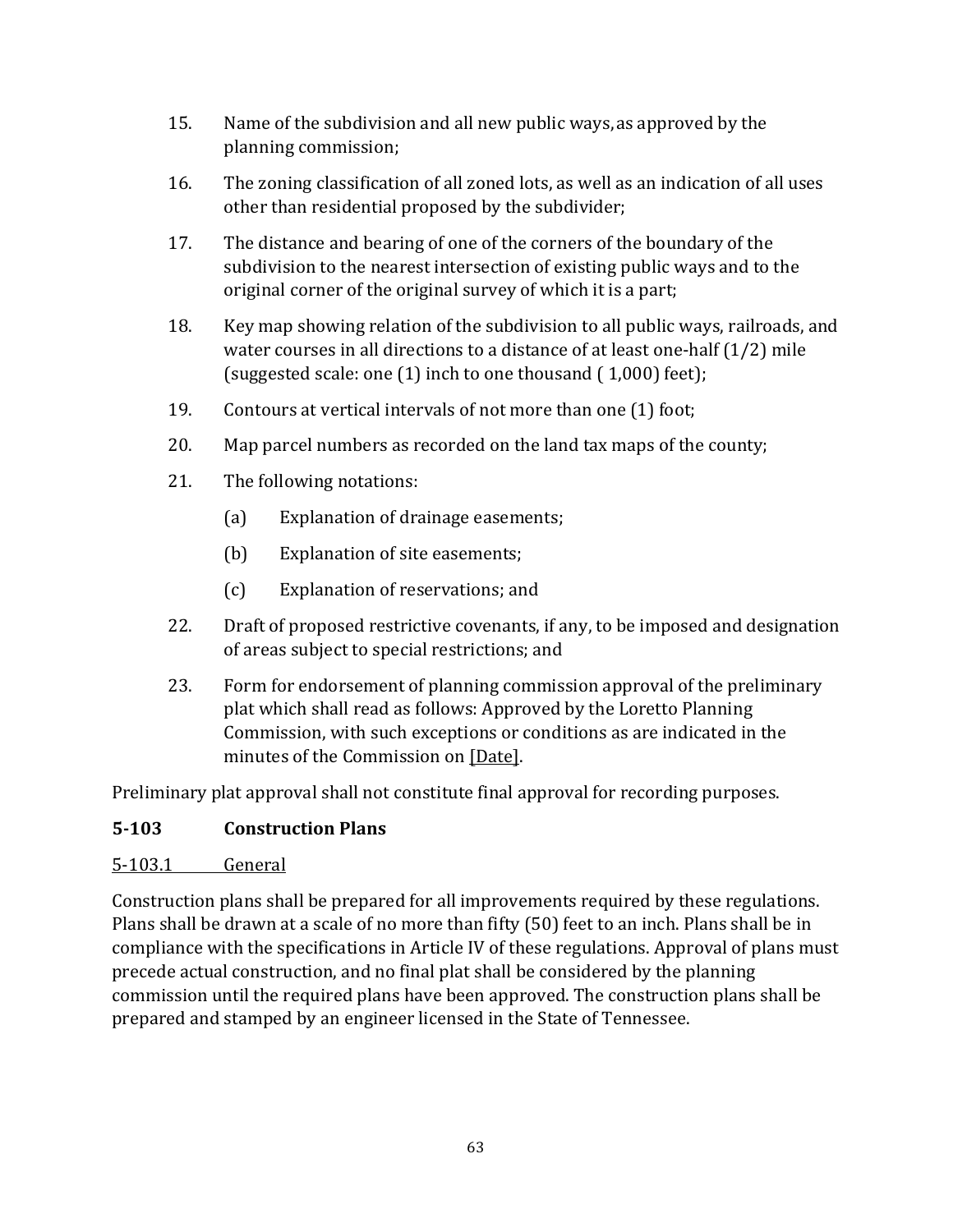#### 5-103.2 Features

The following shall be shown on the construction plans:

- 1. Profiles showing existing and proposed elevations along center lines of all public ways.
- 2. Where a proposed road intersects an existing public way or ways, the elevation along the center line of the existing public way within one hundred (100) feet of the intersection.
- 3. Approximate radii of all curves, lengths of tangents, and central angles on all public ways.
- 4. Proposed public ways, as required by the planning commission; where such are required, horizontal stationing shall be at fifty (50) foot intervals and cross-sectional elevations shall be to an accuracy of one tenth (1/10) foot vertical on a line at right angles to the center line of the public way at the following points: the center line of the public way, each property line, and points twenty-five (25) feet inside each property line.
- 5. Plans and profiles indicating the locations and typical cross-section of public way pavements, including curbs and gutters, sidewalks, drainage easements, rights-of- way, manholes, and catch basins.
- 6. The location of public way signs.
- 7. The location, size, and invert elevations of existing and proposed sanitary sewers, stormwater drains, and fire hydrants, showing connection to any existing or proposed utility system.
- 8. Exact locationand size of all water, gas, or other underground utilities or structures.
- 9. Location, size, elevation, and other appropriate description of any existing facilities or utilities, including but not limited to, existing public ways, sewers, drains, water mains, easements, water bodies, streams, and other pertinent features, such as swamps, railroads, buildings, and features noted on the land development plan or major street or road plan.
- 10. The water elevations of adjoining lakes or streams and the approximate highand low-water elevations of such lakes or streams shall be shown. All elevations shall be referred to the U.S.G.S. datum plane.
- 11. If the subdivision borders the distance and bearings of a lake, river, or stream, meander line established not less than twenty (20) feet back form the ordinary high-water mark of such waterways.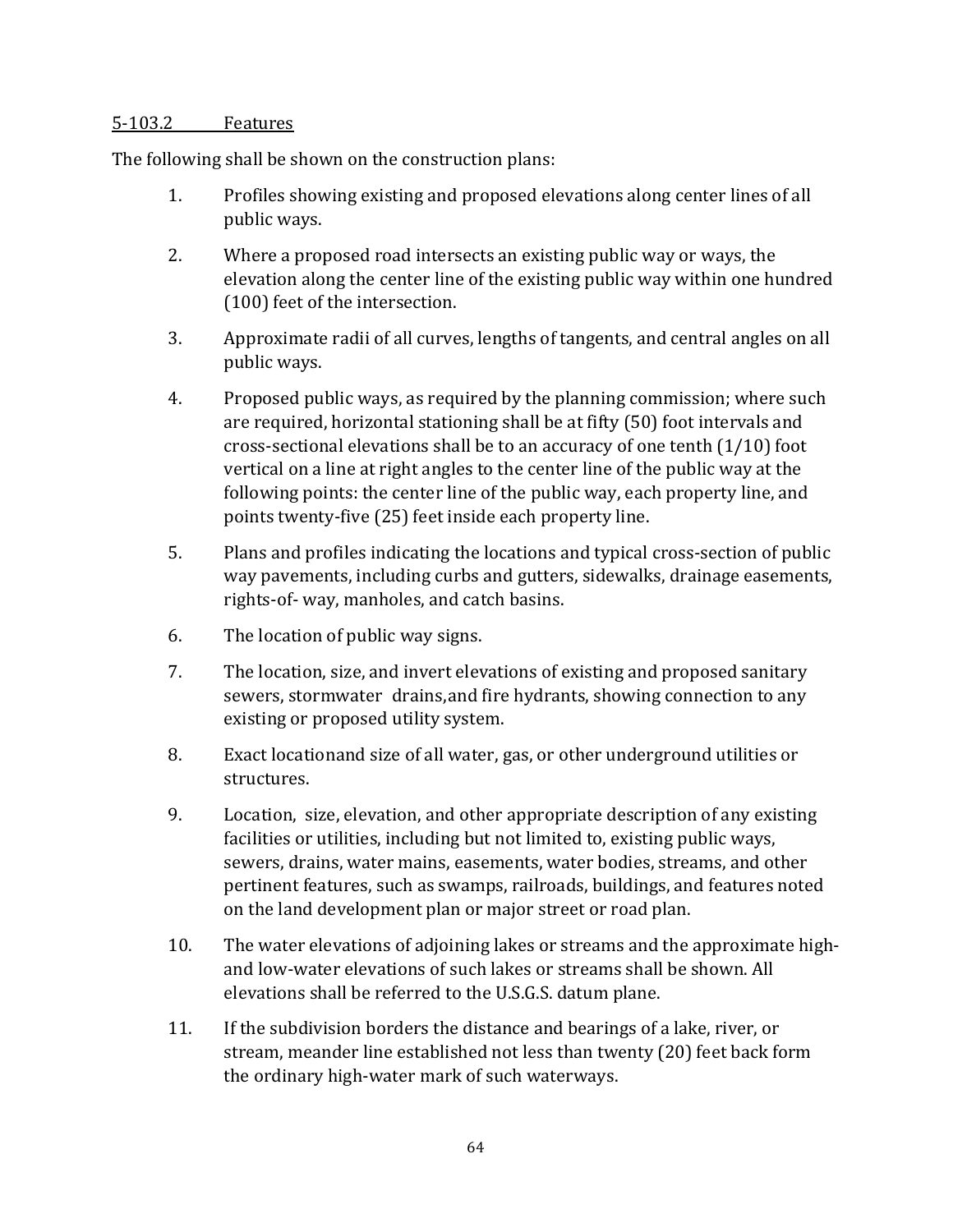- 12. The developer shall prepare for any portion of a subdivision containing a flood prone area, or an area known to be subject to flooding, information necessary for the planning commission to determine the suitability of the particular sitefor the proposed development, as follows:
	- (a) Plans drawn to scale showing the nature, location, dimensions, and elevation of any part of the subdivision within a flood prone area; existing or proposed structures or building sites, fill, storage of materials and floodproofing measures, as specified in these regulations; and the relationship of the above to the location of the stream channel, floodway, floodway fringe, the regulatory flood elevation, and the regulatory flood protection elevation;
	- (b) Typical valley cross-section showing the channel of the stream, elevation of land areas adjoining each side of the channel, crosssectional areas to be occupied by the proposed development, and high- water information, if required by the planning commission;
	- (c) Surface-view plans showing elevations and contours of the ground;
	- (d) Pertinent structures, fill, or elevations of public ways;
	- (e) Water supply, sanitary facilities, soil types, and other pertinent information, as required by the planning commission; and
	- (f) Specifications for building construction and materials, flood proofing, filling, dredging, grading, storage of materials, water supply, and sanitary facilities.
- 13. Contours at the same vertical interval as on the preliminary plat.
- 14. In addition to the other requirements of this section, construction plans for condominium subdivisions shall contain as built drawings of all underground utilities, regardless of proposed ownership, and the construction design of all public facilities which are proposed for dedication to the governing body.
- 15. A notation of construction plans approval by appropriate persons or governmental representatives.
- 16. Title, name, address, stamp and signature of engineer who prepared the plans.
- 17. Date of plans, including any revision dates.
- 18. An erosion and sediment control plan shall be prepared for each development required to submit construction plans. Such plan shall demonstrate the manner in which the general principles for erosion and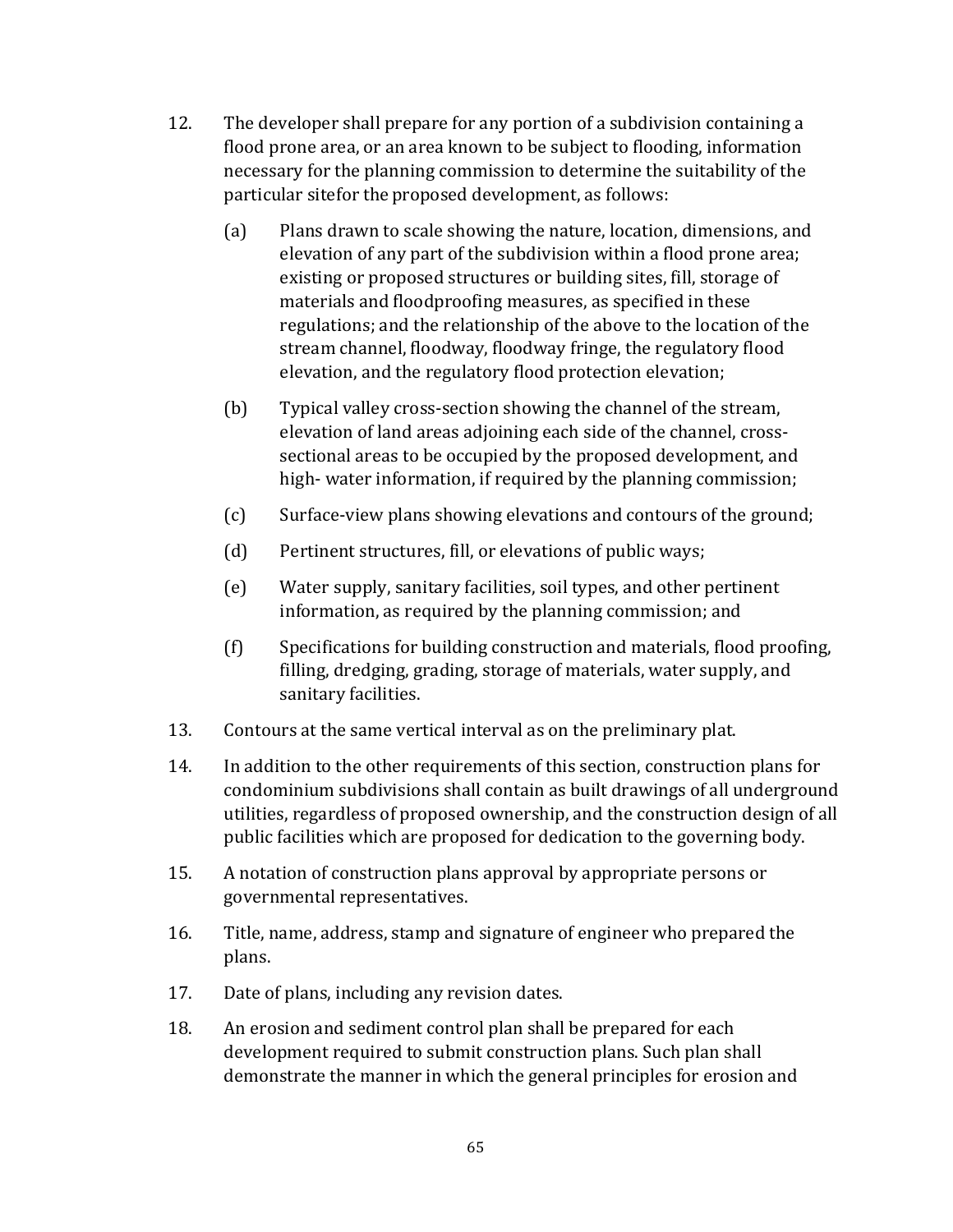sediment control set out in Subsection 4-102.503 are to be implemented on the site covered by the construction plans.

The following shall be provided with the construction plans:

- 1. Report of existing and hydraulic and hydrologic conditions and calculations related to the design of stormwater facilities, if applicable.
- 2. Proof of permit application for coverage under the National Pollution Discharge Elimination System program for the discharge of construction stormwater, if applicable

# **5-104 Final Subdivision Plat**

## 5-104.1 General

The final subdivision plat shall be prepared on transparent drafting material at a scale no smaller than two hundred (200) feet to the inch on sheets of county register plat book size. The use of an appropriate smaller scale may be permitted for lots larger than two (2) acres. When more than one (1) sheet is required, an index sheet of the same size shall be filed showing the entire subdivision with the sheets numbered in sequence.

Construction plans, if required as described in Section 5-103 of these regulations, shall have been approved prior to planning commission approval of the final subdivision plat.

## 5-104.2 Features

The final plat shall include:

- 1. The location of the property to be subdivided with respect to surrounding property(s) and public ways.
- 2. The names of all adjoining property owners of record or the names of adjoining developments.
- 3. The names of adjoining public ways.
- 4. The exact boundary lines of the tract, determined by a field survey, showing angles to the nearest minute and distance to the nearestone hundredth (1/100) of a foot. The adjusted accuracy of the survey shall meet or exceed the standards set forth in Title 62, Chapter 18 of the Tennessee Code Annotated, for the class of survey required by these regulations. The survey shall be tied into the Tennessee Grid Coordinate System. A distance and bearing shall be provided which will link a point on the boundary of the subdivision to a monument in the right-of-way of the nearest prominent public way intersection.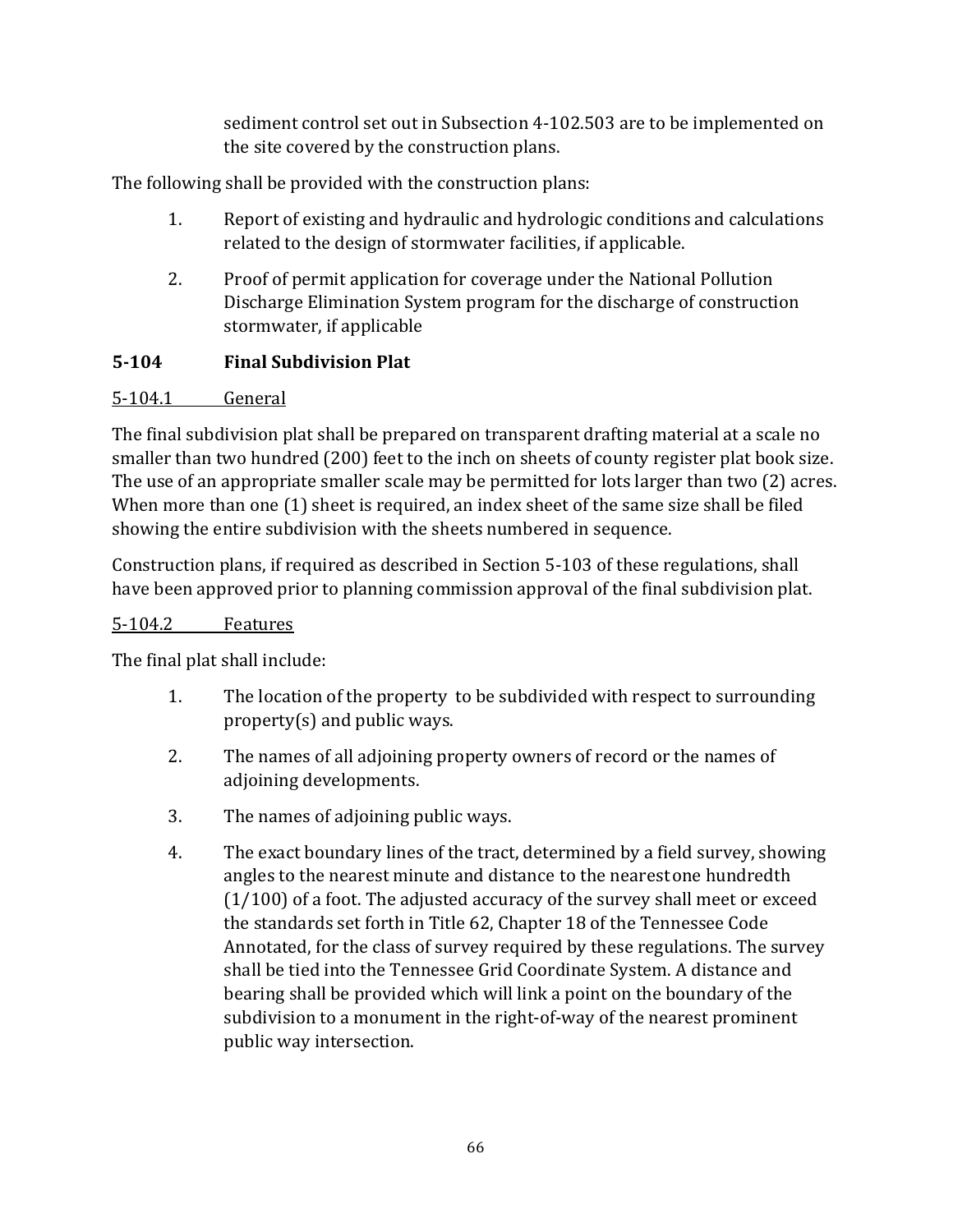- 5. The location of all public ways, easements, water bodies, large streams or rivers, railroads, parks, and cemeteries.
- 6. The limits of floodway and floodway fringe areas and the regulatory flood elevation and regulatory flood protection elevation; as determined by the planning commission.
- 7. The location and width of all easements and rights-of- way for public ways, as well as the building setback lines on all lots.
- 8. The location, dimensions, and area of all lots. All dimensions shall be field run to the nearest one hundredth of a foot and angles to the nearest minute. Lot areas shall be shown to the nearest tenth of a square foot.
- 9. The location, area, and dimensions, to the accuracy set forth in Item 8 above, of all property to be set aside for park or playground use or other public or private reservation, with a designation of the purpose thereof, and conditions, if any, of the dedication or reservation.
- 10. The final plat of a condominium subdivision shall contain, in addition to the other information required by this section:
	- (a) An "as-built" building location and boundary survey, to "American Land Title Association" or other similar standards, showing complete and accurate dimensions and angles of the boundary of the parcel(s) on which the condominium is located, together with exterior dimensions and locations relative to those boundaries of the building(s) which constitute the condominium subdivision;
	- (b) Indication of datum plane or other suitable vertical location reference. In meeting these requirements, it is only necessary that the upper and lower limits of each level of each condominium unit be identified specifically in relation to the vertical reference, (e.g., an appropriate permanent monument or other acceptable reference datum or fixed known point). Elaborate exterior elevations and architectural detail are not necessary to satisfy this requirement; and
	- (c) Copies of deed covenants, the charter and by-laws of any homeowners' association established; and special information which the planning commission may require to protect the rights of future owners of the condominium or the public in general.
- 11. The name and address of the owner(s) of the land being subdivided.
- 12. The name and address of the subdivider if other than the owner.
- 13. The name and stamp of the land surveyor or other person preparing the plat.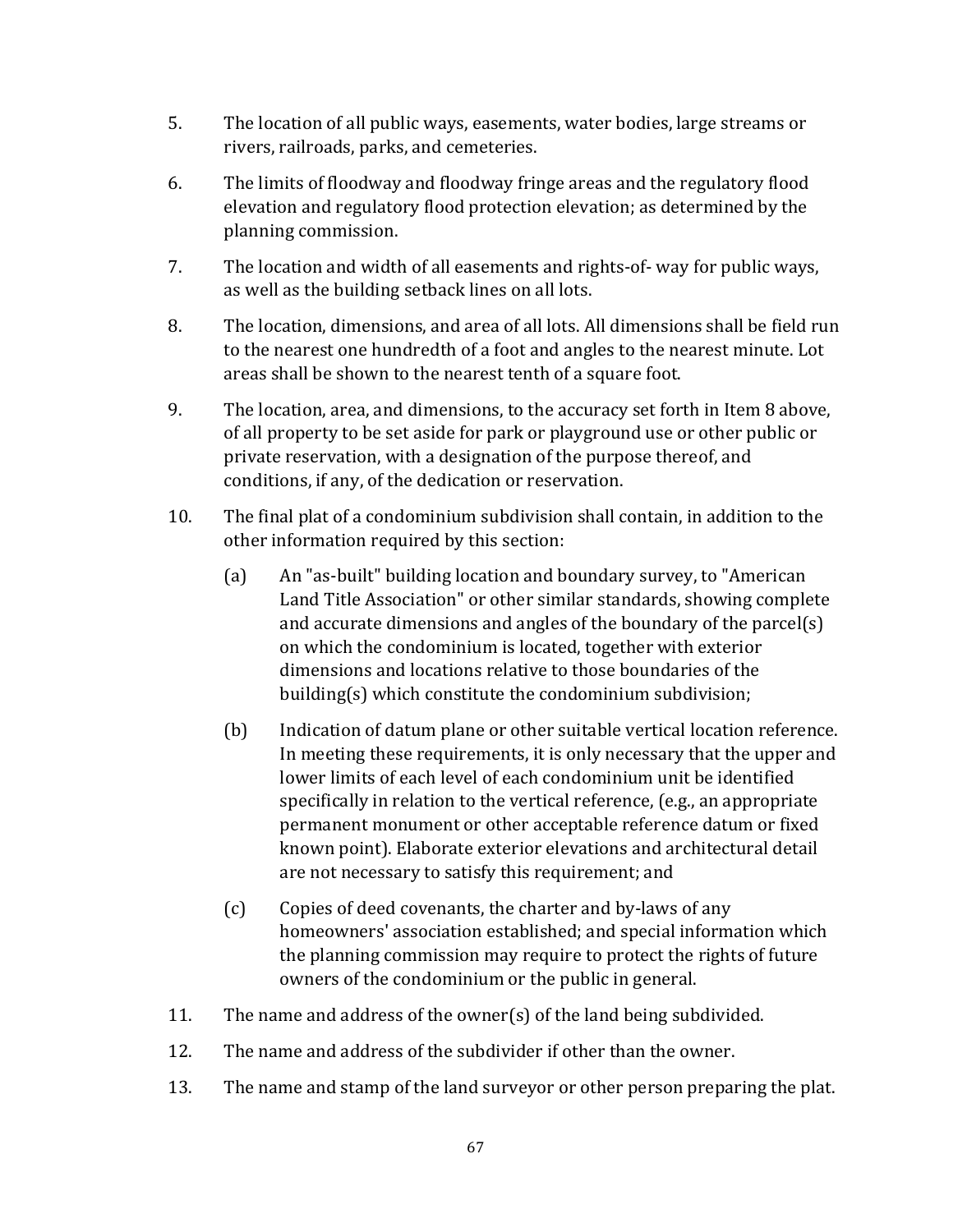- 14. The date of the plat, approximate true north point, scale, and title of the subdivision.
- 15. Sufficient data to determine readily the location, bearing, and length of all lines necessary to reproduce such lines upon the ground. This shall include the radius, central angle, and tangent distance for the center line of the curved public ways and curved property lines that are not the boundary of curved public ways. The location of all monuments and pins shall be indicated on the plat.
- 16. The names of all public ways.
- 17. The zoning classification of all lots, as well as an indication of uses other than residential proposed by the subdivider.
- 18. The total acreage within the subdivision.
- 19. Lot numbers, where required.
- 20. The line size and location ofwater and sewer facilities.
- 21. The location of all fire hydrants.
- 22. The diameter and width of all driveway culverts.
- 23. Applicable certifications in the form reproduced in this section shall appear upon the final plat. All required certificates shall bear the signature of the approving or authorizing agent at the time of application for final plat approval, except that the form for endorsement of the planning commission's approval for recording shallappearunsigned at the time of application for approval.
- 24. State Department of Environment and Conservation, public water and sewer design layout and approval stamps, if applicable; also, actual design plans for filing in appropriate governmental representative's office.
- 25. Commitment notes may be printed or stamped on the final plat reflecting location and dimension of easements, or extent of other agreements or factual data, in lieu of drafted illustration, when applicable, and as approved by the planning commission.

#### 5-104.3 Plat Certificates

1. Certification showing that the applicant is the landowner; that he offers for dedication public ways, rights-of-way, and any site for public use; and that he consents to the subdivision plan: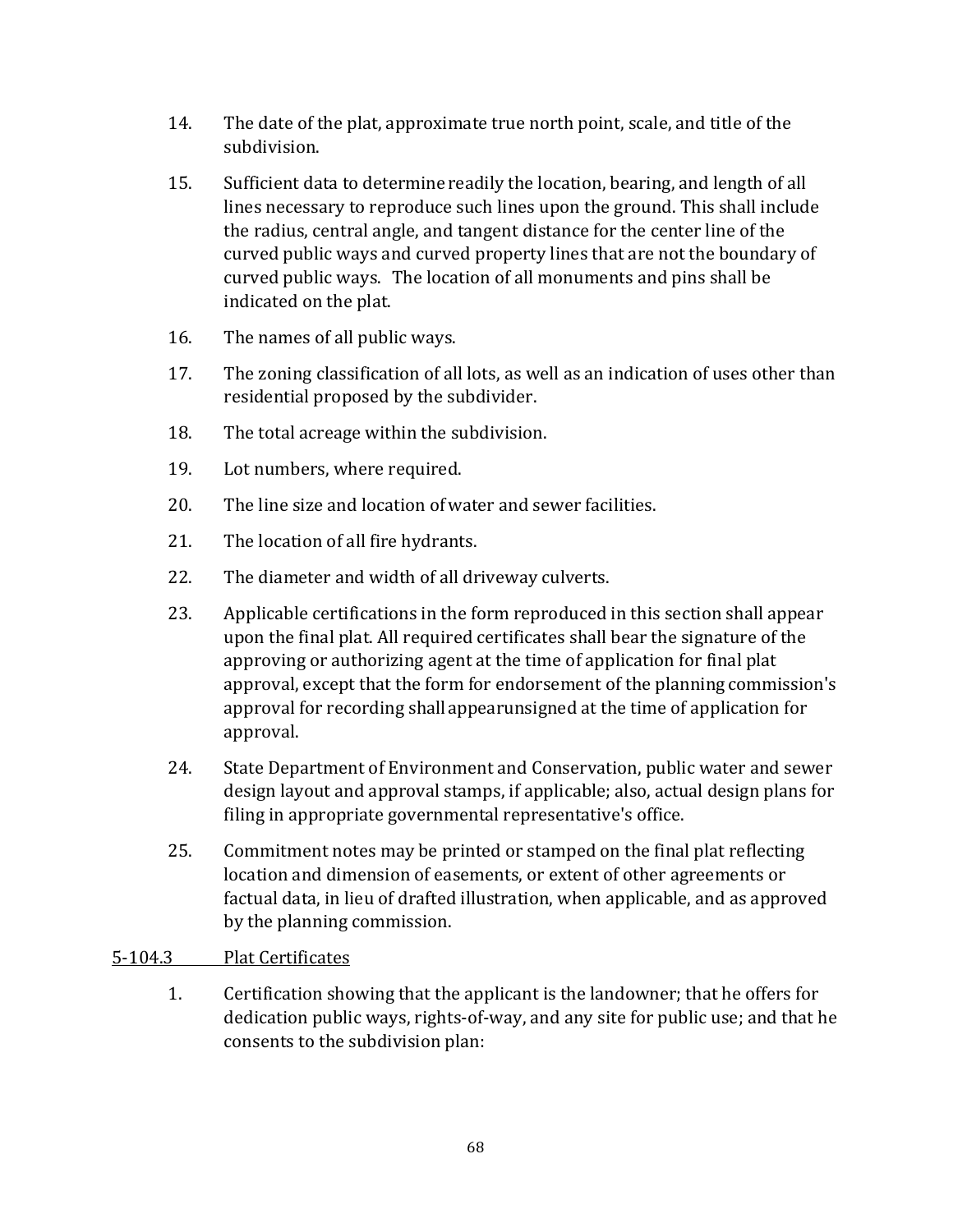#### CERTIFICATE OF OWNERSHIP AND DEDICATION

I (we) hereby certify that I am (we are) the owner(s) of the property shown and described hereon as evidenced in Book Number , Page , County Registers Office, and that I (we) hereby adopt this plan of subdivision with my (our) free consent, establish the minimum building restriction lines, and offer(s) of irrevocable dedication for all public ways, utilities, and other facilities have been filed.

\_\_\_\_\_\_\_\_\_\_\_\_\_\_\_\_\_\_\_\_\_\_\_\_\_\_\_\_\_\_\_\_\_\_\_\_\_\_\_\_\_\_\_\_\_\_\_\_\_\_\_\_\_\_\_\_\_\_\_\_\_\_\_\_\_\_\_\_\_\_\_\_\_\_\_\_\_\_\_\_\_\_\_\_\_\_\_\_\_

| Date | Owner |  |
|------|-------|--|

Title (if acting for partnership or corporation)

2. Certification by a registered land surveyor as to the accuracy of the land survey.

CERTIFICATE OF SURVEY ACCURACY

I (we) hereby certify that to the best of my (our) knowledge and belief this is a true and accurate survey of the property shown hereon; that this is a Class"\_\_\_" Land Survey as defined in Title 62, Chapter 18, Tennessee Code Annotated, and that the ratio of precision is greater than or equal to 1:\_\_.

\_\_\_\_\_\_\_\_\_\_\_\_\_\_\_\_\_\_\_\_\_\_\_\_\_\_\_\_\_\_\_\_ \_\_\_\_\_\_\_\_\_\_\_\_\_\_\_\_\_\_\_\_\_\_\_\_\_\_\_\_\_\_\_\_\_\_\_\_\_\_\_\_\_\_\_\_\_\_\_\_

Date **Registered Land Surveyor Number** 

3. Certification by appropriate governmental or quasi-governmental official(s) that sewage disposal and/or water system(s) has/have been installed.

CERTIFICATE OF APPROVAL OF WATER SYSTEM

I hereby certify that the water system(s) outlined or indicated on the final subdivision plat entitled by the has/have been installed in accordance with current local and state government requirements, or a sufficient bond or other surety has been filed to guarantee said installation.

\_\_\_\_\_\_\_\_\_\_\_\_\_\_\_\_\_\_ \_\_\_\_\_\_\_\_\_\_\_\_\_\_\_\_\_\_\_\_\_\_\_\_\_\_\_\_\_\_\_\_\_\_\_\_\_\_\_\_\_\_\_\_\_\_\_\_\_\_\_\_\_\_\_\_\_\_\_\_\_\_\_\_ Date Mame, Title and Agency or Authorized Approving Agent

## CERTIFICATE OF APPROVAL OF SEWER SYSTEMS

I hereby certify that the sewer systems outlined or indicated on the final subdivision plat entitled subdivision plate entitled in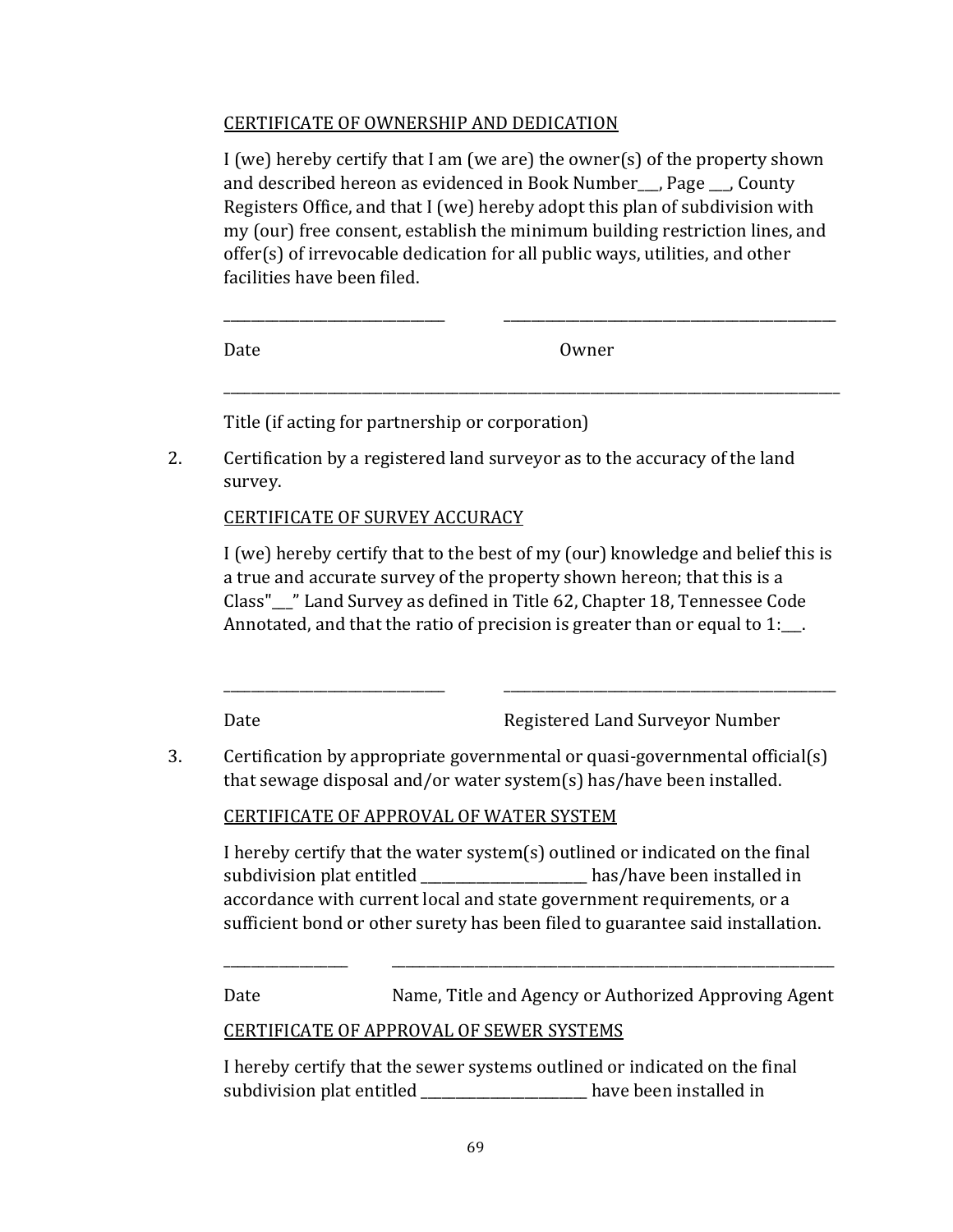accordance with current local and state government requirements or a sufficient bond or cash has been filed which will guarantee said installation.

\_\_\_\_\_\_\_\_\_\_\_\_\_\_\_\_\_\_ \_\_\_\_\_\_\_\_\_\_\_\_\_\_\_\_\_\_\_\_\_\_\_\_\_\_\_\_\_\_\_\_\_\_\_\_\_\_\_\_\_\_\_\_\_\_\_\_\_\_\_\_\_\_\_\_\_\_\_\_\_\_\_\_ Date Name, Title and Agency or Authorized Approving Agent

- 4. Certification on the final plat by appropriate governmental representative that the subdivider has complied with one of the following:
	- (a) Installation of all public way improvements in accordance with the requirements of these regulations; or
	- (b) In lieu of compliance with subdivision improvement requirements, certification that surety has been posted by the subdivider in an amount approved by appropriate governmental representative to guarantee completion of all improvements.

## CERTIFICATE OF APPROVAL OF PUBLIC WAYS FOR BOND POSTING

I hereby certify: (1) that all designated public ways on this final subdivision plat have been installed in an acceptable manner and according to the specifications of the Loretto Subdivision Regulations, or (2) that a performance bond or other surety has been posted with the planning commission to guarantee completion of all required improvements in case of default.

\_\_\_\_\_\_\_\_\_\_\_\_\_\_\_\_\_\_ \_\_\_\_\_\_\_\_\_\_\_\_\_\_\_\_\_\_\_\_\_\_\_\_\_\_\_\_\_\_\_\_\_\_\_\_\_\_\_\_\_\_\_\_\_\_\_\_\_\_\_\_\_\_\_\_\_\_\_\_\_\_\_\_

Date **Appropriate Governmental Representative**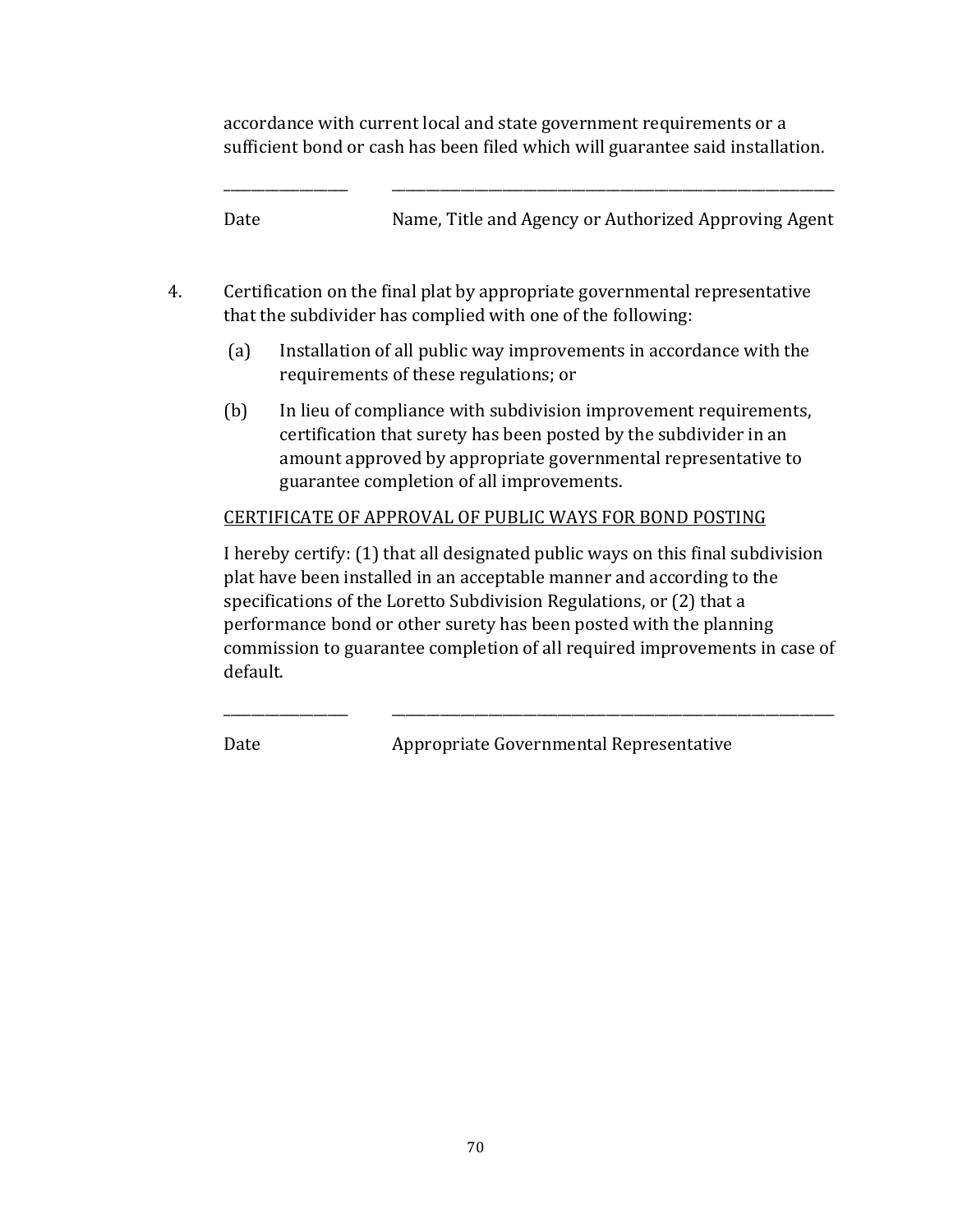5. For a subdivision containing common open space or facilities, certification on the final plat of dedication of common areas in accordance with procedures established in these regulations.

### CERTIFICATION OF COMMON AREAS DEDICATION

\_\_\_\_\_\_\_\_\_\_\_\_\_\_\_ in recording this plat has designated certain areas of land shown hereon as common areas intended for use by the homeowners within

[Name of Subdivision] for recreation and related activities. The above described areas are not dedicated for use by the general public but are dedicated to the common use of the homeowners within the named subdivision.

"Declaration of Covenants and Restrictions," applicable to the above-named subdivision, is hereby incorporated and made a part of this plat.

Date Owner

\_\_\_\_\_\_\_\_\_\_\_\_\_\_\_\_\_\_\_\_\_\_\_\_\_\_\_\_\_\_\_\_ \_\_\_\_\_\_\_\_\_\_\_\_\_\_\_\_\_\_\_\_\_\_\_\_\_\_\_\_\_\_\_\_\_\_\_\_\_\_\_\_\_\_\_\_\_\_\_\_

6. Certification on the final plat of planning commission approval for recording of the plat.

CERTIFICATE OF APPROVAL FOR RECORDING

I hereby certify that the subdivisions plat shown hereon has been found to comply with the Loretto Subdivision Regulations, with the exception of such variances, if any, as are noted in the minutes of the planning commission, and that it has been approved for recording in the Office of the County Register.

\_\_\_\_\_\_\_\_\_\_\_\_\_\_\_\_\_\_\_\_\_\_\_\_\_\_\_\_\_\_\_\_ \_\_\_\_\_\_\_\_\_\_\_\_\_\_\_\_\_\_\_\_\_\_\_\_\_\_\_\_\_\_\_\_\_\_\_\_\_\_\_\_\_\_\_\_\_\_\_\_

Date Secretary, Planning Commission

- 7. Notation of Possible Flooding: If any portion of the land being subdivided is subject to flooding as defined in these regulations, a notation shall be made on the plat that development or modification of the land withinany floodway delineated within plat is prohibited and that development within floodway fringes delineated on the plat shall be done in such a manner that any structure shall be protected against flood damage to at least the regulatory flood protection elevation, which elevation shall be stated in the notation. Any additional restrictions imposed by the planning commission upon development within flood prone areas also shall be indicated on the plat.
- 8. Notation of Health Restrictions: Any modifications or limitations which may be imposed by the state or county health department shall be clearly indicated on the plat.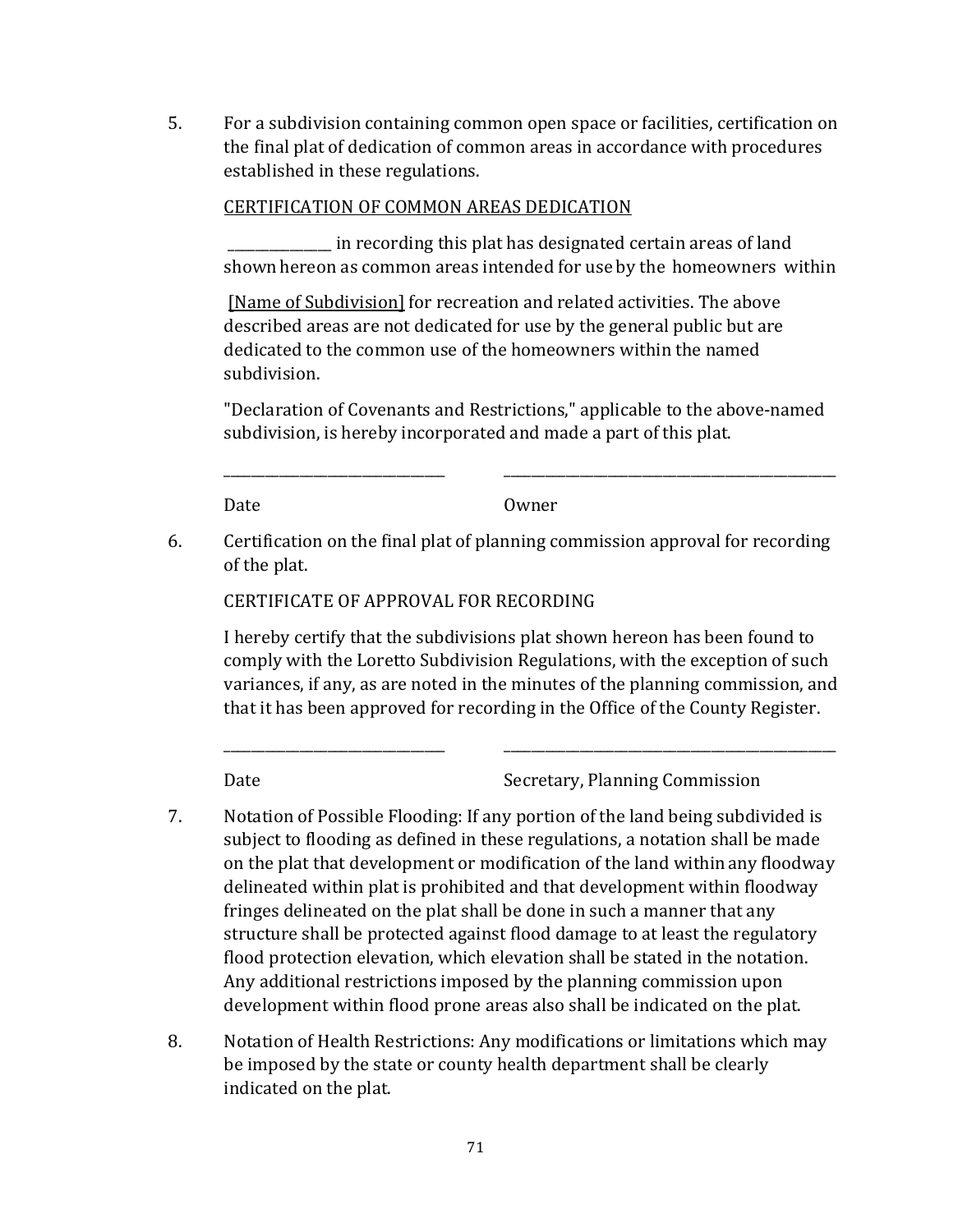9. Notation of Private Restrictions: Private restrictions and trusteeships and their periods of existence shall be indicated on the plat. Should these restrictions or trusteeships be of such length as to make their lettering impracticable and thus necessitate the preparation of a separate instrument, reference to such instrument shall be made on the plat or, if the restrictions and trusteeships are of record, the plat shall note where they are recorded.

## **5-105 Form of Dedication Offer**

The form of the offer of irrevocable dedication, required by Subsection 2-104 .1, Item 5, of these regulations, shall be as reproduced in these regulations and approved by the city attorney. The form may be modified as required by the city attorney.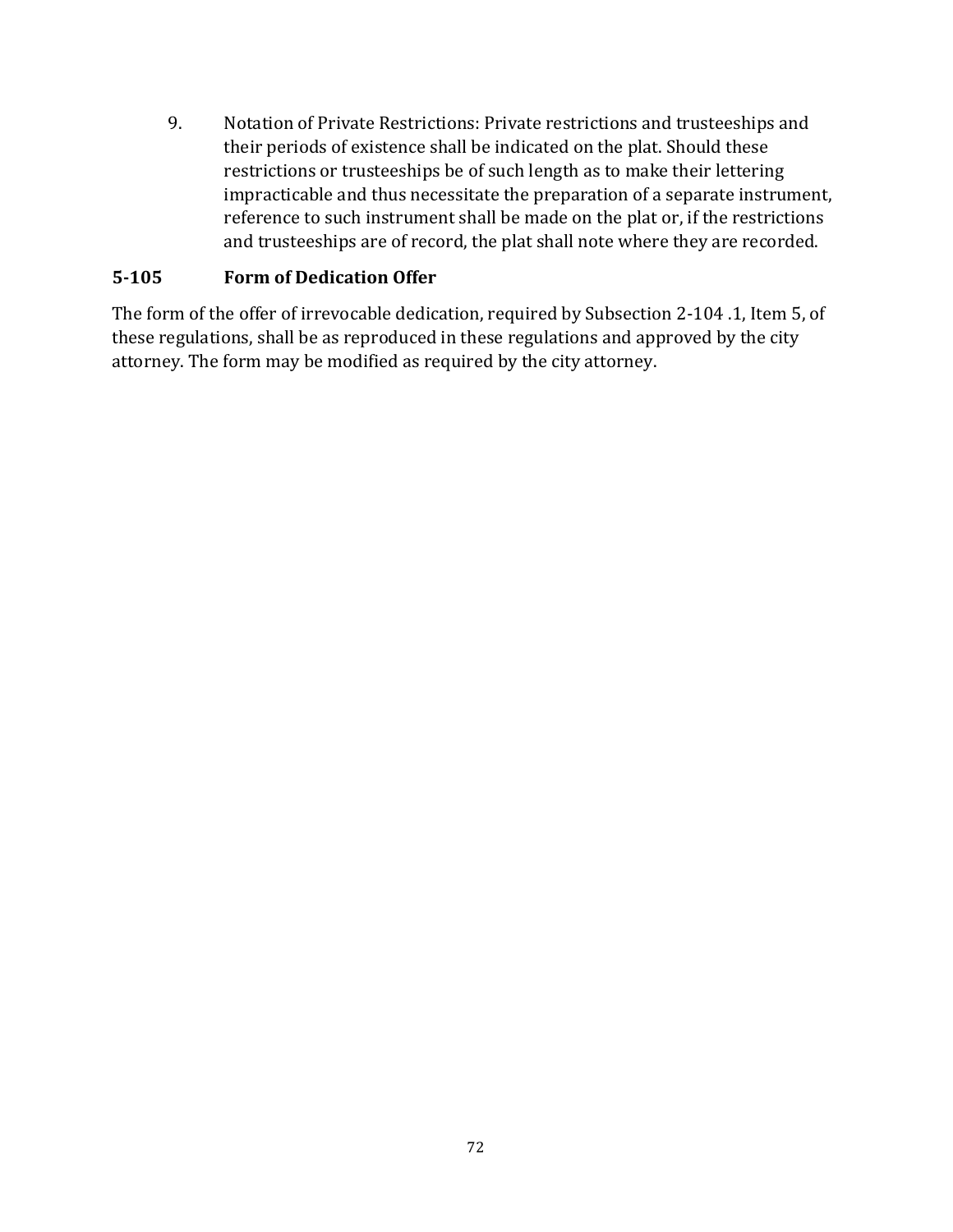## **ARTICLE VI**

## **DEFINITIONS**

## **6-101 Usage**

- A. For the purpose of these regulations certain numbers, abbreviations, terms, and words used interpreted, and defined as set forth herein shall be used, in this article.
- B. Unless the context clearly indicates to the contrary, words used in the present tense include the future tense and words used in the plural include the singular; the word "herein" means "in these regulations"; and the word "regulations" means "these regulations".
- C. A "person" includes a corporation, a partnership, and an unincorporated association of persons, such as a club; "shall" is always mandatory; a "building" or "structure" includes any part thereof; "used" or "occupied", as applies to any land or building, shall be construed to include "intended, arranged, or designed to be used or occupied".

# **6-102 Words and Terms Defined**

AASHTO: The American Association of State Highway Transportation Officials.

Alley: A public or private right-of-way primarily designed to serve as secondary access to the side or rear of those properties whose principal frontage is on some other street.

Applicant: The owner of land proposed to be subdivided or his authorized representative. Consent shall be required from the legal owner of the premise(s).

Arterial Street or Road: A major public traffic to and from major industrial areas way intended to move or a route for traffic between communities or large areas and which has an average daily traffic count in excess of three thousand (3,000).

Block: A tract of land bounded by public ways or by a public park, cemeteries, railroad rights-of-way, or shorelines or waterways or a combination of such.

Bond: An instrument with a clause, with a sum of money fixed as a penalty, binding the parties to pay the same: conditioned, however, that the payment of the penalty may be avoided by the performance by some one or more of the parties of certain acts.

Building: Any structure built for the support, shelter, or enclosure of persons, animals, chattels, or movable property of any kind; the term includes a mobile home.

Collector Street or Road: A major public way intended to move traffic from local ways to arterial routes. Collector routes serve a neighborhood or large subdivision(s), and normally have an average daily traffic count ranging from one thousand and one (1,001) to three thousand (3,000).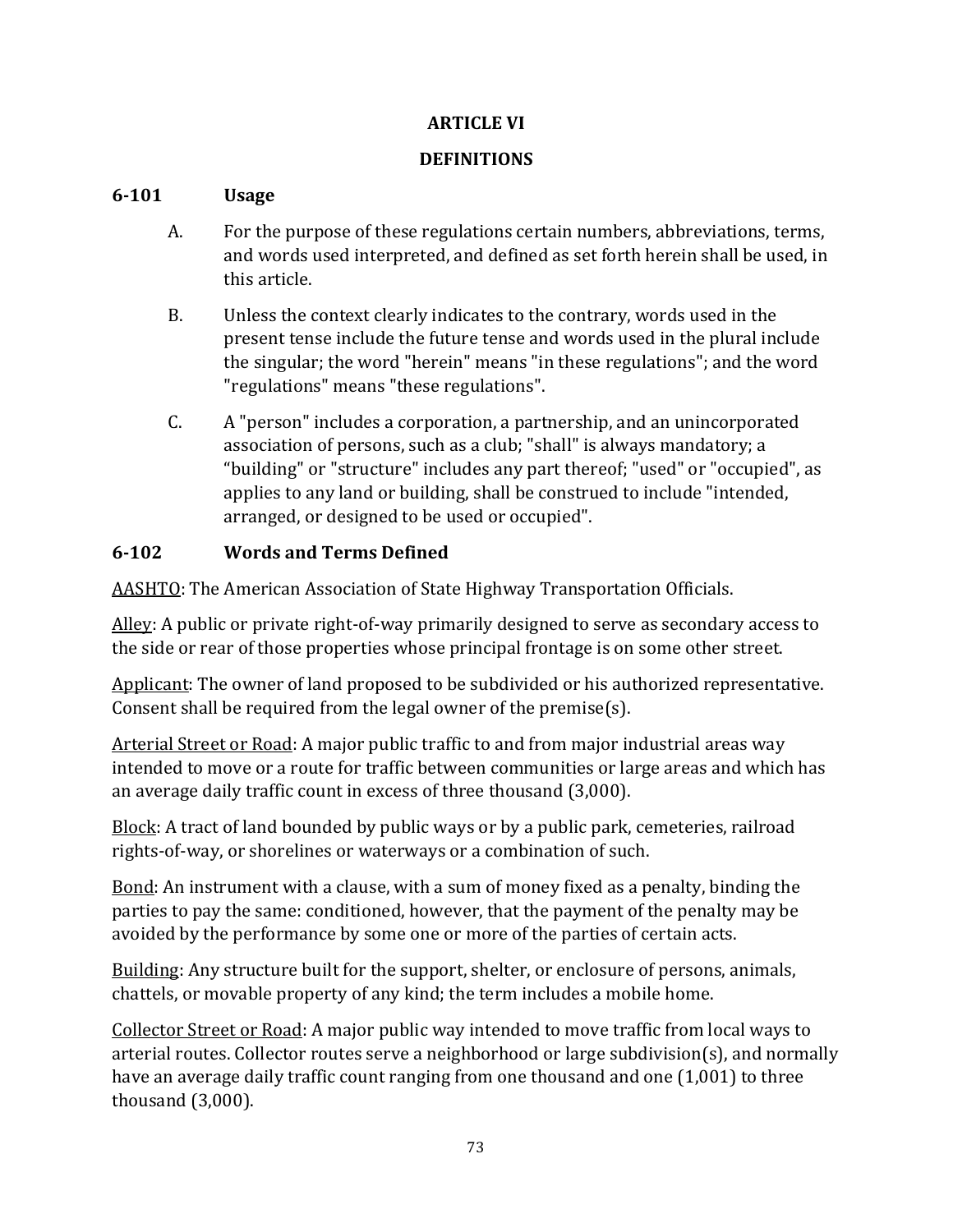Condominium: A form of ownership of less than the whole of a building or system of buildings under the provisions of Title 66, Chapter 27, Tennessee Code Annotated, which provides the mechanics and facilities for formal filing and recoordination of divided interests in real property, whether the division is vertical or horizontal.

Condominium Subdivision: The subdivision of property through the establishment of a condominium or horizontal property regime.

Horizontal Condominium Subdivision: A subdivision where each unit occupies some ground space.

Vertical Condominium Subdivision: A subdivision of a multi-story building in which one (1) or more units do not occupy ground space.

Condominium Unit: A space conveyed by separate title and located within a condominium structure.

Construction Plan: The maps or drawings accompanying a subdivision plat and showing the specific location and design of improvements to be installed in the subdivision in accordance with the requirements of the planning commission.

Contractor: An individual, firm, or corporation with whom an owner or authorized agent has executed a work agreement.

County Environmentalist: An agent designated to administer local and/or state health regulations.

Cul-de-sac: A minor street having only one outlet and having an appropriate terminal for the safe and convenient reversal of traffic movement; definition includes: dead end, turnaround, or turn-about.

DesignSpecifications: Written descriptions of a technical nature of materials, equipment, construction systems, standards, and workmanship required for a project intended for local government ownership or maintenance.

Developer: The owner of land proposed to be subdivided or his authorized representative.

Dwelling Unit: A-room, or rooms connected together constituting a separate, independent housekeeping establishment for owner occupancy, rental or lease on a daily, weekly, monthly, or longer basis; physically separated from any other room(s) or dwelling units which may be in the, same structure; and containing independent cooking and sleeping facilities.

Easement: Authorization by a property owner for the use by another, for a specified purpose, of any designated part of his property.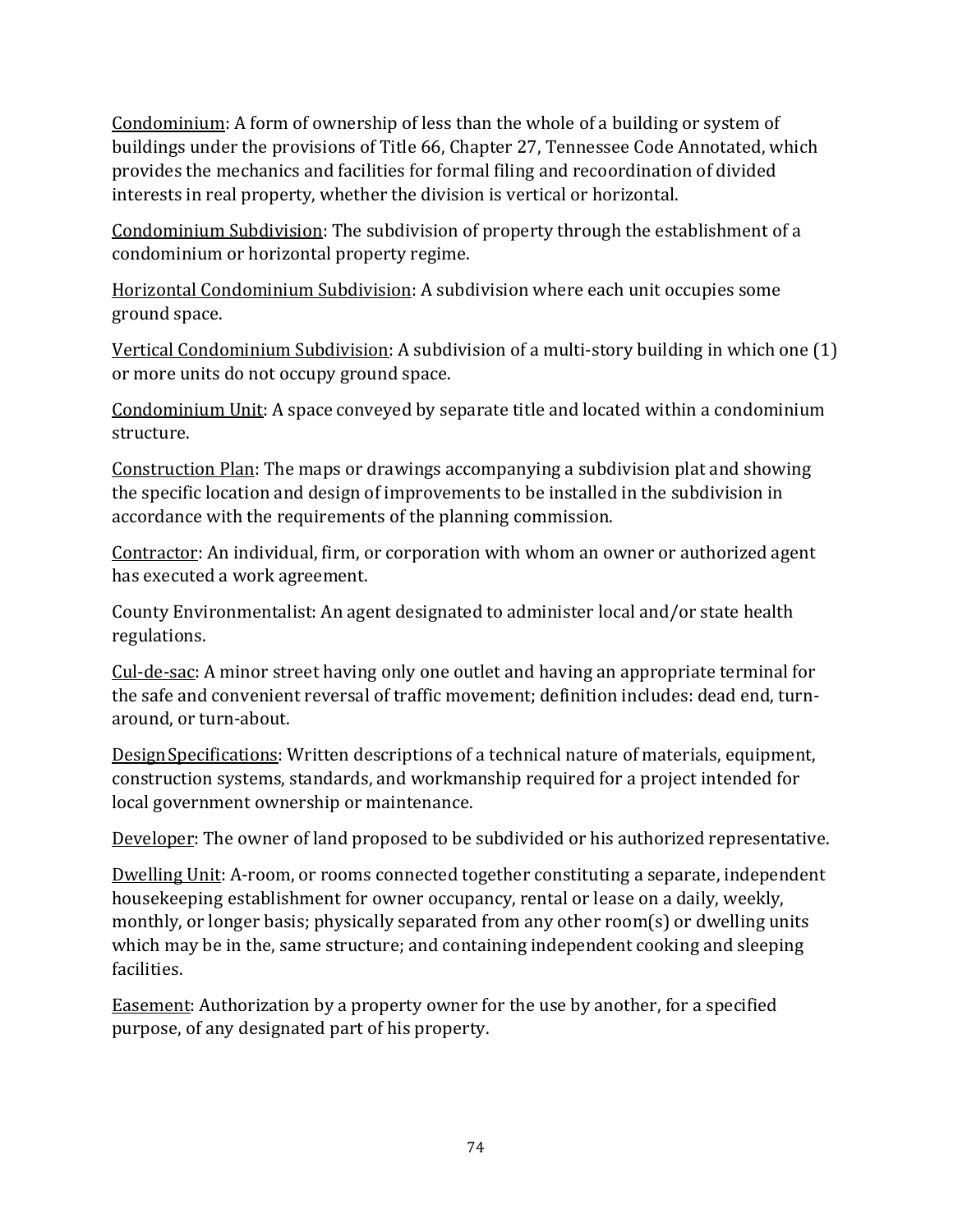Enforcing Officer: The city manager, city administrator, building inspector, or such person designated by the chief executive officer to be responsible for enforcing the provisions of these regulations.

Engineer: An engineer certified and registered by the State Board of Architectural and Engineer Examiners pursuant to Title 62, Chapter 2, Tennessee Code Annotated, to practice in Tennessee.

Escrow: A fiduciary agreement with the local government in lieu of actual performance and intended to assure performance. An escrow count may be provided as a bond subject to agreement of the planning commission.

Final Subdivision Plat: The final map or drawing and accompanying materials, described in these regulations, on which the subdivider's plan of the subdivision is presented to the planning commission for approval and which, if approved by the commission, is recorded with the county register of deeds.

Flood: A temporary rise in stream level that results in inundation of areas not ordinarily covered by water.

Flood Hazard or Flood-Prone Area: The maximum area of the floodplain that, on the average, is likely to be flooded once every one hundred years (i.e., that has a one (1) percent chance of being flooded in any year).

Floodplain: A land area adjoining a river, stream watercourse, bay, or lake which is likely to be flooded. It is composed of a floodway and floodway fringe.

Floodplain Management Program: The overall program of corrective and preventive measures for reducing flood damage, including but not limited to emergency preparedness plans, flood control works, building code regulations, health regulations, zoning ordinance regulations, and these subdivision regulations.

Floodproofing: Any combination of structural and nonstructural additions, changes, or adjustments to properties and structures which reduce or eliminate potential flood damage to lands; water facilities, sanitary facilities, and other utilities; structures; and contents of buildings; and which prevent pollution of floodwaters from such natural or man-made sources.

Floodway: The stream channel and adjacent overbank areas required to carry and safely discharge the 100-year flood without increasing flood levels more than one foot above natural flood levels.

Floodway Fringe: The area adjoining a watercourse which, although not lying within a floodway, has been or may hereafter be covered by a 100-year flood.

Frontage: That side of a lot abutting a public way ordinarily regarded as the front of the lot. It shall not be considered as the ordinary side of a corner lot.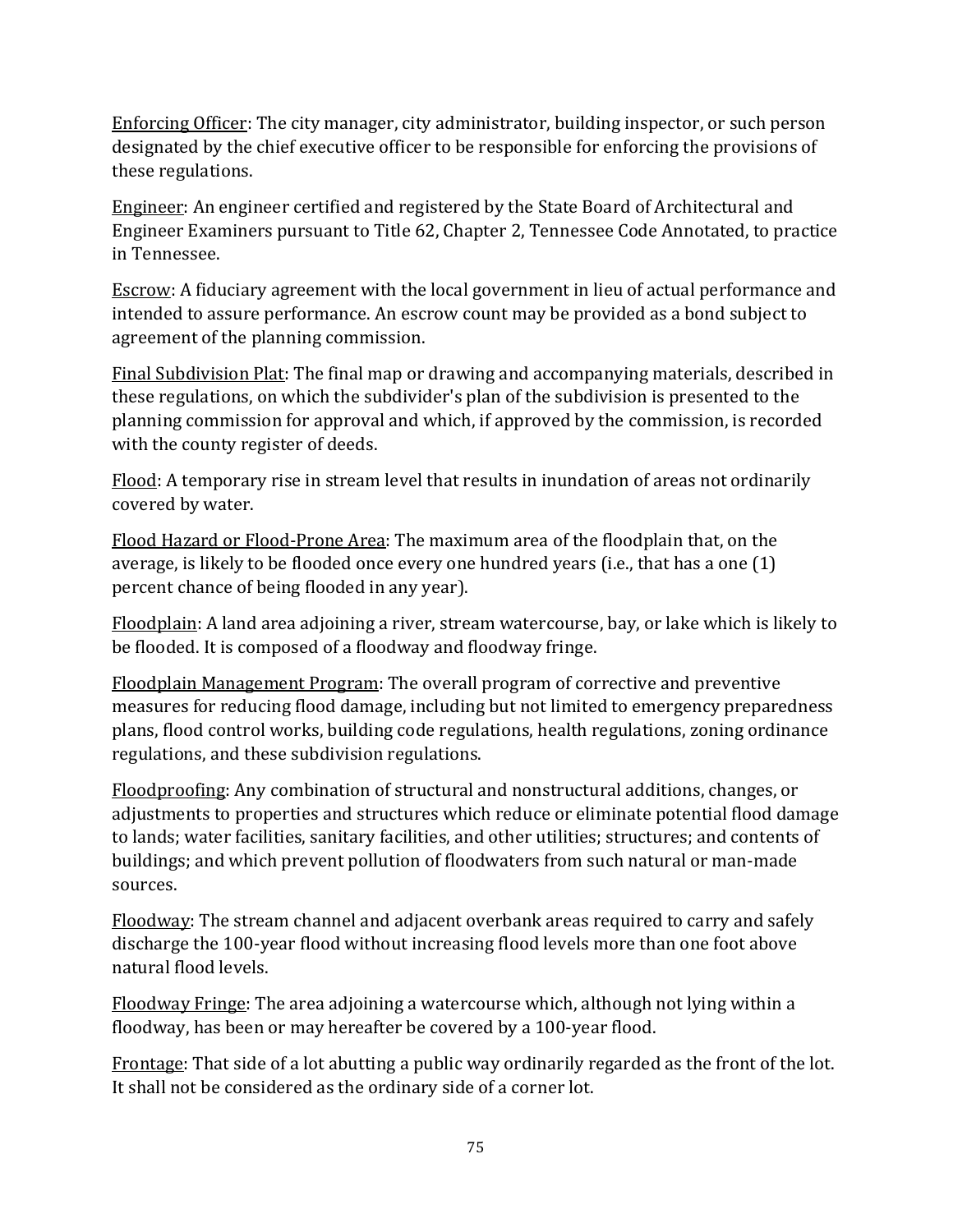General Plan: The official statement of the planning commission which sets forth major policies concerning future development of the jurisdictional area and meeting the provisions set forth in Section 13-4-201, Tennessee Code Annotated.

Governmental Agency: Any public body other than the governing body.

Governing Body: The chief legislative body of any government.

Governmental Representative: An outside person or designated local official or employee authorized to act on behalf of the governing body in making determinations regarding legal, public works, planning, community development, or other public business.

Grade: The slope of a public way specified in percentage terms.

Highway, Limited Access: A freeway or expressway providing a trafficway for through traffic, in respect to which owners or occupants of abutting property(s) or lands and other persons have no legal right of access to or from the trafficway, except at such points and in such manner as may be determined by the public authority having jurisdiction over such trafficway.

Horizontal Property Act: "The Tennessee Horizontal Property Act" as codified in Title 66, Chapter 2, Tennessee Code Annotated.

Jurisdictional Area: Planning boundary(s) established in keeping with Sections 13-3-102, 13-3-201, and 13-3-301, Tennessee Code Annotated.

Land Development Plan: An element of the general plan which sets out a plan or scheme of future land usage.

Land Surveyor: A land surveyor certified and registered by the State Board of Land Survey Examiners pursuant to Title 62, Chapter 18, Tennessee Code Annotated, to practice in Tennessee.

Legal Counsel: The person designated by the governing body to provide legal assistance for the administration of these and other regulations.

Lot: A tract, plot, or portion of a subdivision or parcel of land intended as a unit for the purpose, whether immediate or future, or transfer of ownership, or for building development.

Lot, Corner: A lot situated at the intersection of two (2) public ways.

Lot Improvement: Any building, structure, place, work of art, or other object or improvement of the land on which they are situated constituting a physical betterment of real property, or any part of such betterment.

Major Street or Road: A public way which is classified as a collector or arterial public way according to these regulations or by the major street or road plan for the jurisdictional area.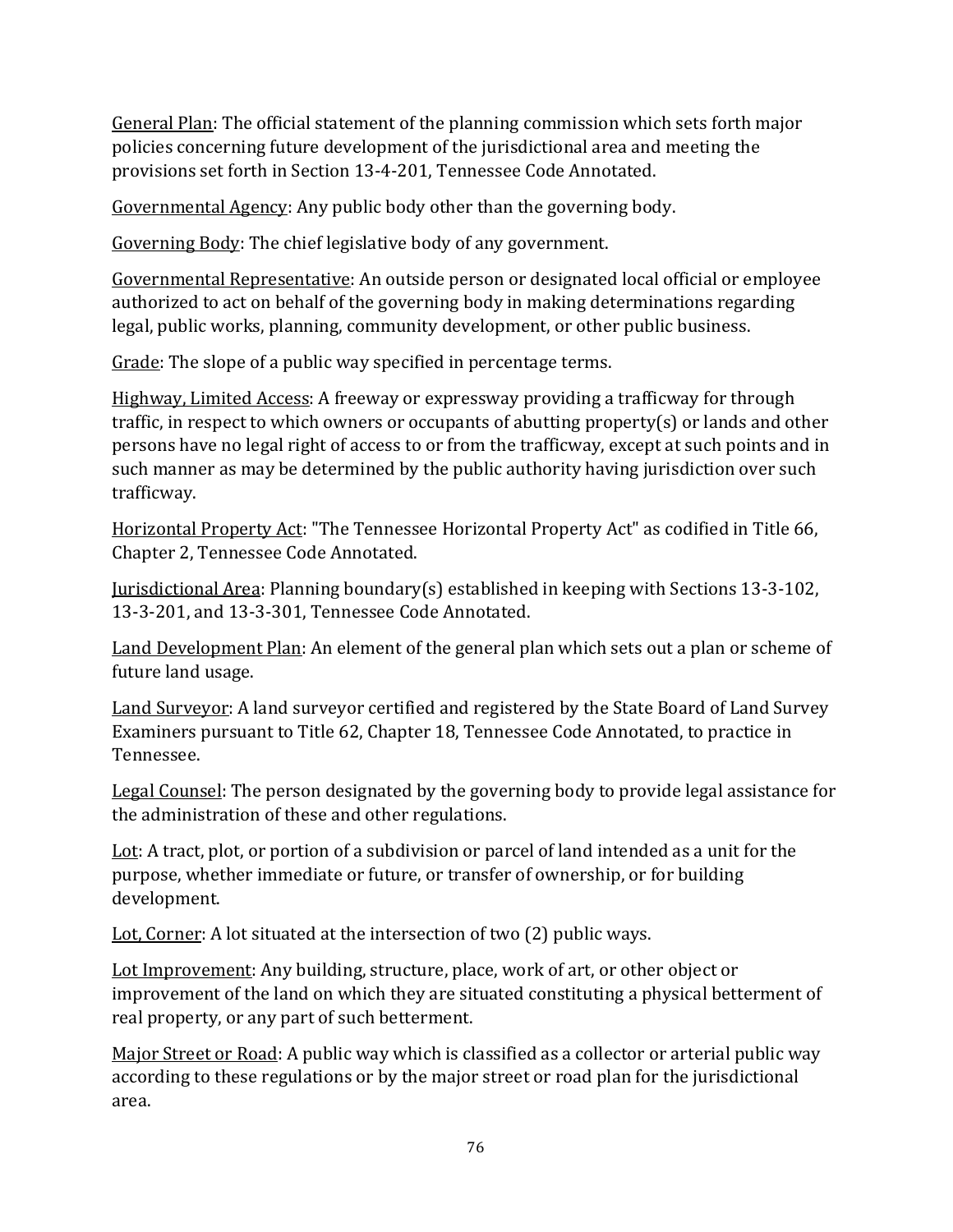Major Street or Road Plan: The plan adopted by the planning commission, pursuant to Section 13-4-302, Tennessee Code Annotated, showing, among other things, "the general location, character, and extent of public ways...(and) the removal, relocation, extension, widening, narrowing, vacating, abandonment or change of use of existing public ways..."

Major Subdivision: All subdivisions not classified as minor subdivisions including but not limited to subdivisions of five (5) or more lots or subdivisions of any size requiring any new or improved road, the extension of government facilities, or the creation of any public improvements, or containing any flood prone area.

Minor Street or Road: A public way which is not classified as an arterial or collector.

Minor Subdivision: Any subdivision containing less than five (5) lots fronting on an existing public way; not involving any new or improved public way, the extension of public facilities, or the creation of any public improvements, and not in conflict with any provision of the adopted general plan, major street or road plan, zoning ordinance, or these regulations.

National Flood Insurance Program: A program established by the U.S. Government in the National Flood Insurance Act of 1968, and expanded in the Flood Disaster Protection Act of 1973, in order to provide a flood insurance at rates made affordable through a federal subsidy in local political jurisdictions which adopt and enforce floodplain management programs meeting the requirements of the National Flood Insurance Program regulations. The program regulations are found at 24 Code of Federal Regulations, Chapter X, Subchapter B.

Offsite: Any premise not located within the area of the property to be subdivided, whether or not in the same ownership of the applicant for subdivision approval.

One Hundred-Year Flood: A flood having an average frequency of occurrence of once in 100 years, although it may occur in any year. It is based on statistical analysis of stream flow records available for the watershed and analysis of rainfall and runoff characteristics in the general region of the watershed.

Owner: Any person, group of persons, firm or firm's corporation or corporations, or any other legal entity having legal title to or sufficient proprietary interest in the real property.

Performance Bond: See "Bond".

Planning Commission: A public planning body established pursuant to Title 13, Chapters 2 or 5, Tennessee Code Annotated, to execute a partial or full planning program within authorized area limits.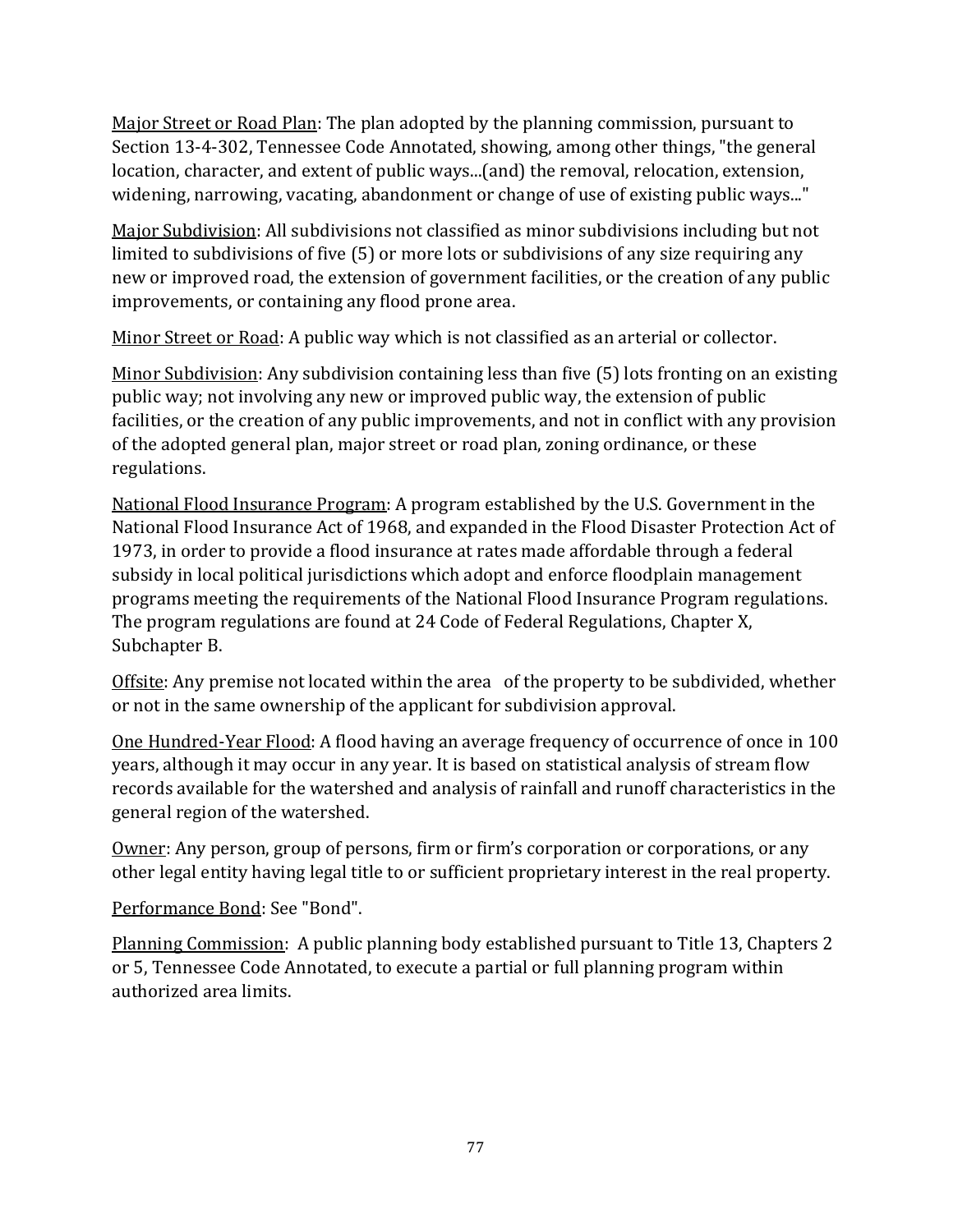Preliminary Plat: The preliminary drawing or drawings, described in these regulations, indicating the proposed manner of layout of the subdivision to be submitted to the planning commission for approval.

Premise(s): A tract of land together with any buildings or structures which may be thereon.

Public Improvement: Any drainage ditch, roadway, parkway, sidewalk, pedestrian way, tree, lawn, off-street parking area, lot improvement, or other facility for which the local government may ultimately assume the responsibility for maintenance and operation or which may affect an improvement for which government responsibility is established.

Public Way: Any publicly owned street, alley, sidewalk, or lane right-of-way which provides for movement of pedestrians or vehicles.

Regulatory Flood: The one hundred-year flood.

Regulatory Flood Protection Elevation: The elevation of the regulatory flood plus one foot of freeboard to provide a safety factor.

Resubdivision: A change in a map of any approved or recorded subdivision plat altering the number of lots incorporated within the confines of the original plat.

Right-of-Way: A strip of land occupied or intended to be occupied by a public way, crosswalk, railroad, electric transmission line, oil or gas pipeline, water main, sanitary or storm sewer line, or for another special use. The usage of the term "right-of-way", for land platting purposes, shall mean that every right-of-way hereafter established and shown on a final plat is to be separate and distinct from the lots or parcels adjoining such right-of-way and shall not be included within the dimensions or areas of such lots or parcels.

Sale or Lease: Any immediate or future transfer of ownership, including contract of sale or transfer, of an interest in a subdivision or part thereof, whether by metes and bounds, deed, contract, plat, map, or other written instrument.

Same Ownership: Ownership by the same person, corporation, firm entity, partnership, or unincorporated association or ownership by different corporations, firms, partnerships, entities, or unincorporated associations, in which a stockholder, partner, associate, or a member of his family owns an interest in each corporation, firm, partnership, entity, or unincorporated association.

Setback: The distance between a building wall and the nearest public way right-of-way.

Sketch Plat: A sketch preparatory to the preliminary plat (or final subdivision plat, in the case of minor subdivisions).

Special Flood Hazard Map: The official map designated by the Federal Insurance Administrator to identify floodplain areas having special flood hazards.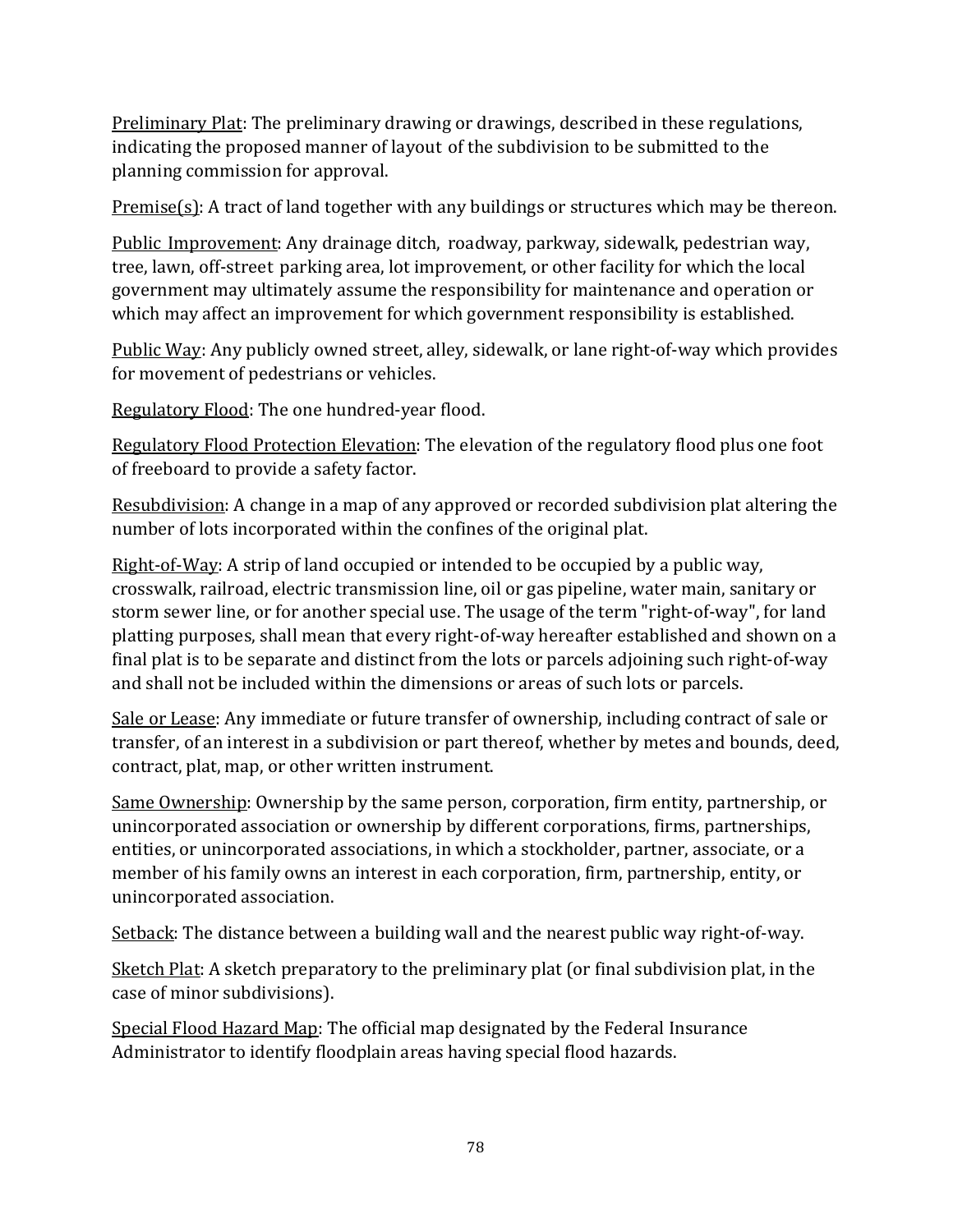Staff Assistant to the Planning Commission: The person(s) employed by the local governing body to assist the planning commission in planning and land use regulation activities.

Start of Construction: For purposes of subdivision control any alteration of the original surface area of the land, from and after the date of adoption of these regulations.

Structure: Anything constructed above or below ground.

Subdivider: Any person who (1) having an interest in land, causes it, directly or indirectly, to be divided into a subdivision or who (2) directly or indirectly, sells, leases, or develops, or offers to sell, lease, or develop, or advertises for sale, lease, or development, any interest, lot, parcel, site, unit, or plot in a subdivision or who (3) engages, directly or indirectly, or through an agent in the business of selling, leasing, developing, or offering for sale, lease, or development of a subdivision or any interest, lot, parcel, site, unit, or plot in a subdivision or who (4) is directly or indirectly controlled by or under direct or indirect common control with any of the foregoing.

Subdivision: The division of a tract or parcel of land into two (2) or more lots, sites, or other divisions requiring new street or utility construction, or any division of less than five (5) acres for the purpose, whether immediate or future, of sale or building development, and includes resubdivision and when appropriate to the context, relates to the process of resubdividing or to the land or area subdivided. (See Section 13-4-301, Tennessee Code Annotated.)

Subdivision Agent: Any person who represents or acts for or on behalf of a subdivider or developer in selling, leasing, or developing or offering to sell, lease, or develop any interest, lot, parcel, unit, site, or plot in a subdivision, except in an instance where only legal counsel is provided.

Temporary Improvement: Any improvement built and maintained by a subdivider during construction of the subdivision and prior to release of the surety for completion of required improvements.

Twenty-Five Year Flood: A flood having an average frequency of occurrence of once in twenty-five (25) years.

Water Surface Elevation: The heights in relation to mean-sea-level expected to be reached by floods of various magnitudes and frequencies at pertinent points in the floodplain. Also, the level of natural flows or collectors or water which may be expected to be found above or below surface.

Zoning Ordinance or Resolution: A statute, legally adopted pursuant to Title 13, Chapters 4 or 7, Tennessee Code Annotated, for the purpose of regulating by district, land development or use for a designated area.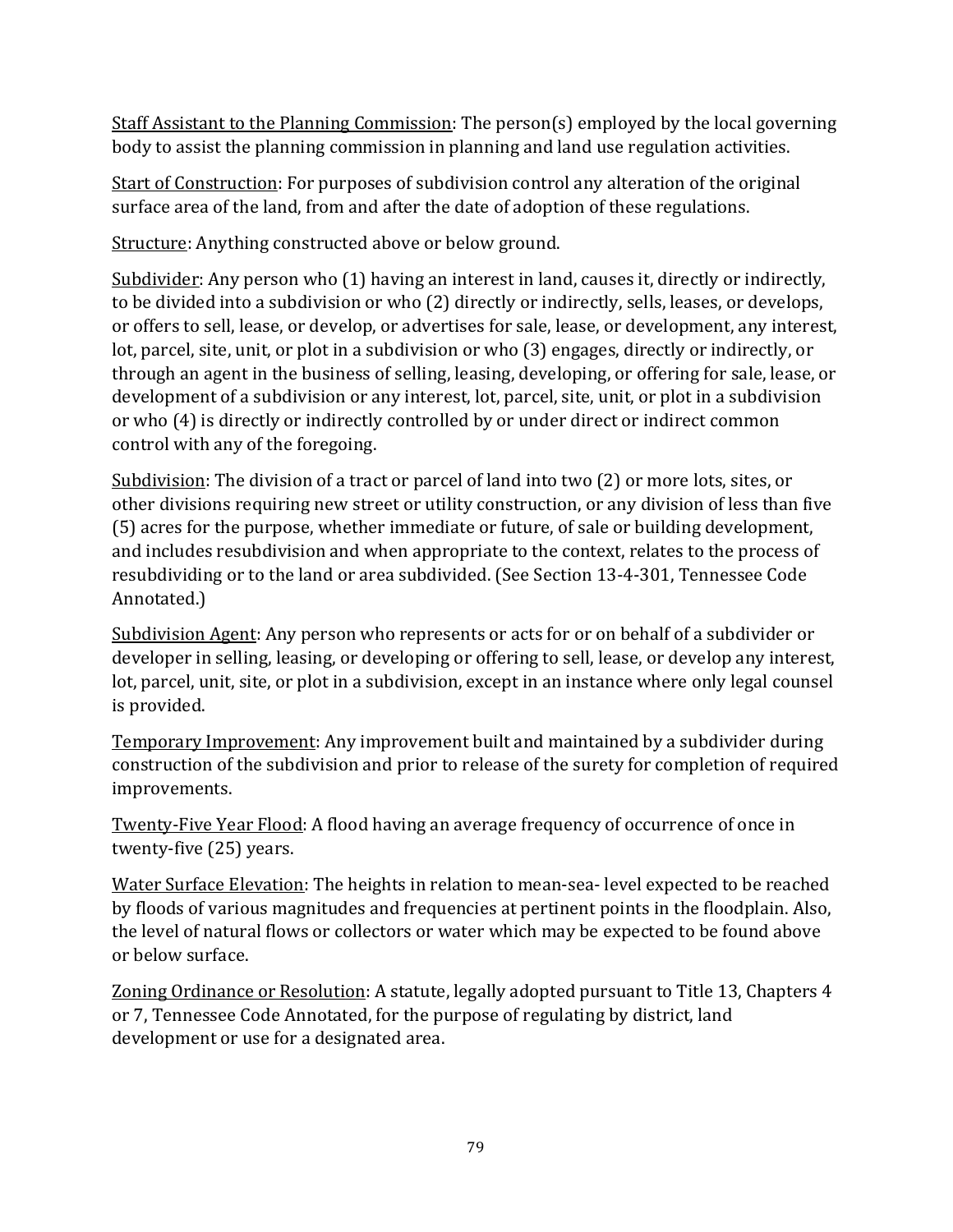#### **ARTICLE VII**

#### **ADOPTION OF REGULATIONS AND AMENDMENTS**

#### **7-101 Original Enactment**

In order that land shall be subdivided in accordance with the objectives and standards set forth in these regulations, these subdivision regulations are hereby adopted this 23rd day of September 1991, and immediately shall be in full force and effect. Pursuant to Section 13-4-303, Tennessee Code Annotated, a public hearing was held on these regulations September 23, 1991, 7:00 p.m. at City Hall in Loretto, Tennessee, notice of which was given by publication in the Democrat-Union, on August 18, 1991.

#### **7-102 Amendments**

Amendment 1

The previous subdivision regulations were amended and adopted this  $\_\_$  day of  $\_\_$ \_\_\_\_\_\_\_\_\_\_\_\_\_\_ , and immediately shall be in force and effect. Pursuant to Section 13-4-303, Tennessee Code Annotated, a public hearing was held on these regulations on \_\_\_\_\_\_\_\_\_\_\_\_\_\_\_\_\_\_ at \_\_\_\_\_\_\_\_\_\_\_\_\_ at City Hall in Loretto, Tennessee, notice of which was given by publication in the \_\_\_\_\_\_\_\_\_\_\_\_\_\_\_\_\_\_\_\_\_\_\_\_\_\_\_\_\_\_\_\_\_\_\_\_\_ on \_\_\_\_\_\_\_\_\_\_\_\_\_\_\_\_\_\_\_\_\_\_\_\_\_\_\_\_\_\_\_\_\_ .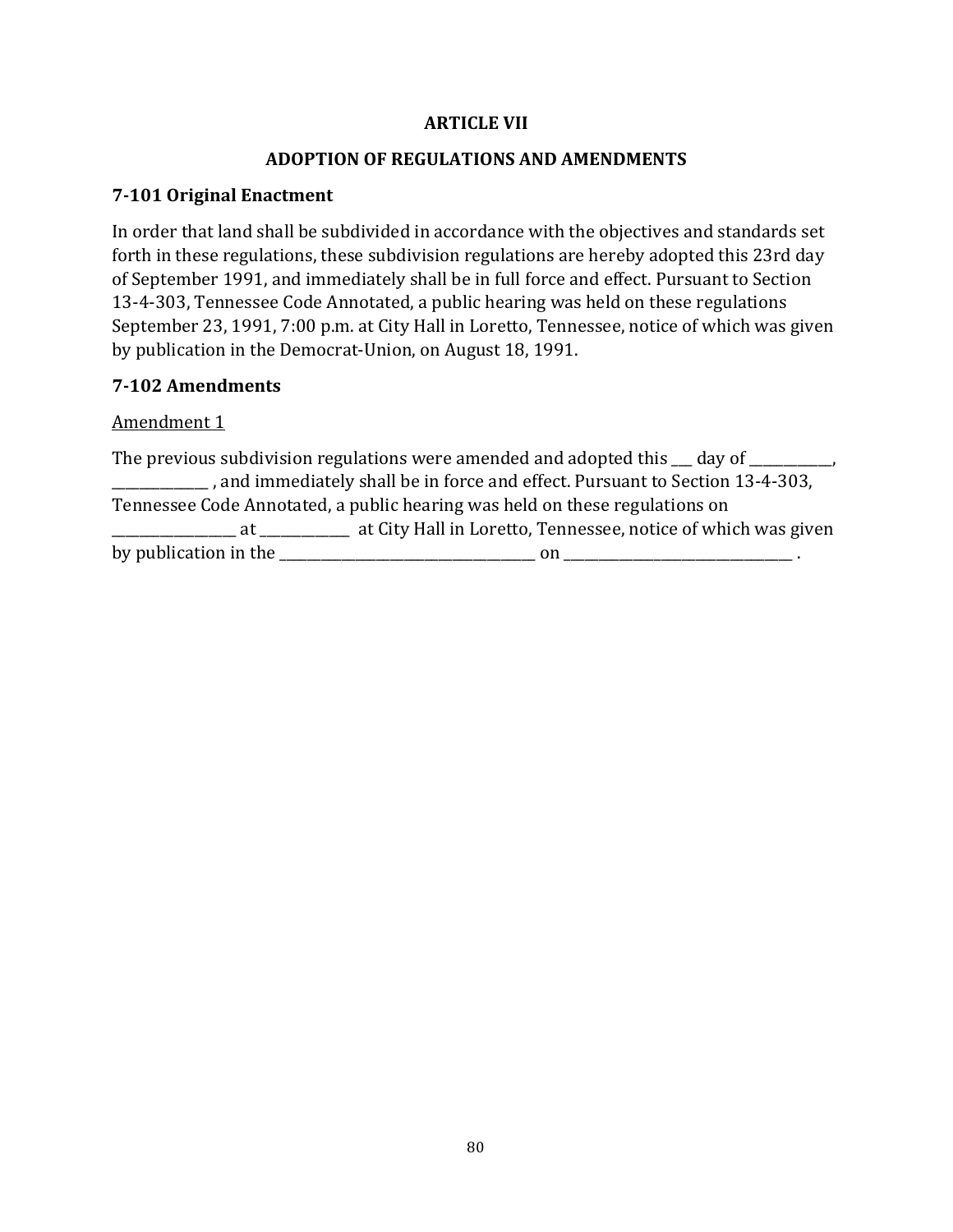## **APPENDICES**

# **Appendix A: Form for Offer of Irrevocable Dedication**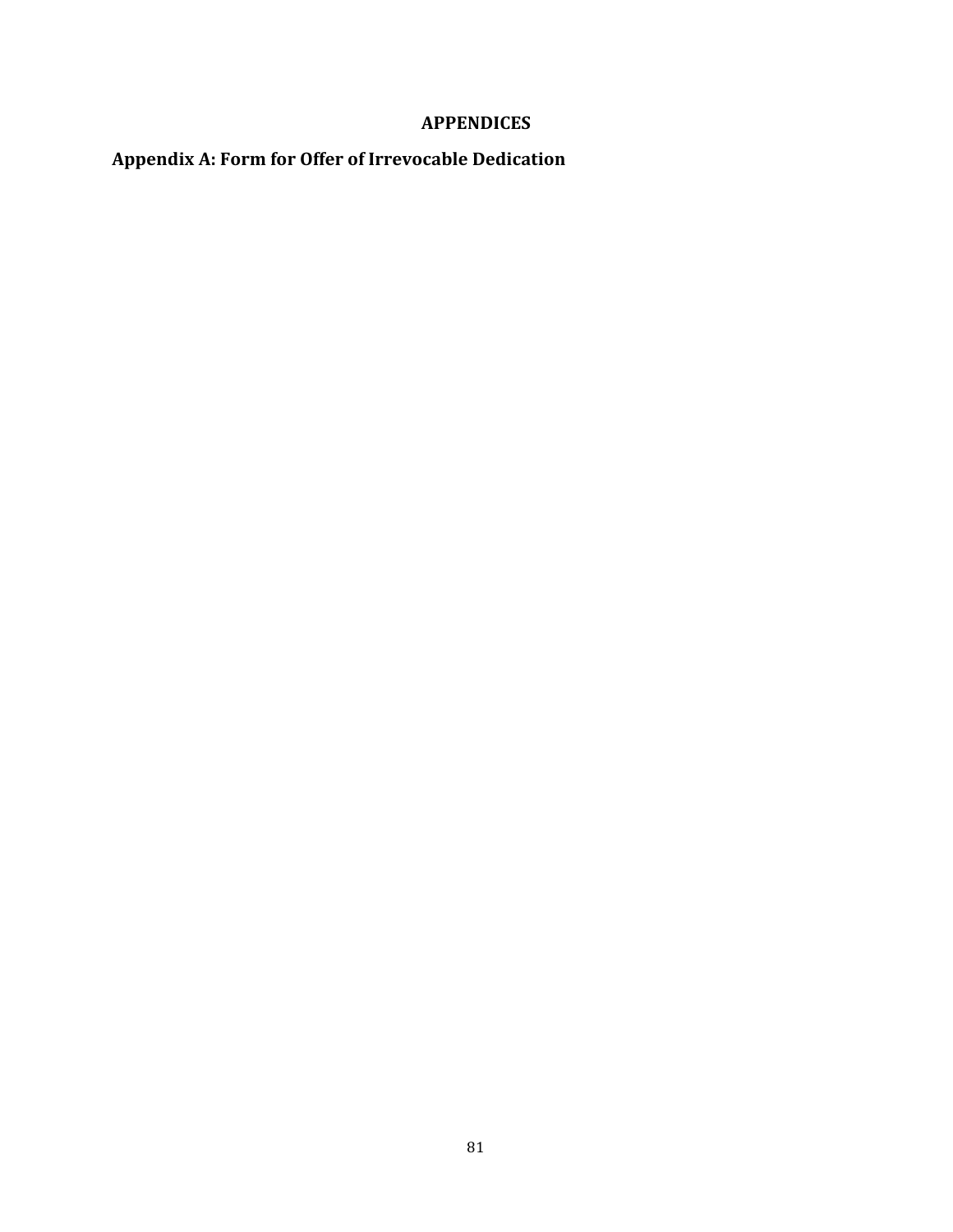#### **FORM FOR OFFER OF IRREVOCABLE DEDICATION**

AGREEMENT made this \_\_\_ day of \_\_\_\_\_, 20 \_\_\_\_, by and between \_\_\_\_\_\_\_\_\_\_\_\_\_\_\_\_\_\_\_\_\_\_\_\_\_\_\_\_, a  $\blacksquare$ , having its office and place of business at  $\blacksquare$ Tennessee, hereinafter designated as the "Developer" and the City of Loretto, Tennessee, hereinafter designated as the "City".

WHEREAS, the Planning Commission is in the process of approving a subdivision plat entitled entitled containing a containing a containing a containing a containing a containing a containing a containing a containing a containing a containing a containing a containing a containing a containing a containin

\_\_\_\_\_\_\_\_\_\_\_\_\_\_\_\_\_\_\_\_\_\_\_\_\_\_\_\_\_\_\_\_\_\_\_\_\_\_\_\_\_\_\_\_\_\_\_\_\_\_\_\_\_\_\_\_\_\_\_\_\_\_\_\_\_\_\_\_\_\_\_\_\_\_\_\_\_\_\_\_\_\_\_\_\_\_\_\_\_\_\_\_\_\_\_\_\_\_\_\_\_\_\_\_\_

WHEREAS, said map designates certain public improvements consisting of

to be dedicated to the City, free and clear of all encumbrances and liens, pursuant to the requirements of the planning commission and the local government; and

WHEREAS, the Developer, simultaneously herewith, shall post a performance bond with the City for the construction, maintenance, and dedication of said improvements, if required;

WHEREAS, the Developer is desirous of offering for dedication the said improvements and land to the City more particularly described in Schedule attached hereto;

WHEREAS, the Developer has delivered deeds of conveyance to the City for the said land and improvements as described herein;

NOW, THEREFORE, in consideration of the sum of one dollar (\$1.00) lawful money of the United States paid by the City to the Developer and other good and valuable consideration, it is mutually AGREED as follows:

- A. The Developer herewith delivers to the City deeds of conveyance for the premises described in Schedule \_\_\_\_\_\_\_\_\_\_ attached hereto, said delivery being a formal offer of dedication to the City until the acceptance or rejection of such offer of dedication by the City.
- B. The Developer agrees that said formal offer of dedication is irrevocable and can be accepted by the City at the time.
- C. The Developer agrees to complete the construction and maintenance of the land and improvements pursuant to the performance bond and the requirements of the Loretto Municipal Planning Commission and any ordinances, regulations, requirements, covenants, and agreements that may be imposed by the City with respect thereto and, upon acceptance by the City of the offer of dedication, furnish to the City a sworn statement certifying that the premises are free and clear of all liens and encumbrances and shall furnish to the City a check for all necessary fees and taxes to record the deeds heretofore delivered.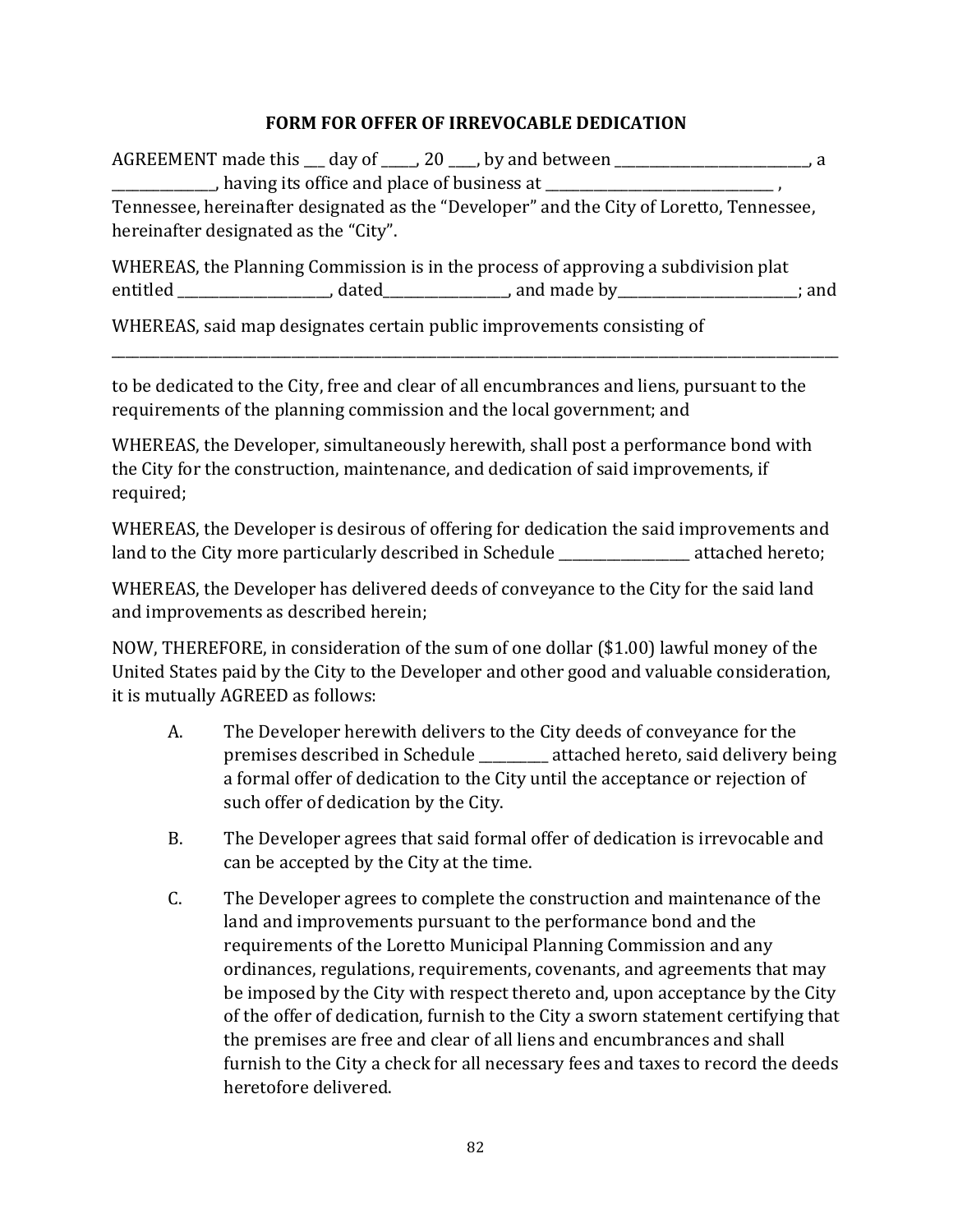D. That this irrevocable offer of dedication shall run with land and shall be binding on all assigns, guarantees, successors, or heirs of the Developer.

Date Developer

\_\_\_\_\_\_\_\_\_\_\_\_\_\_\_\_\_\_\_\_\_\_\_\_\_\_\_\_\_\_\_ \_\_\_\_\_\_\_\_\_\_\_\_\_\_\_\_\_\_\_\_\_\_\_\_\_\_\_\_\_\_\_\_\_\_\_\_\_\_\_\_\_\_\_\_\_\_\_\_\_\_\_\_\_\_\_\_

 $\overline{\phantom{a}}$  ,  $\overline{\phantom{a}}$  ,  $\overline{\phantom{a}}$  ,  $\overline{\phantom{a}}$  ,  $\overline{\phantom{a}}$  ,  $\overline{\phantom{a}}$  ,  $\overline{\phantom{a}}$  ,  $\overline{\phantom{a}}$  ,  $\overline{\phantom{a}}$  ,  $\overline{\phantom{a}}$  ,  $\overline{\phantom{a}}$  ,  $\overline{\phantom{a}}$  ,  $\overline{\phantom{a}}$  ,  $\overline{\phantom{a}}$  ,  $\overline{\phantom{a}}$  ,  $\overline{\phantom{a}}$ 

\_\_\_\_\_\_\_\_\_\_\_\_\_\_\_\_\_\_\_\_\_\_\_\_\_\_\_\_\_\_\_ \_\_\_\_\_\_\_\_\_\_\_\_\_\_\_\_\_\_\_\_\_\_\_\_\_\_\_\_\_\_\_\_\_\_\_\_\_\_\_\_\_\_\_\_\_\_\_\_\_\_\_\_\_\_\_\_

(CORPORATE SEAL)

ATTEST: FOR THE CITY OF LORETTO, TENNESSEE BY

Date